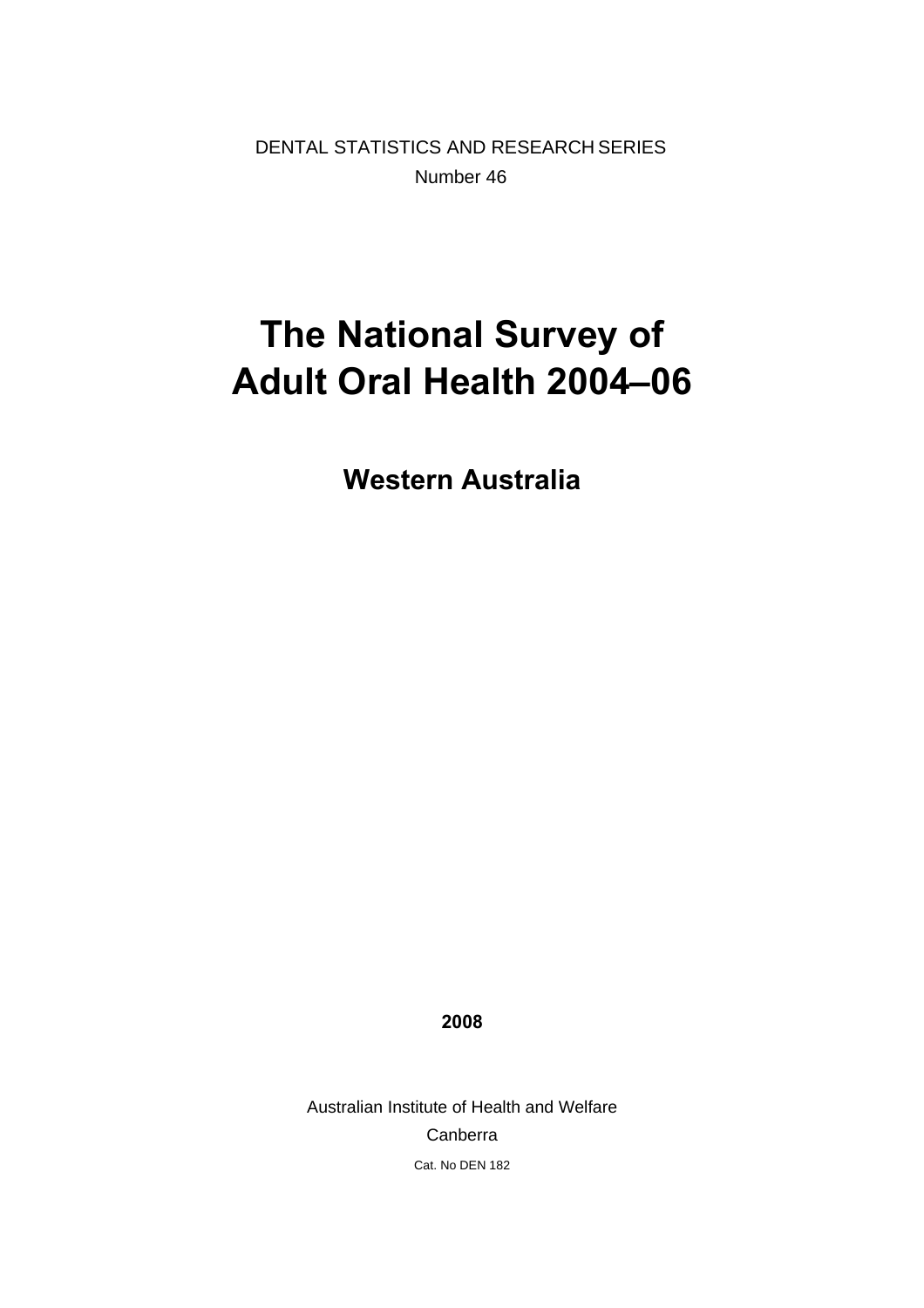© Australian Institute of Health and Welfare 2008

This work is copyright. Apart from any use as permitted under the *Copyright Act 1968*, no part may be reproduced without prior written permission from the Australian Institute of Health and Welfare. Requests and enquiries concerning reproduction and rights should be directed to the Head, Media and Communications Unit, Australian Institute of Health and Welfare, GPO Box 570, Canberra ACT 2601.

This publication is part of the Australian Institute of Health and Welfare's Dental statistics and research series. A complete list of the Institute's publications is available from the Institute's website <www.aihw.gov.au>.

ISSN 1321-0254 ISBN 978 1 74024 788 7

#### **Suggested citation**

AIHW Dental Statistics and Research Unit 2008. The National Survey of Adult Oral Health 2004–06: Western Australia. Cat. no. DEN 182. Dental Statistics and Research Series no. 46. Canberra: Australian Institute of Health and Welfare.

#### **Australian Institute of Health and Welfare**

**Board Chair**  Hon. Peter Collins, AM, QC

#### **Director**

Penny Allbon

Published by the Australian Institute of Health and Welfare Printed by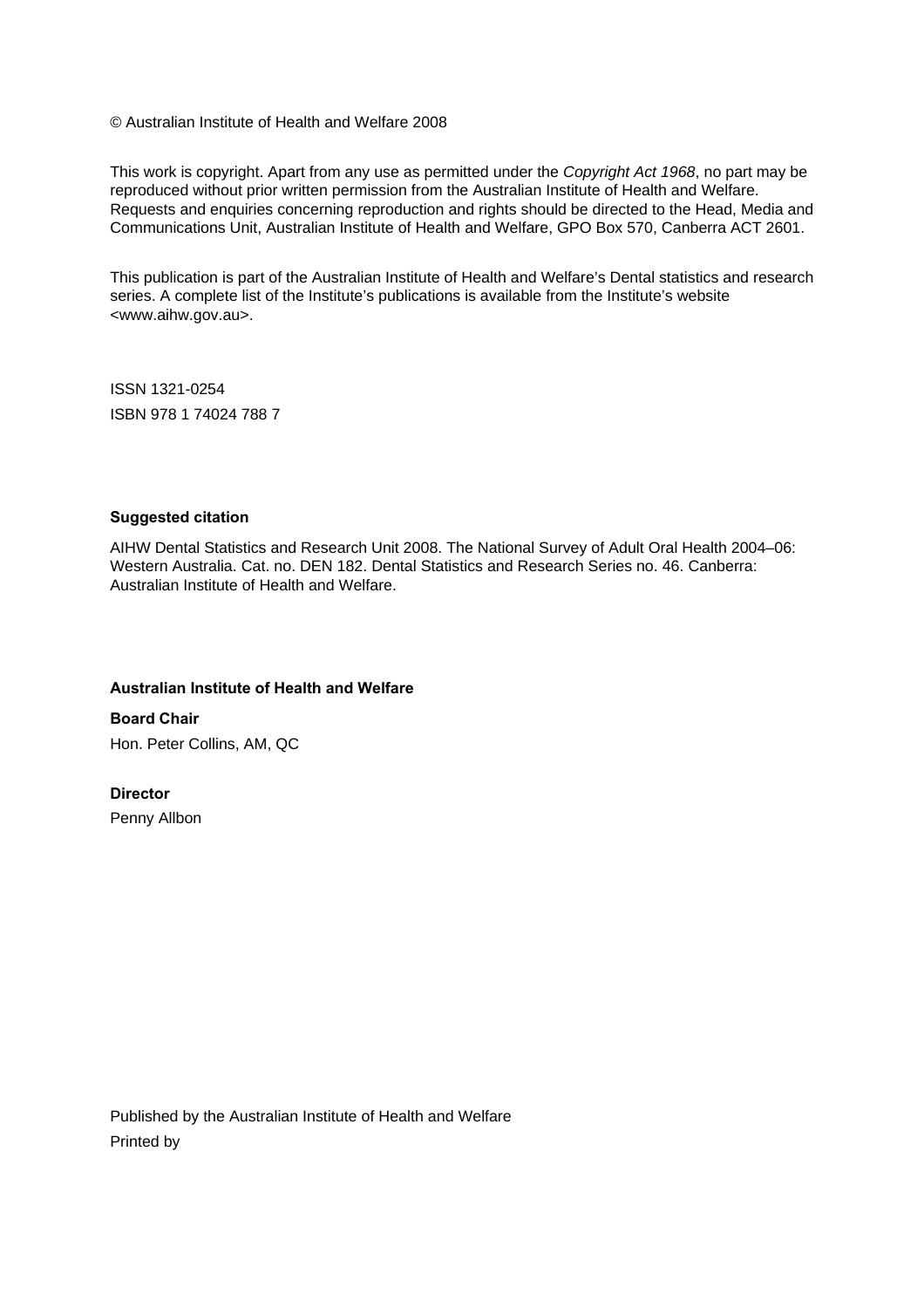# **Contents**

| 1              |                                                                                   |  |
|----------------|-----------------------------------------------------------------------------------|--|
|                |                                                                                   |  |
|                |                                                                                   |  |
|                | Aspects of oral health and dental care relevant to the National Oral Health Plan5 |  |
| $\overline{2}$ |                                                                                   |  |
|                |                                                                                   |  |
|                |                                                                                   |  |
|                |                                                                                   |  |
|                |                                                                                   |  |
|                |                                                                                   |  |
|                |                                                                                   |  |
|                |                                                                                   |  |
|                |                                                                                   |  |
|                |                                                                                   |  |
|                | Distribution of sociodemographic and dental access characteristics15              |  |
| 3              |                                                                                   |  |
|                |                                                                                   |  |
|                |                                                                                   |  |
|                |                                                                                   |  |
|                |                                                                                   |  |
|                |                                                                                   |  |
|                |                                                                                   |  |
|                |                                                                                   |  |
|                |                                                                                   |  |
|                |                                                                                   |  |
|                |                                                                                   |  |
|                |                                                                                   |  |
|                |                                                                                   |  |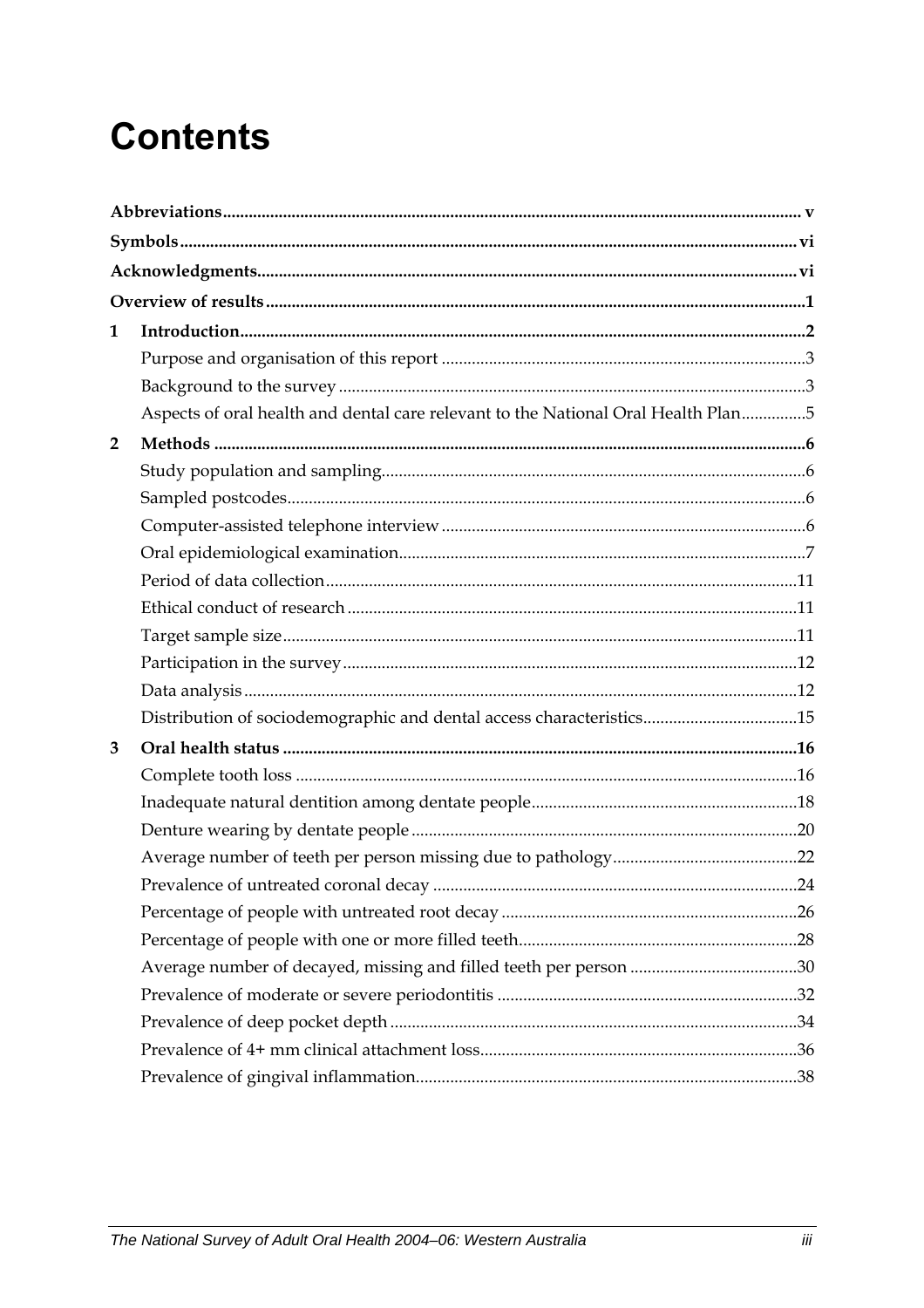| 4 |                                                                              |  |
|---|------------------------------------------------------------------------------|--|
|   |                                                                              |  |
|   |                                                                              |  |
|   |                                                                              |  |
|   |                                                                              |  |
|   |                                                                              |  |
|   |                                                                              |  |
|   |                                                                              |  |
|   |                                                                              |  |
|   |                                                                              |  |
|   |                                                                              |  |
|   |                                                                              |  |
| 5 |                                                                              |  |
|   |                                                                              |  |
|   |                                                                              |  |
|   |                                                                              |  |
|   |                                                                              |  |
|   |                                                                              |  |
|   |                                                                              |  |
|   |                                                                              |  |
|   | Age-standardised comparison between government health cardholders and        |  |
|   | Age-standardised comparison between the dentally insured and the uninsured78 |  |
|   |                                                                              |  |
|   |                                                                              |  |
|   |                                                                              |  |
|   |                                                                              |  |
|   |                                                                              |  |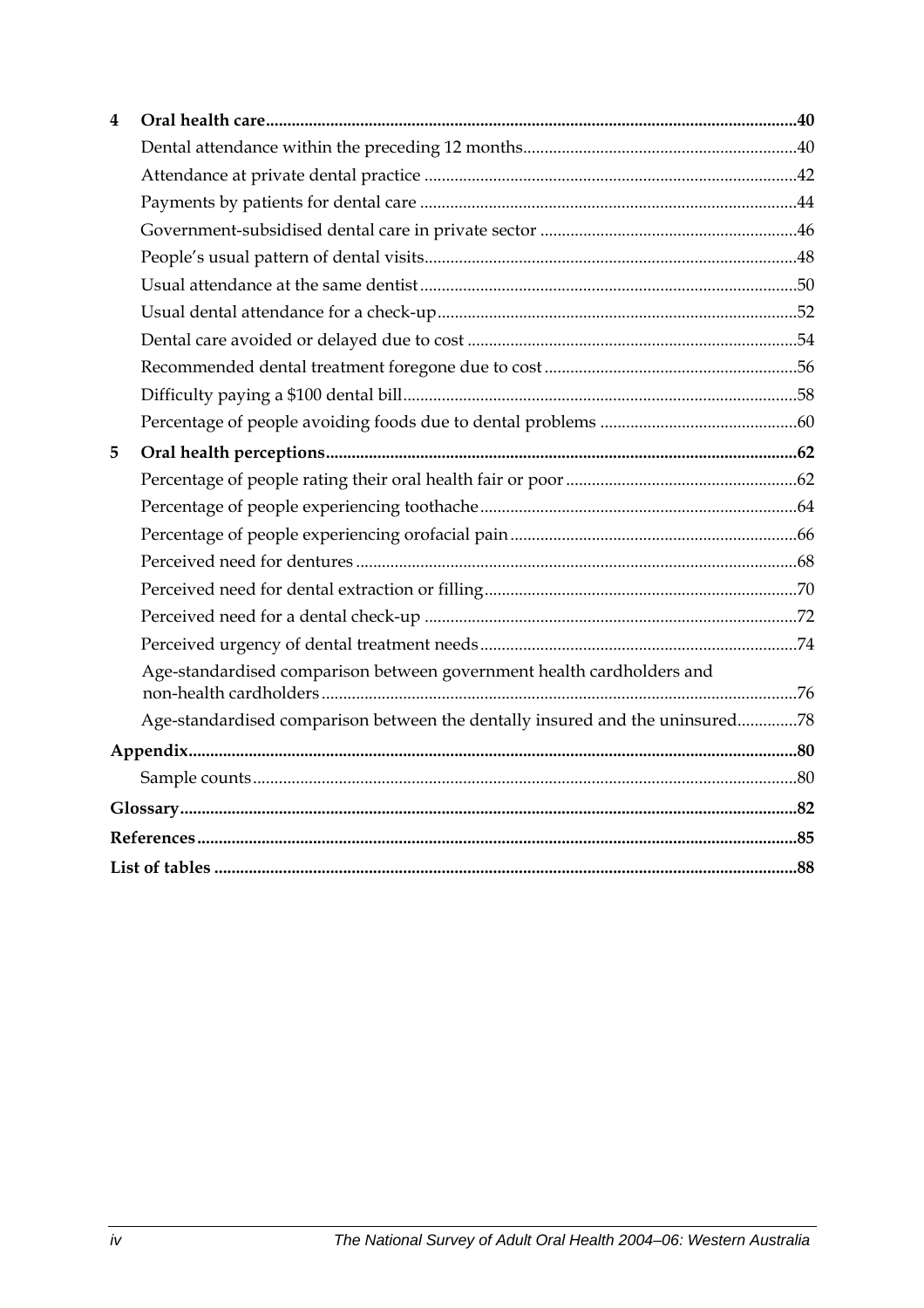# <span id="page-4-0"></span>**Abbreviations**

| AAP           | American Academy of Periodontology                     |
|---------------|--------------------------------------------------------|
| <b>AHMAC</b>  | Australian Health Ministers' Advisory Council          |
| <b>AIHW</b>   | Australian Institute of Health and Welfare             |
| <b>ARCPOH</b> | Australian Research Centre for Population Oral Health  |
| CAL           | clinical attachment loss                               |
| <b>CATI</b>   | computer-assisted telephone interview                  |
| <b>CDC</b>    | US Centers for Disease Control and Prevention          |
| <b>CEI</b>    | cemento-enamel junction                                |
| <b>DMFT</b>   | number of decayed, missing and filled permanent teeth  |
| <b>DSRU</b>   | Dental Statistics and Research Unit                    |
| <b>IRSAD</b>  | Index of Relative Socioeconomic Advantage/Disadvantage |
| <b>NCHS</b>   | US National Center for Health Statistics               |
| <b>NHANES</b> | US National Health and Nutrition Examination Survey    |
| <b>NHMRC</b>  | National Health and Medical Research Council           |
| <b>NOHSA</b>  | National Oral Health Survey of Australia               |
| <b>NSAOH</b>  | National Survey of Adult Oral Health                   |
| <b>SEIFA</b>  | Socioeconomic Indices for Areas                        |

### **Place abbreviations**

| ACT        | <b>Australian Capital Territory</b> |
|------------|-------------------------------------|
| <b>NSW</b> | New South Wales                     |
| NT         | Northern Territory                  |
| Qld        | Queensland                          |
| <b>SA</b>  | South Australia                     |
| <b>Tas</b> | Tasmania                            |
| UK         | United Kingdom                      |
| US         | <b>United States</b>                |
| Vic        | Victoria                            |
| <b>WA</b>  | Western Australia                   |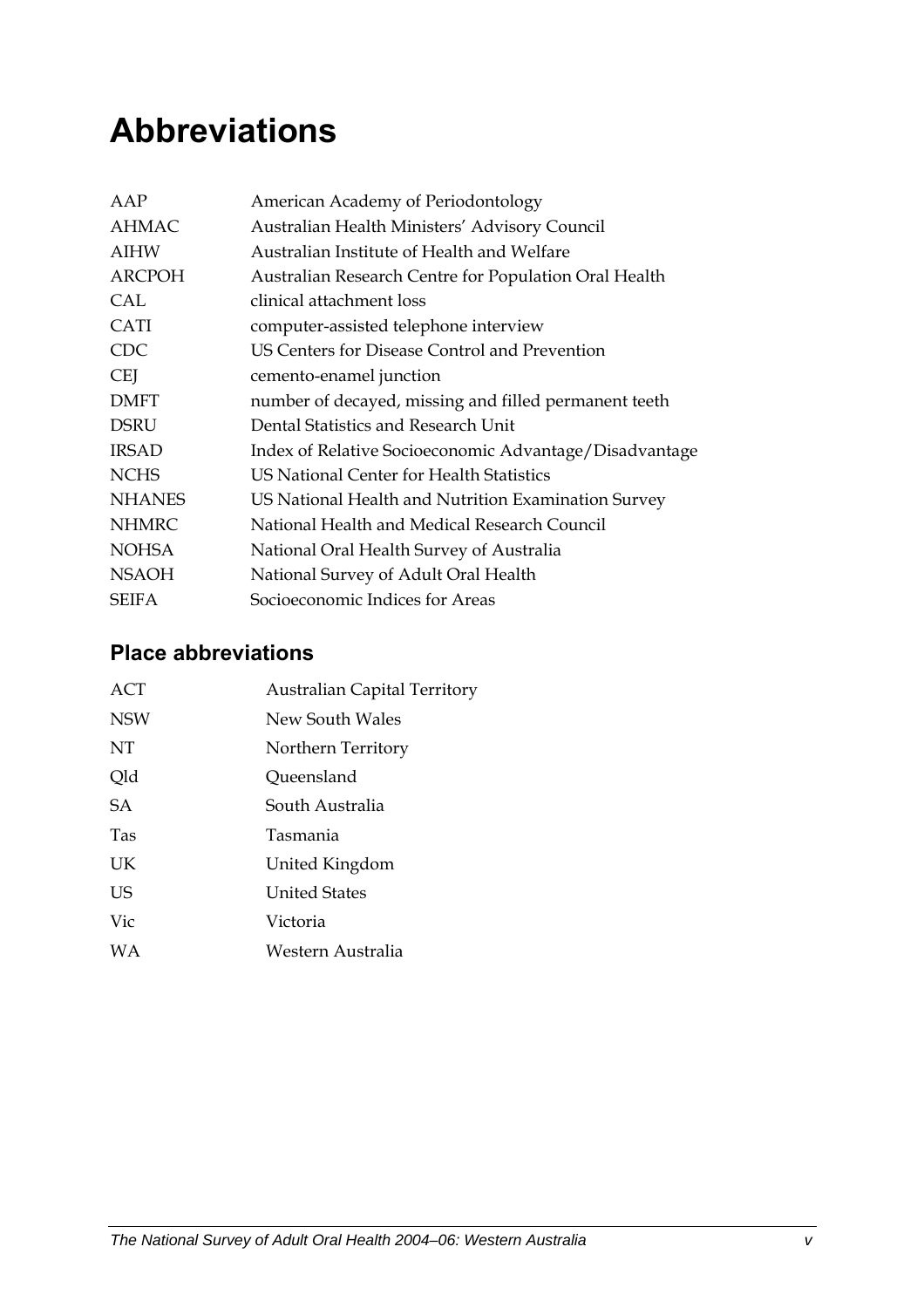# <span id="page-5-0"></span>**Symbols**

- \$ Australian dollars
- % per cent
- . . not applicable
- nil
- > greater than
- < less than
- ≥ greater than or equal to
- ≤ less than or equal to
- <0 estimate is less than zero

# **Acknowledgments**

This publication was prepared by the following authors at the Australian Research Centre for Population Oral Health (ARCPOH):

### **Authors**

Loc Do Anne Ellershaw Jane Harford Liana Luzzi Kaye Roberts-Thomson Gary Slade John Spencer

## **Editorial team**

Alison McLean and Lorna Lucas (ARCPOH) contributed to the editing of this publication and proofreading was by Jo Mason. All three worked to improve the consistency, layout and readability of the text.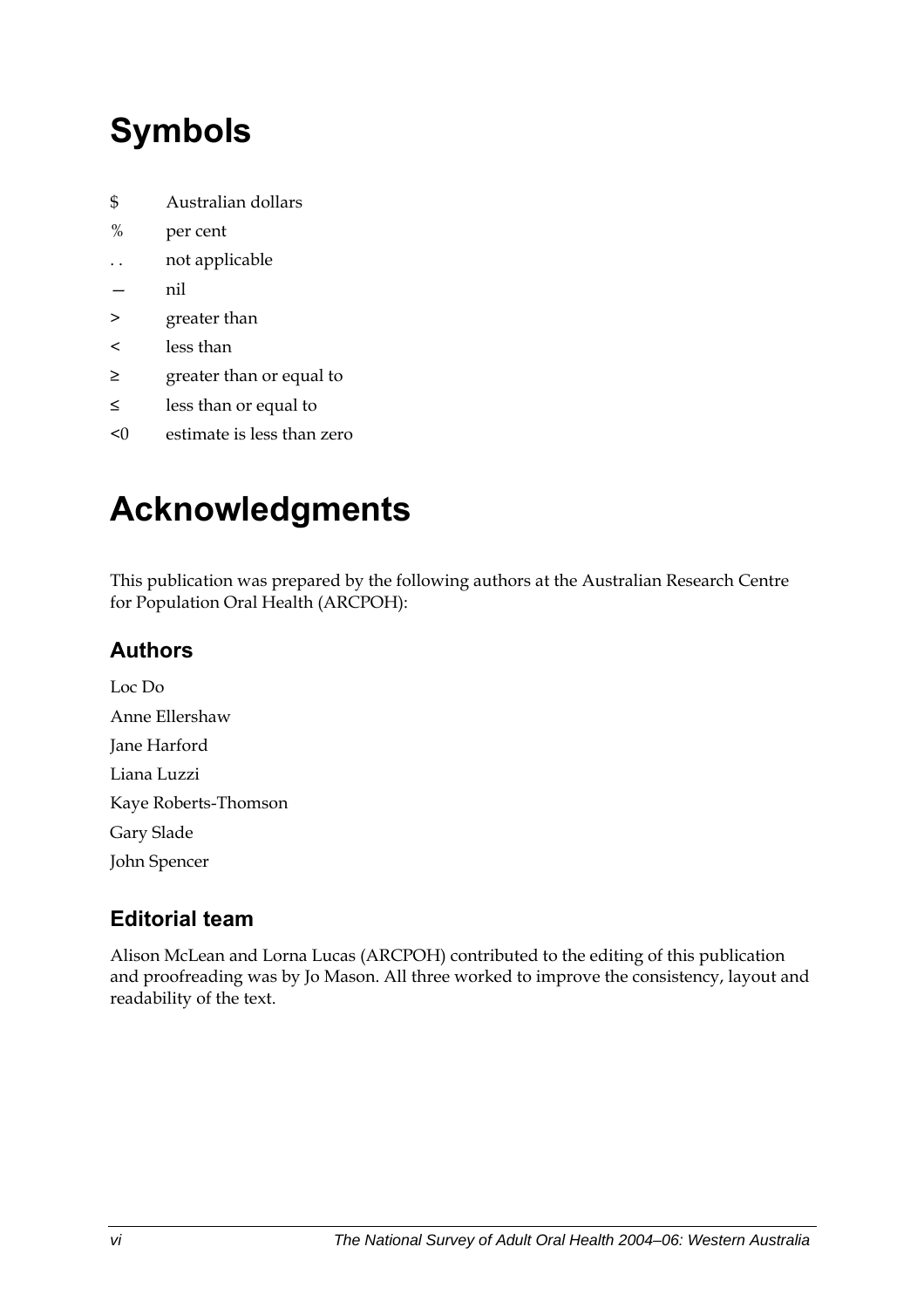#### **WA Survey personnel**

| Survey manager          | Mr Peter Jarman                                            |
|-------------------------|------------------------------------------------------------|
| Appointment coordinator | Ms Lynette Dominkovich                                     |
| Dentist examiners       | Dr Lou Bogdanich Dr Graham Cawsey, Dr Brian Sacks          |
| Dental recorders        | Ms Lynette Dominkovich, Ms Virginia Knox, Ms Heather Pryce |

#### **Scientific Advisory Committee members**

Dr Peter Barnard, Australian Dental Association Professor Mike Morgan, The University of Melbourne Mr Gary Niedorfer, Australian Bureau of Statistics Professor Brian Oldenburg, Monash University Professor Eric Reynolds, The University of Melbourne Dr Ken Tallis, Australian Institute of Health and Welfare

#### **Community and Professional Advisory Committee members**

Dr Louise Brown, Australian and New Zealand Academy of Periodontists Ms Samantha Edmonds, Council of Social Service of NSW (NCOSS) Mr Errol Evans, Oral Health Unit, Queensland Health (alternate Dr Paul Wood) Ms Chris Morris, South Australian Dental Service Dr David Neesham, Dental Health Services, Western Australia (alternate Dr Martin Glick) Dr Bill O'Reilly, Australian Dental Association Federal Executive Ms Lindsay Simmons, Council of the Ageing Ms Tracey Slater, Department of Human Services, Victoria

#### **Funding sources for the 2004–06 National Survey of Adult Oral Health**

National Health and Medical Research Council, Project Grant #299060 National Health and Medical Research Council, Project Grant #349514 National Health and Medical Research Council, Capacity Building Grant #349537 Australian Government Department of Health and Ageing, Population Health Division Australian Institute of Health and Welfare Colgate Oral Care Australian Dental Association US Centers for Disease Control and Prevention, Research Participation Program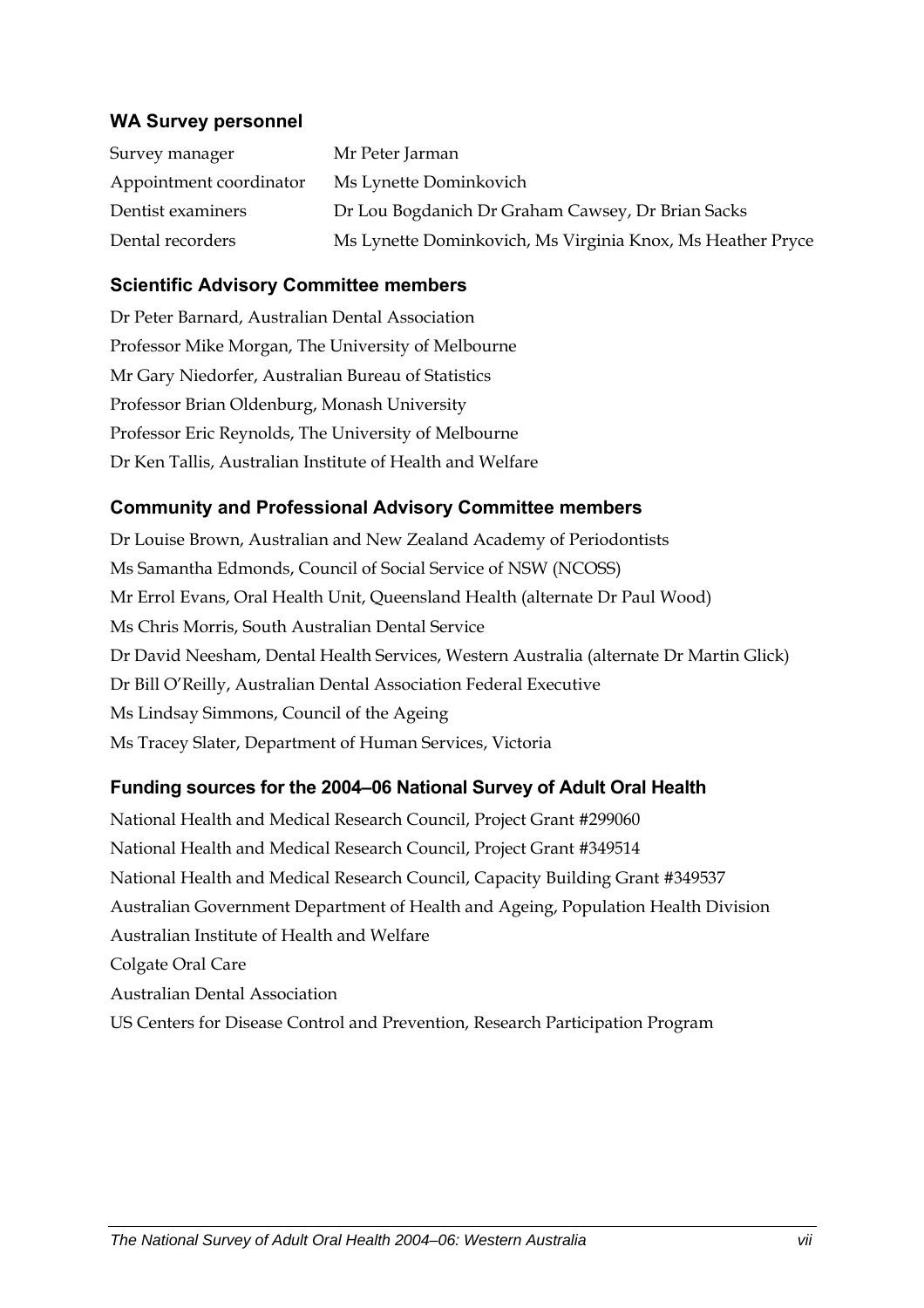### **ARCPOH interviewers**

| CATI supervisors         | Scott Crowley, Meredith Morgan                                                                                                                                                                                                                                                                                                                                                                                       |
|--------------------------|----------------------------------------------------------------------------------------------------------------------------------------------------------------------------------------------------------------------------------------------------------------------------------------------------------------------------------------------------------------------------------------------------------------------|
| <b>CATI</b> interviewers | Jan Anderson, Olivia Baker, Jenny Cates, Debra Flack,<br>Susie Garner, Alex Holland, Jessica Holder, Dora Jankumas,<br>Claire Leske, Peter Monaghan, Patricia Moyle, Grant Noble,<br>Alison Packer, Mary Porter, Jenny Proeve, Verity Proeve,<br>Edmund Redgrove, Joanne Rogers, Joy Simmons,<br>Kaye Sparrow, Lachlan Spencer, Michelle Storan, Sue Tanner,<br>Zoe Taylor, Theodora Trovas, Jenny Venn, Tammy White |
|                          |                                                                                                                                                                                                                                                                                                                                                                                                                      |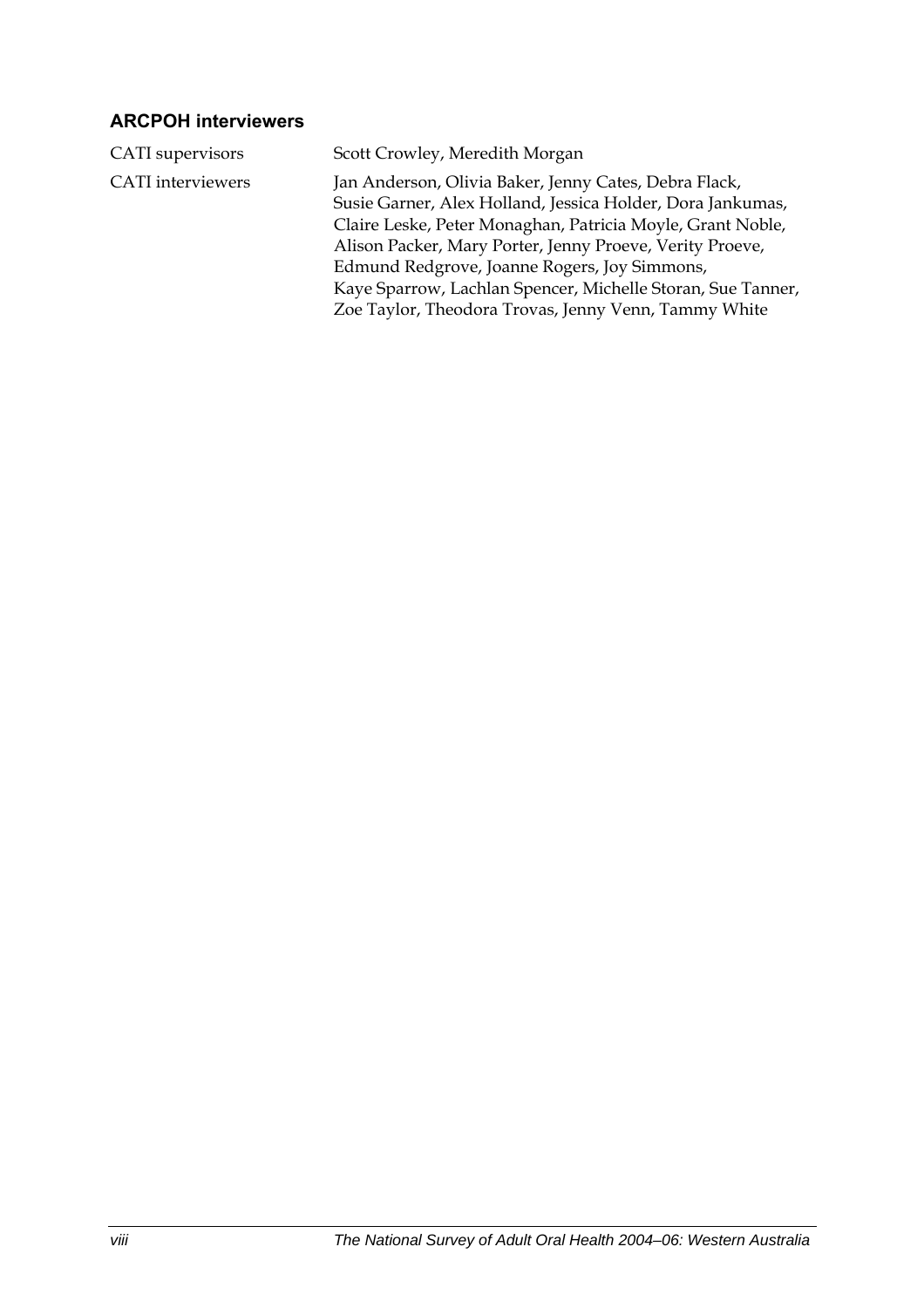# <span id="page-8-0"></span>**Overview of results**

This report describes levels of oral health in the adult population of Western Australia (WA) at the beginning of the twenty-first century. The findings are from the 2004–06 National Survey of Adult Oral Health (NSAOH). In WA, 1,290 people were interviewed and 470 people were dentally examined for the survey. This report presents percentages and means for 30 oral health indicators in tables that compare three age groups and classify people according to five sociodemographic characteristics: sex, residential locality, socioeconomic status of residential postcode, government health card status and dental insurance status.

### **Oral health status**

- 5.6% of people had no natural teeth and among dentate people, an average of 5.0 teeth per person were missing. These and two other indicators of tooth loss were more frequent among government health cardholders compared with non-cardholders and among people with no dental insurance compared with the insured.
- 19.6% of people had untreated dental decay and an average of 13.1 teeth per person were decayed, missing or filled. There was relatively little variation among sociodemographic groups in indicators of dental decay experience.
- 10.0% of people had inflamed gums and 12.6% had moderate or severe gum disease. Four indicators of gum disease displayed relatively little variation among sociodemographic groups.

### **Oral health care**

- 60.3% of people had visited a dentist within the preceding 12 months, and 56.1% said they usually did so. These and two other measures of dental attendance varied according to socioeconomic status and dental insurance status.
- 75.7% of people had a dentist that they usually attended, although 30.9% said that they avoided or delayed dental care due to its cost. Barriers to dental care were most strongly associated with low socioeconomic status and a lack of dental insurance.

### **Oral health perceptions**

- 14.7% of people said they had avoided some foods due to dental problems, and 12.9% had experienced toothache, in the preceding 12 months. Perceptions of poor oral health were more likely among the uninsured than the insured.
- 32.0% of people felt they needed an extraction or filling, although only 5.1% said they needed dentures. People without dental insurance were more likely to report dental treatment needs than the insured.

Age-standardised analysis revealed that government health cardholders had poorer outcomes for 13 of the 29 indicators reported, while the uninsured had poorer outcomes for 17 of the 30 indicators.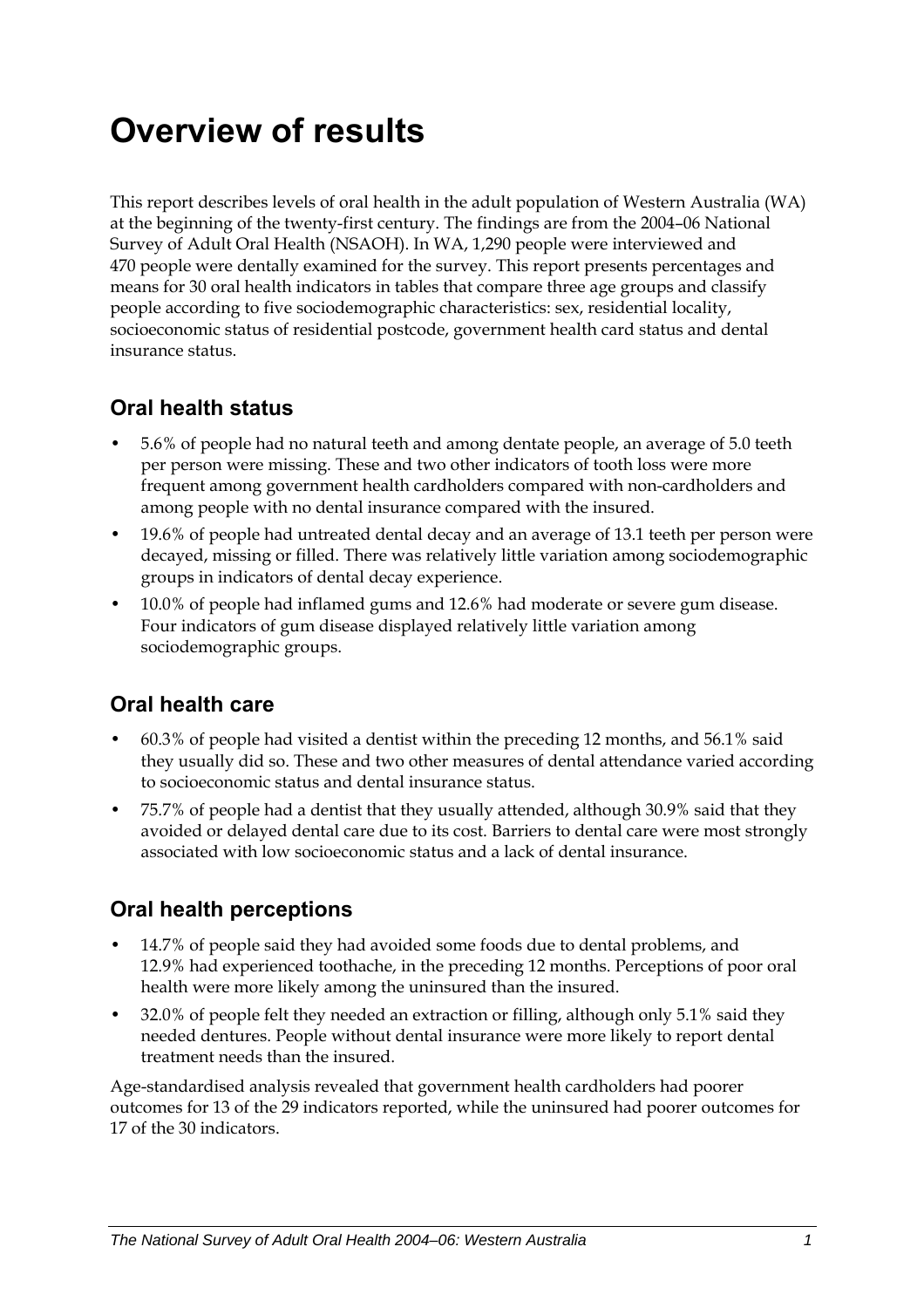# <span id="page-9-0"></span>**1 Introduction**

<span id="page-9-1"></span>This report presents findings from the WA component of the 2004–06 National Survey of Adult Oral Health (NSAOH). Information was collected using interviews and standardised dental examinations that were conducted among a random sample of WA residents aged 15 years or more. Three major themes are reported in chapters describing oral health status, oral health care and perceptions of oral health. Statistics summarising those themes are tabulated for the [WA](#page-9-1) adult population and for three age groups that are further classified according to: sex, residential locality, socioeconomic status of the area in which they live, government health cardholder status and dental insurance.

The 2004–06 NSAOH took place 17 years after the first oral examination survey of Australians conducted in the six states and the Australian Capital Territory (Barnard 1993). State/territory reports from that 1987-88 National Oral Health Survey of Australia (NOHSA) highlighted variations among age groups, between the sexes and between people living in or outside capital cities. The major findings reported from the survey were:

- children's dental decay rates were low by historical standards and when compared internationally
- nearly one-half (48%) of adults had made a dental visit within the preceding year, the majority of them to a private dental practice (88%)
- however, 44% of adults were found to need one or more dental fillings
- the percentage of Australians with complete tooth loss had reduced compared with earlier interview surveys, although 50% of people aged 65 years or more had no natural teeth
- one of the four national oral health targets had been achieved, and it was expected that the remaining three targets would be achieved by 2000.

However, the first survey did not collect information about government health cardholder status or socioeconomic status, and results were not contrasted between insured and uninsured.

In the 17-year period since the NOHSA, there has been substantial growth in public sector dental care and dental insurance. Increasingly, national and state/territory health goals call for reductions in socioeconomic inequalities in health, including oral health. For those reasons, this report includes a focus on the relationship between oral health and indicators of socioeconomic status and access to dental care, as well as the traditional demographic markers of age, sex and residential location.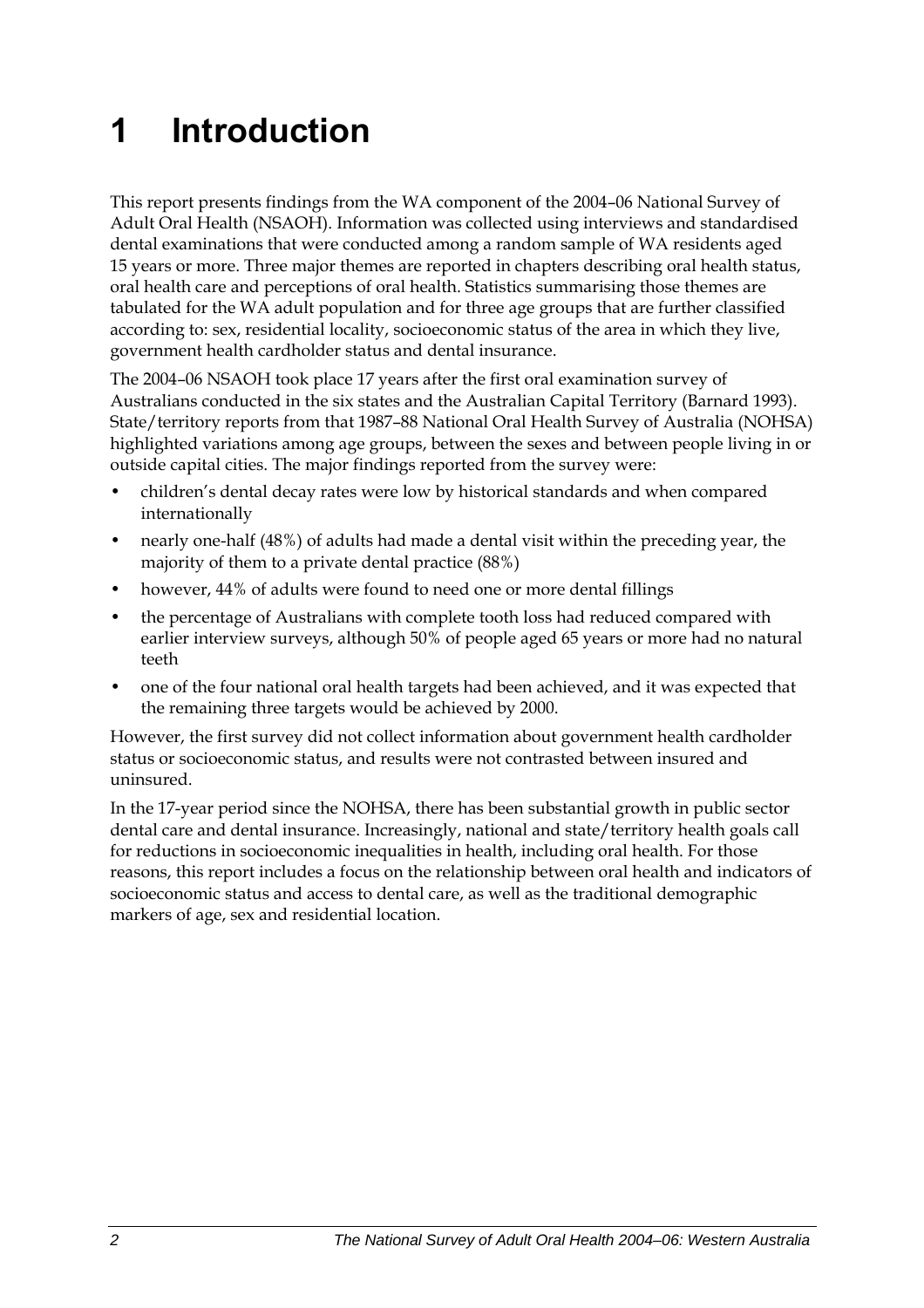## <span id="page-10-0"></span>**Purpose and organisation of this report**

The purpose of this report is to provide a descriptive 'snapshot' of oral health in the adult population of [WA](#page-9-1). The findings are intended to provide up-to-date evidence that can contribute to the development of oral health policies and programs in [WA](#page-9-1).

This introductory chapter outlines the motives for undertaking the survey. Chapter 2 reviews the survey's methods and describes the population distribution of sociodemographic and dental access characteristics presented in later tables. Statistical findings regarding oral health status are tabulated and described in Chapter 3, followed by statistical findings regarding oral health care (Chapter 4) and perceptions of oral health (Chapter 5). The Appendix contains additional tables of oral health statistics for conventional 10-year age groups. These are narrower than the age ranges reported in the chapters, and are presented to permit comparisons with surveys conducted at other places and other times.

The national report of the survey's findings (Slade et al. 2007) provides additional details about the survey, including participation rates and analysis of potential biases due to non-participation. The national report also presents qualitative findings from 'oral histories' conducted with a small number of survey participants to document historical influences on the nation's oral health. Further appendix material is available at:

<http://www.arcpoh.adelaide.edu.au/project/distribution/NSAOH.html>.

## **Background to the survey**

Up-to-date information about population oral health is important because oral diseases have broad implications for the health of the public. Dental problems are ranked among the most frequently reported illness episodes by Australians (AIHW 2000), and provision of dental care accounts for 6.6% of recurrent health expenditure in 2005–06 (AIHW 2007). In the United States the Surgeon General characterised oral disease as a 'silent epidemic' (Surgeon General 2000).

In the 17 years following the 1987–88 NOHSA, no state-wide oral examination surveys of adults have been conducted. Instead, published oral examination surveys were restricted to special groups of the adult population and often they were conducted within selected locations in states. They included studies of oral health in:

- military recruits (Dawson & Smales 1994; Hopcraft & Morgan 2003a,b, 2005, 2006; Morgan et al. 1992)
- adults in Melbourne (Wright et al. 1994)
- community-dwelling elderly people (Bergman et al. 1991; Chalmers, Carter & Spencer 2002; Slade et al. 1993; Slade & Spencer 1995, 1997; Thomson et al. 1995)
- elderly people living in nursing homes or hostels (Chalmers, Carter, Fuss et al. 2002; Chalmers, Hodge et al. 2002; Chalmers et al. 2005; Saub & Evans 2001)
- Aboriginals and Torres Strait Islanders (Endean et al. 2004; Smith et al. 2007)
- immigrants (Marino et al. 2001, 2007) or refugees (Kingsford Smith & Szuster 2000)
- prisoners (Osborn et al. 2003)
- patients receiving dental care in public dental services (Brennan et al. 2000, 2001, 2007; Brennan & Spencer 2004)
- patients with selected medical conditions (Coates et al. 1996, 2000).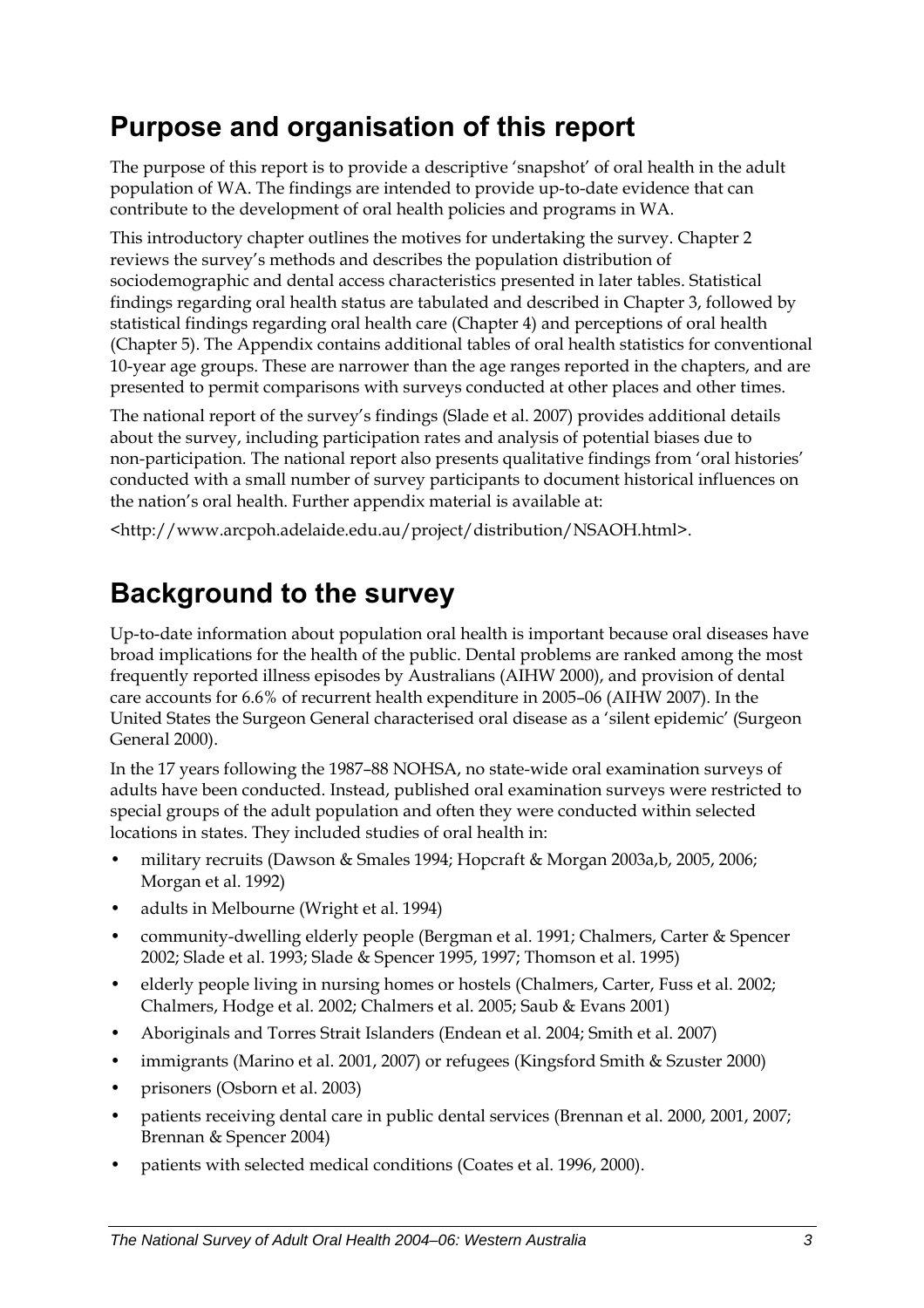By the late 1990s, several collaborative efforts among federal and state/territory stakeholders attempted to secure support for a second national oral health survey, although none were funded. Renewed impetus for a national survey began with the work of the National Advisory Committee on Oral Health (AHMAC 2001). The committee formulated a National Oral Health Plan for the period 2004–13 comprising seven action areas:

- promotion of oral health across the population
- children and adolescents
- older people
- people with low income and social disadvantage
- people with special needs
- Aboriginal and Torres Strait Islander people
- workforce development.

One of four short-term goals listed for the plan's first action area was the conduct of a national survey of adult oral health. Fulfilment of that goal became possible in 2003 when researchers at the Australian Research Centre for Population Oral Health (ARCPOH) in The University of Adelaide sought project grant funding from the National Health and Medical Research Council (NHMRC). The proposal was for funding to support a collaborative project that pooled resources already committed or promised from the following sources: funding from the Australian Government Department of Health and Ageing to the Dental Statistics and Research Unit (DSRU) within ARCPOH to undertake a telephone interview survey; commitment of staff from oral health sections within state and territory health departments to conduct oral epidemiological examinations; and core funding from the Australian Institute of Health and Welfare (AIHW) to DSRU. Following peer review, the NHMRC awarded a project grant to ARCPOH in November 2003.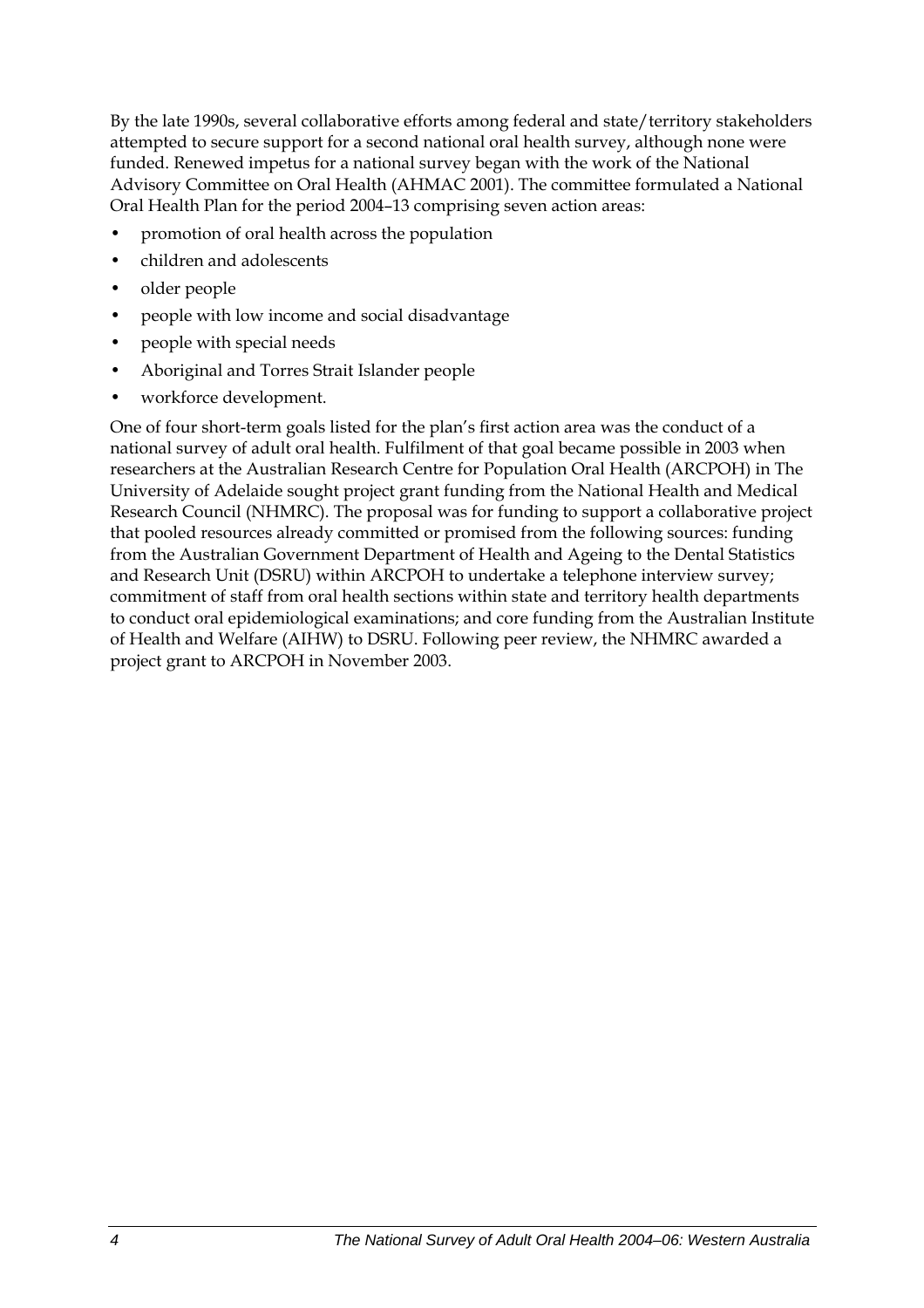## <span id="page-12-0"></span>**Aspects of oral health and dental care relevant to the National Oral Health Plan**

The National Oral Health Plan outlined nine population indicators that were informative in developing the plan and that are cited as key performance indicators to evaluate the outcomes of the plan. This survey reports findings that relate to six of those key performance indicators:

- The percentage of the dentate population reporting a social impact (for example toothache, difficulty chewing, concerned about appearance) because of problems with teeth, mouth or gums in the last 12 months, by age group, living circumstance, government health cardholder status, Indigenous identity and special needs.
- The percentage of the population with untreated decay, by age group, living circumstance, government health cardholder status and Indigenous identity.
- The proportion of the dentate population with a maximum periodontal pocketing of 3.5 mm and 5.5 mm, by age group.
- The mean number of missing teeth and proportion of existing teeth with untreated decay, by age group, living circumstance, government health cardholder status and card status, and Indigenous identity.
- The percentage of the dentate population who visited a dental practitioner in the last 2 years, by age group, living circumstance, government health cardholder status and Indigenous identity.
- The percentage of the dentate population whose reason for visiting a dental practitioner in the last 12 months was for a check-up, by age group, living circumstance, government health cardholder status and Indigenous identity.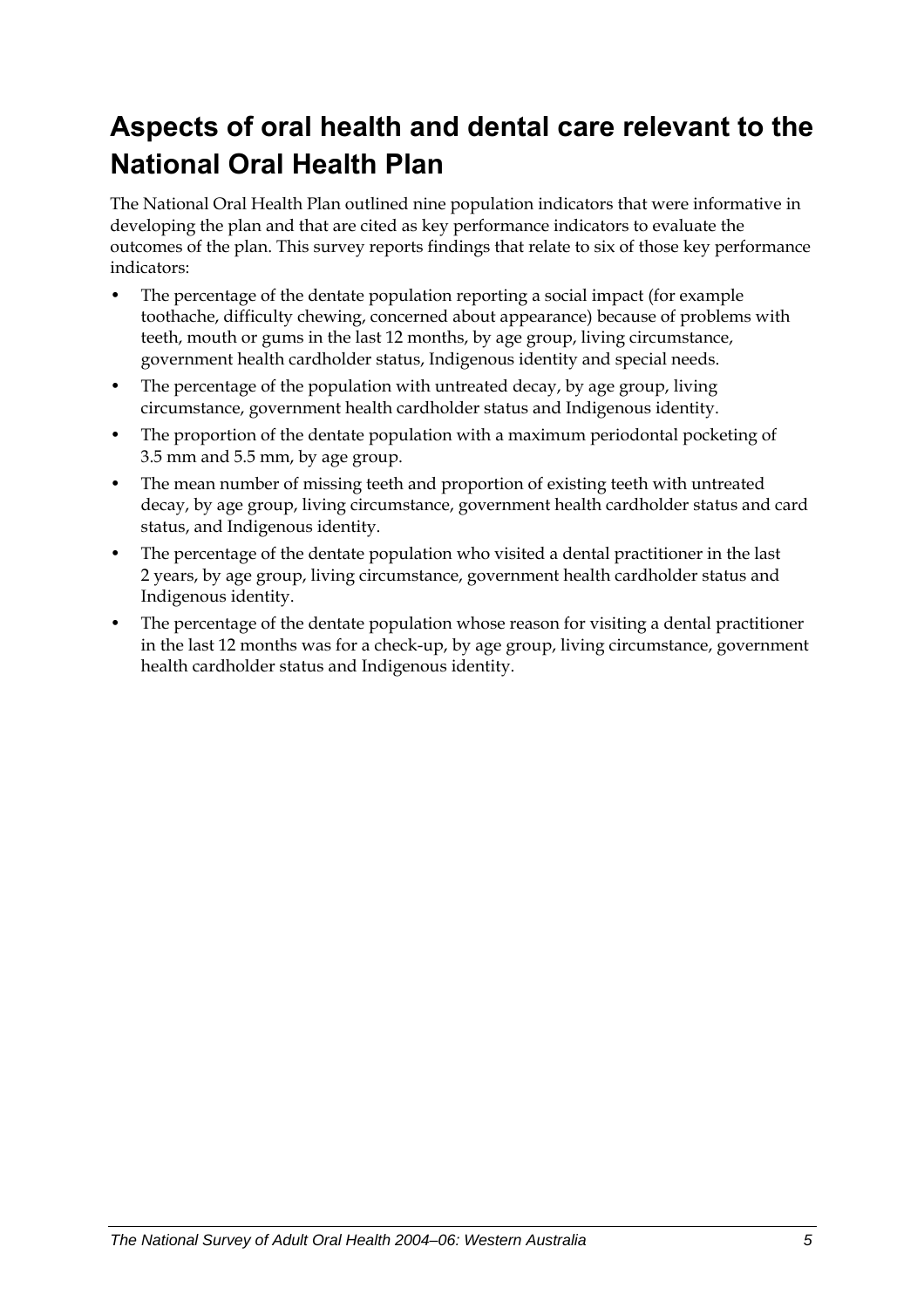# <span id="page-13-0"></span>**2 Methods**

Full details of the survey's methods have been described in Chapter 2 of the national report (Slade et al. 2007). The following summary highlights the main methodological features of the survey.

## **Study population and sampling**

A three-stage, stratified clustered sampling design was used to select people from the target population of Australian residents aged 15 years or more:

- Postcodes were sampled at random from capital city and non-capital city strata in six states and the Northern Territory, and from a single stratum in the Australian Capital Territory. Postcodes represented the geographic clustering in the design and were selected with probability proportional to size, where size was defined as the number of households listed in the 'electronic white pages' in each postcode.
- A systematic sample of households listed in the 'electronic white pages' was selected for each sampled postcode. Thirty households per metropolitan stratum and 40 households per ex-metropolitan stratum were selected.
- One person aged 15 years or more was randomly selected per household. In households with only one person aged 15 years or more, that person was selected. In other households telephone interviewers asked for the name of the person aged ≥15 years who most recently had had a birthday and the name of the person aged ≥15 years who would next have a birthday. A computer algorithm then selected one of those two people at random.

## **Sampled postcodes**

In WA the following postcodes were sampled: 6006, 6010, 6015, 6018, 6021, 6025, 6027, 6030, 6052, 6055, 6058, 6061, 6062, 6065, 6076, 6081, 6103, 6107, 6110, 6147, 6150, 6152, 6155, 6159, 6163, 6167, 6169, 6210, 6225, 6233, 6304, 6330, 6401, 6442, 6536, 6603, 6707.

## **Computer-assisted telephone interview**

Self-reported information about oral health and characteristics associated with it was obtained though telephone interviews. Interviewers read questions from a computer screen and recorded answers directly onto the computer. They were conducted from a dedicated computer-assisted telephone interview (CATI) suite at University of Adelaide research offices. The methods were based on those advocated by Dillman (2000), including the mailing of a letter to households prior to telephoning, a protocol for contacting each household and standardised procedures for asking questions and recording answers. Interviews were conducted by 29 interviewers, each of whom was trained in the survey methods. Every effort was made to interview the target person although, in certain circumstances, the questions were answered by another adult in the form of a proxy interview.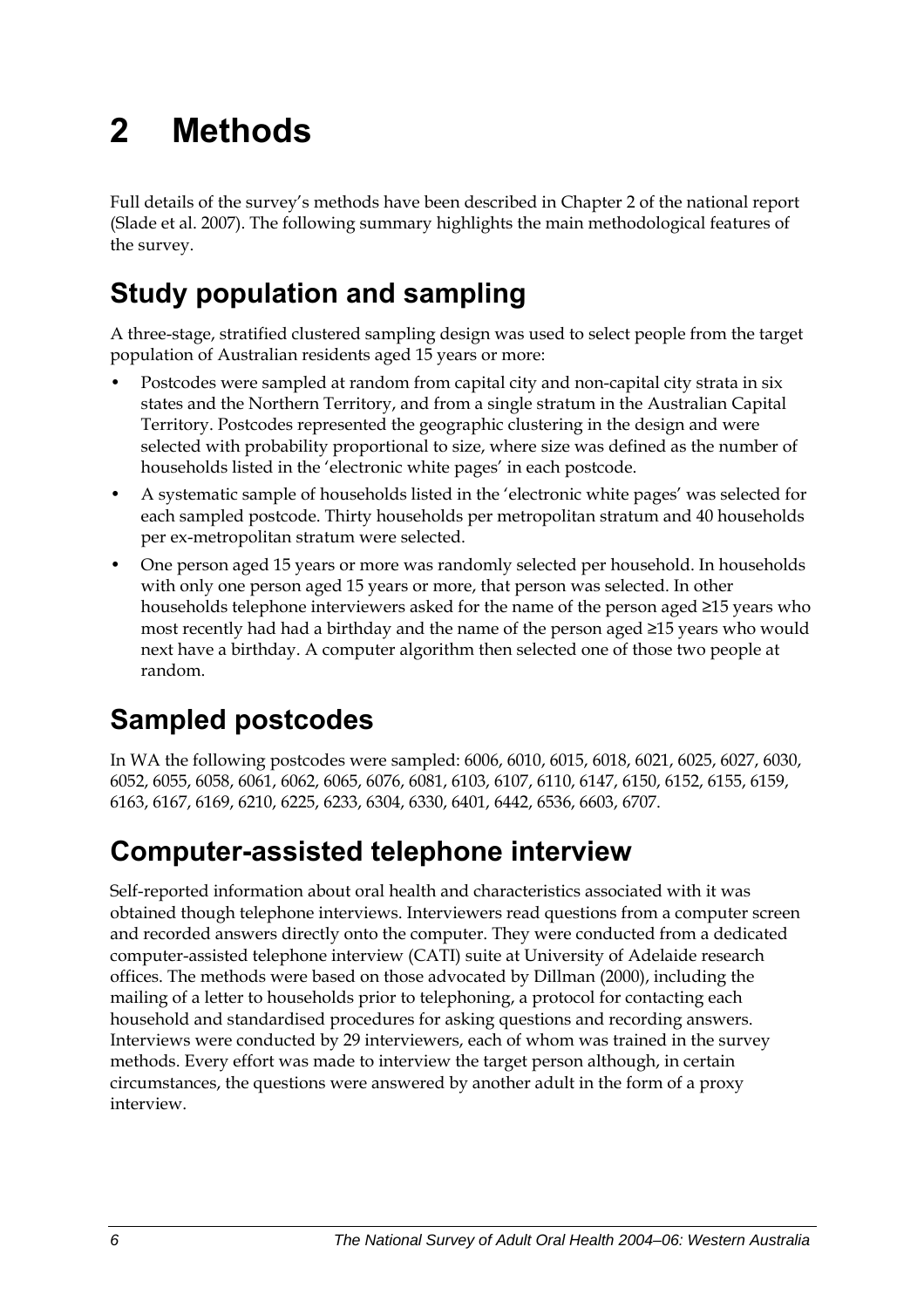<span id="page-14-0"></span>The interview consisted of 79 questions, several with multiple response categories. A copy of the questions used is included in an Appendix available online:

<http://www.arcpoh.adelaide.edu.au/project/distribution/NSAOH.html>.

## **Oral epidemiological examination**

Information about clinical oral status was collected during standardised dental examinations conducted by dentists who undertook training in the survey procedures. Examinations were limited to people who reported having some or all of their own natural teeth at the time of the interview. Examining dentists followed a standardised protocol to record levels of tooth loss, dental decay experience, tooth wear and—for subjects with no medical contraindications to periodontal probing—signs of gum disease. During data collection, replicate examinations were conducted for approximately five study participants per examiner to evaluate the consistency of their findings when judged against the principal survey examiner.

There were 30 examiners nationwide ([Table 1\)](#page-14-1). Prior to their work on the survey, they undertook a 2-day training and calibration session at The University of Adelaide. Separate training sessions were held for the examination teams from each state and territory. Prior to the scheduled training session, each examiner was sent a 50-page manual and a DVD detailing the survey protocol, including the criteria and coding for the examination.

<span id="page-14-1"></span>

|                   |                     |                           |                | No. of examinations per examiner |      |  |
|-------------------|---------------------|---------------------------|----------------|----------------------------------|------|--|
| <b>State</b>      | No. of<br>examiners | No. of people<br>examined | <b>Minimum</b> | <b>Maximum</b>                   | Mean |  |
| <b>NSW</b>        | 11                  | 1,113                     | 32             | 164                              | 101  |  |
| Vic               | 3                   | 1,181                     | 267            | 585                              | 394  |  |
| Qld               | 3                   | 824                       | 217            | 305                              | 275  |  |
| <b>SA</b>         | 2                   | 629                       | 241            | 388                              | 315  |  |
| <b>WA</b>         | 3                   | 470                       | 134            | 196                              | 157  |  |
| Tas               | 3                   | 385                       | 49             | 186                              | 128  |  |
| <b>ACT</b>        | 2                   | 386                       | 125            | 261                              | 193  |  |
| NT                | 3                   | 517                       | 154            | 203                              | 172  |  |
| <b>All states</b> | 30                  | 5,505                     | 32             | 585                              | 184  |  |

#### **Table 1: Distribution of examiners and examinations among states and territories**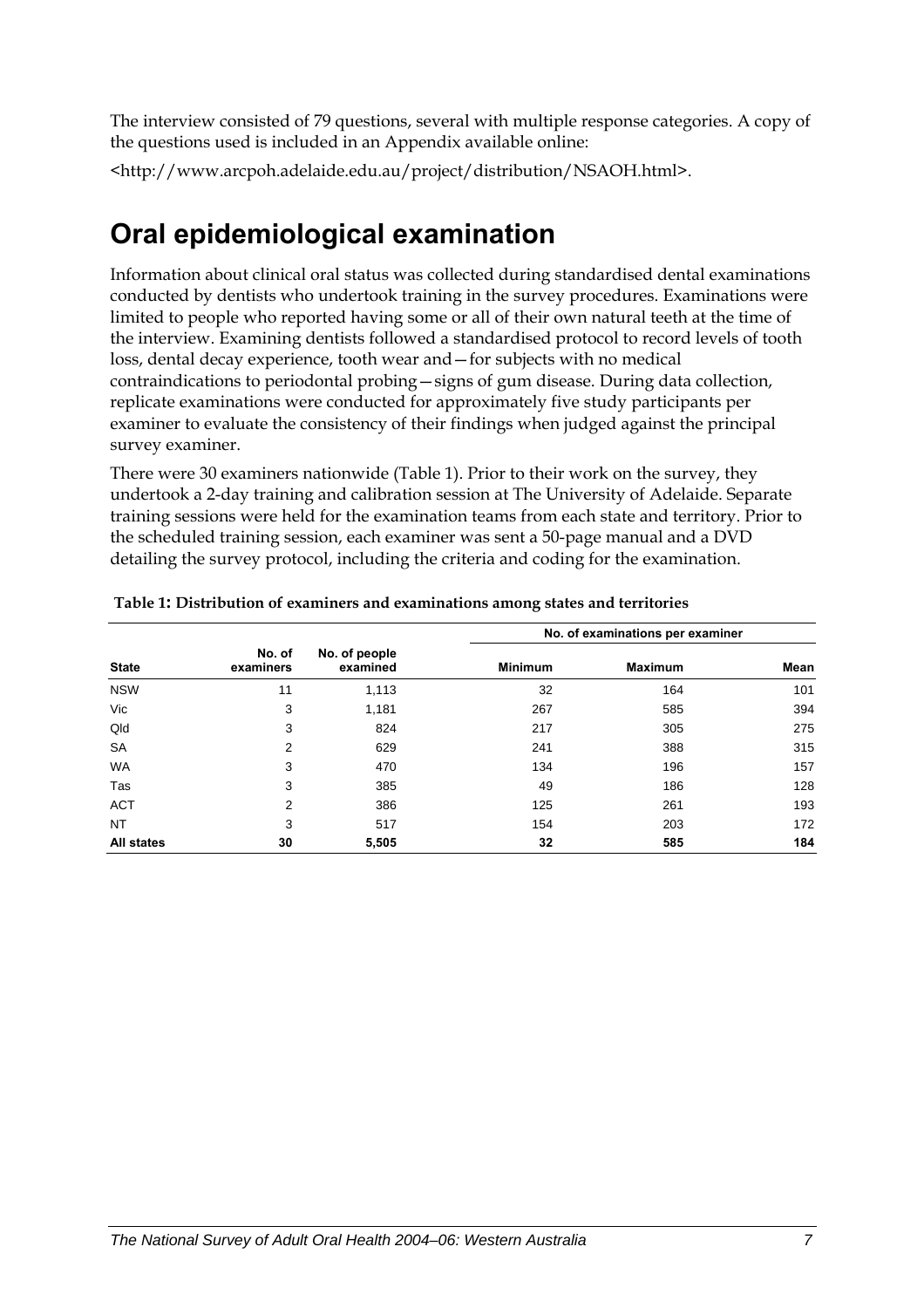### **Scope of examination**

Survey participants were examined in a supine position in standard dental chairs with illumination provided by the chair's overhead dental light. Examiners used an intra-oral mirror that additionally had its own battery-powered light source. A periodontal probe with 2-mm markings was used to record distances, for example when assessing periodontal destruction (described further below); however, sharp explorers were not used and no radiographs were taken. Full details of the examination protocol are provided online:

<http://www.arcpoh.adelaide.edu.au/project/distribution/NSAOH.html>.

The following overview summarises criteria used to assess the main oral health variables reported in this volume.

#### **Tooth loss**

For people aged less than 45 years, examiners distinguished between missing teeth that had been extracted due to decay or periodontal disease and teeth that were absent for any other reason (that is, congenitally missing; unerupted; or extracted for orthodontics, trauma or impaction). For people aged 45 years or more, no such distinction was made, so that an extracted or otherwise absent tooth was recorded as missing. Dental implants, root fragments and deciduous teeth were coded separately and not counted as missing or absent teeth.

#### **Replacement teeth**

All lost teeth were further classified as replaced or not replaced by a fixed bridge or a removable denture that was worn to the examination.

#### **Decay experience of coronal tooth surfaces**

All teeth present were subdivided into five tooth surfaces: mesial, buccal, distal, lingual, and either occlusal (for premolars or molars) or incisal (for incisors and canines). Each coronal surface was assessed and categorised using visual criteria (no explorer was used) and one of the following codes was assigned:

- decay: cavitation of enamel or dentinal involvement or both are present
- recurrent caries: visible caries that is contiguous with a restoration
- filled unsatisfactorily: a filling placed for any reason in a surface that requires replacement but that has none of the above conditions
- filling to treat decay: a filling placed to treat decay in a surface that had none of the above conditions
- filling placed for reasons other than decay: in a surface that has none of the above conditions (incisors and canines only)
- fissure sealant: where none of the above conditions were found
- sound: when none of the above conditions was found.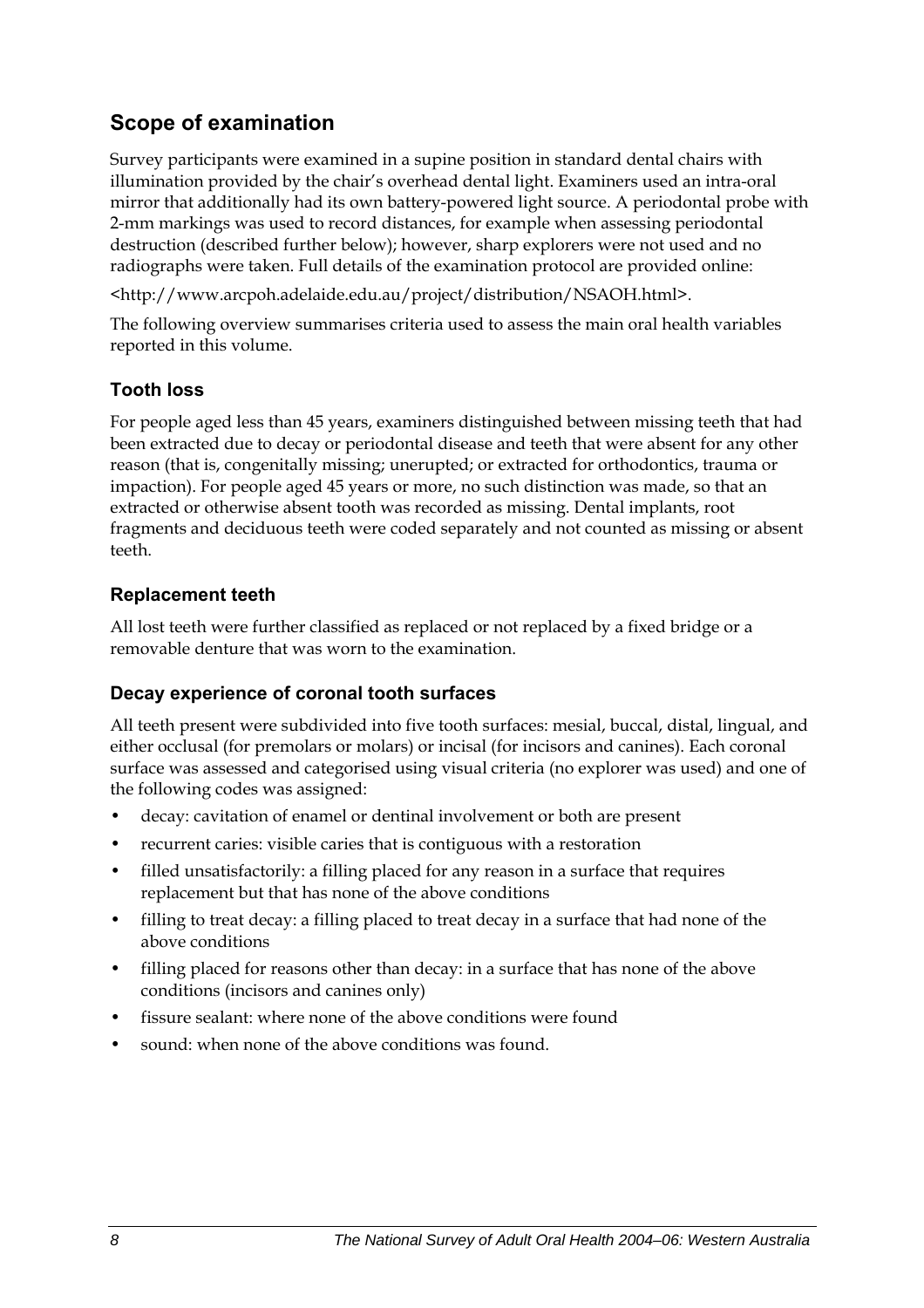#### **Decay experience of tooth root surfaces**

All teeth present were subdivided into four root surfaces: medial, buccal, distal and lingual. Each root surface was assessed visually and, if necessary, using a ball-ended periodontal probe. One of the following codes was assigned:

- decay: a discrete, well-defined or discoloured lesion on the root surface that is soft to exploration using the periodontal probe
- recurrent caries: detectable caries that is contiguous with a restoration
- filled unsatisfactorily: a filling placed for any reason in a surface that has unacceptable defects but meeting none of the above conditions
- filled root surface: one or more permanent restorations placed for any reason but none of the above conditions
- wear of 2 mm or more: recorded only on buccal surfaces with none of the above conditions
- sound root surface: when none of the above conditions was found
- no visible root surface.

#### **Periodontal tissue destruction**

The assessment of periodontal tissue destruction was based on methods used in the US National Health and Nutrition Examination Survey (NHANES 2005). Assessments were made of probing pocket depth and gingival recession, both recorded in millimetres using a periodontal probe that had 2-mm markings. Measurements were made at the mesio-buccal, mid-buccal and disto-buccal aspects of all teeth present, except for third molars. All fractional millimetre measurements were rounded down to the lowest whole millimetre before calling the number. For recession, the cemento-enamel junction (CEJ) was identified or its position was estimated (for example, if a filling obscured its position), and the distance from the CEJ to the free gingival margin was recorded in millimetres. When the CEJ was subgingival, the number called was negative; otherwise it was positive. For probing pocket depth, the distance from the free gingival margin to the bottom of the periodontal crevice/pocket was called.

Examiners did not make a direct measurement of clinical attachment loss; instead, it was computed during data analysis.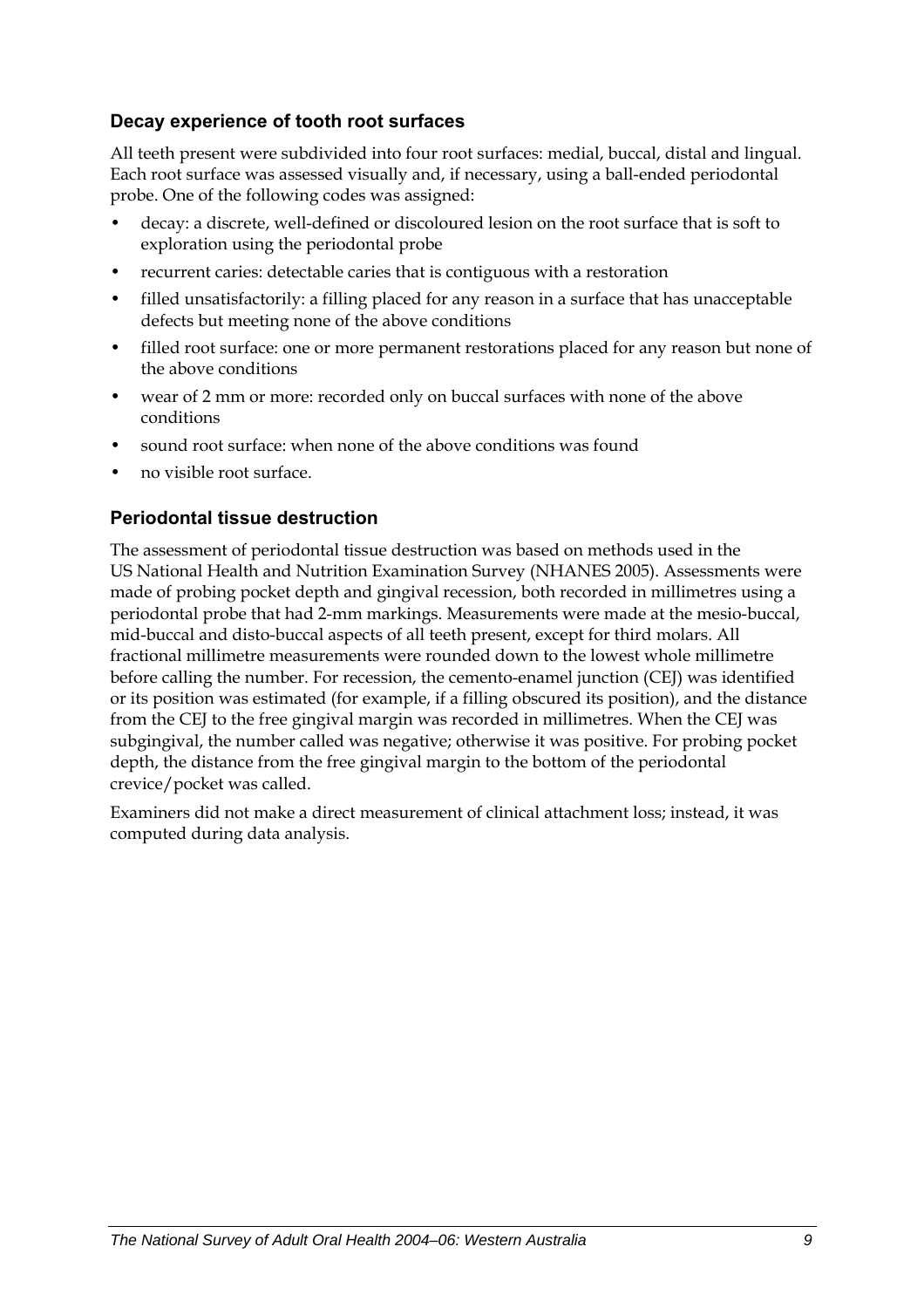#### **Gingival inflammation around six index teeth**

The Loe and Silness (1963) gingival index was used to assess inflammation of the marginal gingival tissues around six index teeth (if present)—the most anterior molar in each dental quadrant (up to four teeth), the right maxillary central incisor and the left mandibular central incisor. Pressure was applied to the free gingival margin on the buccal aspect of the tooth by swiping with the side of a periodontal probe that was held at approximately 90 degrees to the long axis of the tooth. One of the following codes was assigned:

- severe inflammation: marked redness and oedema, ulceration or tendency to spontaneous bleeding
- moderate inflammation: redness, oedema, glazing or bleeding after applying pressure with the probe
- mild inflammation: slight change in colour or slight oedema but no bleeding after applying pressure with the probe
- none of the above.

### **Data recording for examinations**

Each code called by an examiner was recorded directly onto a laptop computer by state/territory staff who had experience in clinical dental procedures. They were trained in use of the software during the 2-day training session for examination teams held at The University of Adelaide.

### **Assessment of inter-examiner reliability**

In order to measure inter-examiner reliability, the principal survey examiner attended examination sessions for all but one examiner to conduct masked replicate examinations of survey participants. The remaining examiner withdrew from the survey after completing 32 examinations. Replicate examination entailed assessments of tooth presence, periodontal assessment of teeth in one jaw, and assessment of caries experience in both crowns and roots of teeth. The observed levels of agreement for most oral health indicators were equivalent to benchmarks reported for national oral health surveys conducted in the United Kingdom and the United States.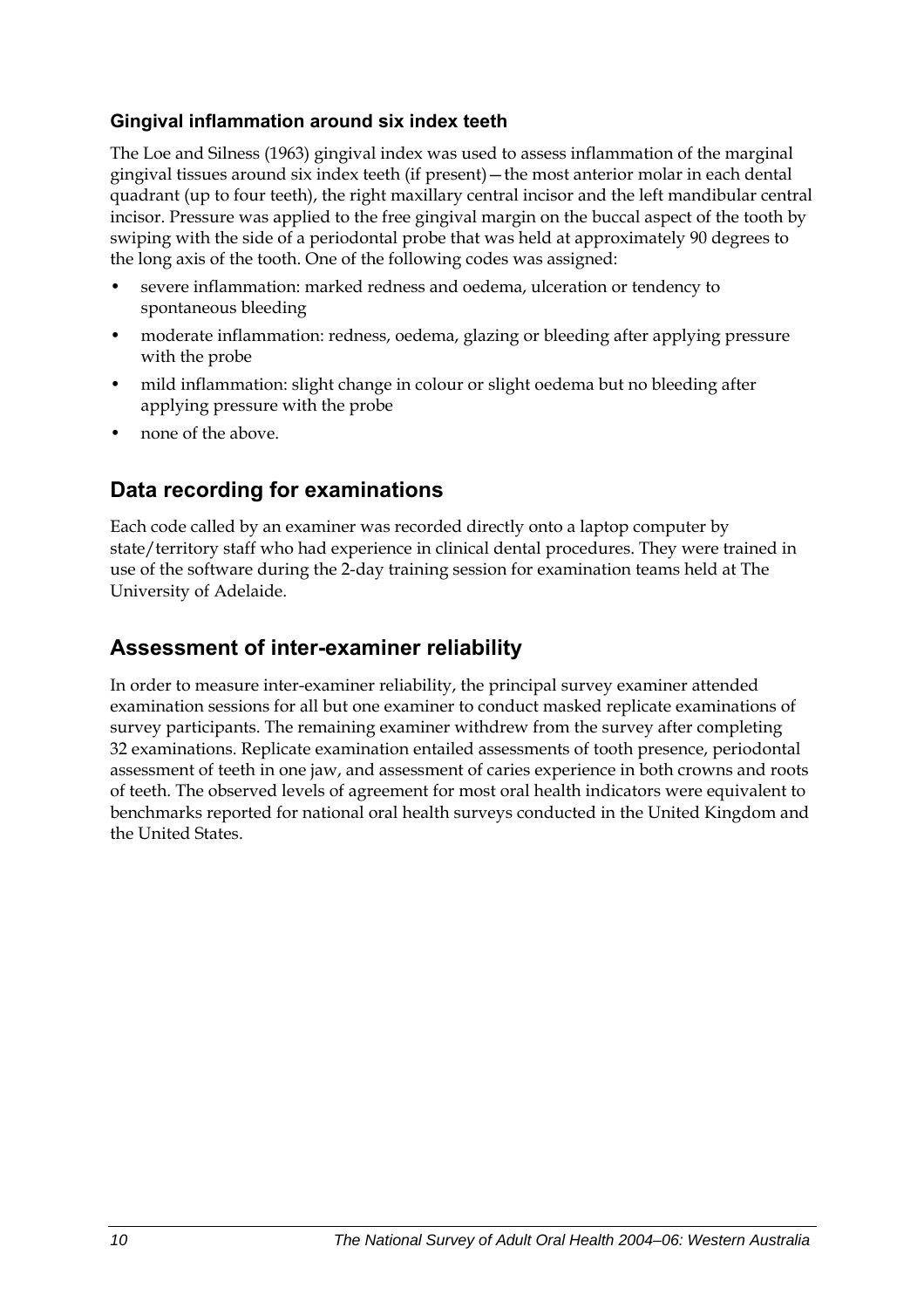## <span id="page-18-0"></span>**Period of data collection**

Data collection began in July 2004 and was completed in September 2006 ([Table 2\)](#page-18-1). Interviews were timed to begin approximately 1 month prior to the planned start of examinations in each jurisdiction.

<span id="page-18-1"></span>

|                        |                  | Dates of interviews | Dates of examinations |                   |  |
|------------------------|------------------|---------------------|-----------------------|-------------------|--|
| <b>State/territory</b> | <b>Beginning</b> | End                 | <b>Beginning</b>      | End               |  |
| <b>ACT</b>             | <b>July 2004</b> | October 2004        | <b>July 2004</b>      | October 2004      |  |
| <b>SA</b>              | September 2004   | December 2004       | September 2004        | May 2005          |  |
| <b>WA</b>              | October 2004     | <b>March 2005</b>   | November 2004         | May 2005          |  |
| Vic                    | January 2005     | September 2005      | February 2005         | September 2005    |  |
| <b>NSW</b>             | May 2005         | November 2005       | June 2005             | <b>July 2006</b>  |  |
| <b>NT</b>              | August 2005      | October 2005        | September 2005        | <b>March 2006</b> |  |
| Tas                    | January 2006     | May 2006            | March 2006            | September 2006    |  |
| Qld                    | March 2006       | September 2006      | June 2006             | September 2006    |  |
| Australia              | <b>July 2004</b> | September 2006      | <b>July 2004</b>      | September 2006    |  |

| Table 2: Periods of data collection in states and territories |
|---------------------------------------------------------------|
|---------------------------------------------------------------|

## **Ethical conduct of research**

This project was reviewed and approved by The University of Adelaide's Human Research Ethics Committee. Interviewed subjects provided verbal consent prior to answering questions. All examined subjects provided signed, informed consent prior to the examination.

## **Target sample size**

Sample size requirements were calculated for a range of key outcome variables to be reported nationally. One outcome, the capacity to detect a 25% or greater reduction in national age-specific estimates of mean number of decayed teeth since 1987–88, was nominated as the critical threshold that should be detectable with standard statistical power of 80%. Another outcome was a capacity to detect a 10% or greater reduction in national agespecific mean DMFT. This identified a need for 7,500 examinations and 13,560 interviews, assuming a 65% participation rate in the examination. The sample size within each state and territory was planned to be approximately proportional to the population of the jurisdiction.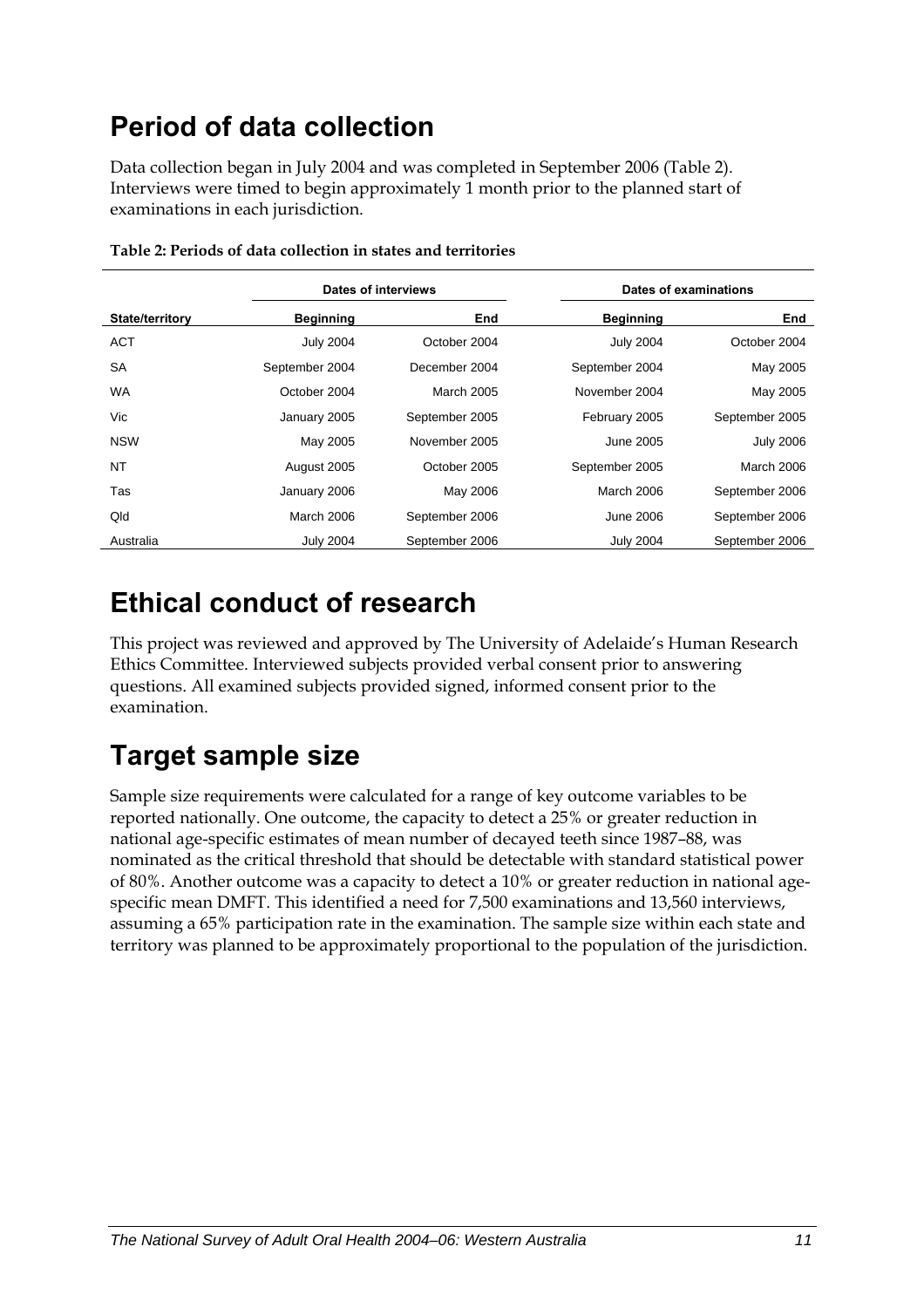## <span id="page-19-0"></span>**Participation in the survey**

National participation rates were lower than intended, both in the interview, where 49.0% of sampled people participated, and the examination, where 43.7% of those eligible took part. Interview participation rates varied from 43.9% in NSW to 61.8% in SA. Examination rates varied from 33.2% in NSW to 57.5% in SA (Table 3).

|                        | No. of<br>people<br>sampled | No. of<br>people<br>interviewed | Per cent<br>of sampled<br>people<br>interviewed | No. of<br>people<br>eligible<br>for exam | No. of<br>people<br>examined | Per cent<br>of eligible<br>people<br>examined |
|------------------------|-----------------------------|---------------------------------|-------------------------------------------------|------------------------------------------|------------------------------|-----------------------------------------------|
| Australia              | 28,812                      | 14,123                          | 49.0                                            | 12,606                                   | 5,505                        | 43.7                                          |
| <b>State/territory</b> |                             |                                 |                                                 |                                          |                              |                                               |
| <b>NSW</b>             | 8,270                       | 3,630                           | 43.9                                            | 3,310                                    | 1,099                        | 33.2                                          |
| Vic                    | 6,013                       | 2,667                           | 44.4                                            | 2,360                                    | 1,181                        | 50.0                                          |
| Qld                    | 4,219                       | 2,052                           | 48.6                                            | 1,841                                    | 824                          | 44.8                                          |
| SA                     | 2,159                       | 1,335                           | 61.8                                            | 1,093                                    | 629                          | 57.5                                          |
| WA                     | 2,365                       | 1,290                           | 54.5                                            | 1,109                                    | 470                          | 42.4                                          |
| Tas                    | 1,745                       | 1,042                           | 59.7                                            | 873                                      | 385                          | 44.1                                          |
| ACT                    | 1,892                       | 1,025                           | 54.2                                            | 981                                      | 400                          | 40.8                                          |
| <b>NT</b>              | 2,149                       | 1,082                           | 50.3                                            | 1,039                                    | 517                          | 49.8                                          |

**Table 3: Number and percentage of people sampled, interviewed and examined(a)** 

(a) Unweighted data.

## **Data analysis**

The aim of the data analysis was to generate summary statistics describing oral health for the [WA](#page-9-1) population. With the exception of data regarding participation rates, results in this report have been weighted to compensate for individuals' different probabilities of selection and survey participation rates. For the telephone interview survey, weights were adjusted to ensure survey estimates were consistent with the 2005 Australian Bureau of Statistics Estimated Residential Population data. For the oral examination survey, which was restricted to dentate people aged 15 years or more, estimates of the dentate population were derived from the telephone interview survey and used to derive examination weights. This means that results can be generalised to the [WA](#page-9-1) population.

Tables 35 and 36 contain age-standardised estimates for each indicator presented in preceding tables. Age-standardisation is a statistical procedure that aims to remove any effects of age that might account for differences in each oral health indicator between the two comparison groups: health cardholders versus non-health cardholders (Table 35) and insured versus non-insured people (Table 36). For these tables, percentages and means were standardised using the direct method. The reference population was the 2005 Australian Estimated Residential Population classified into 14 five-year age categories within the range 15–84 years and a fifteenth category aged 85 years of more.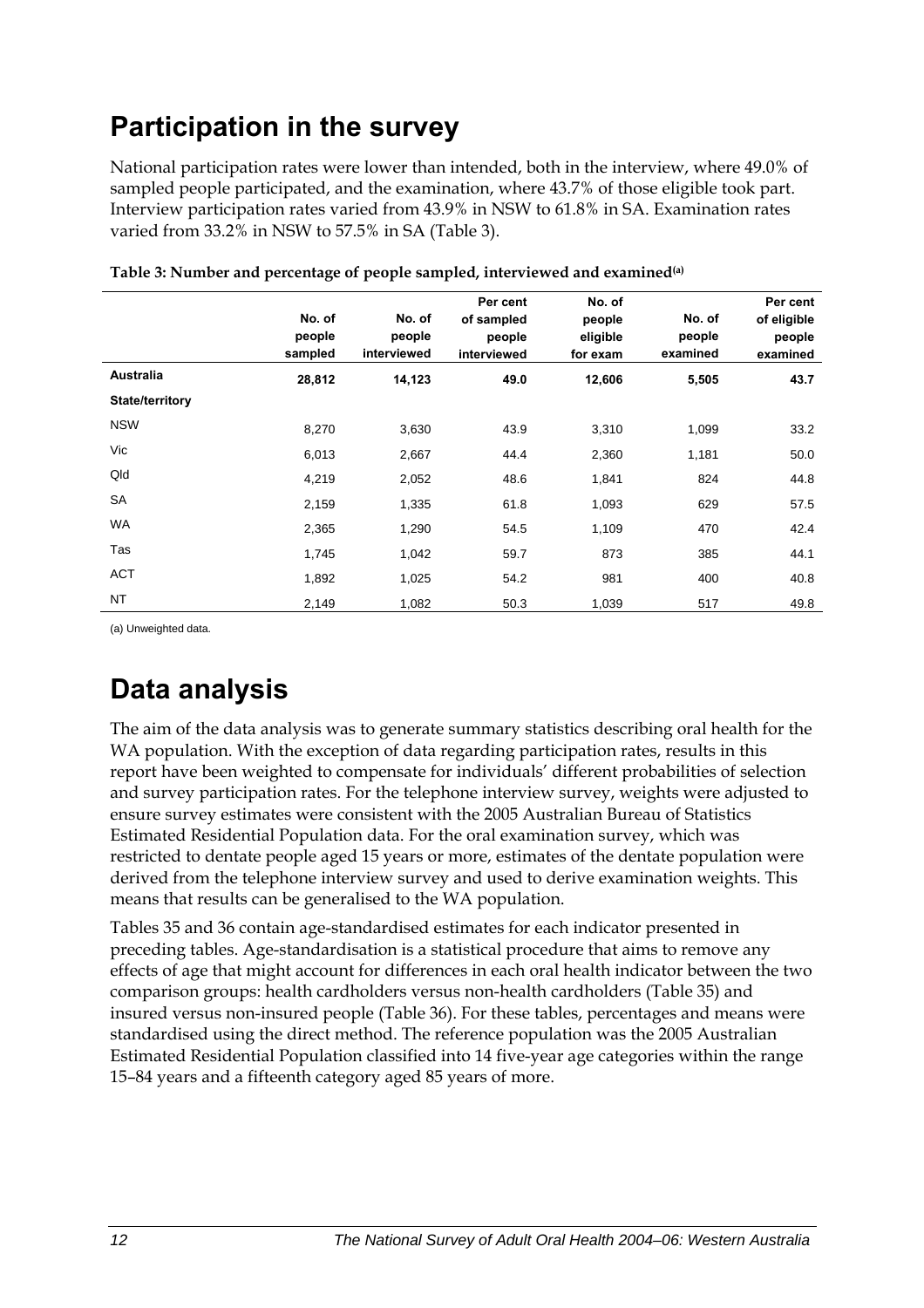### **Presentation of results**

Oral health measures are tabulated for each of three age groups representing the survey participant's age reported in the telephone interview, plus an 'all ages' summary. The three age groups are: 15–34 years, 35–54 years and ≥55 years. The tables report estimates for mutually exclusive subgroups of people created for each of six characteristics based on responses to the telephone interview questions. The subgroups and unweighted number of respondents are listed in the Appendix to this volume and the six characteristics are described below:

**Sex** was classified as 'Male' or 'Female' recorded during the interview.

**Residential location** was classified as 'Capital city' or 'Other places' based on the sampling postcode used in selection of households.

**Postcode socioeconomic status** was used to classify individuals according to the Index of Relative Socioeconomic Advantage/Disadvantage (IRSAD) of the postcode in which they lived. The IRSAD is an aggregate measure of a postcode's socioeconomic status based on characteristics of its residents recorded in the 2001 Population Census. A postcode that has a relatively high proportion of people with high incomes or a skilled labour force is assigned a relatively higher value on this index. Conversely, a low score on the index indicates that an area has a higher proportion of individuals with low incomes and more people who work in unskilled occupations. Postcodes were classified into three groups of ascending socioeconomic status, each group comprising approximately one-third of the WA population. This type of analysis is said to be 'ecological' because it is not based on individuals' own socioeconomic status, but on the socioeconomic status of the area in which they live. Hence, care should be taken in the interpretation of results—because Socioeconomic Indices for Areas (SEIFA) scores refer to areas, not individuals, results are not interpretable at the level of the individual.

**Government health card** status identified whether or not people were covered either by a pensioner concession card or health care card. Both cards are issued according to a means test administered by Centrelink, an agency of the Australian Government's Family Assistance Office. People with either card and their dependents are eligible for public-sector dental care in most states and territories.

**Place of last dental visit** further disaggregated health cardholders according to the location of their last dental visit. The latter was established during the interview by asking people 'Where did you make your last dental visit?'. Health cardholders who responded 'Government dental clinic' or 'School dental service' were classified as 'Cardholder/Public'. Otherwise, eligible people were classified as 'Cardholder/Non-public' if they reported any of the other locations: Private dental practice (including specialist); Dental technician; Clinic operated by health insurance fund; Armed Services/Defence Force clinic; Other site. People who were not health cardholders were classified as 'Non-cardholder/Non-public' regardless of their reported visit location.

**Dental insurance** coverage was based on responses to the question 'Do you have private insurance cover for dental expenses?'. People were classified as insured if they responded 'yes' and uninsured if they responded 'no'.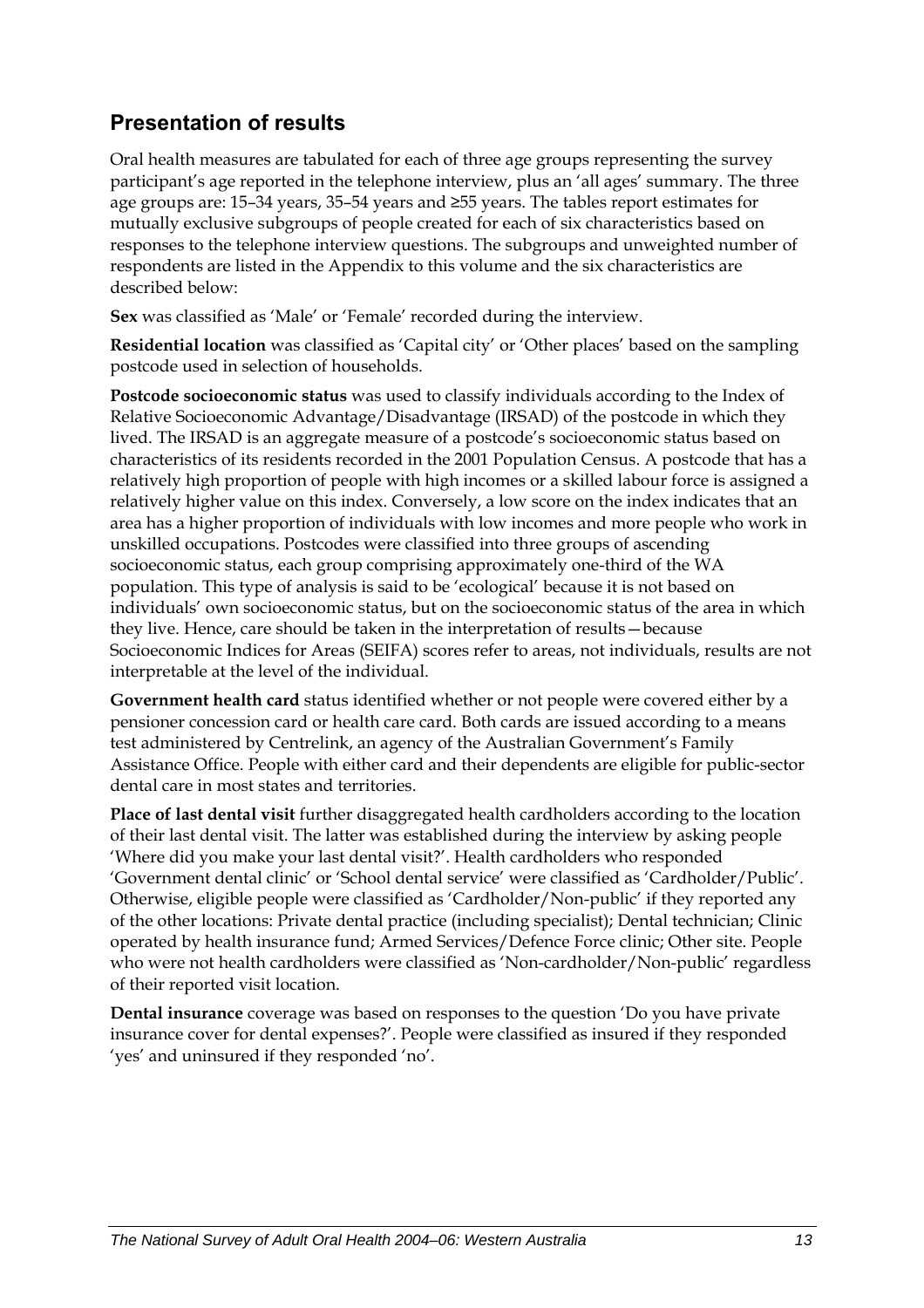### <span id="page-21-0"></span>**Criteria for determining statistical significance**

As with any survey where data are collected from only some of the people in the population, proportions and means in this report are estimates of the true population values. The estimates have some degree of uncertainty, which is expressed in this report using 95% confidence intervals (95% CIs). The 95% CI signifies the likely lower and upper limits of the range of values within which the true population percentage would fall. In this context 'likely' means that there is a 95% probability that the true population value lies between those two values.

In this report 95% CIs are used additionally as a guideline to identify differences between population subgroups that are statistically significant. Specifically, when there is no overlap between 95% CIs for two groups, the difference between the groups is deemed to be statistically significant. This criterion for judging statistical significance is more conservative than the alternative method of calculating P-values. In fact, when 95% CIs do not overlap, it means that a test of statistical significance for the difference between the groups would have a P-value of less than 0.05 (the conventional threshold used in many reports), and it could be as small as less than 0.005. The 'conservative' nature of the criterion used in this report comes about because 95% CIs that overlap to a small degree could, nevertheless, be found to differ to a statistically significant degree (at P<0.05 ) using a hypothesis test.

Data files were managed and summary variables computed using SAS software version 9[.1](#page-21-0).<sup>1</sup> Means and their associated 95% CIs were generated using SUDAAN software release 9.0.0.[2](#page-21-0) The SUDAAN procedures used sampling weights to generate population estimates and calculated 95% CIs that allowed for the complex sampling design used in this survey. To do so, 'with replacement' sampling was specified with two levels of stratification (state and section of state). The subject's sampling postcode was specified as the primary sampling unit, which was used by SUDAAN as the clustering variable.

 $\overline{a}$ 

<sup>1</sup> SAS Institute Inc. 100 SAS Campus Drive, Cary, NC 27513–2414, USA.

<sup>2</sup> Research Triangle Institute. PO Box 12194, Research Triangle Park, NC 27709–2194, USA.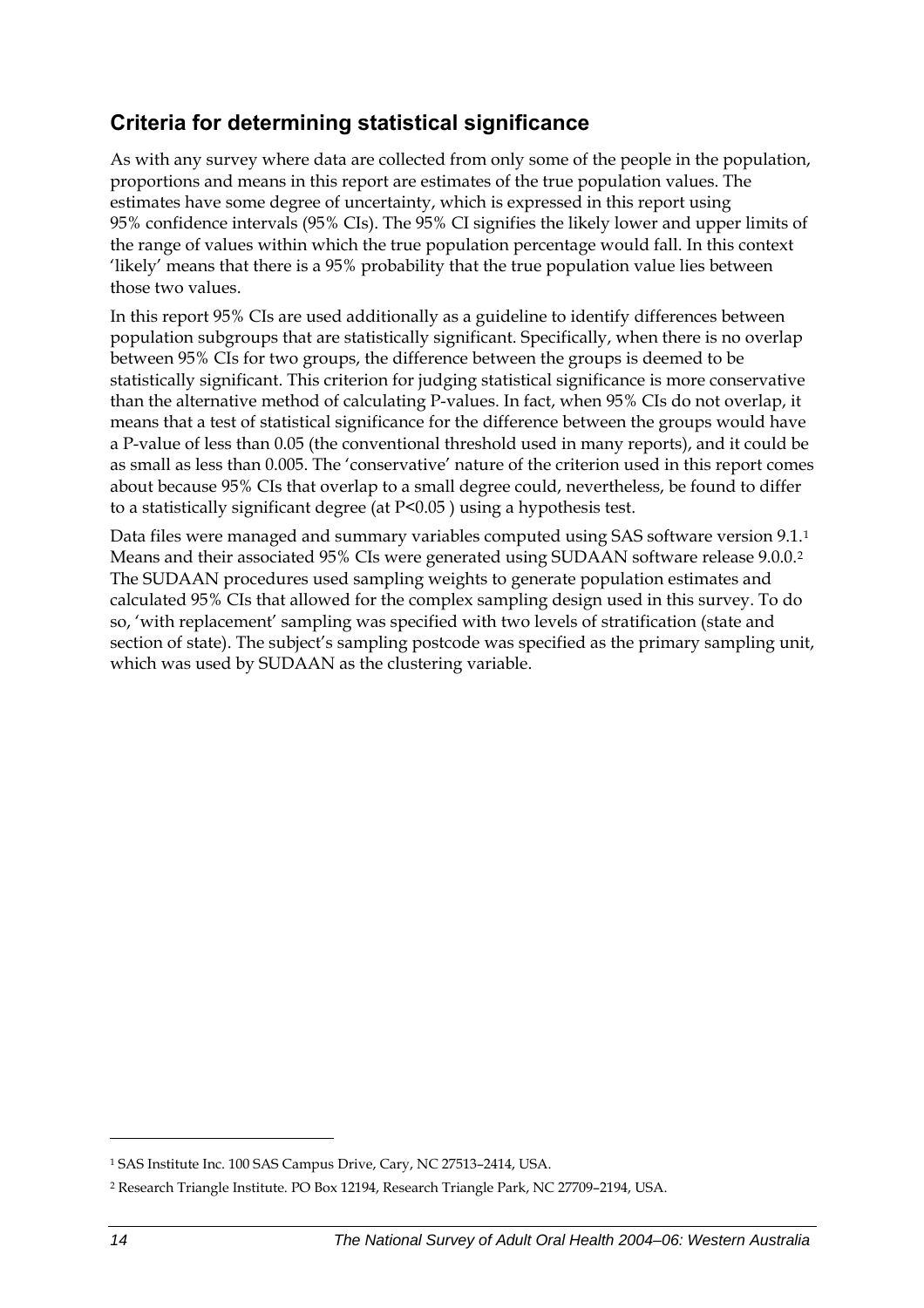## <span id="page-22-0"></span>**Distribution of sociodemographic and dental access characteristics**

Approximately one-half of the [WA](#page-9-1) population was female, with little variation in the proportion among age groups (Table 4). Three-quarters lived in the capital city, a proportion that was quite consistent among age groups. By design, people of all ages were approximately evenly distributed among tertiles of postcode socioeconomic status, a pattern that was also observed within the three age groups. Approximately one-quarter of the population were government health cardholders, although the proportion was noticeably greater for people aged 55 years or more. People who had a government health card were less likely to have last attended a public dental clinic than other dental care providers, most noticeably in the oldest age group. A majority of people in the [WA](#page-9-1) population had dental insurance, with older people more likely than younger people to be insured.

**Table 4: Percentage of people with selected sociodemographic and dental access characteristics in** 

|                                               |          |           | Age group (years) |         |
|-----------------------------------------------|----------|-----------|-------------------|---------|
|                                               | All ages | $15 - 34$ | $35 - 54$         | $>= 55$ |
| <b>Sex</b>                                    |          |           |                   |         |
| Males                                         | 50.0     | 51.0      | 49.8              | 48.7    |
| Females                                       | 50.0     | 49.0      | 50.2              | 51.3    |
| <b>Residential location</b>                   |          |           |                   |         |
| Capital city                                  | 74.7     | 75.8      | 73.7              | 74.5    |
| Other places                                  | 25.3     | 24.2      | 26.3              | 25.5    |
| Postcode socioeconomic status                 |          |           |                   |         |
| Lowest                                        | 32.6     | 33.1      | 31.4              | 33.7    |
| Middle                                        | 33.9     | 39.7      | 28.1              | 34.0    |
| Highest                                       | 33.6     | 27.3      | 40.6              | 32.3    |
| Government health card                        |          |           |                   |         |
| Health care card or pensioner concession card | 23.0     | 12.5      | 15.7              | 50.6    |
| Neither card                                  | 77.0     | 87.5      | 84.3              | 49.4    |
| Place of last dental visit                    |          |           |                   |         |
| Cardholder/Public                             | 7.8      | 4.4       | 7.0               | 14.3    |
| Cardholder/Non-public                         | 15.2     | 8.1       | 8.7               | 36.3    |
| Non-cardholder/Non-public                     | 77.0     | 87.5      | 84.3              | 49.4    |
| <b>Dental insurance</b>                       |          |           |                   |         |
| Insured                                       | 59.1     | 49.3      | 61.4              | 69.7    |
| Uninsured                                     | 40.9     | 50.7      | 38.6              | 30.3    |

**the [WA](#page-9-1) population and three age groups**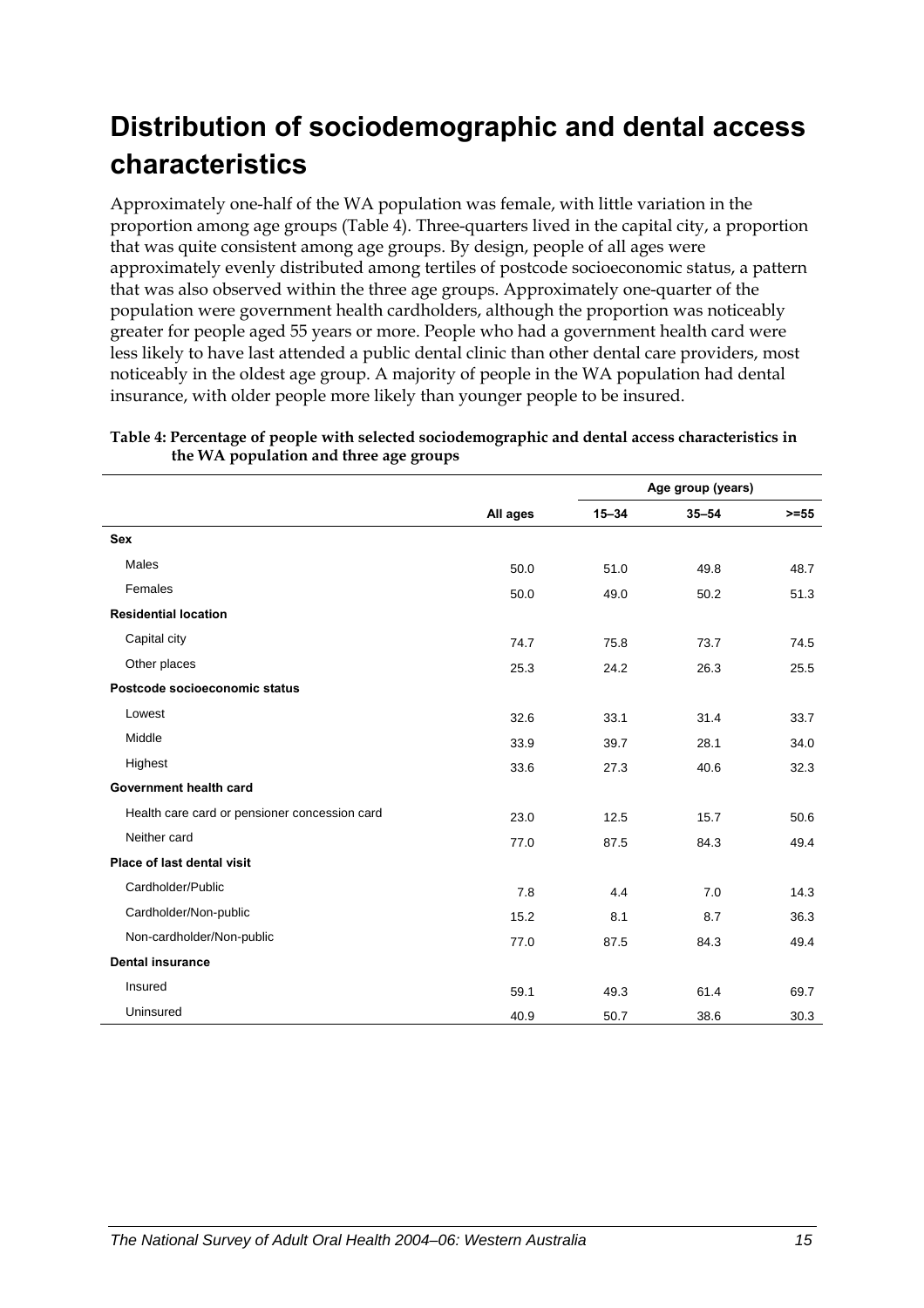# <span id="page-23-0"></span>**3 Oral health status**

## **Complete tooth loss**

In NSAOH, complete tooth loss was assessed in the interview by asking people 'Do you have any of your own natural teeth?'. People who answered 'no' were classified as edentulous. In WA, edentulous people represented 5.6% of the population aged 15 years or more (Table 5), which was similar to the national estimate of 6.4% (Slade et al. 2007).

## **Key findings**

- The prevalence of edentulism was strongly associated with age, being negligible among 15–34-year-olds but affecting 17.5% of WA adults aged 55 years or more.
- Prevalence of complete tooth loss did not vary to a statistically significant degree between males and females, or between those living in Perth compared with the rest of the state.
- While prevalence was more than twice as high among people living in postcodes with low socioeconomic status (8.4% for all ages) than high socioeconomic status (3.4% for all ages), there was overlap of the 95% CIs. A similar gradient was also observed in the oldest age group although, again, it was statistically non-significant.
- Among all ages, people who had a government health card were nine times more likely to be edentulous (16.7%) than people who did not (1.8%). Within age groups, government health cardholder status was statistically significantly associated with edentulism only among people aged 55 years or more.
- Within the population of cardholders, there was no clear pattern of variation in prevalence of edentulism according to place of most recent dental visit.
- The prevalence of complete tooth loss was lower for people with dental insurance compared with the uninsured, a difference that was statistically significant for all ages combined and for people aged 55 years or more.

## **Discussion**

As emphasised in the national report, variation among age groups in prevalence of edentulism can be attributed primarily to the differing historical experiences of generations born in different time periods during the 20th century, rather than the effects of ageing. Because edentulism prevalence was so strongly dependent upon age group, comparisons between population groups were observed most clearly for the oldest age group. Among 15–34-year-olds, prevalence estimates were all zero, and therefore did not reveal any differences between population groups.

In summary, complete tooth loss in WA was a condition observed infrequently below the age of 55 years, while among people aged 55 years or more, it was most likely to occur in people who had a government health card or who did not have dental insurance.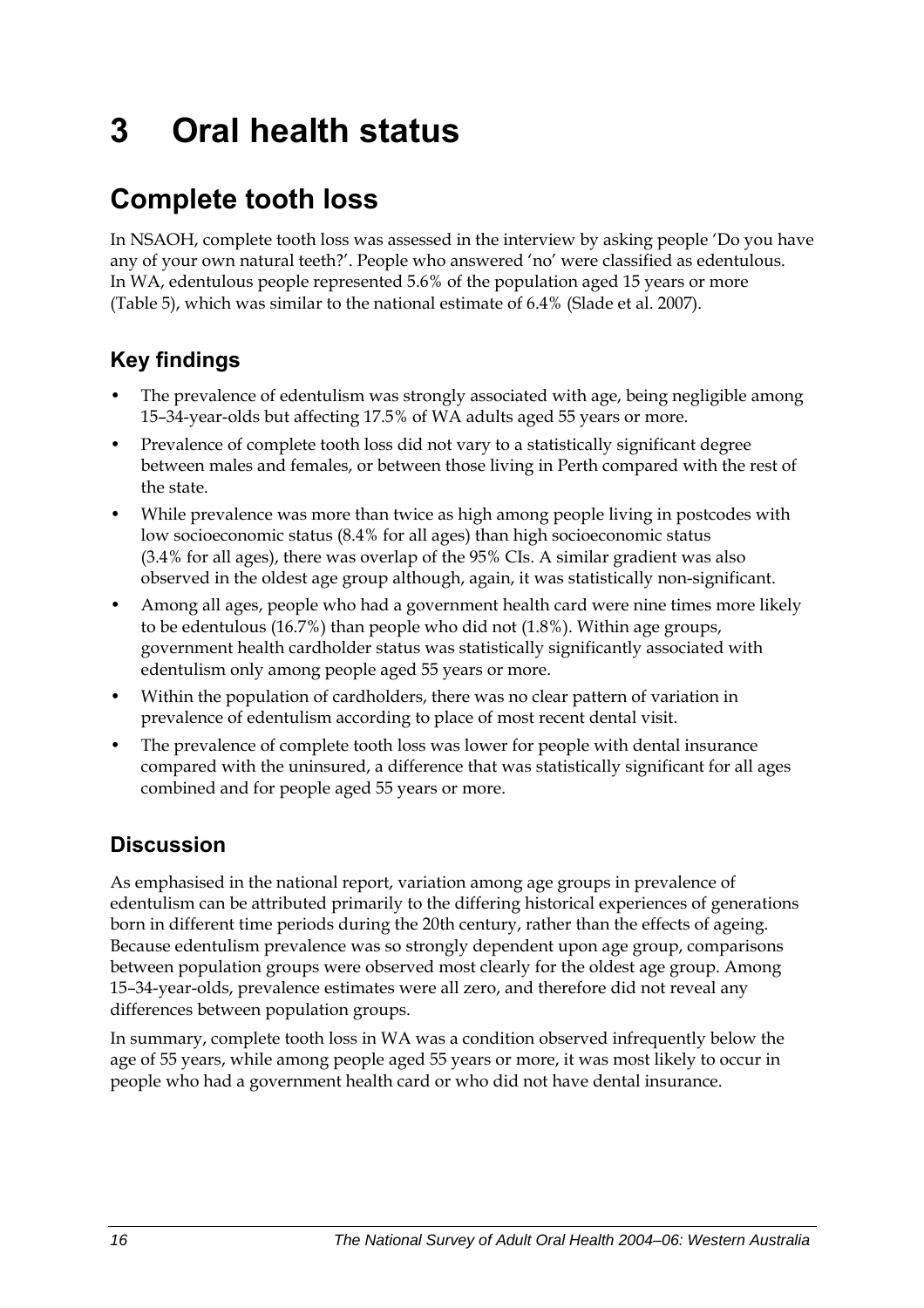|                                  |                       |               | Population: all people<br>Age (years) |              |               |
|----------------------------------|-----------------------|---------------|---------------------------------------|--------------|---------------|
|                                  |                       | All ages      | $15 - 34$                             | $35 - 54$    | $\geq 55$     |
| All people                       | Per cent of people    | 5.6           | 0.0                                   | 1.8          | 17.5          |
|                                  | 95% Cl <sup>(a)</sup> | $4.3 - 7.2$   |                                       | $1.0 - 3.3$  | $14.0 - 21.7$ |
| <b>Sex</b>                       |                       |               |                                       |              |               |
| Males                            | % of people           | 5.3           | 0.0                                   | 2.2          | 16.5          |
|                                  | 95% CI                | $3.7 - 7.5$   | $\overline{\phantom{0}}$              | $1.0 - 5.1$  | $11.8 - 22.7$ |
| Females                          | % of people           | 5.8           | 0.0                                   | 1.3          | 18.4          |
|                                  | 95% CI                | $4.4 - 7.7$   |                                       | $0.5 - 3.5$  | $14.5 - 23.1$ |
| <b>Residential location</b>      |                       |               |                                       |              |               |
| Capital city                     | % of people           | 5.0           | 0.0                                   | 1.3          | 16.5          |
|                                  | 95% CI                | $3.6 - 7.0$   |                                       | $0.4 - 3.4$  | $12.4 - 21.7$ |
| Other places                     | % of people           | 7.0           | 0.0                                   | 3.2          | 20.2          |
|                                  | 95% CI                | $4.9 - 10.0$  |                                       | $1.8 - 5.8$  | $14.4 - 27.6$ |
| Postcode socioeconomic<br>status |                       |               |                                       |              |               |
| Lowest                           | % of people           | 8.4           | 0.0                                   | 2.3          | 23.5          |
|                                  | 95% CI                | $6.3 - 11.2$  |                                       | $1.0 - 5.0$  | 18.6-29.2     |
| Middle                           | % of people           | 5.1           | 0.0                                   | 2.9          | 16.7          |
|                                  | 95% CI                | $3.5 - 7.4$   | $\overline{\phantom{0}}$              | $1.2 - 6.8$  | $13.3 - 20.7$ |
| Highest                          | % of people           | 3.4           | 0.0                                   | 0.3          | 11.9          |
|                                  | 95% CI                | $1.8 - 6.4$   |                                       | $0.0 - 2.2$  | $6.1 - 21.9$  |
| Government health card           |                       |               |                                       |              |               |
| Health care card or pensioner    | % of people           | 16.7          | 0.0                                   | 3.2          | 26.9          |
| concession card                  | 95% CI                | $13.6 - 20.4$ |                                       | $1.0 - 9.6$  | $22.2 - 32.2$ |
| Neither card                     | % of people           | 1.8           | 0.0                                   | 1.6          | 6.6           |
|                                  | 95% CI                | $1.2 - 2.8$   |                                       | $0.8 - 3.3$  | $3.9 - 11.0$  |
| Place of last dental visit       |                       |               |                                       |              |               |
| Cardholder/Public                | % of people           | 14.9          | 0.0                                   | 6.0          | 26.8          |
|                                  | 95% CI                | $9.7 - 22.1$  |                                       | $1.0 - 28.4$ | $17.7 - 38.3$ |
| Cardholder/Non-public            | % of people           | 17.5          | $0.0\,$                               | 2.1          | 27.0          |
|                                  | 95% CI                | $13.5 - 22.4$ | $\overline{\phantom{0}}$              | $0.6 - 7.7$  | $21.3 - 33.6$ |
| Non-cardholder/Non-public        | % of people           | 1.8           | 0.0                                   | 1.6          | 6.6           |
|                                  | 95% CI                | $1.2 - 2.8$   |                                       | $0.8 - 3.3$  | $3.9 - 11.0$  |
| <b>Dental insurance</b>          |                       |               |                                       |              |               |
| Insured                          | % of people           | 3.3           | 0.0                                   | 1.2          | 10.3          |
|                                  | 95% CI                | $2.2 - 5.0$   |                                       | $0.4 - 3.2$  | $6.8 - 15.2$  |
| Uninsured                        | % of people           | 8.8           | 0.0                                   | 2.8          | 26.6          |
|                                  | 95% CI                | $6.7 - 11.5$  | $\equiv$                              | $1.1 - 6.6$  | $21.2 - 32.8$ |

#### **Table 5: Percentage of adults with complete tooth loss**

(a) 95% CI = 95% confidence interval for estimated percentage.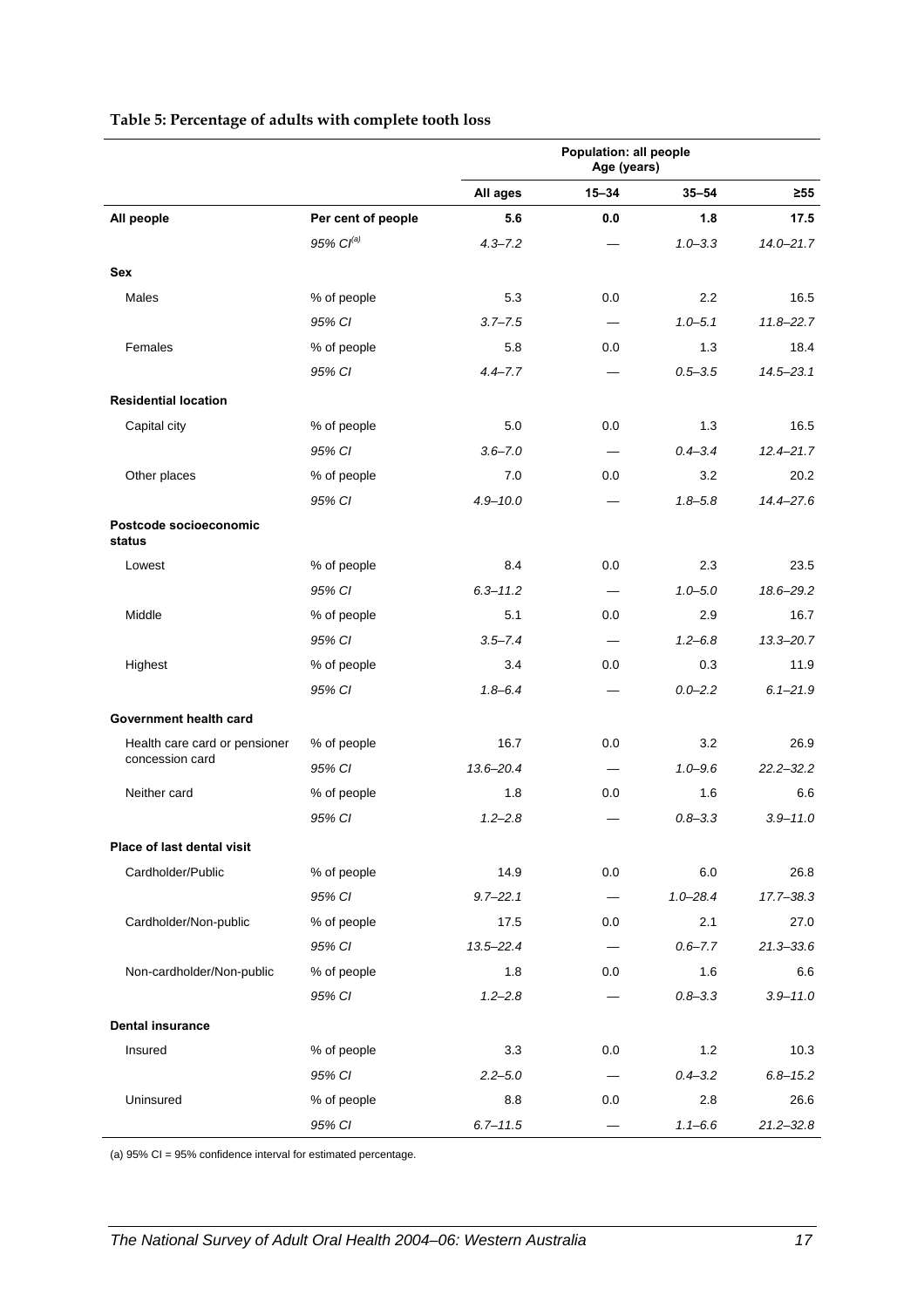## <span id="page-25-0"></span>**Inadequate natural dentition among dentate people**

Adults who have approximately 20 teeth or more usually have satisfactory chewing function (Elias & Sheiham 1998), diet and nutritional status (Sheiham et al. 2002), whereas people with fewer teeth are more likely to suffer impaired quality of oral health (McGrath & Bedi 2002). In NSAOH, people were asked during the interview to report either the number of remaining teeth or the number of missing teeth in their upper jaw and lower jaw. Responses were used to classify people as having an inadequate natural dentition if they reported having fewer than 21 natural teeth, the same threshold that has been reported for the UK population. In WA, 11.0% of dentate adults had fewer than 21 teeth (Table 6), which was almost identical to the national figure of 11.4% (Slade et al. 2007).

### **Key findings**

- The prevalence of an inadequate natural dentition was strongly associated with age, occurring in fewer than 1% of people aged 15–34 years but affecting approximately one-third of dentate people aged 55 years or more.
- Differences between males and females were small and statistically non-significant, both for the population as a whole and within the three age groups.
- Similarly, differences between people living in Perth and those in the rest of the state were small and statistically non-significant.
- Among all ages combined, prevalence of an inadequate natural dentition was twice as high for people living in postcodes with low socioeconomic status (14.6%) compared with postcodes of high socioeconomic status (7.3%). Those living in postcodes with middle socioeconomic status had prevalence rates that were intermediate between the other two groups. The gradient was more pronounced among 35–54-year-olds, and the differences were statistically significant in that age group.
- The most pronounced differences in prevalence were associated with government health cardholder status, where an approximate four-fold difference was observed between people who had a government health card (27.1% for all ages) compared with people who did not (6.4%). The relative difference was smaller, though statistically significant, in the oldest age group.
- Within the population of government health cardholders, there was no clear pattern of variation according to place of last dental visit.
- Prevalence of an inadequate natural dentition was approximately two times greater among people with dental insurance than the uninsured, and the differences were statistically significant for all ages combined and for the oldest age group.

### **Discussion**

A threshold of fewer than 21 teeth is used here as an indicator of likely impairment in oral function, nutrition and quality of life, rather than a cardinal sign of those problems. As observed for complete tooth loss, there was a pronounced age-gradient in prevalence of an inadequate natural dentition. Because of this age-association, valid comparisons between other sociodemographic groups should be made only within age groups. Those comparisons reveal that prevalence was associated with postcode socioeconomic status, government health cardholder status and dental insurance status.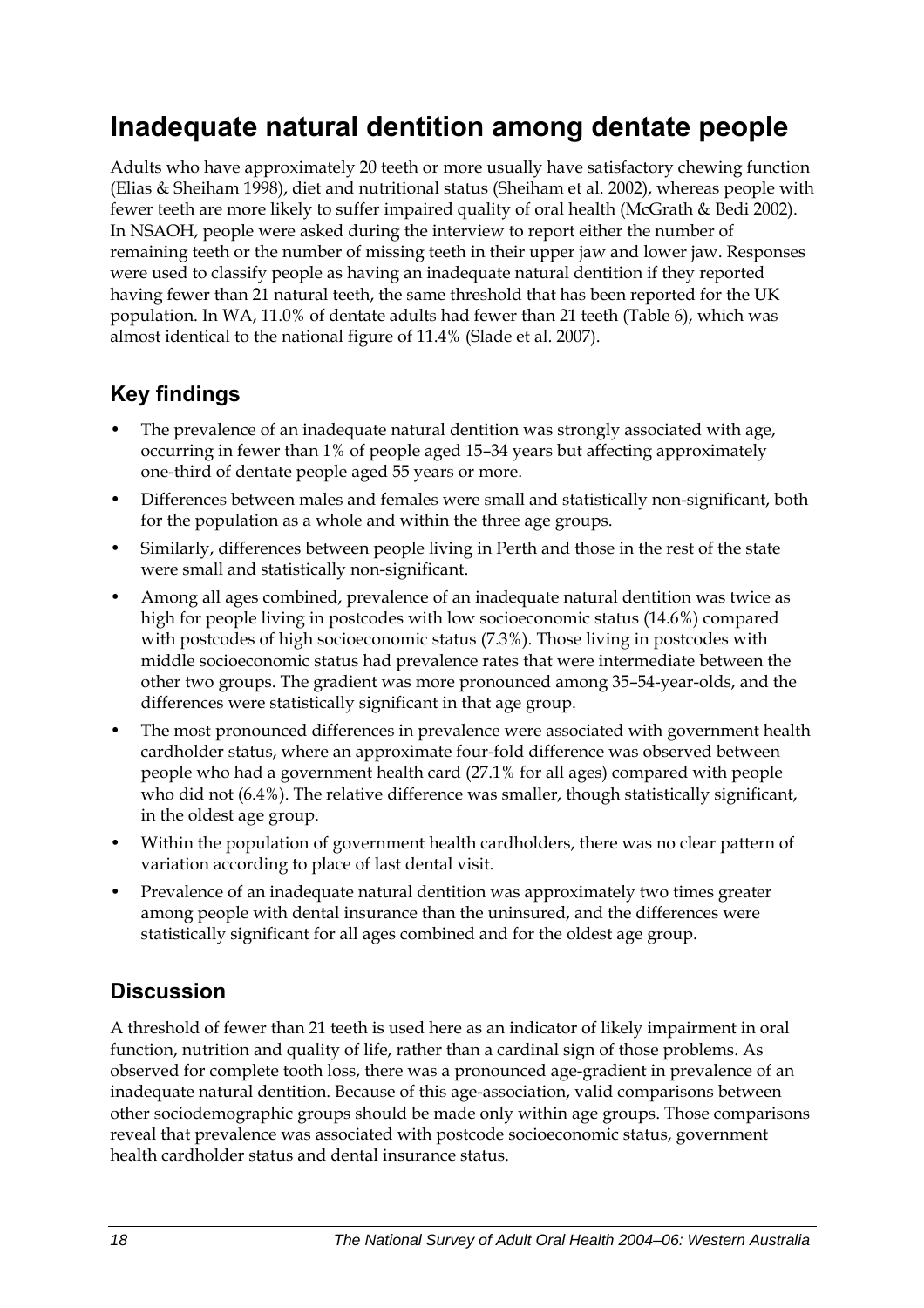|                                  |                       | Population: dentate people<br>Age (years) |                 |              |               |
|----------------------------------|-----------------------|-------------------------------------------|-----------------|--------------|---------------|
|                                  |                       | All ages                                  | $15 - 34$       | $35 - 54$    | $\geq 55$     |
| All people                       | Per cent of people    | 11.0                                      | 0.8             | 4.8          | 36.2          |
|                                  | 95% Cl <sup>(a)</sup> | $9.0 - 13.4$                              | $0.2 - 3.7$     | $2.9 - 7.9$  | $30.8 - 42.0$ |
| <b>Sex</b>                       |                       |                                           |                 |              |               |
| Males                            | % of people           | 10.3                                      | 0.0             | 4.6          | 35.9          |
|                                  | 95% CI                | $8.2 - 13.0$                              |                 | $2.2 - 9.7$  | $27.1 - 45.8$ |
| Females                          | % of people           | 11.6                                      | 1.6             | 5.0          | 36.5          |
|                                  | 95% CI                | $9.0 - 14.9$                              | $0.3 - 6.9$     | $2.6 - 9.3$  | $30.1 - 43.5$ |
| <b>Residential location</b>      |                       |                                           |                 |              |               |
| Capital city                     | % of people           | 10.5                                      | 0.8             | 3.8          | 36.1          |
|                                  | 95% CI                | $8.1 - 13.5$                              | $0.1 - 5.3$     | $1.9 - 7.4$  | $29.2 - 43.7$ |
| Other places                     | % of people           | 12.4                                      | 0.8             | 7.8          | 36.6          |
|                                  | 95% CI                | $9.1 - 16.6$                              | $0.1 - 6.0$     | $3.8 - 15.4$ | $31.6 - 41.9$ |
| Postcode socioeconomic<br>status |                       |                                           |                 |              |               |
| Lowest                           | % of people           | 14.6                                      | 0.6             | 8.4          | 41.9          |
|                                  | 95% CI                | $11.9 - 17.8$                             | $0.1 - 4.7$     | $4.9 - 14.1$ | $37.0 - 46.9$ |
| Middle                           | % of people           | 11.7                                      | 1.6             | 4.8          | 43.4          |
|                                  | 95% CI                | $8.4 - 16.1$                              | $0.2 - 10.3$    | $2.0 - 11.1$ | $36.2 - 50.7$ |
| Highest                          | % of people           | 7.3                                       | 0.0             | 2.3          | 25.2          |
|                                  | 95% CI                | $4.5 - 11.5$                              |                 | $0.5 - 9.1$  | $16.1 - 37.2$ |
| Government health card           |                       |                                           |                 |              |               |
| Health care card or pensioner    | % of people           | 27.1                                      | 1.2             | 2.2          | 50.0          |
| concession card                  | 95% CI                | $22.1 - 32.8$                             | $0.2 - 8.3$     | $0.7 - 6.7$  | $42.8 - 57.3$ |
| Neither card                     | % of people           | 6.4                                       | 0.7             | 5.2          | 23.6          |
|                                  | 95% CI                | $4.9 - 8.4$                               | $0.1 - 4.8$     | $3.1 - 8.6$  | $17.5 - 31.0$ |
| Place of last dental visit       |                       |                                           |                 |              |               |
| Cardholder/Public                | % of people           | 22.8                                      | 2.8             | 0.0          | 48.5          |
|                                  | 95% CI                | $15.9 - 31.5$                             | $0.4 - 18.6$    |              | $32.7 - 64.6$ |
| Cardholder/Non-public            | % of people           | 29.1                                      | 0.0             | 3.1          | 50.6          |
|                                  | 95% CI                | $22.2 - 37.0$                             | $\qquad \qquad$ | $1.0 - 8.8$  | $40.3 - 60.8$ |
| Non-cardholder/Non-public        | % of people           | 6.4                                       | 0.7             | 5.2          | 23.6          |
|                                  | 95% CI                | $4.9 - 8.4$                               | $0.1 - 4.8$     | $3.1 - 8.6$  | $17.5 - 31.0$ |
| <b>Dental insurance</b>          |                       |                                           |                 |              |               |
| Insured                          | % of people           | 8.6                                       | 0.0             | 3.5          | 28.0          |
|                                  | 95% CI                | $6.8 - 10.8$                              |                 | $1.7 - 7.0$  | $22.4 - 34.4$ |
| Uninsured                        | % of people           | 14.6                                      | 1.7             | 6.6          | 48.4          |
|                                  | 95% CI                | $11.6 - 18.2$                             | $0.4 - 8.0$     | $3.7 - 11.7$ | $40.0 - 56.8$ |

#### **Table 6: Percentage of people with fewer than 21 teeth**

(a) 95% CI = 95% confidence interval for estimated percentage.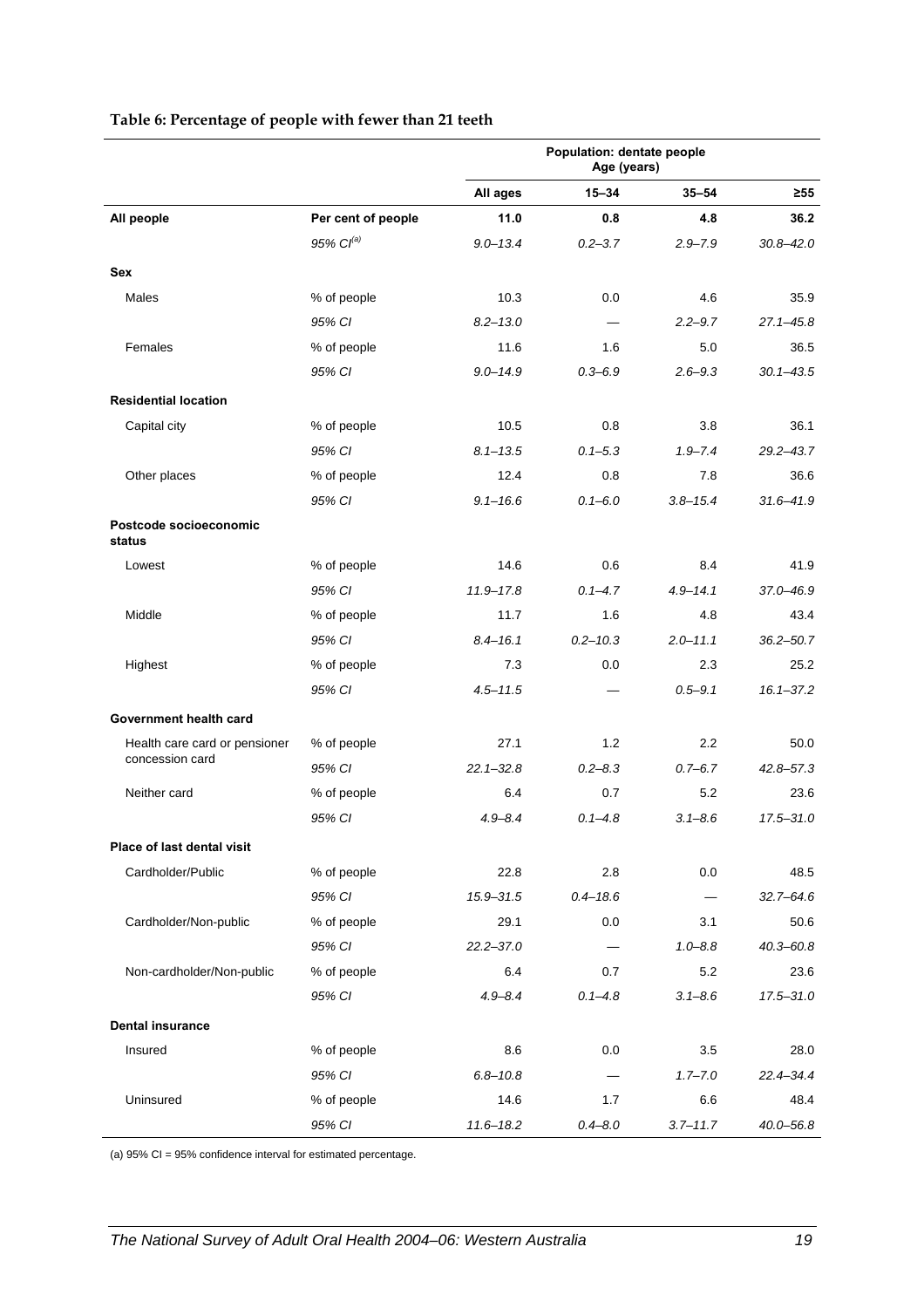## <span id="page-27-0"></span>**Denture wearing by dentate people**

Removable dentures, also called 'false teeth', are worn to replace missing teeth, with the objective to improve function (for example eating), appearance or both. Whereas virtually all edentulous people wear dentures, the decision of dentate people to wear dentures is influenced by numerous factors in addition to the number and location of missing teeth. In NSAOH, removable denture wearing was assessed during the interview by asking two similar questions, 'Do you have a denture or false teeth for your upper (lower) jaw?'. There were 13.0% of dentate adults in WA who reported wearing one or two dentures [\(Table 7](#page-28-0)), a figure that was similar to the 14.9% reported nationally (Slade et al. 2007).

## **Key findings**

- The frequency of denture wearing was strongly associated with age, ranging from 0.5% among 15–34-year-olds to 40.3% among people aged 55 years or more.
- There were small and statistically non-significant differences between the sexes, and between residents of Perth and the rest of the state.
- There was a socioeconomic gradient in denture wearing that was statistically significant in the oldest age group, with a higher percentage observed among people living in postcodes with low socioeconomic status (47.5%) compared with high socioeconomic status (31.2%). Although the relative difference was similar when all ages were combined (16.2% versus 9.8%), it was not statistically significant.
- Pronounced differences were seen between people who had a government health card (31.3%) and those who did not (7.8%). The difference was statistically significant for all ages combined and for people aged 55 years or more.
- Within the population of government health cardholders, there were no consistent differences between those who attended the public sector compared with people who attended non-public sources of dental care.
- People without dental insurance were somewhat more likely to wear dentures than the insured, although differences were not statistically significant.

### **Discussion**

The percentage of dentate adults in WA who wore dentures (13.0%) exceeded the percentage with fewer than 21 natural teeth (11.0%), illustrating that the decision to wear dentures is dictated by factors other than the number of missing teeth. The frequency of both denture wearing and an inadequate natural dentition was associated with postcode socioeconomic status and government health cardholder status. In contrast, dental insurance status was not significantly associated with denture wearing, while it was significantly associated with an inadequate natural dentition.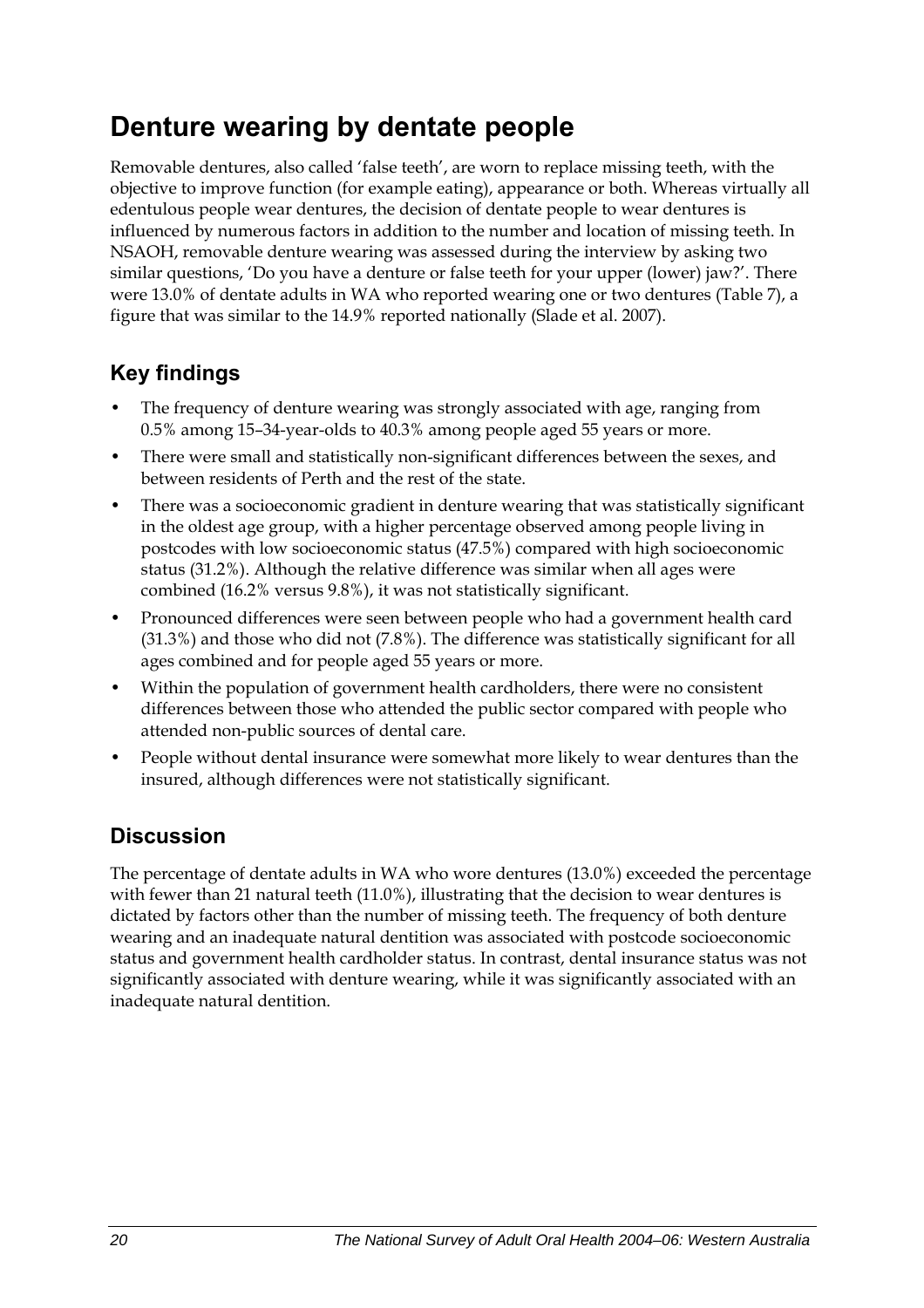<span id="page-28-0"></span>

|                                  |                       | Population: dentate people<br>Age (years) |                  |              |               |
|----------------------------------|-----------------------|-------------------------------------------|------------------|--------------|---------------|
|                                  |                       | All ages                                  | $15 - 34$        | $35 - 54$    | $\geq 55$     |
| All people                       | Per cent of people    | 13.0                                      | 0.5              | 7.8          | 40.3          |
|                                  | 95% Cl <sup>(a)</sup> | $11.0 - 15.4$                             | $0.2 - 1.6$      | $6.0 - 10.1$ | $35.0 - 45.9$ |
| <b>Sex</b>                       |                       |                                           |                  |              |               |
| Males                            | % of people           | 12.1                                      | 0.3              | 6.4          | 40.1          |
|                                  | 95% CI                | $9.7 - 15.0$                              | $0.0 - 2.3$      | $3.7 - 10.9$ | $31.4 - 49.5$ |
| Females                          | % of people           | 13.9                                      | 0.7              | 9.1          | 40.5          |
|                                  | 95% CI                | $11.7 - 16.5$                             | $0.2 - 2.9$      | $6.6 - 12.4$ | $35.5 - 45.8$ |
| <b>Residential location</b>      |                       |                                           |                  |              |               |
| Capital city                     | % of people           | 12.8                                      | 0.5              | 6.9          | 41.0          |
|                                  | 95% CI                | $10.4 - 15.7$                             | $0.1 - 1.9$      | $4.7 - 10.1$ | 34.4-48.0     |
| Other places                     | % of people           | 13.7                                      | 0.6              | 10.2         | 38.2          |
|                                  | 95% CI                | $10.1 - 18.2$                             | $0.1 - 4.1$      | $7.9 - 13.1$ | $30.3 - 46.8$ |
| Postcode socioeconomic<br>status |                       |                                           |                  |              |               |
| Lowest                           | % of people           | 16.2                                      | 0.5              | 8.9          | 47.5          |
|                                  | 95% CI                | $13.0 - 20.0$                             | $0.1 - 3.2$      | $6.6 - 11.7$ | $40.2 - 54.9$ |
| Middle                           | % of people           | 13.5                                      | 0.5              | 10.6         | 43.4          |
|                                  | 95% CI                | $10.1 - 17.9$                             | $0.1 - 3.0$      | $7.2 - 15.5$ | $33.5 - 53.8$ |
| Highest                          | % of people           | 9.8                                       | 0.6              | 4.4          | 31.2          |
|                                  | 95% CI                | $7.2 - 13.4$                              | $0.1 - 4.5$      | $2.5 - 7.6$  | $24.6 - 38.7$ |
| Government health card           |                       |                                           |                  |              |               |
| Health care card or pensioner    | % of people           | 31.3                                      | 1.3              | 9.5          | 55.1          |
| concession card                  | 95% CI                | 25.9-37.2                                 | $0.2 - 8.9$      | $3.5 - 23.5$ | 47.0-63.0     |
| Neither card                     | % of people           | 7.8                                       | 0.4              | 7.6          | 26.8          |
|                                  | 95% CI                | $6.4 - 9.6$                               | $0.1 - 1.5$      | $5.7 - 10.0$ | 20.9-33.5     |
| Place of last dental visit       |                       |                                           |                  |              |               |
| Cardholder/Public                | % of people           | 29.7                                      | 0.0              | 5.2          | 64.2          |
|                                  | 95% CI                | $22.7 - 37.7$                             |                  | $1.0 - 22.3$ | 48.5-77.4     |
| Cardholder/Non-public            | % of people           | 32.0                                      | $2.2\phantom{0}$ | 11.1         | 51.9          |
|                                  | 95% CI                | $25.1 - 39.7$                             | $0.3 - 15.0$     | $4.3 - 25.9$ | $42.6 - 61.1$ |
| Non-cardholder/Non-public        | % of people           | 7.8                                       | 0.4              | 7.6          | 26.8          |
|                                  | 95% CI                | $6.4 - 9.6$                               | $0.1 - 1.5$      | $5.7 - 10.0$ | $20.9 - 33.5$ |
| <b>Dental insurance</b>          |                       |                                           |                  |              |               |
| Insured                          | % of people           | 12.2                                      | 0.4              | 7.0          | 36.0          |
|                                  | 95% CI                | $10.1 - 14.7$                             | $0.1 - 2.9$      | $4.9 - 9.8$  | 29.4-43.2     |
| Uninsured                        | % of people           | 14.7                                      | 0.7              | 8.8          | 47.4          |
|                                  | 95% CI                | $11.5 - 18.5$                             | $0.2 - 2.8$      | $5.5 - 13.8$ | 38.0-56.9     |

#### **Table 7: Percentage of dentate people who wear denture(s)**

(a) 95% CI = 95% confidence interval for estimated percentage.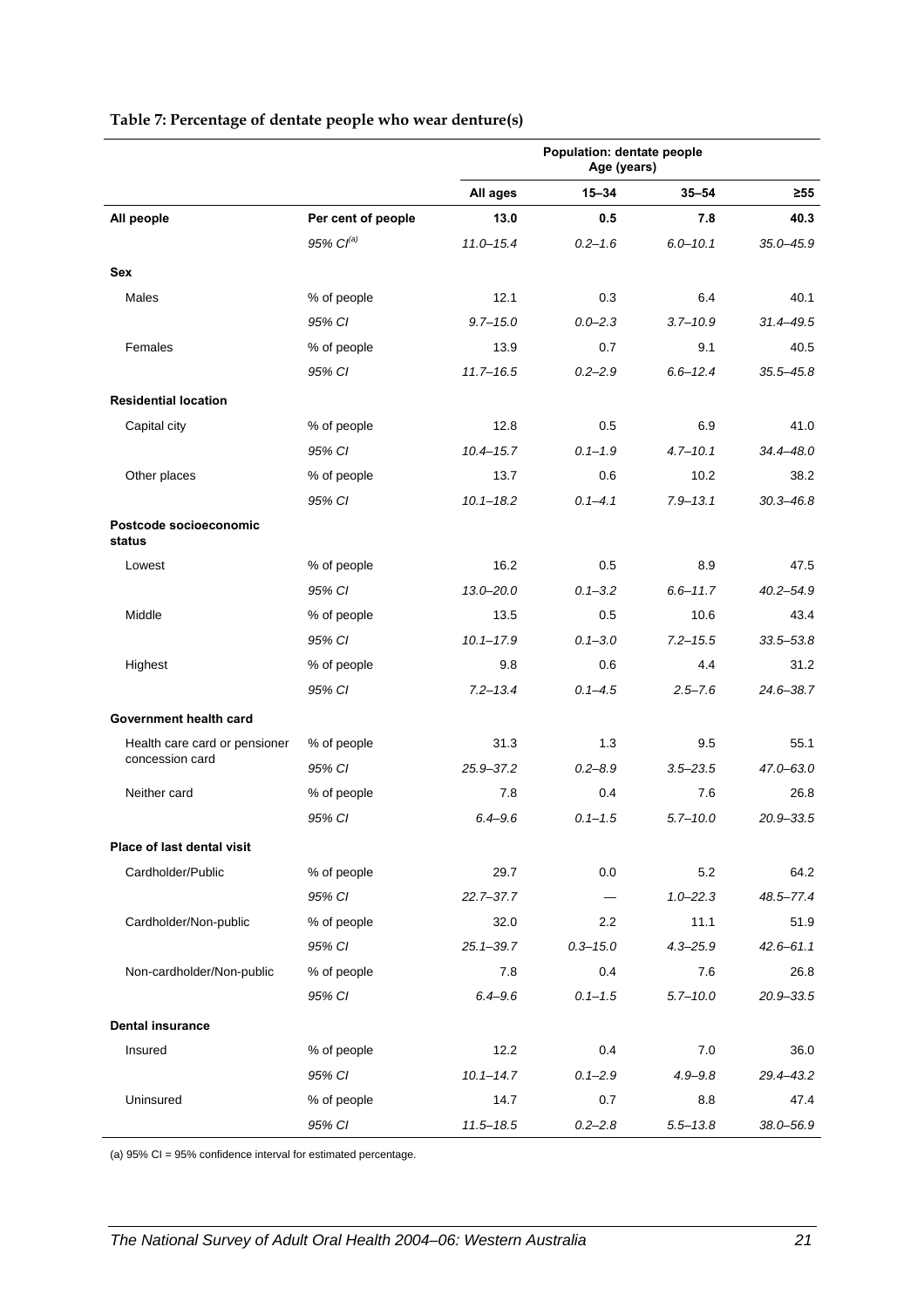## <span id="page-29-0"></span>**Average number of teeth per person missing due to pathology**

During NSAOH examinations of people aged less than 45 years, dentists counted the number of teeth judged to be missing due to decay or gum disease; for older age groups, dentists counted the number of teeth missing for any reason. The distinction according to age was made because often it is very difficult to judge in older people whether teeth have been extracted because of decay, gum disease or other causes (for example orthodontic reasons), or whether the teeth never developed or remain unerupted. Instead, the convention is to assume that teeth not present among people aged 45 years or more are missing due to pathology. In WA, dentate people had an average of 5.0 teeth per person missing due to pathology ([Table 8\)](#page-30-0), a figure that was similar to the national average of 4.5 (Slade et al. 2007).

### **Key findings**

- The average number of missing teeth per person was strongly associated with age, ranging from 1.8 among 15–34-year-olds to 11.1 among people aged 55 years or more.
- There was little difference between males and females, and the differences were inconsistent among the age groups.
- Similarly, there were small and statistically non-significant differences between residents of Perth and the rest of the state.
- There was no consistent gradient between average number of missing teeth and postcode socioeconomic status. Nor were there any statistically significant differences between categories of socioeconomic status, either for all ages combined or within specific age groups.
- Average levels of tooth loss tended to be higher among people who had a government health card compared with those who did not, and the differences were statistically significant in the oldest age group and among all ages combined.
- Among the group of government health cardholders, there were no statistically significant differences in average number of missing teeth according to place of last dental visit.
- There was little difference in the average number of missing teeth between people with dental insurance and the uninsured, and the pattern of differences was inconsistent among the age groups.

### **Discussion**

Unlike previous tables summarising other indicators of tooth loss, there was much less sociodemographic variation in the average number of teeth per person missing due to pathology. The one sociodemographic marker that was significantly associated with this measure was government health cardholder status, where a three-fold difference was observed in the average number of teeth per person missing due to pathology. Yet there was no significant variation according to dental insurance status, which was associated with complete tooth loss and an inadequate natural dentition.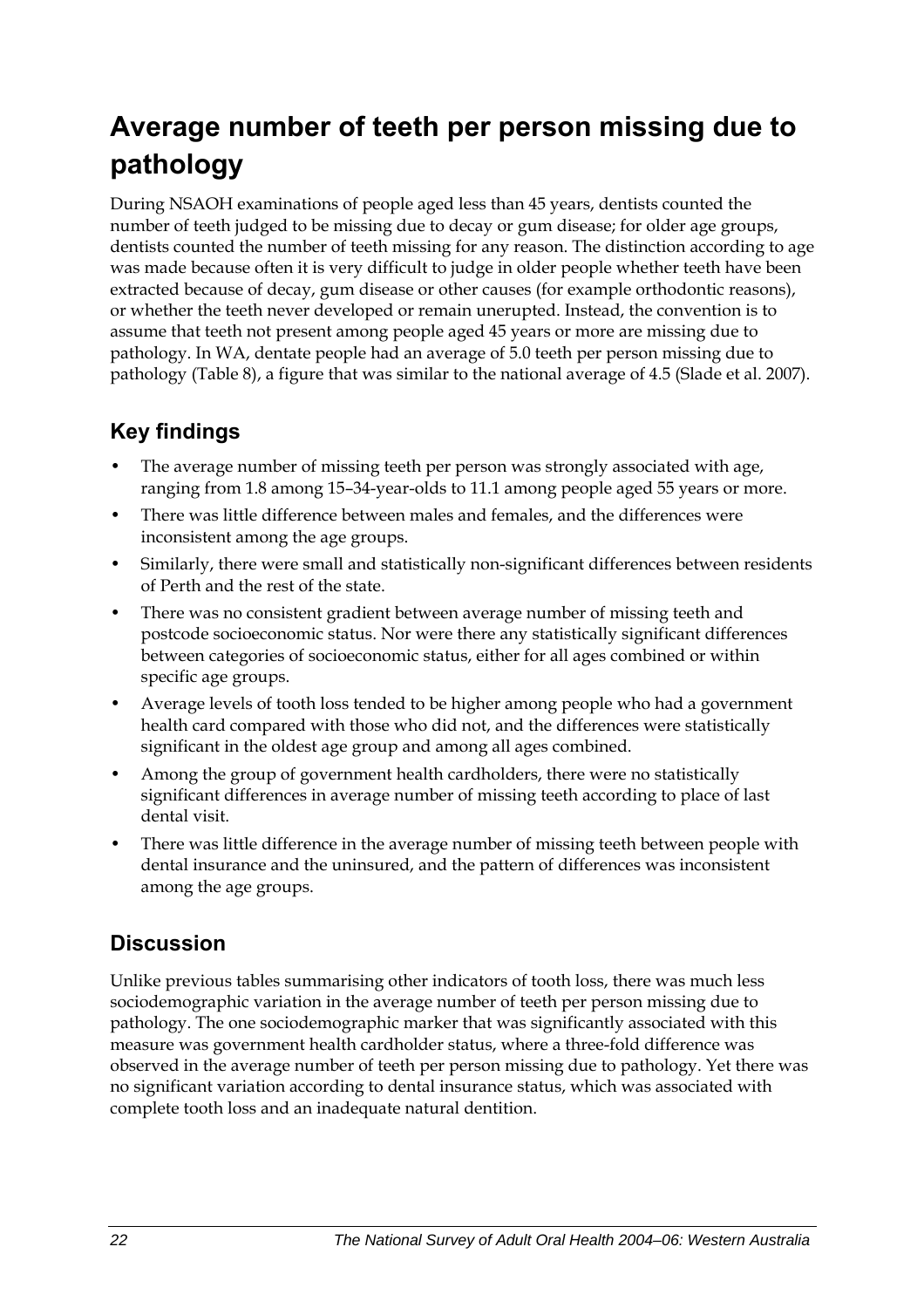<span id="page-30-0"></span>

|                               |                       | Population: dentate people<br>Age (years) |             |             |               |
|-------------------------------|-----------------------|-------------------------------------------|-------------|-------------|---------------|
|                               |                       | All ages                                  | $15 - 34$   | $35 - 54$   | $\geq 55$     |
| All people                    | mean                  | 5.0                                       | 1.8         | 4.2         | 11.1          |
|                               | 95% Cl <sup>(a)</sup> | $4.3 - 5.7$                               | $1.3 - 2.4$ | $3.6 - 4.9$ | $9.8 - 12.4$  |
| <b>Sex</b>                    |                       |                                           |             |             |               |
| Males                         | mean                  | 4.6                                       | 2.0         | 3.6         | 10.6          |
|                               | 95% CI                | $3.7 - 5.5$                               | $1.3 - 2.7$ | $2.6 - 4.5$ | $8.7 - 12.5$  |
| Females                       | mean                  | 5.4                                       | 1.7         | 4.9         | 11.6          |
|                               | 95% CI                | $4.4 - 6.3$                               | $1.1 - 2.2$ | $4.1 - 5.7$ | $9.9 - 13.3$  |
| <b>Residential location</b>   |                       |                                           |             |             |               |
| Capital city                  | mean                  | 5.0                                       | 1.9         | 4.2         | 11.0          |
|                               | 95% CI                | $4.1 - 5.8$                               | $1.3 - 2.5$ | $3.3 - 5.0$ | $9.4 - 12.5$  |
| Other places                  | mean                  | 5.2                                       | 1.7         | 4.3         | 11.5          |
|                               | 95% CI                | $3.9 - 6.5$                               | $0.8 - 2.6$ | $3.8 - 4.9$ | $9.8 - 13.3$  |
| Postcode socioeconomic status |                       |                                           |             |             |               |
| Lowest                        | mean                  | 5.3                                       | 2.3         | 3.9         | 11.8          |
|                               | 95% CI                | $4.4 - 6.2$                               | $1.5 - 3.2$ | $3.3 - 4.5$ | $10.1 - 13.5$ |
| Middle                        | mean                  | 5.4                                       | 1.8         | 5.0         | 12.3          |
|                               | 95% CI                | $3.7 - 7.1$                               | $0.9 - 2.8$ | $3.5 - 6.6$ | $10.6 - 14.1$ |
| Highest                       | mean                  | 4.3                                       | 1.3         | 3.9         | 9.1           |
|                               | 95% CI                | $3.6 - 5.1$                               | $0.7 - 1.8$ | $3.0 - 4.9$ | $7.0 - 11.3$  |
| Government health card        |                       |                                           |             |             |               |
| Health care card or pensioner | mean                  | 8.9                                       | 2.7         | 3.8         | 13.6          |
| concession card               | 95% CI                | $7.0 - 10.8$                              | $1.5 - 4.0$ | $2.9 - 4.7$ | $11.9 - 15.4$ |
| Neither card                  | mean                  | 3.9                                       | 1.7         | 4.3         | 8.5           |
|                               | 95% CI                | $3.3 - 4.5$                               | $1.2 - 2.3$ | $3.6 - 5.0$ | $6.9 - 10.2$  |
| Place of last dental visit    |                       |                                           |             |             |               |
| Cardholder/Public             | mean                  | 7.9                                       | 2.3         | 3.7         | 13.8          |
|                               | 95% CI                | $5.3 - 10.5$                              | $0.6 - 4.1$ | $2.8 - 4.5$ | $10.2 - 17.4$ |
| Cardholder/Non-public         | mean                  | 9.3                                       | 3.0         | 3.9         | 13.5          |
|                               | 95% CI                | $7.1 - 11.6$                              | $0.6 - 5.3$ | $2.6 - 5.2$ | $11.4 - 15.7$ |
| Non-cardholder/Non-public     | mean                  | 3.9                                       | 1.7         | 4.3         | 8.5           |
|                               | 95% CI                | $3.3 - 4.5$                               | $1.2 - 2.3$ | $3.6 - 5.0$ | $6.9 - 10.2$  |
| <b>Dental insurance</b>       |                       |                                           |             |             |               |
| Insured                       | mean                  | 5.5                                       | 1.6         | 4.7         | 10.5          |
|                               | 95% CI                | $4.6 - 6.3$                               | $0.9 - 2.2$ | $3.9 - 5.6$ | $9.0 - 12.0$  |
| Uninsured                     | mean                  | 4.5                                       | 2.1         | 3.4         | 12.5          |
|                               | 95% CI                | $3.7 - 5.3$                               | $1.5 - 2.8$ | $2.8 - 4.1$ | $10.5 - 14.6$ |

#### **Table 8: Average number of teeth per person missing due to pathology**

(a) 95% CI = 95% confidence interval for estimated mean.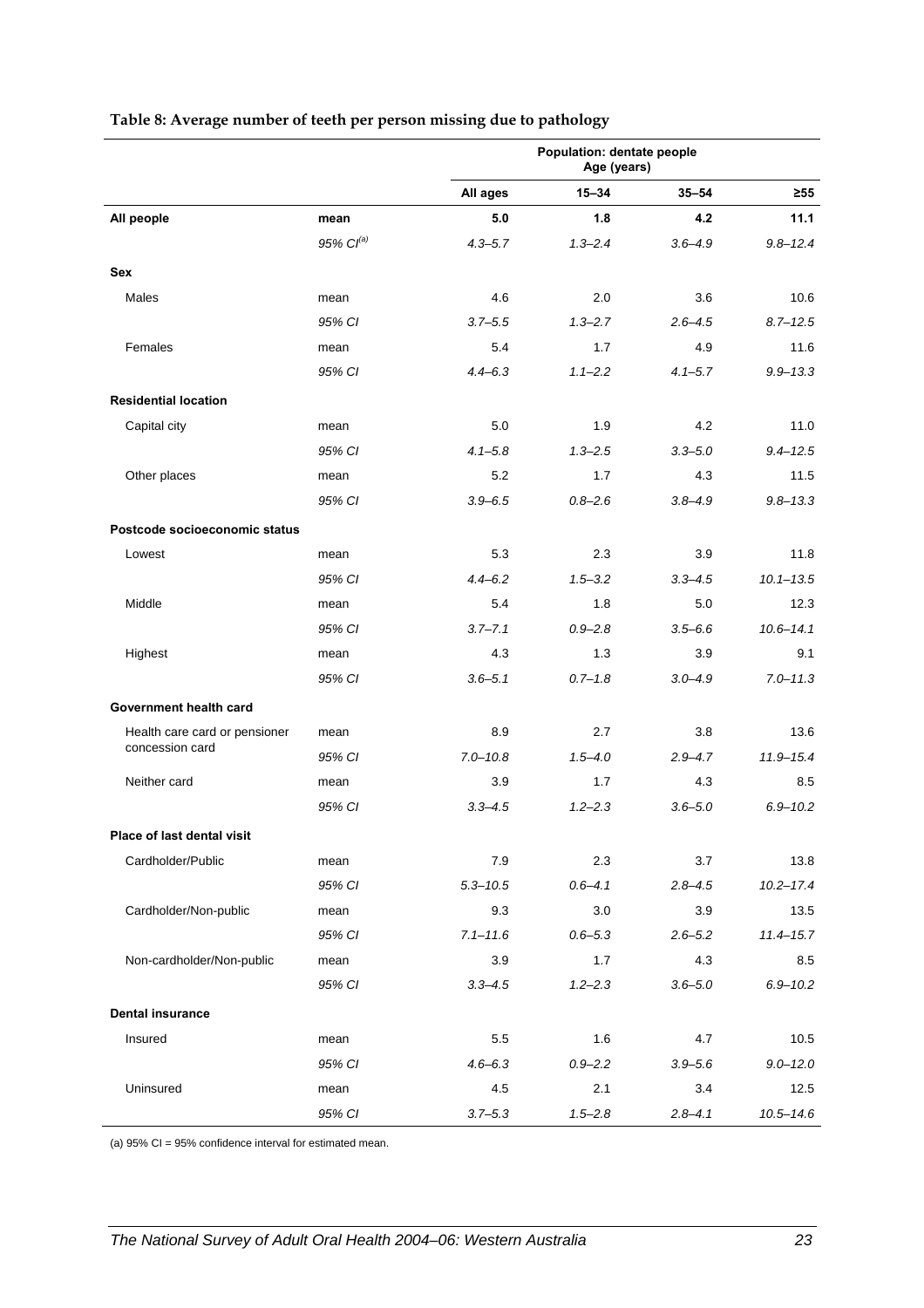## <span id="page-31-0"></span>**Prevalence of untreated coronal decay**

The prevalence of untreated coronal dental decay is reported in [Table 9](#page-32-0) as the percentage of dentate people who have at least one or more decayed surfaces on the crowns of their teeth. Untreated coronal decay reflects both the prevalence of dental decay in the population and access to dental care for treatment. The prevalence of untreated coronal decay in WA was 19.6% (Table 9), which is slightly lower than the national estimate of 25.5% (Slade et al. 2007).

## **Key findings**

- The prevalence of untreated coronal decay was not significantly associated with age.
- The highest prevalence was seen among people who lived outside Perth (29.2%) and the lowest among females (12.4%).
- Prevalence of untreated coronal decay was significantly higher among males (26.7%) compared with females (12.4%).
- Among people aged 35–54 years, significant differences in prevalence of coronal decay were found in relation to sex.

## **Discussion**

Over one-quarter of all people in WA had untreated coronal decay. Prevalence was associated with sex, with more males than females having untreated decay. This may be related to differences in the use of dental services between the sexes.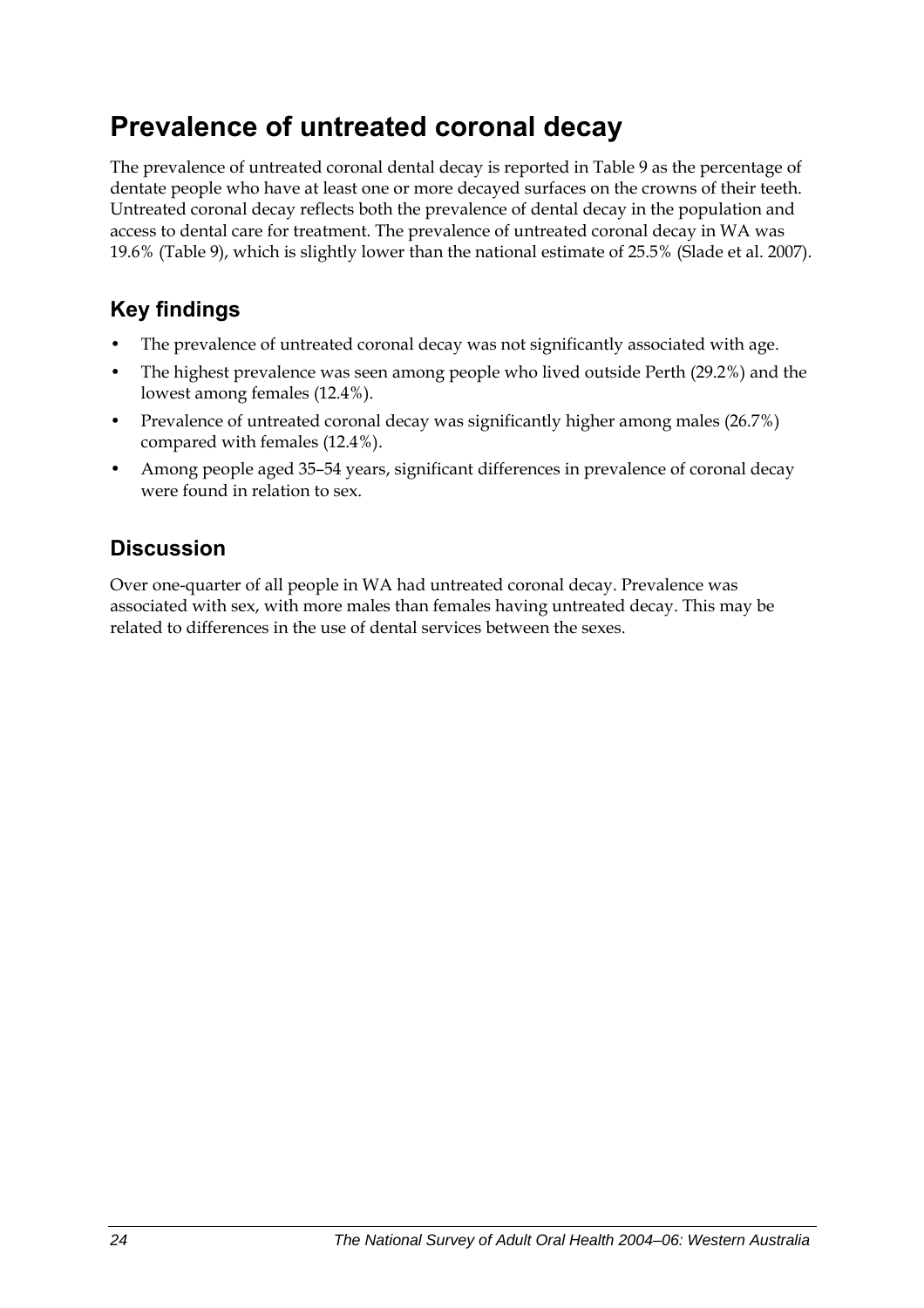<span id="page-32-0"></span>

|                               |                    | Population: dentate people<br>Age (years) |              |               |               |
|-------------------------------|--------------------|-------------------------------------------|--------------|---------------|---------------|
|                               |                    | All ages                                  | $15 - 34$    | $35 - 54$     | ≥55           |
| All people                    | Per cent of people | 19.6                                      | 13.3         | 29.4          | 13.9          |
|                               | $95\%$ $Cl^{(a)}$  | 14.9-25.2                                 | $7.7 - 22.0$ | $21.2 - 39.0$ | $8.8 - 21.3$  |
| <b>Sex</b>                    |                    |                                           |              |               |               |
| Males                         | % of people        | 26.7                                      | 15.3         | 43.4          | 18.4          |
|                               | 95% CI             | 19.3-35.6                                 | $7.3 - 29.2$ | $28.8 - 59.1$ | $11.2 - 28.8$ |
| Females                       | % of people        | 12.4                                      | 11.2         | 15.5          | 9.6           |
|                               | 95% CI             | $8.2 - 18.4$                              | $5.0 - 23.2$ | $9.4 - 24.4$  | $4.1 - 21.0$  |
| <b>Residential location</b>   |                    |                                           |              |               |               |
| Capital city                  | % of people        | 16.3                                      | 10.9         | 25.4          | 10.6          |
|                               | 95% CI             | $11.2 - 23.1$                             | $5.7 - 19.8$ | 16.7-36.6     | $5.4 - 19.7$  |
| Other places                  | % of people        | 29.2                                      | 20.8         | 40.4          | 23.4          |
|                               | 95% CI             | 19.8-40.8                                 | $7.1 - 47.5$ | 24.8-58.3     | $12.2 - 40.3$ |
| Postcode socioeconomic status |                    |                                           |              |               |               |
| Lowest                        | % of people        | 24.7                                      | 18.0         | 39.3          | 13.7          |
|                               | 95% CI             | $16.1 - 35.9$                             | $6.6 - 40.4$ | $25.5 - 55.1$ | $6.1 - 28.0$  |
| Middle                        | % of people        | 19.7                                      | 15.1         | 29.7          | 14.9          |
|                               | 95% CI             | $11.9 - 30.7$                             | $8.5 - 25.3$ | 15.9-48.6     | $7.2 - 28.4$  |
| Highest                       | % of people        | 14.4                                      | 5.0          | 21.4          | 13.0          |
|                               | 95% CI             | $9.0 - 22.4$                              | $0.8 - 26.1$ | $11.8 - 35.6$ | $4.9 - 30.6$  |
| Government health card        |                    |                                           |              |               |               |
| Health care card or pensioner | % of people        | 16.9                                      | 10.5         | 27.9          | 14.1          |
| concession card               | 95% CI             | $9.5 - 28.5$                              | $1.7 - 43.9$ | $12.6 - 51.0$ | $7.6 - 24.6$  |
| Neither card                  | % of people        | 20.3                                      | 13.7         | 29.6          | 13.7          |
|                               | 95% CI             | $15.1 - 26.8$                             | $7.9 - 22.8$ | $20.7 - 40.4$ | $6.8 - 25.8$  |
| Place of last dental visit    |                    |                                           |              |               |               |
| Cardholder/Public             | % of people        | 14.9                                      | 30.0         | 7.4           | 13.6          |
|                               | 95% CI             | $5.6 - 34.1$                              | $5.6 - 75.5$ | $1.3 - 33.6$  | $3.9 - 37.9$  |
| Cardholder/Non-public         | % of people        | 18.0                                      | 0.0          | 44.6          | 14.3          |
|                               | 95% CI             | $10.3 - 29.6$                             |              | $23.7 - 67.6$ | $6.7 - 27.9$  |
| Non-cardholder/Non-public     | % of people        | 20.3                                      | 13.7         | 29.6          | 13.7          |
|                               | 95% CI             | $15.1 - 26.8$                             | $7.9 - 22.8$ | $20.7 - 40.4$ | $6.8 - 25.8$  |
| <b>Dental insurance</b>       |                    |                                           |              |               |               |
| Insured                       | % of people        | 16.4                                      | 9.7          | 26.6          | 9.3           |
|                               | 95% CI             | $11.0 - 23.8$                             | $3.7 - 23.0$ | 16.6-39.7     | $4.6 - 18.0$  |
| Uninsured                     | % of people        | 25.3                                      | 18.6         | 33.8          | 24.5          |
|                               | 95% CI             | 17.0-35.8                                 | $9.3 - 33.7$ | $20.5 - 50.2$ | 13.8-39.7     |

#### **Table 9: Percentage of people with untreated coronal decay**

(a) 95% CI = 95% confidence interval for estimated percentage.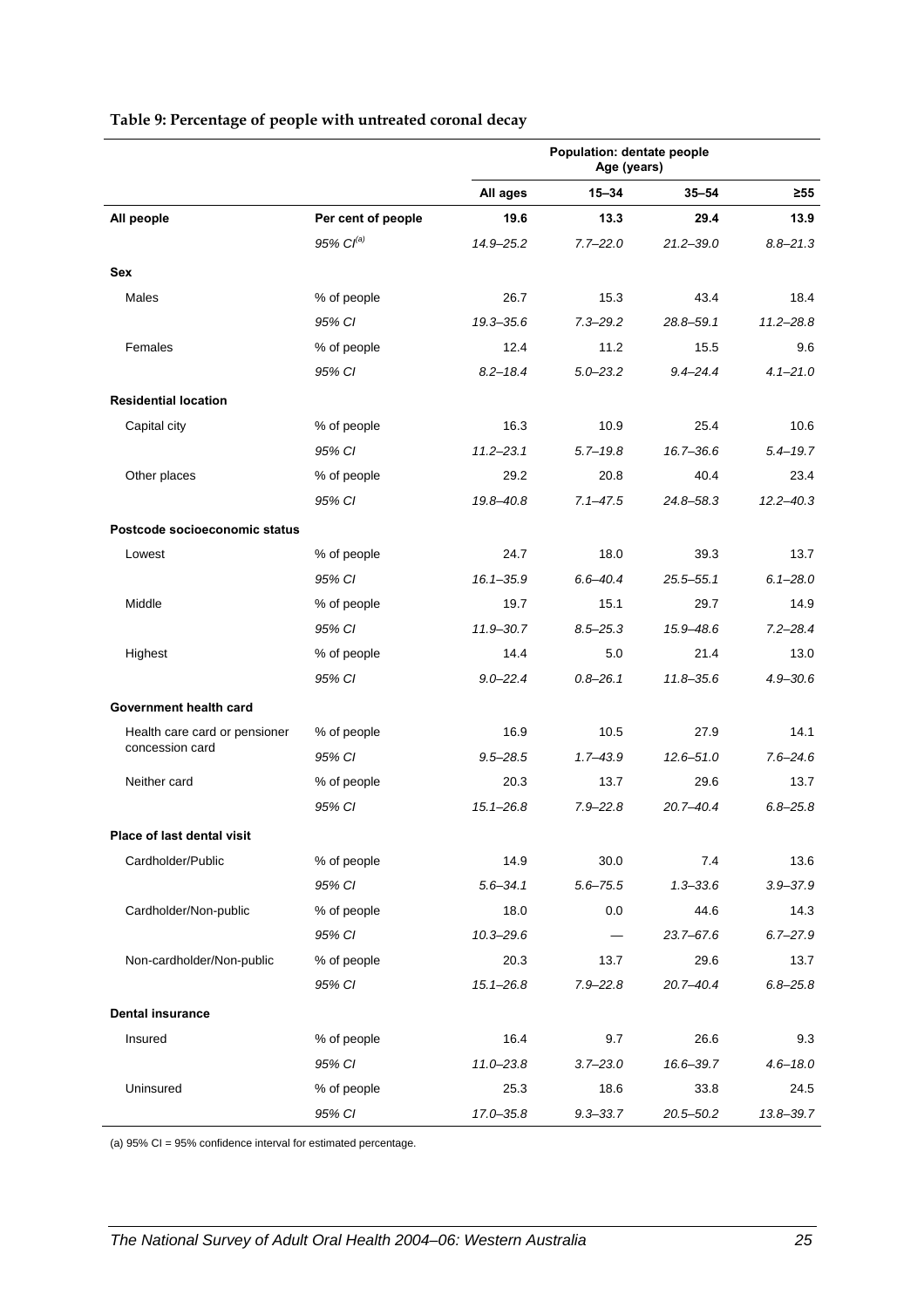## <span id="page-33-0"></span>**Percentage of people with untreated root decay**

The prevalence of untreated root decay is reported as the percentage of people who had at least one natural tooth and one or more surfaces of the roots of their teeth decayed. Decay of the root surface requires that it be exposed in the mouth, usually by recession of the gums. The prevalence of untreated root decay in WA was 7.1% [Table 10](#page-34-0), which is slightly higher than the Australian population figure (6.7%) (Slade et al. 2007).

### **Key findings**

- Prevalence of untreated root decay was not significantly associated with age, although a trend was evident.
- Among people of all ages, the highest prevalence was recorded in people who had a government health card and who last visited a non-public provider (15.8%), and the lowest in those who lived in areas with the highest socioeconomic status (3.0%).
- Prevalence of root decay was not significantly associated with any of the sociodemographic variables examined, as indicated by the overlapping of 95% CIs.
- While not reaching statistical significance, a number of trends may be discerned in the results in relation to sociodemographic factors. More of those who had a government health card had root decay than non-cardholders (12.9% versus 5.4%), and more cardholders who last visited a non-public dental provider than non-cardholders who visited a non-public provider (15.8% versus 5.4%).

### **Discussion**

There were no associations found between untreated root decay and any of the sociodemographic factors investigated.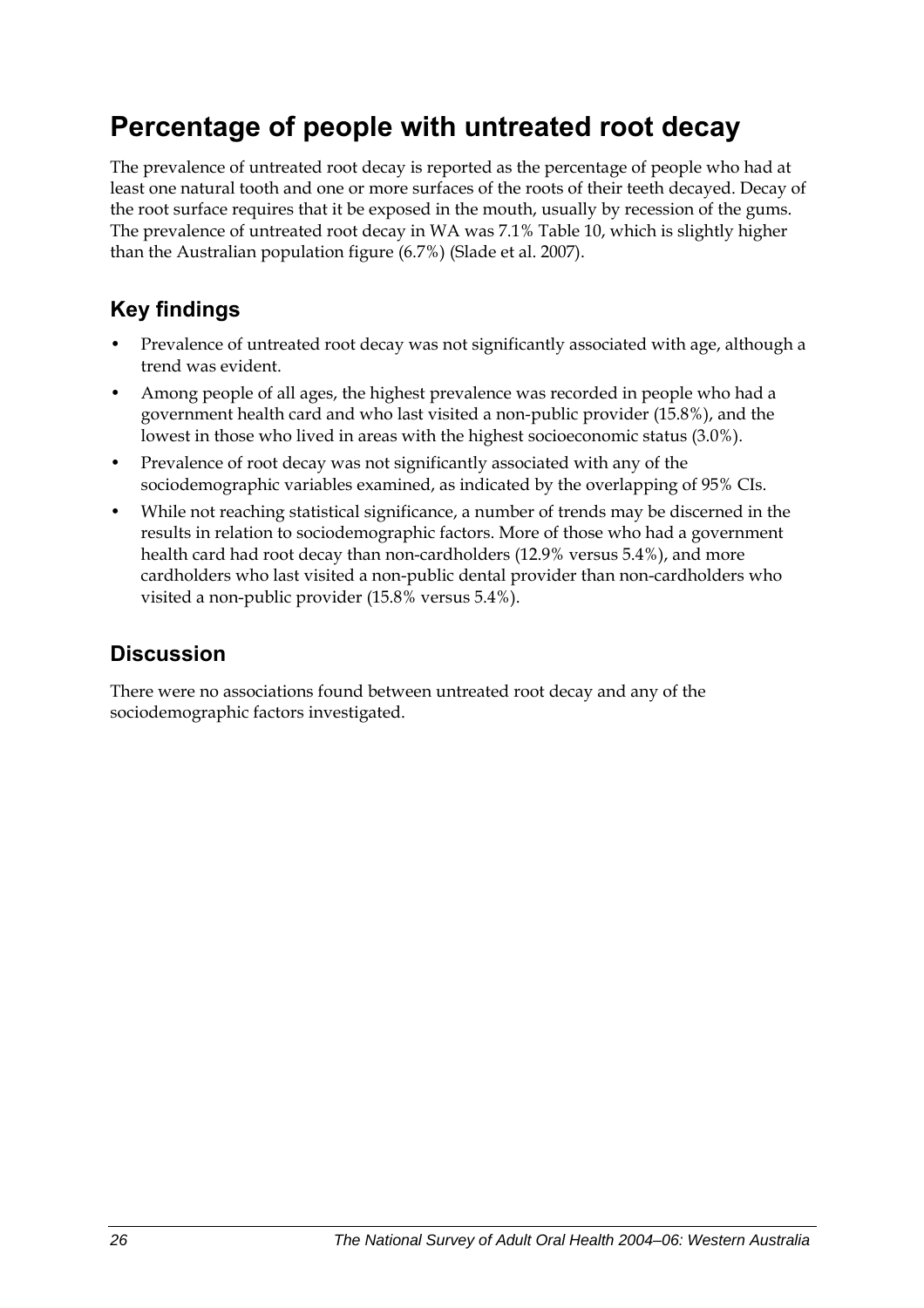<span id="page-34-0"></span>

|                               |                       | Population: dentate people<br>Age (years) |              |               |              |
|-------------------------------|-----------------------|-------------------------------------------|--------------|---------------|--------------|
|                               |                       | All ages                                  | $15 - 34$    | $35 - 54$     | $\geq 55$    |
| All people                    | Per cent of people    | 7.1                                       | 2.4          | 8.5           | 12.3         |
|                               | 95% Cl <sup>(a)</sup> | $4.6 - 10.7$                              | $0.7 - 7.3$  | $4.5 - 15.3$  | $7.2 - 20.2$ |
| <b>Sex</b>                    |                       |                                           |              |               |              |
| Males                         | % of people           | 9.4                                       | 4.0          | 9.2           | 18.7         |
|                               | 95% CI                | $5.7 - 15.2$                              | $1.2 - 12.7$ | $3.3 - 23.3$  | $9.3 - 33.9$ |
| Females                       | % of people           | 4.8                                       | 0.6          | 7.8           | 6.4          |
|                               | 95% CI                | $2.6 - 8.7$                               | $0.1 - 4.3$  | $3.4 - 16.6$  | $3.5 - 11.5$ |
| <b>Residential location</b>   |                       |                                           |              |               |              |
| Capital city                  | % of people           | 7.2                                       | 3.1          | 8.5           | 11.7         |
|                               | 95% CI                | $4.4 - 11.6$                              | $1.0 - 9.3$  | $4.2 - 16.1$  | $6.1 - 21.3$ |
| Other places                  | % of people           | 6.8                                       | 0.0          | 8.5           | 14.0         |
|                               | 95% CI                | $3.0 - 14.8$                              |              | $2.0 - 29.6$  | $5.7 - 30.7$ |
| Postcode socioeconomic status |                       |                                           |              |               |              |
| Lowest                        | % of people           | 7.5                                       | 0.0          | 10.7          | 14.3         |
|                               | 95% CI                | $3.7 - 14.5$                              |              | $3.8 - 27.0$  | $5.9 - 30.7$ |
| Middle                        | % of people           | 10.8                                      | 6.0          | 13.3          | 16.4         |
|                               | 95% CI                | $6.4 - 17.7$                              | $2.2 - 15.1$ | $6.0 - 26.9$  | $6.9 - 34.0$ |
| Highest                       | % of people           | 3.0                                       | 0.0          | 3.4           | 6.1          |
|                               | 95% CI                | $1.3 - 6.8$                               |              | $0.8 - 13.5$  | $3.1 - 11.5$ |
| Government health card        |                       |                                           |              |               |              |
| Health care card or pensioner | % of people           | 12.9                                      | 2.5          | 20.8          | 13.0         |
| concession card               | 95% CI                | $7.0 - 22.4$                              | $0.3 - 19.2$ | $8.7 - 42.1$  | $7.0 - 22.8$ |
| Neither card                  | % of people           | 5.4                                       | 2.3          | 6.2           | 11.7         |
|                               | 95% CI                | $3.3 - 8.8$                               | $0.6 - 8.5$  | $2.4 - 14.7$  | $5.7 - 22.4$ |
| Place of last dental visit    |                       |                                           |              |               |              |
| Cardholder/Public             | % of people           | 7.0                                       | 7.2          | 0.0           | 12.8         |
|                               | 95% CI                | $2.4 - 18.6$                              | $0.8 - 42.1$ |               | $4.2 - 33.2$ |
| Cardholder/Non-public         | % of people           | 15.8                                      | 0.0          | 37.8          | 13.0         |
|                               | 95% CI                | $8.2 - 28.1$                              |              | $18.6 - 61.8$ | $6.2 - 25.4$ |
| Non-cardholder/Non-public     | % of people           | 5.4                                       | 2.3          | 6.2           | 11.7         |
|                               | 95% CI                | $3.3 - 8.8$                               | $0.6 - 8.5$  | $2.4 - 14.7$  | $5.7 - 22.4$ |
| <b>Dental insurance</b>       |                       |                                           |              |               |              |
| Insured                       |                       | 6.1                                       |              | 6.4           | 11.7         |
|                               | % of people<br>95% CI | $3.4 - 10.5$                              | 0.0          | $2.2 - 17.7$  | $6.0 - 21.6$ |
| Uninsured                     | % of people           | 9.0                                       | 5.0          | 11.7          | 13.7         |
|                               | 95% CI                | $4.6 - 16.9$                              | $1.5 - 14.9$ | $5.2 - 24.3$  | $7.2 - 24.6$ |

#### **Table 10: Percentage of people with untreated root decay**

(a) 95% CI = 95% confidence interval for estimated percentage.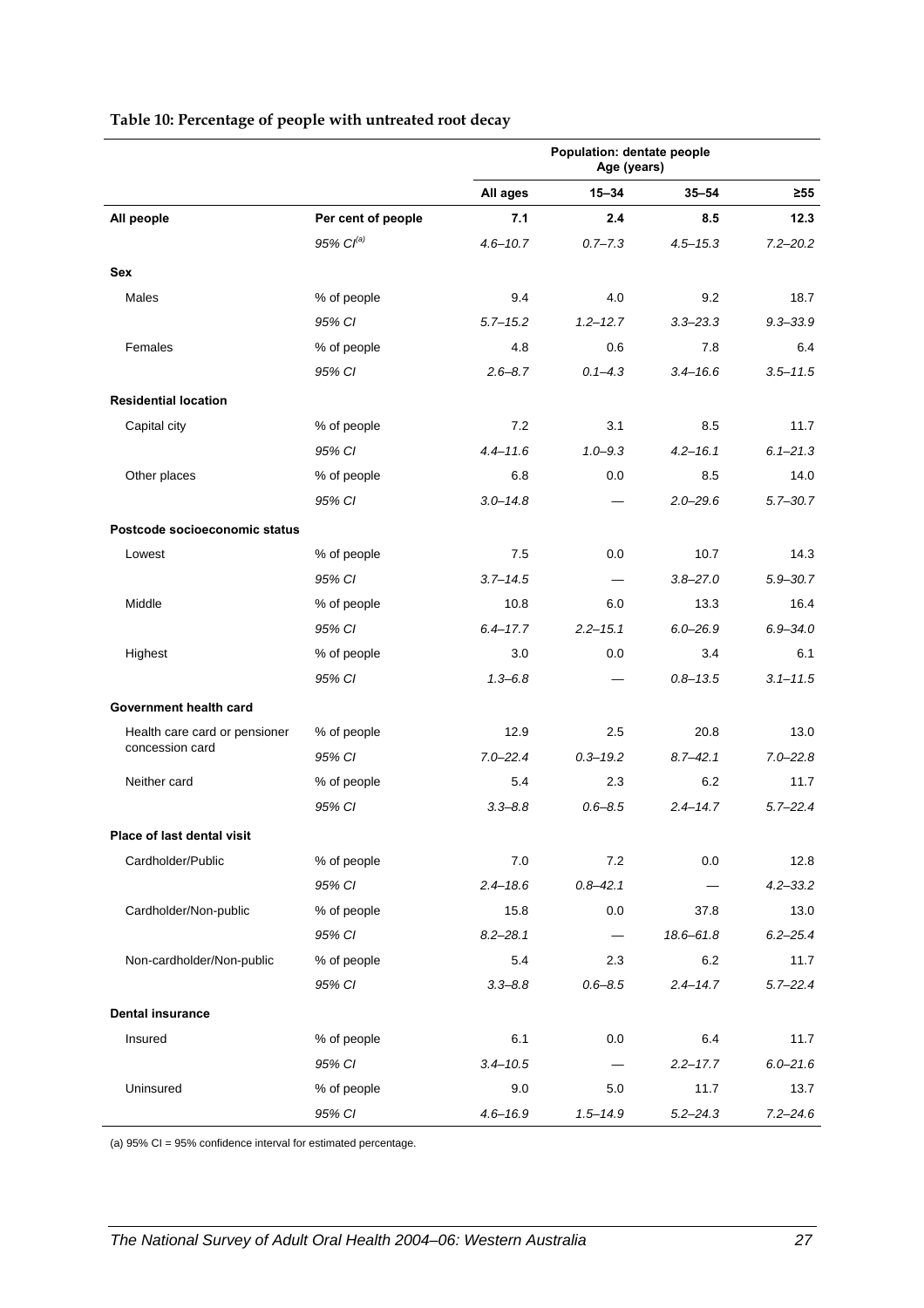## <span id="page-35-0"></span>**Percentage of people with one or more filled teeth**

Fillings for treatment of tooth decay leave permanent marks on the teeth and are one measure of people's lifetime experience of decay. Filled teeth also indicate patterns of dental treatment and access to dental care. The prevalence of filled teeth in WA was 82.5% ([Table 11](#page-36-0)), which is slightly lower than the Australian population figure (83.9%) (Slade et al. 2007).

### **Key findings**

- Prevalence of filled teeth was significantly associated with age; among people aged 55 years or more and 35–54 years, it was about 1.5 times that of those in the 15–34 years age group (95.0% and 93.3% versus 63.3% respectively).
- Among people of all ages, the highest prevalence was seen in people who had a government health card and last visited a public dental clinic (94.0%), and the lowest among those living in the middle socioeconomic postcode (78.4%).
- Prevalence of filled teeth was not significantly associated with any of the sociodemographic variables examined, as indicated by the overlapping of 95% CIs.
- While not reaching statistical significance, a number of trends may be discerned in the results in relation to other sociodemographic factors. More females appeared to have filled teeth than males (85.1% versus 79.8%), and more of those who had a government health card and visited a public clinic than a non-public clinic (94.0% versus 80.9%).

### **Discussion**

The percentage of people with filled teeth relates to lifetime experience of dental decay, and hence is associated with age. Prevalence also reflects access to timely dental care, and type of care used to treat caries being a restoration rather than an extraction.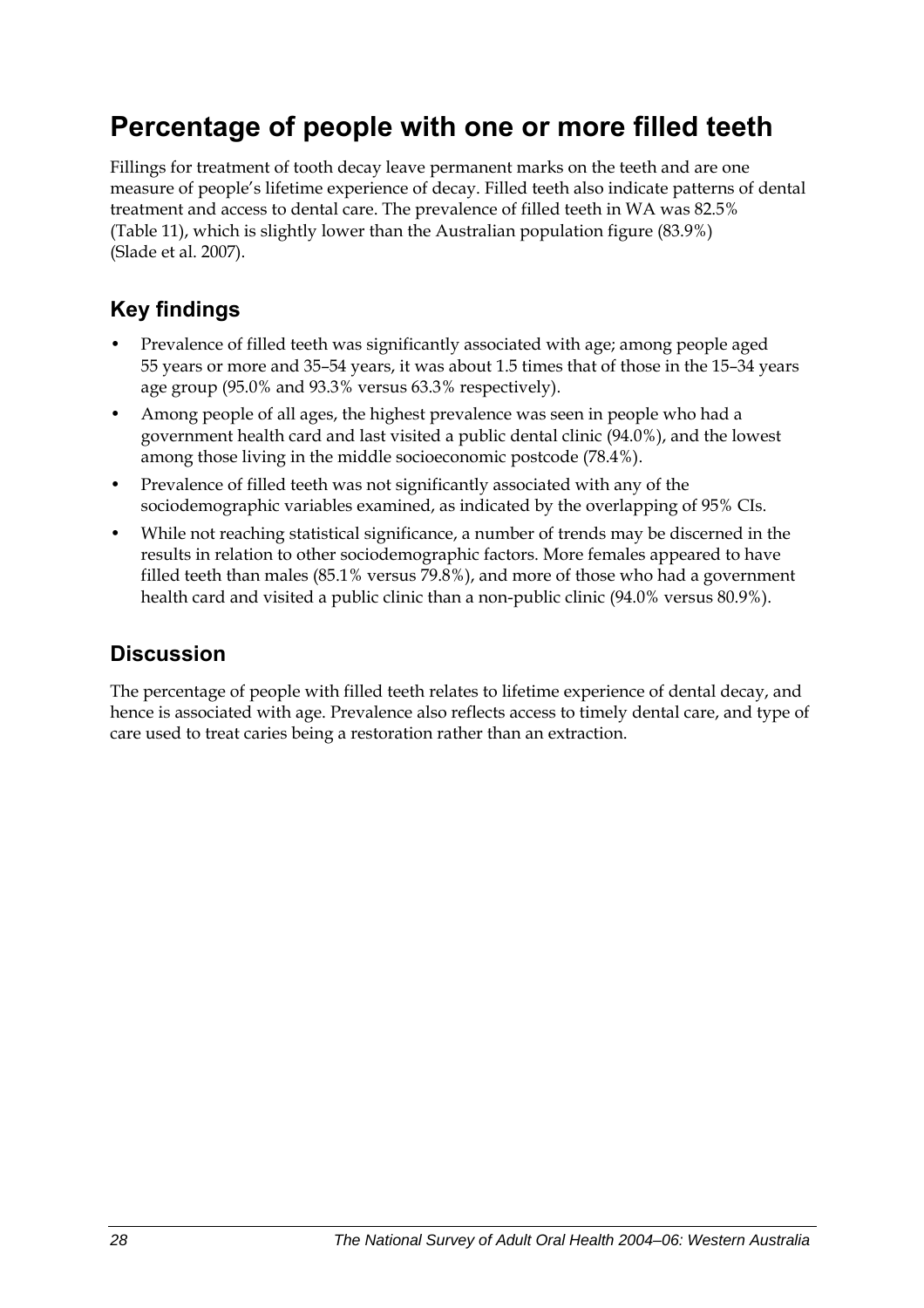|                               |                    | Population: dentate people<br>Age (years) |               |               |               |
|-------------------------------|--------------------|-------------------------------------------|---------------|---------------|---------------|
|                               |                    | All ages                                  | $15 - 34$     | $35 - 54$     | $\geq 55$     |
| All people                    | Per cent of people | 82.5                                      | 63.3          | 93.3          | 95.0          |
|                               | $95\%$ $Cl^{(a)}$  | 75.6-87.7                                 | $51.1 - 74.0$ | 86.8-96.7     | 88.9-97.8     |
| <b>Sex</b>                    |                    |                                           |               |               |               |
| Males                         | % of people        | 79.8                                      | 60.7          | 91.1          | 92.3          |
|                               | 95% CI             | 70.7-86.5                                 | $46.7 - 73.2$ | 78.6-96.6     | 80.8-97.2     |
| Females                       | % of people        | 85.1                                      | 66.0          | 95.4          | 97.5          |
|                               | 95% CI             | 75.5-91.4                                 | $46.1 - 81.5$ | 88.8-98.2     | 87.9-99.5     |
| <b>Residential location</b>   |                    |                                           |               |               |               |
| Capital city                  | % of people        | 82.7                                      | 65.7          | 92.3          | 94.6          |
|                               | 95% CI             | 74.9-88.5                                 | $50.5 - 78.2$ | 83.6-96.6     | 86.9-97.9     |
| Other places                  | % of people        | 81.6                                      | 56.0          | 95.9          | 95.9          |
|                               | 95% CI             | 64.7-91.5                                 | $39.1 - 71.6$ | 87.4-98.7     | $80.2 - 99.3$ |
| Postcode socioeconomic status |                    |                                           |               |               |               |
| Lowest                        | % of people        | 84.6                                      | 70.2          | 90.7          | 97.4          |
|                               | 95% CI             | $72.1 - 92.1$                             | $46.1 - 86.6$ | 78.5-96.3     | 88.4-99.5     |
| Middle                        | % of people        | 78.4                                      | 64.1          | 90.9          | 87.7          |
|                               | 95% CI             | 66.8-86.7                                 | $51.3 - 75.2$ | 71.5-97.6     | 73.0-95.0     |
| Highest                       | % of people        | 84.5                                      | 53.9          | 96.9          | 100.0         |
|                               | 95% CI             | $70.1 - 92.7$                             | $28.6 - 77.3$ | 88.0-99.2     |               |
| Government health card        |                    |                                           |               |               |               |
| Health care card or pensioner | % of people        | 85.3                                      | 64.4          | 92.0          | 90.0          |
| concession card               | 95% CI             | 70.6-93.4                                 | $20.7 - 92.6$ | $73.5 - 98.0$ | 78.8-95.6     |
| Neither card                  | % of people        | 81.6                                      | 63.2          | 93.5          | 100.0         |
|                               | 95% CI             | 73.8-87.5                                 | $52.4 - 72.8$ | 85.3-97.2     |               |
| Place of last dental visit    |                    |                                           |               |               |               |
| Cardholder/Public             | % of people        | 94.0                                      | 100.0         | 100.0         | 86.6          |
|                               | 95% CI             | 79.8-98.4                                 |               |               | 58.4-96.8     |
| Cardholder/Non-public         | % of people        | 80.9                                      | 45.3          | 85.6          | 91.4          |
|                               | 95% CI             | $60.7 - 92.1$                             | $7.5 - 89.4$  | 58.3-96.2     | 78.0-96.9     |
| Non-cardholder/Non-public     | % of people        | 81.6                                      | 63.2          | 93.5          | 100.0         |
|                               | 95% CI             | 73.8-87.5                                 | $52.4 - 72.8$ | 85.3-97.2     |               |
| <b>Dental insurance</b>       |                    |                                           |               |               |               |
| Insured                       | % of people        | 86.3                                      | 63.0          | 97.1          | 95.2          |
|                               | 95% CI             | 77.8-91.9                                 | 44.1-78.5     | $91.3 - 99.1$ | 86.9-98.3     |
| Uninsured                     | % of people        | 80.3                                      | 68.8          | 87.1          | 94.4          |
|                               | 95% CI             | $72.1 - 86.6$                             | 54.5-80.2     | 72.8-94.5     | 82.3-98.4     |

#### **Table 11: Percentage of people with one or more filled teeth**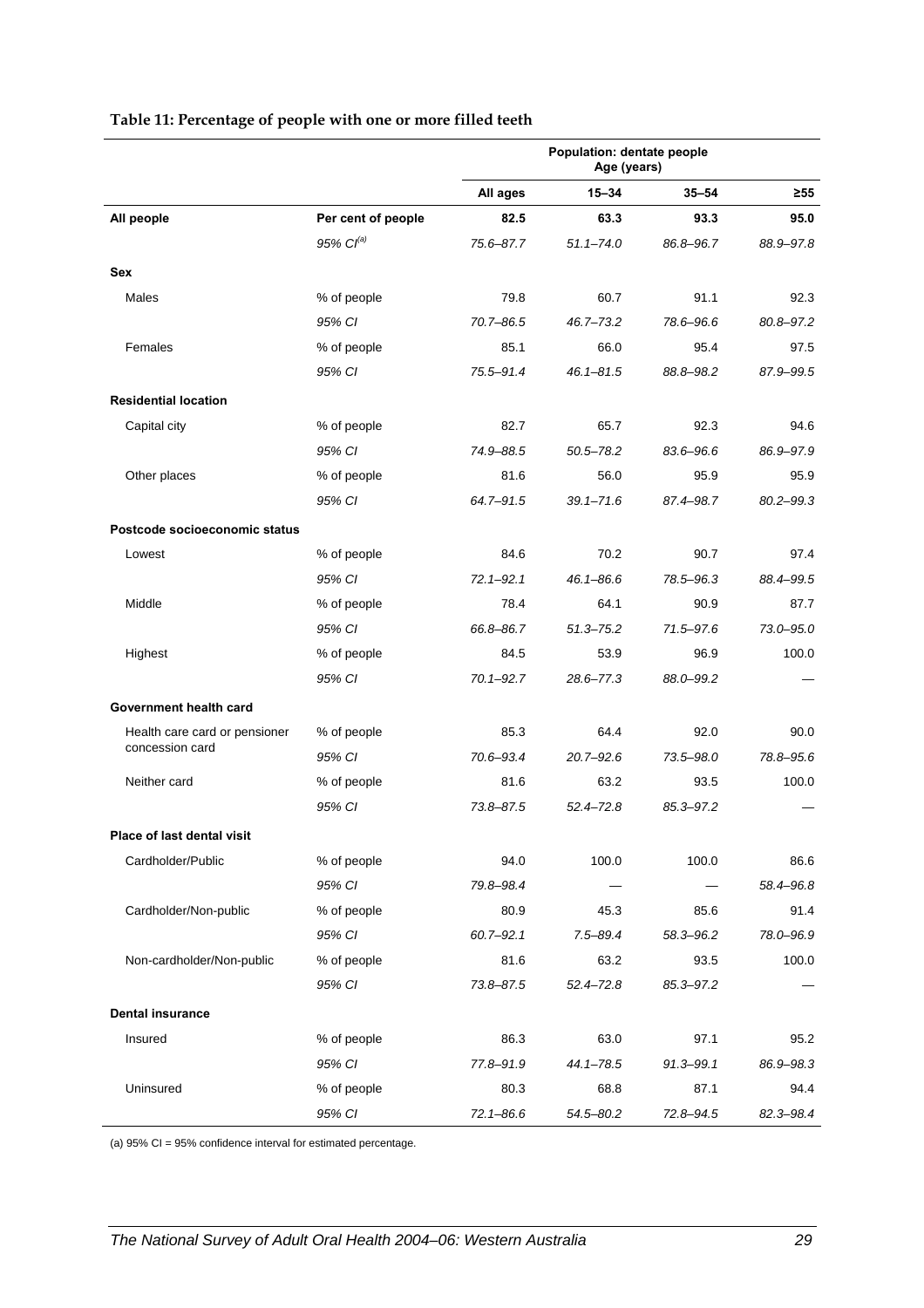## **Average number of decayed, missing and filled teeth per person**

The number of decayed, missing because of pathology, and filled teeth (DMFT) reflects a person's lifetime experience of dental caries. In this survey all missing teeth in people aged 45 years or more were counted as missing due to pathology, while for people aged less than 45 years, the count only included teeth where the examiner judged that dental decay or gum disease was the likely reason for the extraction. The average DMFT number in WA was 13.1 ([Table 12](#page-38-0)), which is slightly higher than that for the Australian population (12.8) (Slade et al. 2007).

### **Key findings**

- The average number of affected teeth was significantly associated with age, being highest in people aged 55 years or more (22.7 teeth). This was 1.6 times that of the 35–44-year-olds (14.5 teeth) and five times that of the 15–34 years age group (5.4 teeth).
- Among people of all ages, the highest average was recorded in non-government health cardholders who last attended a non-public clinic (17.7 teeth), and the lowest among people who did not have a government health card and uninsured people (11.2 teeth).
- Government health cardholder status was significantly associated with average DMFT, with cardholders having 1.4 times the number compared with non-cardholders (17.1 versus 11.9 teeth).
- The average DMFT was significantly associated with place of last dental visit, with people who had a government health card who last visited a non-public practitioner having significantly higher scores than non-cardholders whose last visit was at a non-public clinic (17.7 versus 11.9 teeth).
- Private dental insurance was significantly associated with average DMFT, with insured people having 1.3 times the number compared with the uninsured (14.8 versus 11.2 teeth).
- Among people aged 35–54 years, significant differences in prevalence of coronal decay were found in relation to dental insurance.

#### **Discussion**

The average number of teeth with caries experience over a lifetime is a cumulative score, and hence is strongly associated with age. Disease experience is related to disadvantage, as evidenced by associations with government health cardholder status and place of last dental visit.

In summary, the average number of teeth affected by caries varied by age, government health cardholder status, place of last dental visit and dental insurance status.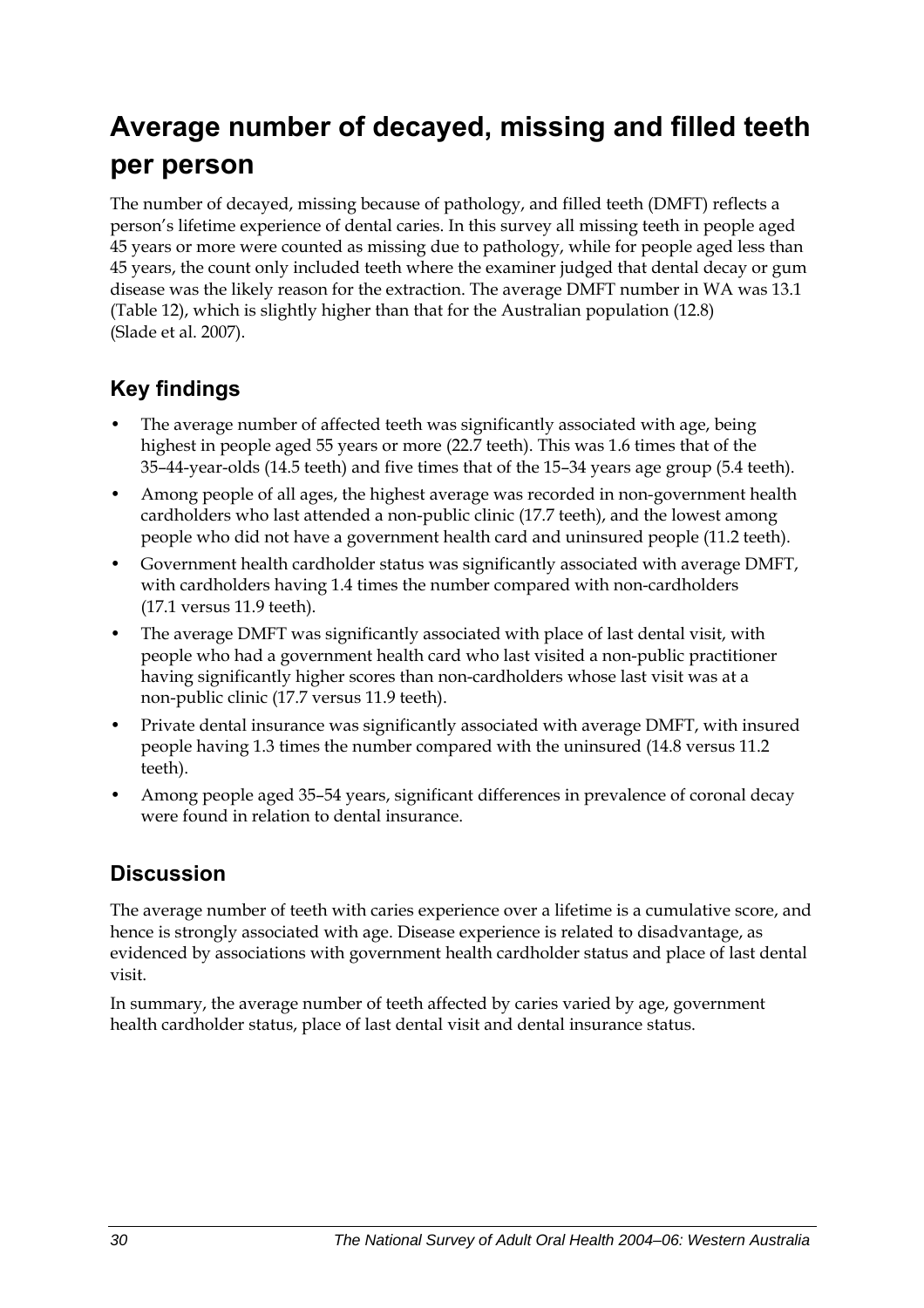<span id="page-38-0"></span>

|                               |                   | Population: dentate people<br>Age (years) |              |               |               |
|-------------------------------|-------------------|-------------------------------------------|--------------|---------------|---------------|
|                               |                   | All ages                                  | $15 - 34$    | $35 - 54$     | $\geq 55$     |
| All people                    | mean              | 13.1                                      | 5.4          | 14.5          | 22.7          |
|                               | $95\%$ $Cl^{(a)}$ | $11.6 - 14.6$                             | $4.1 - 6.6$  | $13.1 - 16.0$ | $21.8 - 23.5$ |
| <b>Sex</b>                    |                   |                                           |              |               |               |
| Males                         | mean              | 12.4                                      | 6.0          | 13.1          | 21.7          |
|                               | 95% CI            | $10.4 - 14.4$                             | $4.2 - 7.9$  | $10.8 - 15.5$ | $20.2 - 23.2$ |
| Females                       | mean              | 13.7                                      | 4.7          | 16.0          | 23.6          |
|                               | 95% CI            | $11.8 - 15.7$                             | $3.4 - 5.9$  | 14.3-17.7     | $22.8 - 24.4$ |
| <b>Residential location</b>   |                   |                                           |              |               |               |
| Capital city                  | mean              | 12.9                                      | 5.1          | 14.3          | 22.8          |
|                               | 95% CI            | $11.2 - 14.6$                             | $3.6 - 6.5$  | $12.5 - 16.1$ | $21.8 - 23.9$ |
| Other places                  | mean              | 13.7                                      | 6.2          | 15.2          | 22.3          |
|                               | 95% CI            | $10.6 - 16.9$                             | $3.4 - 9.0$  | $13.1 - 17.3$ | $20.9 - 23.7$ |
| Postcode socioeconomic status |                   |                                           |              |               |               |
| Lowest                        | mean              | 13.6                                      | 7.8          | 13.0          | 23.1          |
|                               | 95% CI            | $11.5 - 15.7$                             | $5.4 - 10.1$ | $10.7 - 15.4$ | $22.2 - 24.0$ |
| Middle                        | mean              | 12.2                                      | 4.5          | 14.6          | 22.9          |
|                               | 95% CI            | $9.1 - 15.3$                              | $3.2 - 5.9$  | $11.7 - 17.4$ | $21.4 - 24.4$ |
| Highest                       | mean              | 13.5                                      | 3.6          | 15.7          | 22.0          |
|                               | 95% CI            | $11.2 - 15.8$                             | $1.9 - 5.3$  | 14.0-17.4     | $20.4 - 23.6$ |
| Government health card        |                   |                                           |              |               |               |
| Health care card or pensioner | mean              | 17.1                                      | 6.3          | 12.1          | 23.5          |
| concession card               | 95% CI            | $14.1 - 20.0$                             | $1.9 - 10.7$ | $9.3 - 14.8$  | $22.3 - 24.8$ |
| Neither card                  | mean              | 11.9                                      | 5.2          | 15.0          | 21.8          |
|                               | 95% CI            | $10.2 - 13.6$                             | $4.0 - 6.5$  | $13.6 - 16.5$ | $20.7 - 23.0$ |
| Place of last dental visit    |                   |                                           |              |               |               |
| Cardholder/Public             | mean              | 15.7                                      | 5.1          | 11.6          | 23.9          |
|                               | 95% CI            | $11.0 - 20.4$                             | $2.1 - 8.0$  | $6.7 - 16.4$  | $22.1 - 25.7$ |
| Cardholder/Non-public         | mean              | 17.7                                      | 7.0          | 12.5          | 23.4          |
|                               | 95% CI            | $14.4 - 21.1$                             | $<0-15.0$    | $9.6 - 15.4$  | $21.7 - 25.1$ |
| Non-cardholder/Non-public     | mean              | 11.9                                      | 5.2          | 15.0          | 21.8          |
|                               | 95% CI            | $10.2 - 13.6$                             | $4.0 - 6.5$  | $13.6 - 16.5$ | $20.7 - 23.0$ |
| <b>Dental insurance</b>       |                   |                                           |              |               |               |
| Insured                       | mean              | 14.8                                      | 5.0          | 16.3          | 22.8          |
|                               | 95% CI            | $13.0 - 16.6$                             | $3.6 - 6.4$  | $14.7 - 18.0$ | $21.7 - 23.8$ |
| Uninsured                     | mean              | 11.2                                      | 6.1          | 11.7          | 22.5          |
|                               | 95% CI            | $9.7 - 12.7$                              | $4.5 - 7.8$  | $9.8 - 13.7$  | $21.2 - 23.8$ |

#### **Table 12: Average number of decayed, missing or filled teeth per person**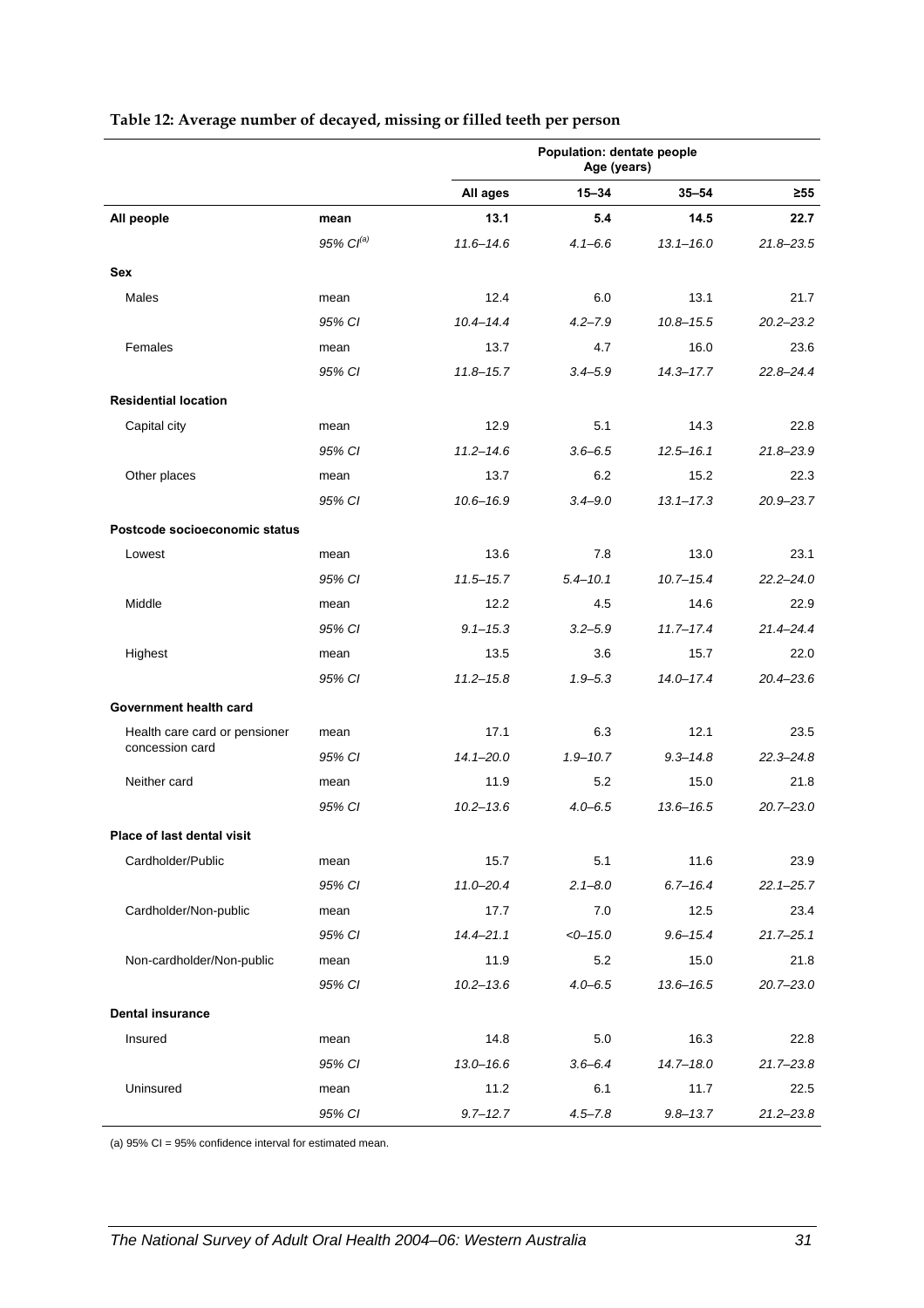## **Prevalence of moderate or severe periodontitis**

A case definition of periodontitis has been developed jointly by the US Centers for Disease Control and Prevention (CDC) and the American Academy of Periodontology (AAP) to describe prevalence of moderate and severe periodontitis. The CDC/AAP defines moderate periodontitis as the presence of either two sites between adjacent teeth where the gum has lost its attachment to the tooth for 4 mm or more, or at least two such sites that have pockets of 5 mm or more. Severe periodontitis has been defined as having at least two sites between adjacent teeth where the gum has lost its attachment to the tooth for 6 mm or more, and there is at least one pocket of 5 mm or greater depth. [Table 13](#page-40-0) reports estimates of a combined moderate or severe periodontitis. In WA, a total of 12.6% of the dentate population had moderate or severe periodontitis (Table 13), which was significantly lower than the national estimate of 22.9% (Slade et al. 2007).

### **Key findings**

- The prevalence of moderate or severe periodontitis was strongly associated with age, being 1.8% in 15–34-year-olds but affecting 15.2% of the middle-aged group and 29% of WA adults aged 55 years or more. The differences between the youngest age group and the other two groups were statistically significant.
- People who had a government health card were more than twice as likely to have periodontitis. However, the difference was borderline non-significant.

### **Discussion**

Components of periodontal disease measurement reflect both concurrent disease state and historical accumulation of the disease. Therefore, a strong association with age was fully expected.

In summary, moderate or severe periodontitis affected one-tenth of the WA adult population, with the highest proportion of those affected being in the older age group. The disease was more likely to be observed in the socioeconomically disadvantaged groups.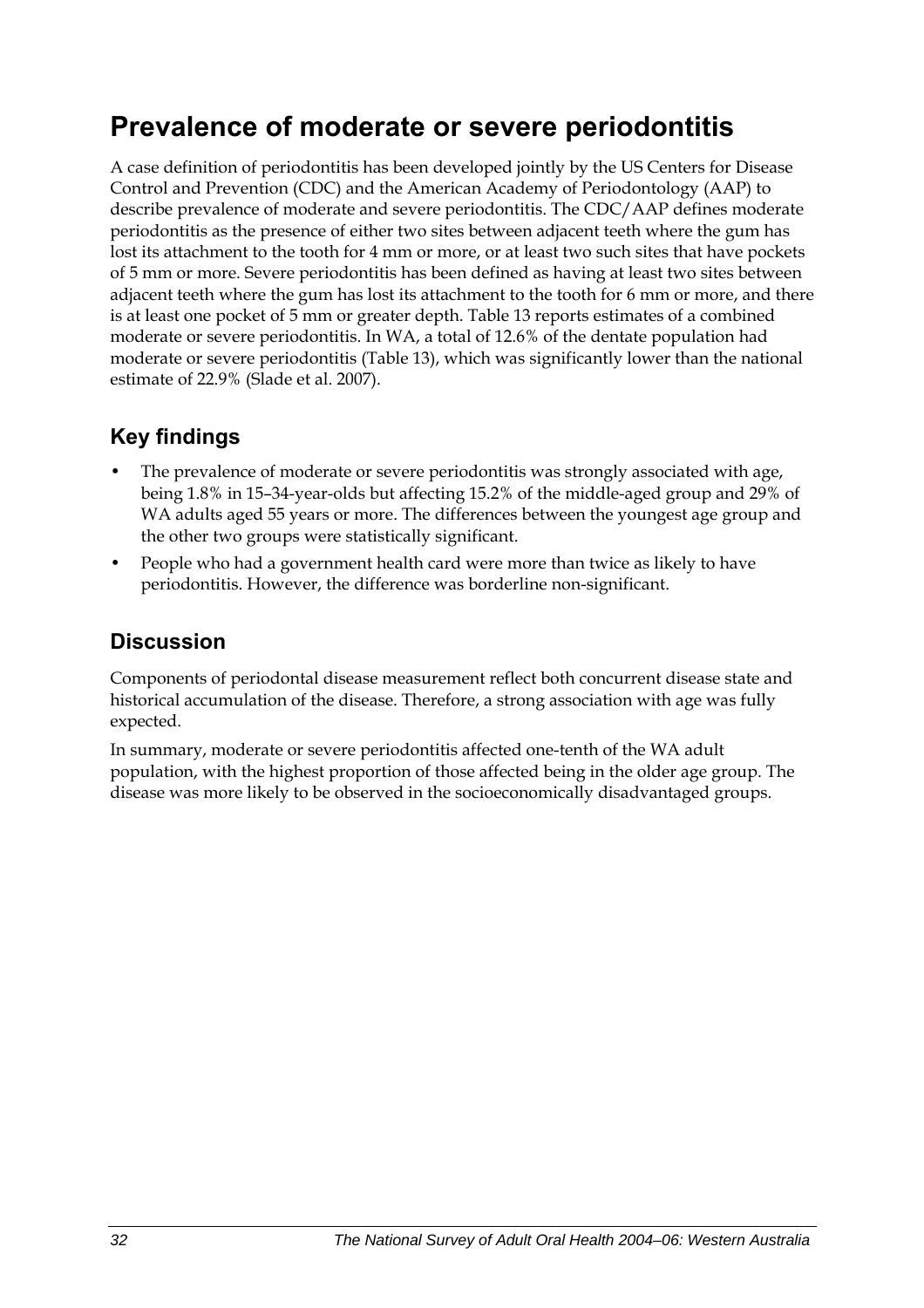<span id="page-40-0"></span>

|                               |                       | Population: dentate people<br>Age (years) |                                |               |               |
|-------------------------------|-----------------------|-------------------------------------------|--------------------------------|---------------|---------------|
|                               |                       | All ages                                  | $15 - 34$                      | $35 - 54$     | $\geq 55$     |
| All people                    | Per cent of people    | 12.6                                      | 1.8                            | 15.2          | 29.0          |
|                               | 95% Cl <sup>(a)</sup> | $9.7 - 16.3$                              | $0.4 - 7.6$                    | $10.0 - 22.5$ | $21.2 - 38.2$ |
| Sex                           |                       |                                           |                                |               |               |
| Males                         | % of people           | 14.0                                      | 2.6                            | 19.2          | 27.8          |
|                               | 95% CI                | $9.4 - 20.4$                              | $0.4 - 14.0$                   | $10.0 - 33.7$ | $17.3 - 41.4$ |
| Females                       | % of people           | 11.3                                      | 0.9                            | 11.5          | 30.1          |
|                               | 95% CI                | $8.0 - 15.7$                              | $0.1 - 6.0$                    | $6.3 - 19.9$  | $20.5 - 41.9$ |
| <b>Residential location</b>   |                       |                                           |                                |               |               |
| Capital city                  | % of people           | 13.3                                      | 1.8                            | 14.8          | 33.2          |
|                               | 95% CI                | $9.9 - 17.8$                              | $0.3 - 10.7$                   | $8.9 - 23.5$  | $24.2 - 43.7$ |
| Other places                  | % of people           | 10.6                                      | 1.7                            | 16.5          | 16.4          |
|                               | 95% CI                | $6.1 - 17.9$                              | $0.2 - 13.1$                   | $7.6 - 32.2$  | $4.9 - 42.8$  |
| Postcode socioeconomic status |                       |                                           |                                |               |               |
| Lowest                        | % of people           | 12.8                                      | 1.3                            | 21.5          | 21.5          |
|                               | 95% CI                | $8.3 - 19.2$                              | $0.2 - 9.5$                    | $11.6 - 36.4$ | $10.0 - 40.4$ |
| Middle                        | % of people           | 12.4                                      | 3.4                            | 12.6          | 32.4          |
|                               | 95% CI                | $7.3 - 20.3$                              | $0.6 - 17.1$                   | $4.7 - 29.8$  | $20.7 - 46.8$ |
| Highest                       | % of people           | 12.8                                      | 0.0                            | 12.8          | 32.9          |
|                               | 95% CI                | $8.5 - 18.8$                              |                                | $7.0 - 22.2$  | $19.1 - 50.5$ |
| Government health card        |                       |                                           |                                |               |               |
| Health care card or pensioner | % of people           | 22.3                                      | 3.3                            | 22.9          | 31.7          |
| concession card               | 95% CI                | $14.2 - 33.1$                             | $0.4 - 22.8$                   | $8.4 - 49.1$  | $21.2 - 44.4$ |
| Neither card                  | % of people           | 10.2                                      | 1.5                            | 14.1          | 26.5          |
|                               | 95% CI                | $7.2 - 14.3$                              | $0.2 - 9.4$                    | $8.8 - 21.8$  | $17.1 - 38.7$ |
| Place of last dental visit    |                       |                                           |                                |               |               |
| Cardholder/Public             | % of people           | 19.0                                      | 0.0                            | 40.6          | 20.7          |
|                               | 95% CI                | $7.5 - 40.3$                              | $\qquad \qquad \longleftarrow$ | $7.0 - 86.1$  | $7.6 - 45.4$  |
| Cardholder/Non-public         | % of people           | 23.6                                      | 5.0                            | 15.6          | 35.5          |
|                               | 95% CI                | 13.8-37.4                                 | $0.6 - 33.5$                   | $4.3 - 43.1$  | $23.0 - 50.4$ |
| Non-cardholder/Non-public     | % of people           | 10.2                                      | 1.5                            | 14.1          | 26.5          |
|                               | 95% CI                | $7.2 - 14.3$                              | $0.2 - 9.4$                    | $8.8 - 21.8$  | $17.1 - 38.7$ |
| <b>Dental insurance</b>       |                       |                                           |                                |               |               |
| Insured                       | % of people           | 13.3                                      | 0.0                            | 15.3          | 26.9          |
|                               | 95% CI                | $9.5 - 18.4$                              |                                | $8.4 - 26.3$  | 18.4-37.6     |
| Uninsured                     | % of people           | 12.5                                      | 3.7                            | 15.1          | 34.0          |
|                               | 95% CI                | $7.8 - 19.6$                              | $0.8 - 16.0$                   | $8.0 - 26.6$  | 19.9-51.6     |

#### **Table 13: Percentage of people with moderate or severe periodontitis**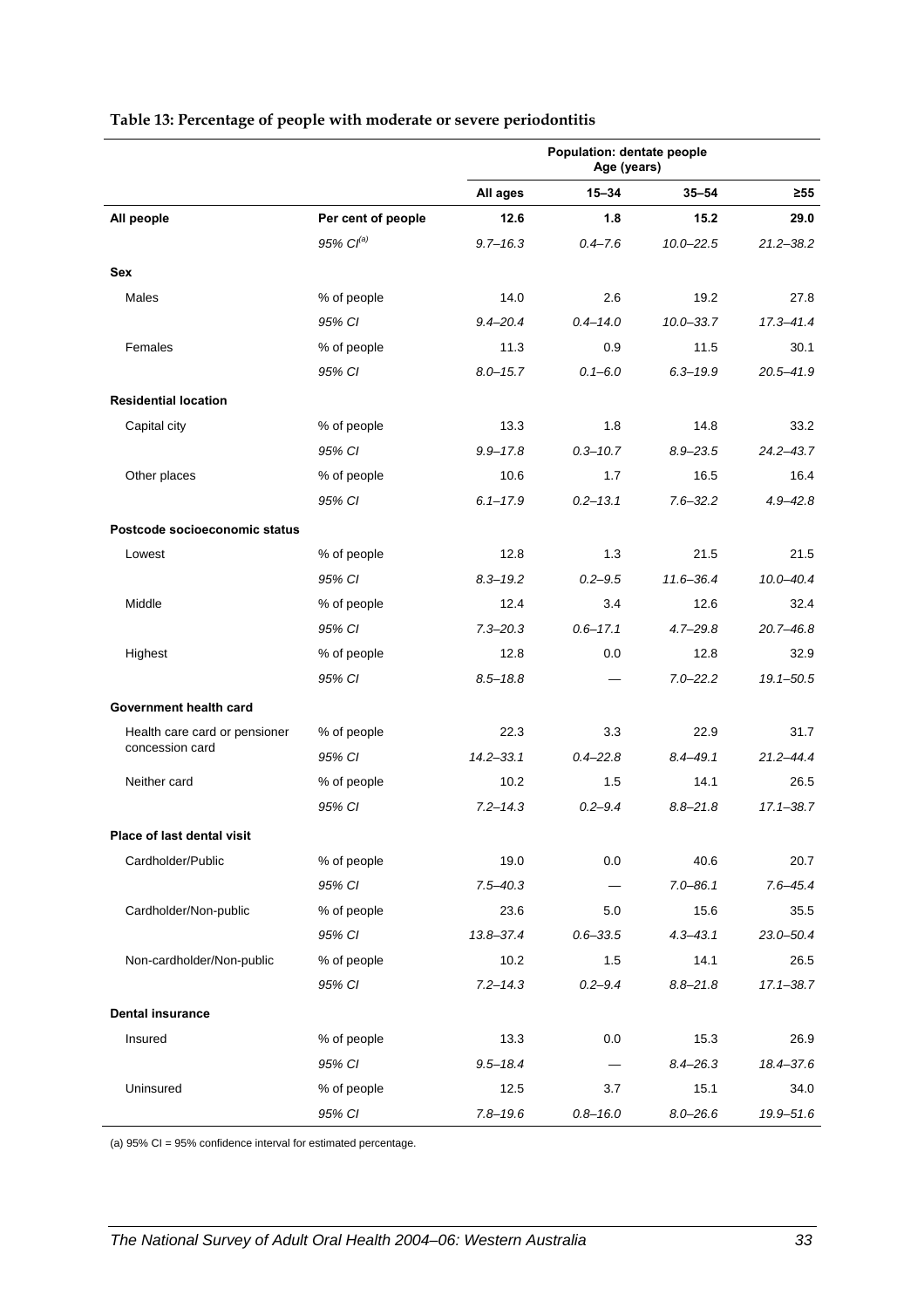## **Prevalence of deep pocket depth**

Deep periodontal pockets have been defined as 4 mm or more. The depth of the pocket, measured in millimetres using a periodontal probe, is an indication of the severity of the destructive process. In WA, a total of 13.9% of the dentate adult population had at least one site with periodontal pocket depth of 4 mm or more [\(Table 14\)](#page-42-0), which was lower, but not significantly, than the national estimate of 19.8% (Slade et al. 2007).

## **Key findings**

- There was a tendency that people with lower socioeconomic status had higher prevalence of deep periodontal pocket. However, the differences were not statistically significant.
- There were no statistically significant differences between the other population groups.

### **Discussion**

The depth of periodontal pockets reflects a more current activity of periodontal inflammation. This activity may be more dependent on oral hygiene status, which was found to not vary widely between groups.

In summary, deep periodontal pocketing affected just over one-tenth of the WA dentate population. The tendency of higher prevalence of deep periodontal pocket among people with lower socioeconomic status was not statistically significant due to a relatively small number of participants.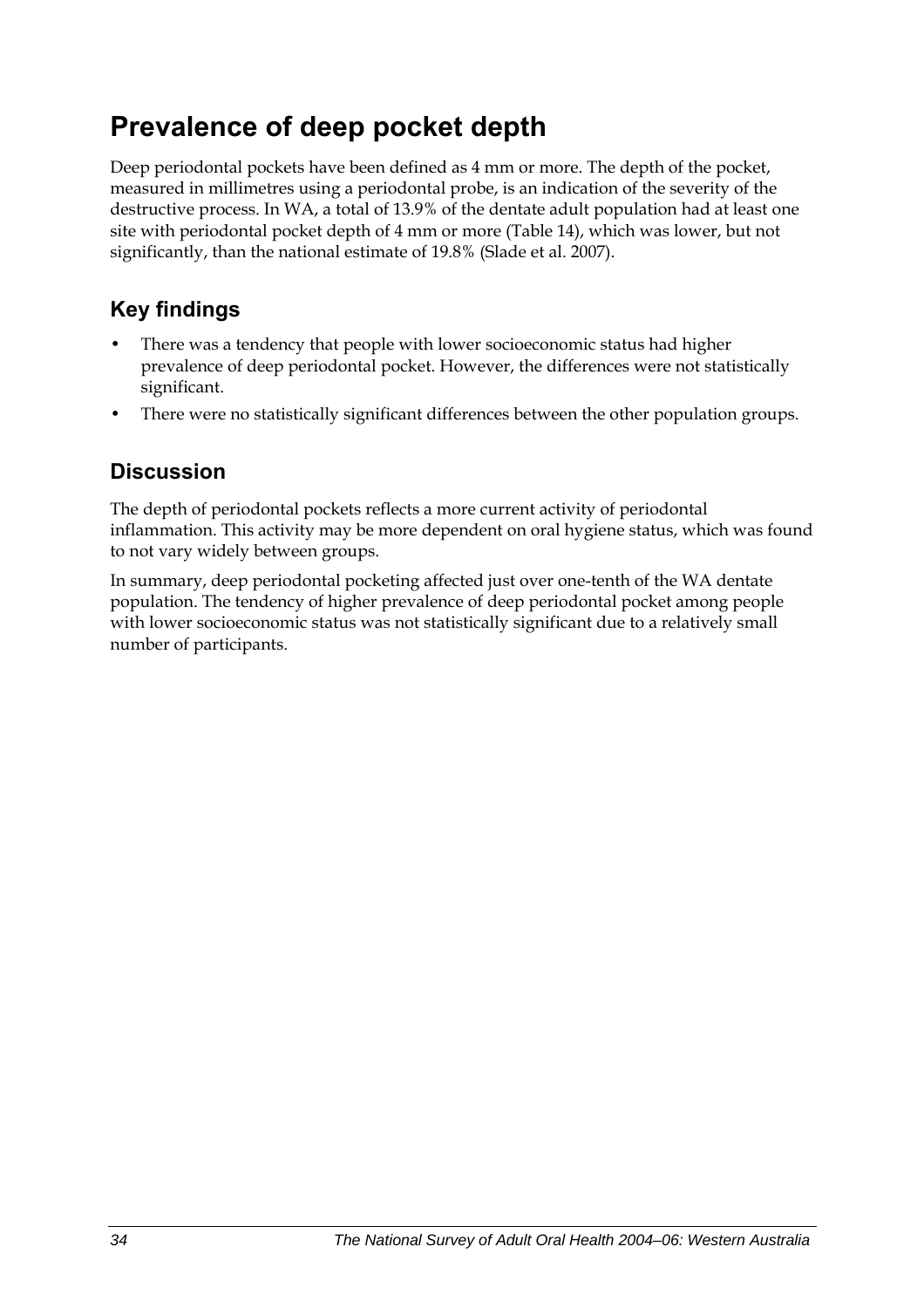<span id="page-42-0"></span>

|                                  |                       | Population: dentate people<br>Age (years) |              |               |               |  |
|----------------------------------|-----------------------|-------------------------------------------|--------------|---------------|---------------|--|
|                                  |                       | All ages                                  | $15 - 34$    | $35 - 54$     | $\geq 55$     |  |
| All people                       | Per cent of people    | 13.9                                      | 10.0         | 17.1          | 15.7          |  |
|                                  | 95% Cl <sup>(a)</sup> | $10.1 - 18.7$                             | $4.8 - 19.8$ | $10.8 - 25.9$ | $10.3 - 23.3$ |  |
| Sex                              |                       |                                           |              |               |               |  |
| <b>Males</b>                     | % of people           | 17.6                                      | 11.0         | 23.9          | 19.6          |  |
|                                  | 95% CI                | $11.4 - 26.0$                             | $3.5 - 29.7$ | $13.7 - 38.3$ | $10.9 - 32.8$ |  |
| Females                          | % of people           | 10.2                                      | 9.0          | 10.6          | 11.9          |  |
|                                  | 95% CI                | $6.8 - 15.1$                              | $3.8 - 19.9$ | $4.7 - 22.3$  | $6.6 - 20.4$  |  |
| <b>Residential location</b>      |                       |                                           |              |               |               |  |
| Capital city                     | % of people           | 14.2                                      | 10.9         | 17.6          | 14.9          |  |
|                                  | 95% CI                | $9.6 - 20.5$                              | $4.6 - 23.5$ | $10.3 - 28.5$ | $9.2 - 23.3$  |  |
| Other places                     | % of people           | 12.9                                      | 7.5          | 15.6          | 18.1          |  |
|                                  | 95% CI                | $8.3 - 19.6$                              | $2.1 - 23.2$ | $6.3 - 33.8$  | $7.5 - 37.5$  |  |
| Postcode socioeconomic<br>status |                       |                                           |              |               |               |  |
| Lowest                           | % of people           | 18.1                                      | 14.5         | 23.3          | 17.0          |  |
|                                  | 95% CI                | $11.0 - 28.3$                             | $3.9 - 41.5$ | $13.2 - 37.9$ | $7.4 - 34.7$  |  |
| Middle                           | % of people           | 11.8                                      | 13.3         | 7.1           | 15.8          |  |
|                                  | 95% CI                | $6.7 - 19.9$                              | $6.7 - 24.5$ | $2.1 - 21.1$  | $7.3 - 30.7$  |  |
| Highest                          | % of people           | 12.2                                      | 0.0          | 20.0          | 14.3          |  |
|                                  | 95% CI                | $7.0 - 20.5$                              |              | $9.2 - 38.2$  | $7.8 - 24.7$  |  |
| Government health card           |                       |                                           |              |               |               |  |
| Health care card or pensioner    | % of people           | 18.6                                      | 27.8         | 11.8          | 17.0          |  |
| concession card                  | 95% CI                | $8.8 - 35.0$                              | $6.3 - 68.8$ | $1.9 - 48.2$  | $9.1 - 29.6$  |  |
| Neither card                     | % of people           | 12.7                                      | 7.4          | 17.8          | 14.5          |  |
|                                  | 95% CI                | $8.9 - 17.8$                              | $3.7 - 14.2$ | $10.9 - 27.9$ | $8.3 - 24.0$  |  |
| Place of last dental visit       |                       |                                           |              |               |               |  |
| Cardholder/Public                | % of people           | 20.0                                      | 0.0          | 40.6          | 23.0          |  |
|                                  | 95% CI                | $7.8 - 42.5$                              | $\equiv$     | $7.0 - 86.1$  | $7.4 - 52.6$  |  |
| Cardholder/Non-public            | % of people           | 18.1                                      | 42.8         | 0.0           | 14.9          |  |
|                                  | 95% CI                | $6.7 - 40.3$                              | $6.8 - 88.5$ |               | $7.1 - 28.7$  |  |
| Non-cardholder/Non-public        | % of people           | 12.7                                      | 7.4          | 17.8          | 14.5          |  |
|                                  | 95% CI                | $8.9 - 17.8$                              | $3.7 - 14.2$ | 10.9-27.9     | $8.3 - 24.0$  |  |
| <b>Dental insurance</b>          |                       |                                           |              |               |               |  |
| Insured                          | % of people           | 12.4                                      | 2.5          | 19.3          | 14.1          |  |
|                                  | 95% CI                | $8.3 - 18.0$                              | $0.4 - 15.8$ | $10.9 - 31.8$ | $9.1 - 21.1$  |  |
| Uninsured                        | % of people           | 17.0                                      | 18.7         | 13.4          | 19.7          |  |
|                                  | 95% CI                | $10.6 - 26.1$                             | $9.0 - 34.8$ | $5.7 - 28.5$  | $9.6 - 36.1$  |  |

#### **Table 14: Percentage of people with 4+ mm periodontal pocket depth**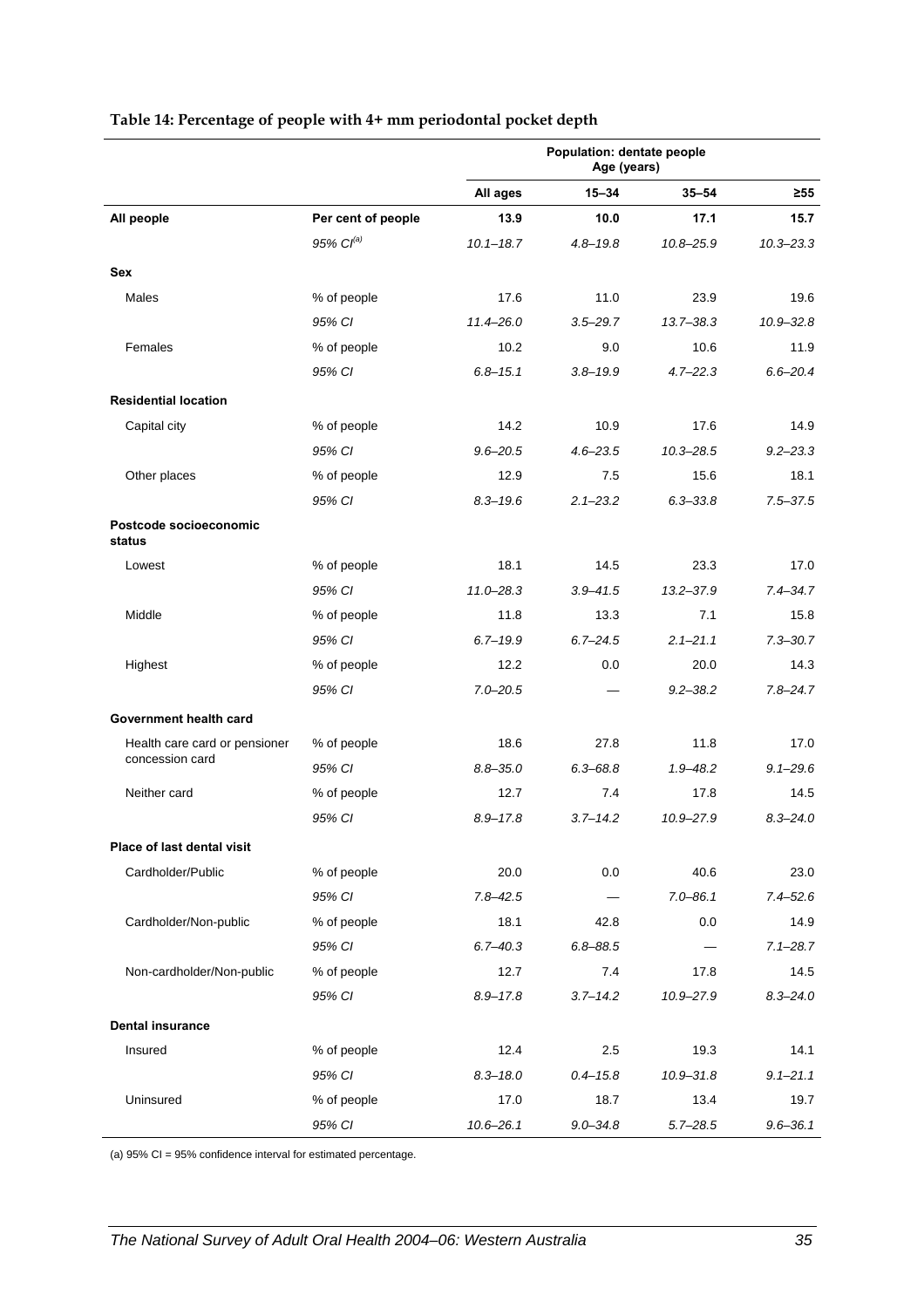## **Prevalence of 4+ mm clinical attachment loss**

Clinical attachment loss (CAL) is the loss of supporting periodontal structure around the tooth. Attachment may be lost through gum recession or the development of periodontal pockets from the inflammatory disease periodontitis. In NSAOH, CAL was measured using a combination of gum recession and periodontal probing depth on three sites per tooth. In WA, a total of 32.8% of dentate adults had at least one site with 4 mm or more CAL ([Table 15](#page-44-0)), which was significantly lower than the national estimate of 42.5% (Slade et al. 2007).

### **Key findings**

- The prevalence of 4+ mm CAL was strongly associated with age, being 10.0% in 15–34-year-olds adults but affecting 64.4% of WA adults aged 55 years or more.
- There was a tendency that males had higher prevalence of CAL of 4+ mm compared with females. However, the difference was not statistically significant.
- People who had a government health card were significantly more likely to have CAL of 4+ mm compared with non-cardholders. This trend remained significant between cardholders who visited a non-public care service and non-cardholders.

#### **Discussion**

Clinical attachment loss reflects an accumulation of activity of periodontal inflammation as well as a physiological process in the gums. Therefore, a strong age effect was observed.

In summary, clinical attachment loss was prevalent in this population, and was more likely to occur in the older population and among people with lower socioeconomic status.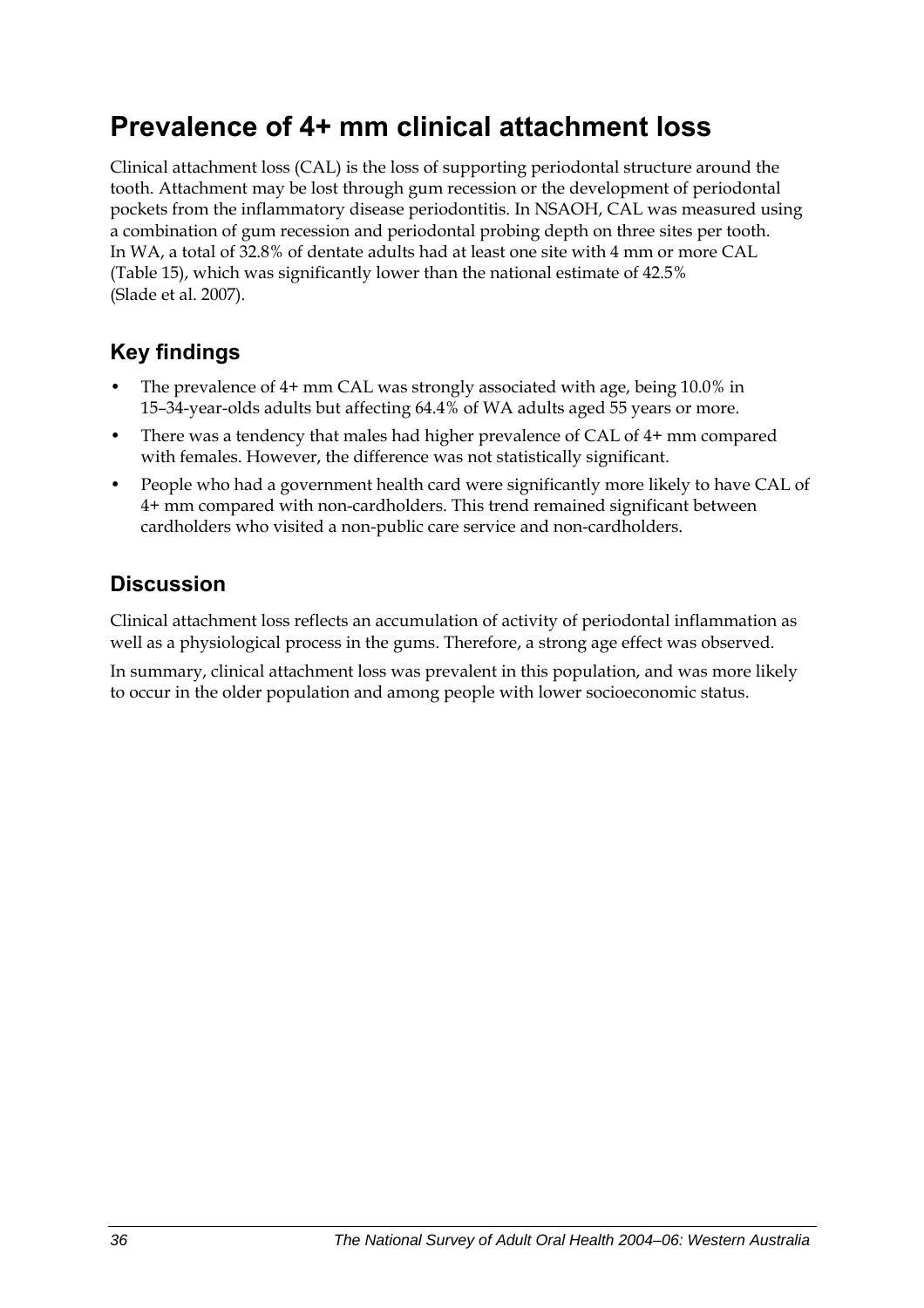<span id="page-44-0"></span>

|                                  |                       | Population: dentate people<br>Age (years) |               |               |               |
|----------------------------------|-----------------------|-------------------------------------------|---------------|---------------|---------------|
|                                  |                       | All ages                                  | 15-34         | $35 - 54$     | ≥55           |
| All people                       | Per cent of people    | 32.8                                      | 10.0          | 39.8          | 64.4          |
|                                  | 95% Cl <sup>(a)</sup> | $26.6 - 39.7$                             | $4.6 - 20.4$  | $30.8 - 49.5$ | $55.6 - 72.3$ |
| Sex                              |                       |                                           |               |               |               |
| Males                            | % of people           | 35.6                                      | 14.2          | 38.6          | 73.1          |
|                                  | 95% CI                | $25.8 - 46.7$                             | $5.4 - 32.5$  | $24.7 - 54.7$ | $56.2 - 85.2$ |
| Females                          | % of people           | 30.1                                      | 5.7           | 40.9          | 55.9          |
|                                  | 95% CI                | $24.1 - 36.9$                             | $2.2 - 13.9$  | $31.4 - 51.1$ | 41.2-69.7     |
| <b>Residential location</b>      |                       |                                           |               |               |               |
| Capital city                     | % of people           | 32.2                                      | 12.2          | 34.1          | 67.3          |
|                                  | 95% CI                | $25.8 - 39.3$                             | $5.4 - 25.2$  | $24.0 - 45.8$ | $57.7 - 75.7$ |
| Other places                     | % of people           | 34.9                                      | 3.4           | 55.4          | 55.7          |
|                                  | 95% CI                | $20.7 - 52.4$                             | $0.4 - 24.2$  | $41.9 - 68.1$ | $34.3 - 75.1$ |
| Postcode socioeconomic<br>status |                       |                                           |               |               |               |
| Lowest                           | % of people           | 41.0                                      | 20.6          | 54.3          | 59.6          |
|                                  | 95% CI                | $28.0 - 55.4$                             | $7.5 - 45.3$  | $42.1 - 66.0$ | $42.1 - 75.0$ |
| Middle                           | % of people           | 29.8                                      | 6.3           | 37.3          | 71.1          |
|                                  | 95% CI                | $21.3 - 39.9$                             | $2.0 - 18.2$  | 23.6-53.4     | 60.5-79.8     |
| Highest                          | % of people           | 28.5                                      | 2.8           | 31.6          | 62.3          |
|                                  | 95% CI                | $20.8 - 37.7$                             | $0.5 - 13.7$  | 18.4-48.6     | $46.7 - 75.7$ |
| Government health card           |                       |                                           |               |               |               |
| Health care card or pensioner    | % of people           | 50.3                                      | 33.8          | 43.6          | 61.9          |
| concession card                  | 95% CI                | $38.9 - 61.7$                             | $12.3 - 65.1$ | $26.8 - 62.0$ | 47.8-74.3     |
| Neither card                     | % of people           | 28.4                                      | 6.6           | 39.2          | 66.6          |
|                                  | 95% CI                | $21.7 - 36.2$                             | $2.7 - 15.3$  | 29.6-49.8     | 51.4-79.0     |
| Place of last dental visit       |                       |                                           |               |               |               |
| Cardholder/Public                | % of people           | 43.0                                      | 0.0           | 62.0          | 62.6          |
|                                  | 95% CI                | $22.7 - 65.9$                             |               | $20.7 - 91.1$ | $38.9 - 81.5$ |
| Cardholder/Non-public            | % of people           | 53.4                                      | 51.9          | 36.0          | 61.7          |
|                                  | 95% CI                | 37.9-68.2                                 | 14.9-86.9     | 17.9-59.1     | 44.3-76.5     |
| Non-cardholder/Non-public        | % of people           | 28.4                                      | 6.6           | 39.2          | 66.6          |
|                                  | 95% CI                | $21.7 - 36.2$                             | $2.7 - 15.3$  | 29.6-49.8     | 51.4-79.0     |
| <b>Dental insurance</b>          |                       |                                           |               |               |               |
| Insured                          | % of people           | 36.4                                      | 4.4           | 45.7          | 62.3          |
|                                  | 95% CI                | 29.0-44.6                                 | $0.6 - 25.6$  | $33.4 - 58.6$ | $51.9 - 71.7$ |
| Uninsured                        | % of people           | 29.8                                      | 17.0          | 30.1          | 69.4          |
|                                  | 95% CI                | $21.7 - 39.4$                             | $7.6 - 33.8$  | $20.5 - 41.8$ | $53.9 - 81.5$ |

#### **Table 15: Percentage of people with 4+ mm clinical attachment loss**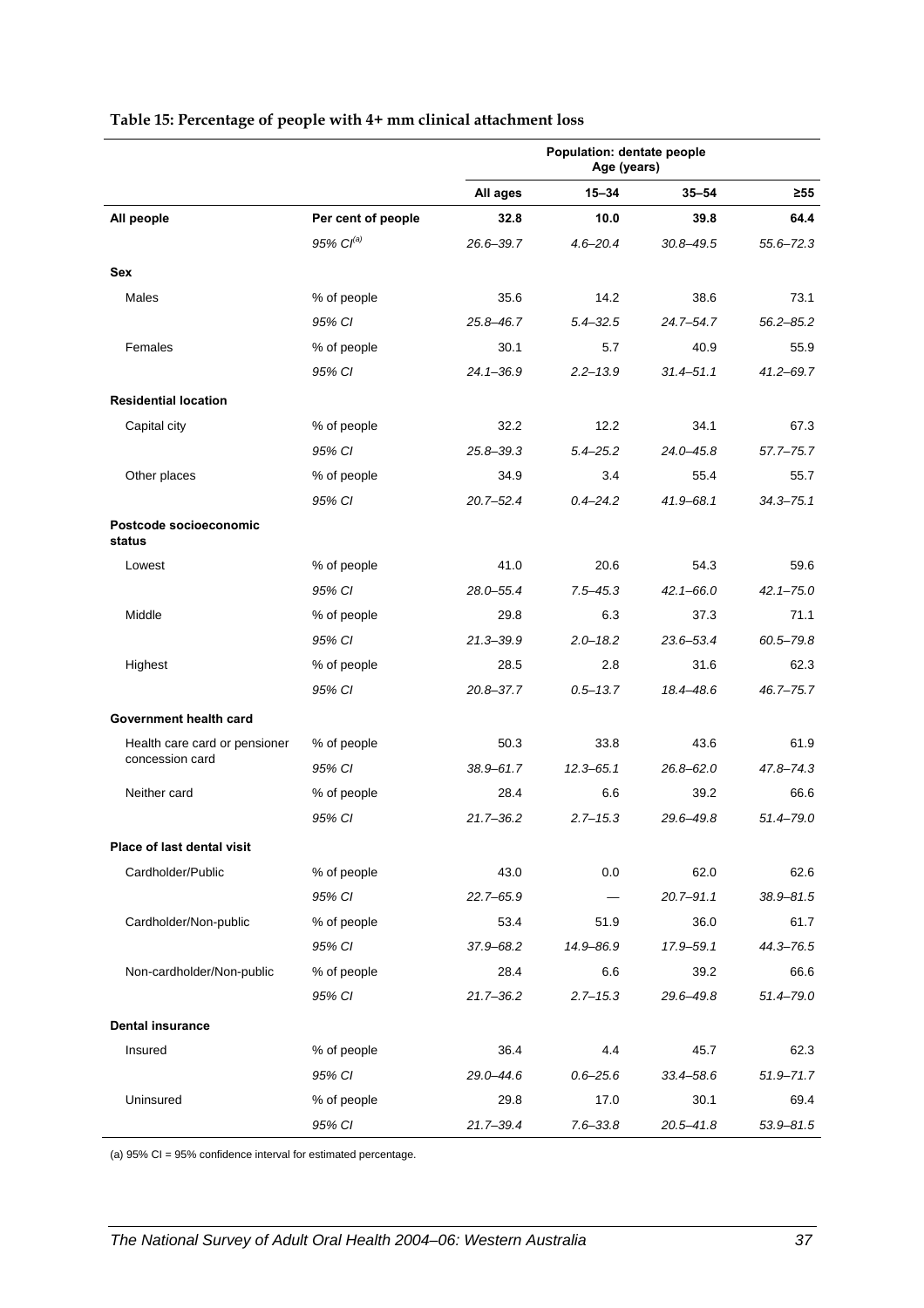## **Prevalence of gingival inflammation**

The gingival index is a measure of gingivitis, inflammation of the gums. Gingivitis occurs as a response to the bacteria in plaque accumulation near the gum line. In NSAOH, gingivitis was assessed on six index teeth. A gingival index score of 2 or more indicated bleeding on probing or spontaneous bleeding, and was classified as indicating gingival inflammation (gingivitis). In WA, a total of 10.9% of the dentate adult population had at least one site with a gingival score of 2 or more [\(Table 16\)](#page-46-0), which was significantly lower than the national estimate of 19.7% (Slade et al. 2007).

### **Key findings**

- Males were more likely to have gingival inflammation compared with females.
- There was a tendency that people with lower socioeconomic status were more likely to have gingival inflammation. However, none of the differences were statistically significant.

### **Discussion**

Gingival inflammation is a condition observed in people of all ages at a similar rate. There was a tendency that people with lower socioeconomic status had higher prevalence of gingival inflammation. However, the differences were small and relatively low numbers of people in each population group made the confidence intervals wide, overlapping between groups.

In summary, gingival inflammation was a condition that affected males at a higher rate.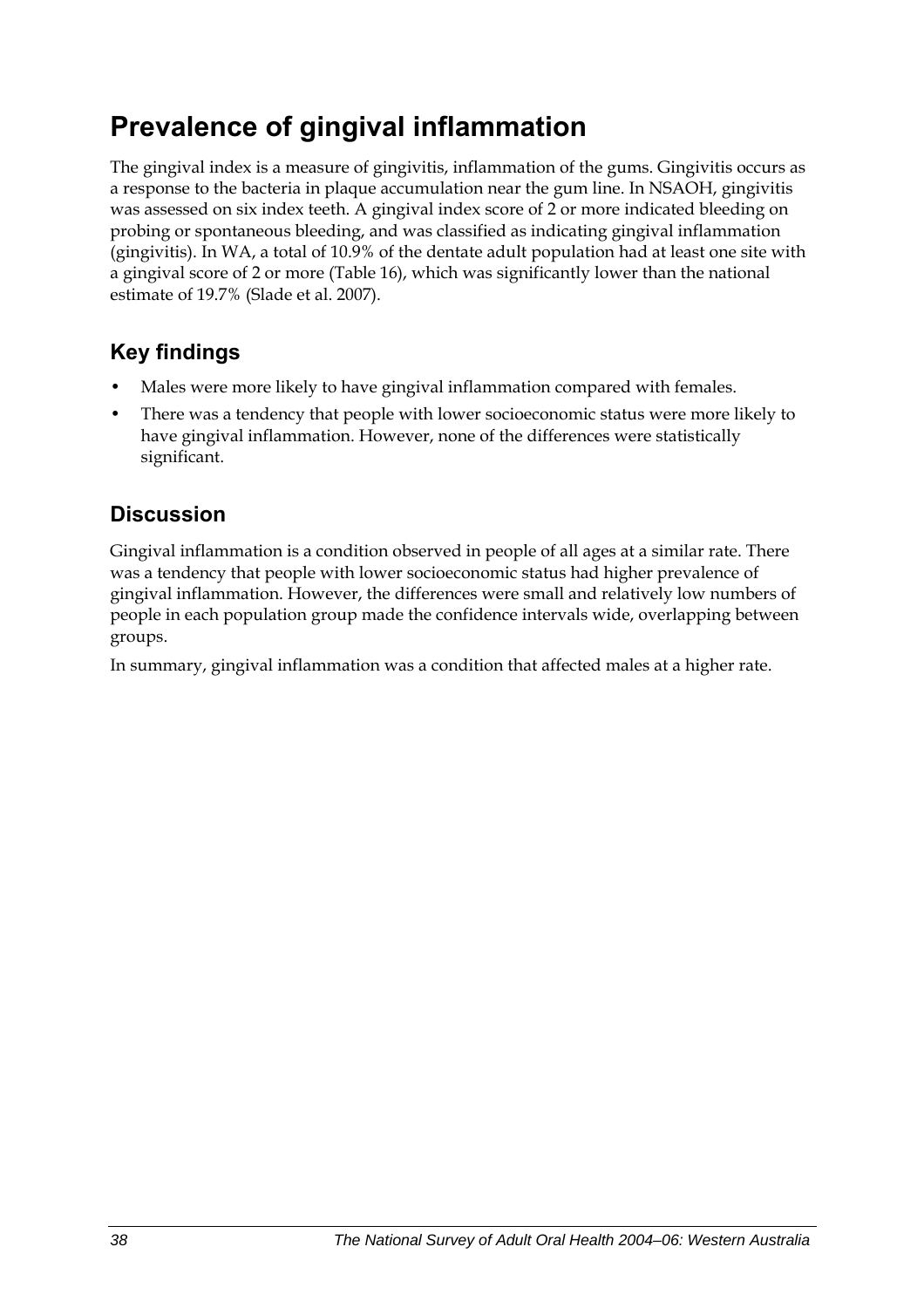#### **Age (years) All ages 15–34 35–54 ≥55 All people Per cent of people 10.9 15.8 6.7 8.9** *95% CI(a) 7.2–16.1 9.1–25.8 3.3–13.1 4.7–16.3* **Sex**  Males % of people 16.5 26.1 9.5 9.4 *95% CI 9.9–26.2 13.3–44.8 3.6–22.6 4.0–20.4* Females % of people 5.3 4.8 4.0 8.5 *95% CI 2.8–9.7 1.6–13.4 1.8–8.8 3.4–19.5* **Residential location**  Capital city % of people 10.5 15.9 6.5 6.8 *95% CI 6.5–16.5 8.2–28.6 2.7–15.1 3.2–13.8* Other places 6 to the complement of the complete the complex of people that the 12.0 15.2 15.2 15.2 *95% CI 5.4–24.6 6.2–32.9 2.3–19.8 4.3–41.5* **Postcode socioeconomic status**  Lowest % of people 12.7 19.3 6.6 9.2 *95% CI 5.9–25.1 7.1–42.9 2.2–18.6 2.5–28.5* Middle % of people 11.3 16.6 5.7 7.9 *95% CI 5.6–21.5 7.3–33.4 1.8–16.9 2.5–22.5* Highest % of people 8.8 10.3 7.4 9.6 *95% CI 4.8–15.8 3.9–24.6 2.1–22.7 3.8–22.4* **Government health card**  Health care card or pensioner % of people 5.3 0.0 6.9 5.3 concession card *95% CI 2.5–10.8 — 2.0–21.2 2.9–17.4* Neither card % of people 12.3 18.1 6.7 10.3 *95% CI 8.0–18.4 10.7–28.9 3.0–14.1 4.3–22.9* **Place of last dental visit**  Cardholder/Public % of people 7.3 0.0 11.5 10.0 *95% CI 2.1–22.3 — 1.3–55.8 2.3–34.6* Cardholder/Non-public % of people  $4.5$  0.0  $4.9$  6.4 *95% CI 1.9–10.4 — 1.3–16.6 1.9–19.2* Non-cardholder/Non-public % of people 12.3 18.1 6.7 10.3 *95% CI 8.0–18.4 10.7–28.9 3.0–14.1 4.3–22.9* **Dental insurance**  Insured % of people 8.7 12.3 7.1 6.6

*95% CI 4.9–15.1 5.4–25.5 3.2–14.9 2.3–17.5*

*95% CI 7.7–26.2 9.6–40.7 2.0–16.5 6.2–29.9*

Uninsured % of people 14.7 21.3 6.0 14.3

**Population: dentate people** 

#### <span id="page-46-0"></span>**Table 16: Percentage of people with gingival inflammation**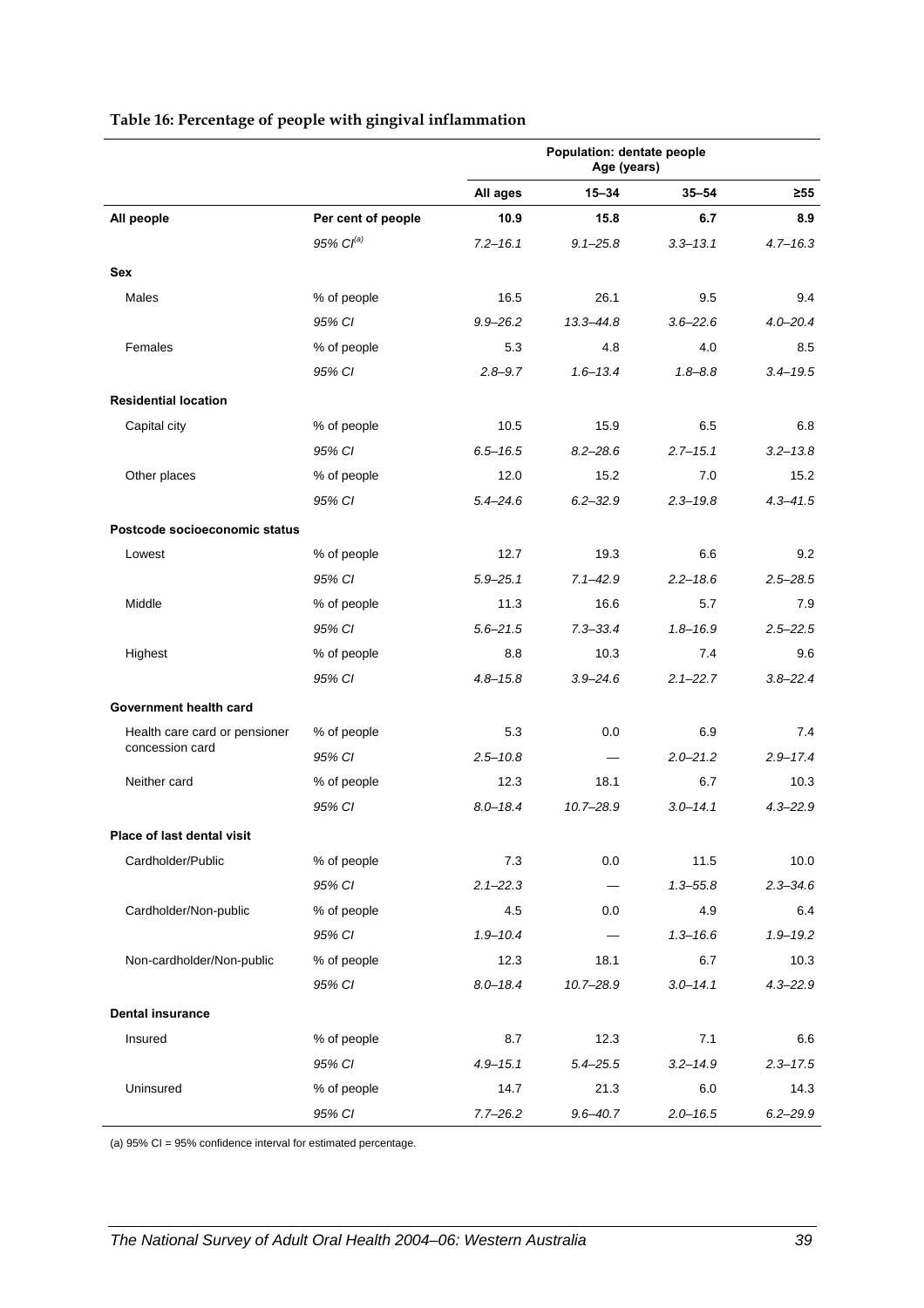# **4 Oral health care**

## **Dental attendance within the preceding 12 months**

Time since last visiting a dentist is a key indicator of access to dental care. In NSAOH, the time since last dental visit was assessed in the interview by asking, 'How long ago did you last see a dental professional about your teeth, dentures or gums?'. Five responses were possible including 'Less than 12 months.' In WA, 60.3% of people aged 15 years or more had visited a dentist within the last 12 months [\(Table 17\)](#page-48-0). This estimate was not significantly different from the national estimate of 59.4% (Slade et al. 2007).

### **Key findings**

- The percentage of adults visiting a dentist within the last 12 months varied from 57.0% for young adults to 63.2% for adults aged 55 years or more.
- A similar percentage of males and females reported visiting a dentist within the last 12 months (56.9% versus 63.7%). Differences by gender were largest in the 55 years or more age group (57.8% versus 68.2%), although this was not statistically significant.
- The percentage was higher among Perth residents than those living in the rest of WA (62.4% versus 54.2%). Similar results were observed within each age group.
- There was some variation by socioeconomic status although differences were not statistically significant. The largest difference between high and low socioeconomic postcodes occurred in the 55 years or more age group (70.9% versus 54.9%).
- People with a government health card were equally likely to have visited a dentist in the last 12 months as those without (59.9% versus 60.4%). There was some variation between cardholders and non-cardholders within the older age groups but no consistent pattern emerged.
- Among people who had a government health card, those who attended a public practice at their last dental visit were more likely to have attended within the preceding year than those who attended a private practice (64.3% versus 58.1%). This was mainly due to cardholders aged 35–54 years (89.8% versus 61.4%).
- Insured people were more likely to have recently visited a dentist than uninsured persons (68.7% versus 50.8%). This difference was mainly attributable to adults aged 15–34 years (71.0% versus 44.8%).

### **Discussion**

Six out of 10 WA residents aged 15 years or more visited a dentist within the preceding 12 months. Dental insurance was the only sociodemographic characteristic associated with recent dental visiting. Differences between insured and uninsured groups were most evident for young adults.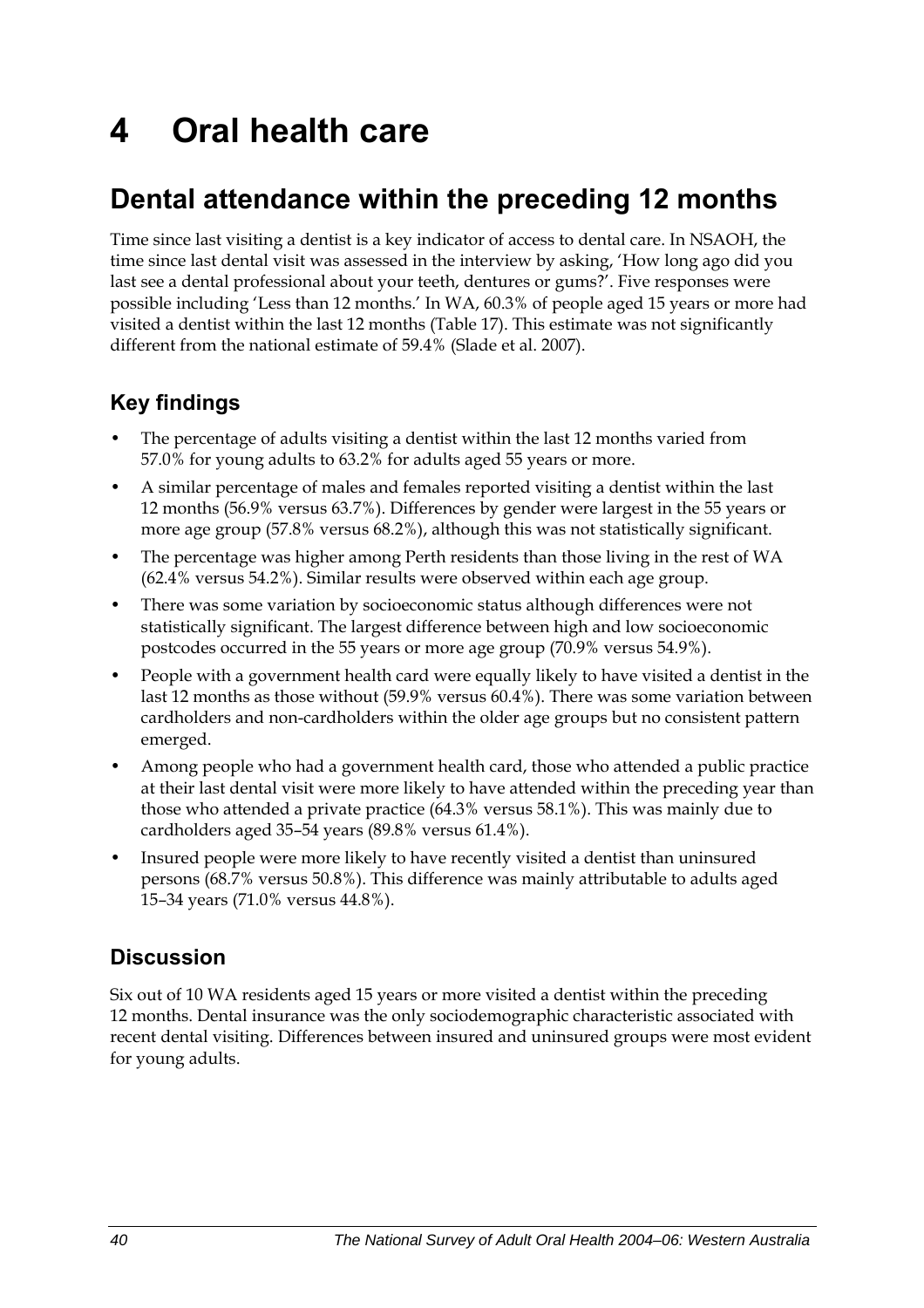|                                  |                    | Population: all people<br>Age (years) |               |               |               |
|----------------------------------|--------------------|---------------------------------------|---------------|---------------|---------------|
|                                  |                    | All ages                              | $15 - 34$     | $35 - 54$     | $\geq 55$     |
| All people                       | Per cent of people | 60.3                                  | 57.0          | 61.4          | 63.2          |
|                                  | $95\%$ $CI^{(a)}$  | 56.8-63.8                             | $50.9 - 62.8$ | 56.0-66.5     | 57.9-68.2     |
| Sex                              |                    |                                       |               |               |               |
| Males                            | % of people        | 56.9                                  | 56.0          | 57.0          | 57.8          |
|                                  | 95% CI             | $53.1 - 60.6$                         | $47.3 - 64.5$ | $49.6 - 64.1$ | $50.0 - 65.2$ |
| Females                          | % of people        | 63.7                                  | 57.9          | 65.7          | 68.2          |
|                                  | 95% CI             | 58.9-68.4                             | $50.4 - 65.0$ | $59.0 - 71.9$ | $62.0 - 73.9$ |
| <b>Residential location</b>      |                    |                                       |               |               |               |
| Capital city                     | % of people        | 62.4                                  | 59.2          | 63.0          | 66.0          |
|                                  | 95% CI             | 58.6-66.2                             | $52.6 - 65.5$ | $57.1 - 68.6$ | $59.3 - 72.0$ |
| Other places                     | % of people        | 54.2                                  | 50.0          | 56.9          | 55.5          |
|                                  | 95% CI             | $45.9 - 62.2$                         | $36.3 - 63.6$ | $45.1 - 67.9$ | $47.6 - 63.2$ |
| Postcode socioeconomic<br>status |                    |                                       |               |               |               |
| Lowest                           | % of people        | 53.7                                  | 51.3          | 55.1          | 54.9          |
|                                  | 95% CI             | 46.4-60.9                             | $39.9 - 62.5$ | $43.6 - 66.1$ | $49.1 - 60.5$ |
| Middle                           | % of people        | 60.2                                  | 55.4          | 62.3          | 64.6          |
|                                  | 95% CI             | 55.8-64.4                             | 44.9-65.4     | $53.6 - 70.2$ | 58.4-70.3     |
| Highest                          | % of people        | 66.4                                  | 64.0          | 65.2          | 70.9          |
|                                  | 95% CI             | $60.7 - 71.6$                         | $55.2 - 72.0$ | $57.4 - 72.2$ | $58.1 - 81.0$ |
| Government health card           |                    |                                       |               |               |               |
| Health care card or pensioner    | % of people        | 59.9                                  | 58.1          | 69.3          | 57.9          |
| concession card                  | 95% CI             | $53.5 - 66.1$                         | $43.7 - 71.3$ | $56.0 - 80.1$ | $51.5 - 64.1$ |
| Neither card                     | % of people        | 60.4                                  | 56.5          | 60.3          | 69.4          |
|                                  | 95% CI             | 56.3-64.4                             | $50.1 - 62.8$ | 54.6-65.7     | 60.5-77.0     |
| Place of last dental visit       |                    |                                       |               |               |               |
| Cardholder/Public                | % of people        | 64.3                                  | 52.5          | 89.8          | 63.7          |
|                                  | 95% CI             | $53.7 - 73.7$                         | $28.3 - 75.6$ | 71.6-96.8     | $50.6 - 75.0$ |
| Cardholder/Non-public            | % of people        | 58.1                                  | 62.2          | 61.4          | 55.9          |
|                                  | 95% CI             | $51.1 - 64.7$                         | $40.7 - 79.8$ | $45.6 - 75.0$ | 48.4-63.1     |
| Non-cardholder/Non-public        | % of people        | 60.4                                  | 56.5          | 60.3          | 69.4          |
|                                  | 95% CI             | 56.3-64.4                             | $50.1 - 62.8$ | 54.6-65.7     | 60.5-77.0     |
| <b>Dental insurance</b>          |                    |                                       |               |               |               |
| Insured                          | % of people        | 68.7                                  | 71.0          | 67.7          | 67.4          |
|                                  | 95% CI             | $63.7 - 73.3$                         | 62.9-78.0     | $60.5 - 74.1$ | 59.3-74.6     |
| Uninsured                        | % of people        | 50.8                                  | 44.8          | 51.0          | 58.2          |
|                                  | 95% CI             | $45.5 - 56.0$                         | $35.0 - 54.9$ | $42.7 - 59.3$ | $50.4 - 65.5$ |

#### <span id="page-48-0"></span>**Table 17: Percentage of people visiting dentist within last 12 months**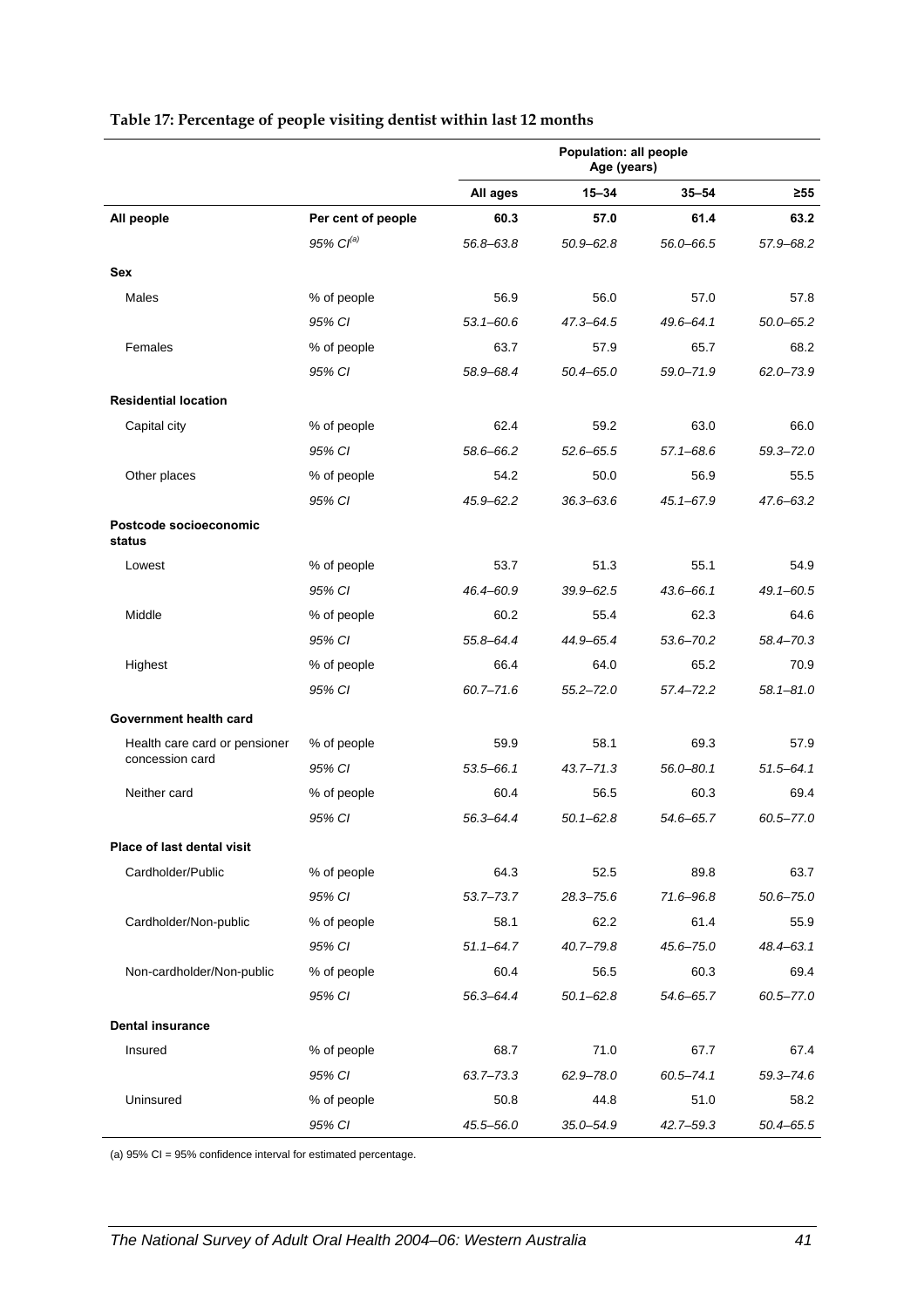## **Attendance at private dental practice**

While most Australians obtain dental care at private dental practices, alternatives exist in the public sector for targeted population groups. The two largest public programs are school dental services targeted to children; and adult public programs provided through dental hospitals, community health centres and regional facilities, and targeted to adults holding a government concession card. In NSOAH, people were asked 'Where did you make your last dental visit?', and seven responses were offered. People who reported having visited a general dental practice, a specialist dental practice or a dental clinic associated with a health insurance fund were classified as having attended a private dental practice. In WA, 83.2% of people aged 15 years or more attended a private practice at their last dental visit (Table 18). This estimate was not significantly different from the national estimate of 83.1% (Slade et al. 2007).

### **Key findings**

- Adults aged 35–54 years were more likely to have visited a private dental practice at their last dental visit (91.6%) than those aged 15–34 years (75.9%) or 55 years or more  $(81.5\%)$ .
- The percentages of males and females were very similar for all ages combined (81.9% versus 84.5%) and within age groups.
- Perth residents were more likely to have visited a private dentist than those living in the rest of WA (85.6% versus 76.2%) although this difference was not statistically significant. The largest difference was observed in adults aged 15–34 years (80.5% versus 61.2%).
- Residents living in high socioeconomic postcodes were more likely to have visited a private practice than those living in postcodes of low socioeconomic status (91.1% versus 77.8%). This difference was mainly attributable to the 15–34 years age group (90.4% versus 65.7%).
- Despite having a government health card, 67.6% of cardholders reported that they visited a private practice at their last dental visit. The percentage was lower, although not significantly so, for cardholders aged 15–34 years (57.5%) compared to other ages.
- Insured people were more likely to have visited a private practice at their last dental visit than those without dental insurance (91.5% versus 73.4%). Within age groups, the largest difference was observed for those aged 55 years or more (93.2% versus 67.0%).

### **Discussion**

Over eight out of ten WA residents visited a private practice at their last dental visit. Having dental insurance, being aged 35–54 years and living in areas of high socioeconomic status were associated with private visiting. Differences by socioeconomic status were most evident in young adults, whereas differences between insurance groups were largest for adults aged 55 years or more. Despite having a government health card, two-thirds of cardholders attended a private practice at their last dental visit, which is most likely due to long public waiting lists.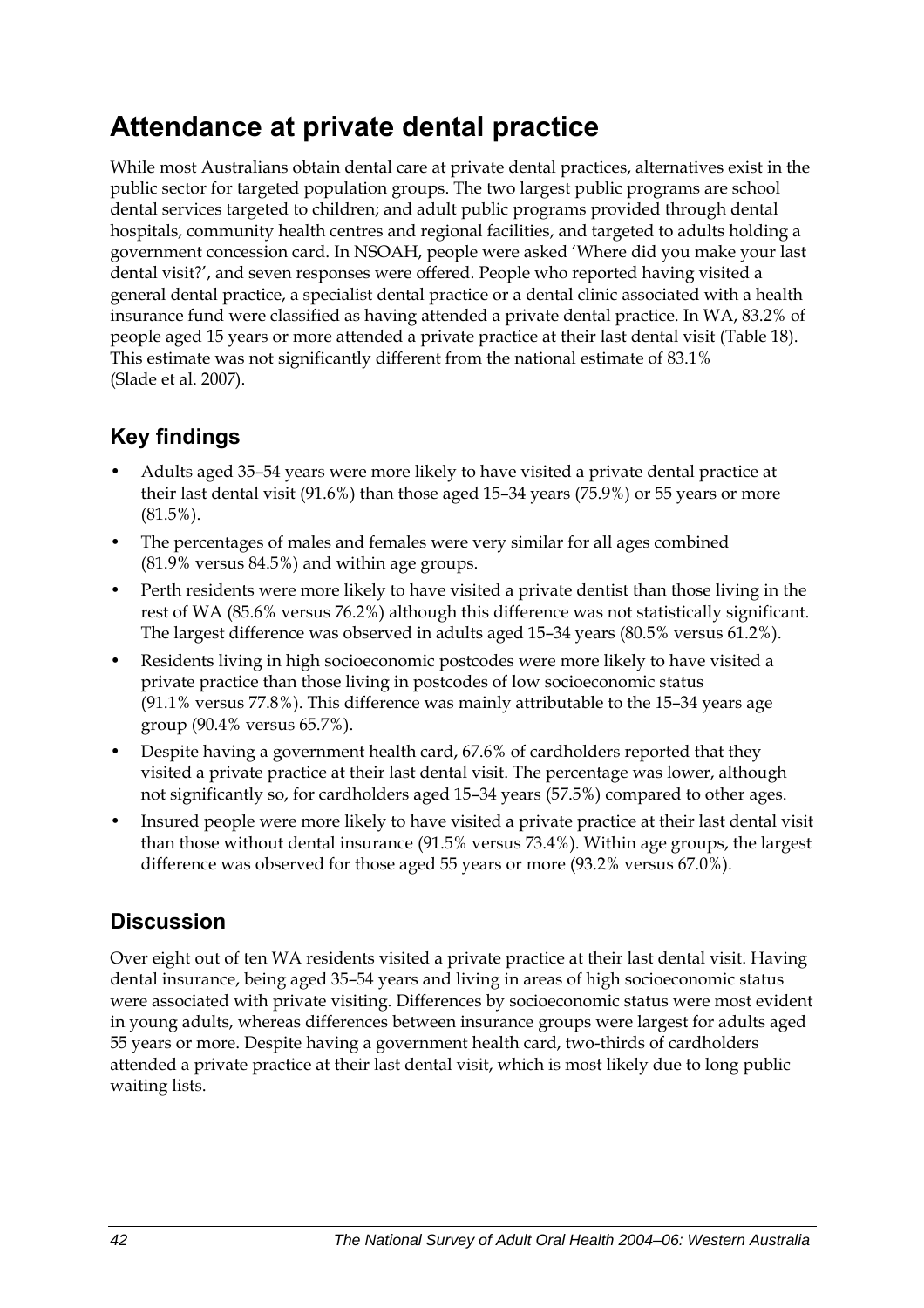|                                  |                    | Population: all people<br>Age (years) |               |               |               |
|----------------------------------|--------------------|---------------------------------------|---------------|---------------|---------------|
|                                  |                    | All ages                              | $15 - 34$     | $35 - 54$     | $\geq 55$     |
| All people                       | Per cent of people | 83.2                                  | 75.9          | 91.6          | 81.5          |
|                                  | 95% $Cl^{(a)}$     | 79.5-86.4                             | $69.1 - 81.6$ | $85.2 - 95.3$ | $77.3 - 85.1$ |
| <b>Sex</b>                       |                    |                                       |               |               |               |
| Males                            | % of people        | 81.9                                  | 73.9          | 90.6          | 80.7          |
|                                  | 95% CI             | $77.1 - 85.9$                         | 65.3-80.9     | 82.6-95.2     | 74.6-85.5     |
| Females                          | % of people        | 84.5                                  | 78.0          | 92.5          | 82.4          |
|                                  | 95% CI             | $80.1 - 88.2$                         | 68.5-85.2     | 86.4-96.0     | 76.9-86.8     |
| <b>Residential location</b>      |                    |                                       |               |               |               |
| Capital city                     | % of people        | 85.6                                  | 80.5          | 94.1          | 81.2          |
|                                  | 95% CI             | $82.1 - 88.6$                         | $73.3 - 86.2$ | $91.0 - 96.2$ | 75.7-85.7     |
| Other places                     | % of people        | 76.2                                  | 61.2          | 84.5          | 82.5          |
|                                  | 95% CI             | 65.8-84.3                             | 44.7-75.5     | $62.2 - 94.8$ | 76.9-86.9     |
| Postcode socioeconomic<br>status |                    |                                       |               |               |               |
| Lowest                           | % of people        | 77.8                                  | 65.7          | 90.2          | 78.3          |
|                                  | 95% CI             | $73.1 - 81.8$                         | $52.6 - 76.8$ | 83.8-94.2     | $71.3 - 84.0$ |
| Middle                           | % of people        | 80.2                                  | 71.6          | 87.9          | 81.5          |
|                                  | 95% CI             | $71.7 - 86.6$                         | 60.4-80.6     | 69.4-95.9     | $75.2 - 86.5$ |
| Highest                          | % of people        | 91.1                                  | 90.4          | 96.0          | 85.0          |
|                                  | 95% CI             | 87.6-93.7                             | 81.4-95.3     | $92.8 - 97.8$ | 76.9-90.6     |
| Government health card           |                    |                                       |               |               |               |
| Health care card or pensioner    | % of people        | 67.6                                  | 57.5          | 70.2          | 70.7          |
| concession card                  | 95% CI             | 62.4-72.4                             | 43.0-70.9     | $55.4 - 81.8$ | $64.6 - 76.1$ |
| Neither card                     | % of people        | 88.4                                  | 79.3          | 94.4          | 94.1          |
|                                  | 95% CI             | $84.2 - 91.6$                         | $72.3 - 85.0$ | 88.0-97.5     | 89.8-96.6     |
| <b>Dental insurance</b>          |                    |                                       |               |               |               |
| Insured                          | % of people        | 91.5                                  | 82.3          | 97.6          | 93.2          |
|                                  | 95% CI             | 87.9-94.2                             | 74.3-88.2     | 92.6-99.2     | 89.1-95.8     |
| Uninsured                        | % of people        | 73.4                                  | 71.5          | 81.4          | 67.0          |
|                                  | 95% CI             | 68.7-77.6                             | 61.4-79.8     | $72.2 - 88.1$ | $60.8 - 72.7$ |

#### **Table 18: Percentage of people who attended a private dental practice at last dental visit**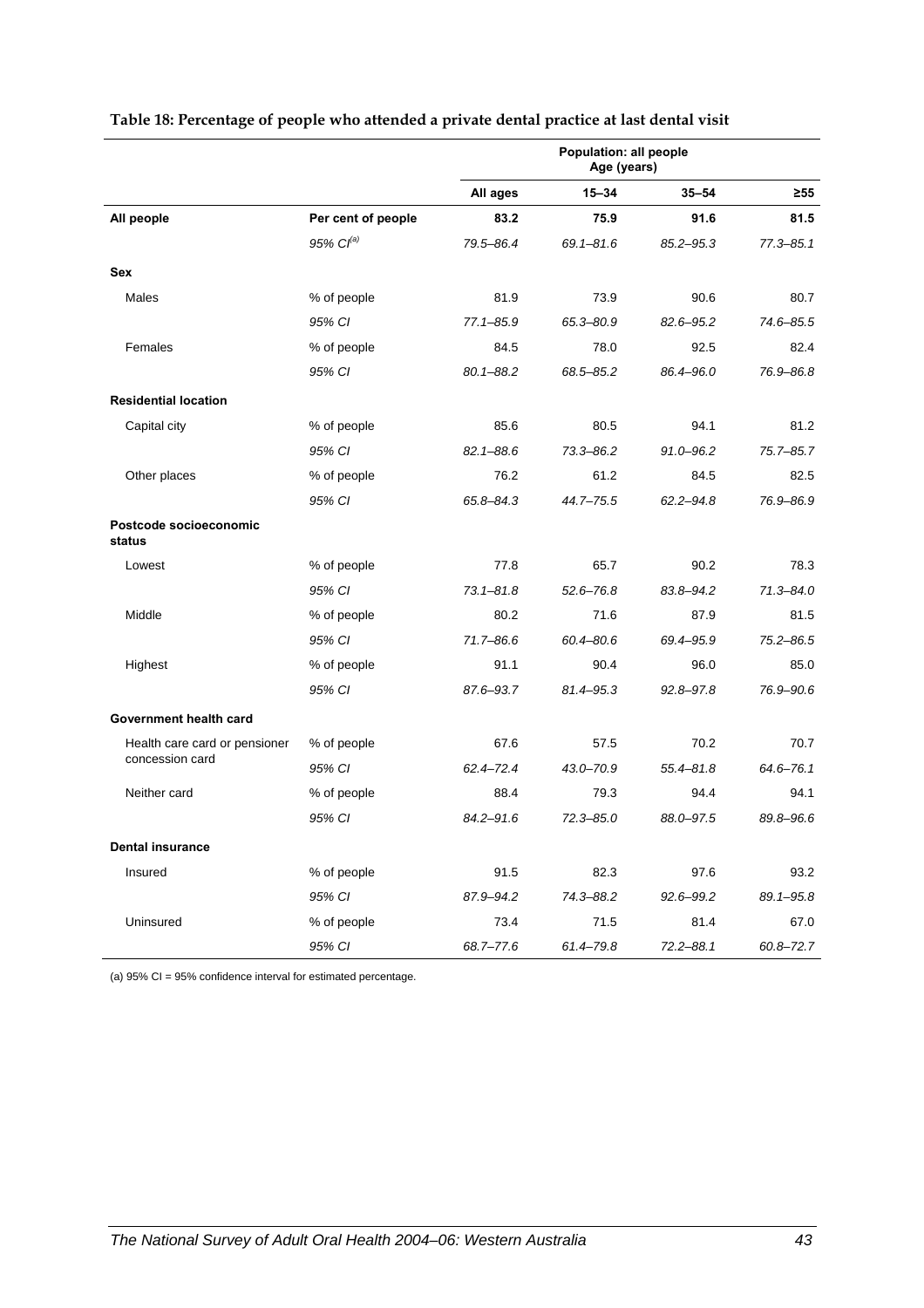## **Payments by patients for dental care**

While the place of last dental visit was dominated by private practice, some visits made to private dentists are paid for by public funds. In order to identify such visits, NSAOH participants who had a government health card and who had visited a dentist within the last 5 years were asked 'Did the government or an insurance fund pay any part of the expense for your last dental visit?'. A number of response options were available including 'Paid all own expenses', 'Insurance paid some—patient paid some', 'Insurance paid all', 'Government paid some—patient paid some' and 'Government paid all'. People who reported one of the first three payment mechanisms were classified as having paid for their care, together with people who were non-government health cardholders and had visited within the last 5 years. In WA, 90.0% of people aged 15 years or more who had seen a dentist within the preceding 5 years paid for that visit [\(Table 19\)](#page-52-0). This estimate was not significantly different from the national estimate of 91.4% (Slade et al. 2007).

### **Key findings**

- WA residents aged 55 years or more were less likely to have paid for their last dental visit (78.8%) than those aged 35–54 years (95.5%) or 15–34 years (92.8%).
- The percentage was similar for males and females (91.2% versus 88.8%). Within age groups, variations between the sexes remained small.
- People living outside the metropolitan area were equally likely to have paid for their last dental visit as Perth residents (88.5% versus 90.5%). Within age groups, there was some variation among young adults (86.9% versus 94.7%) but this difference was not statistically significant.
- People living in high socioeconomic postcodes were more likely to have paid for their last dental visit than those living in low socioeconomic postcodes (94.1% versus 84.2%). This difference was mainly attributable to the 55 years or more age group (87.8% versus 73.1%).
- Despite having a government health card, 59.2% of cardholders who visited a dentist within the preceding 5 years paid for their last dental visit.
- Over 96% of people with dental insurance paid for their last dental visit compared with 80.5% of uninsured people. Within the uninsured population, the percentage was lowest for those aged 55 years or more (60.4%).

#### **Discussion**

The majority of adults with a government health card paid for their own dental care.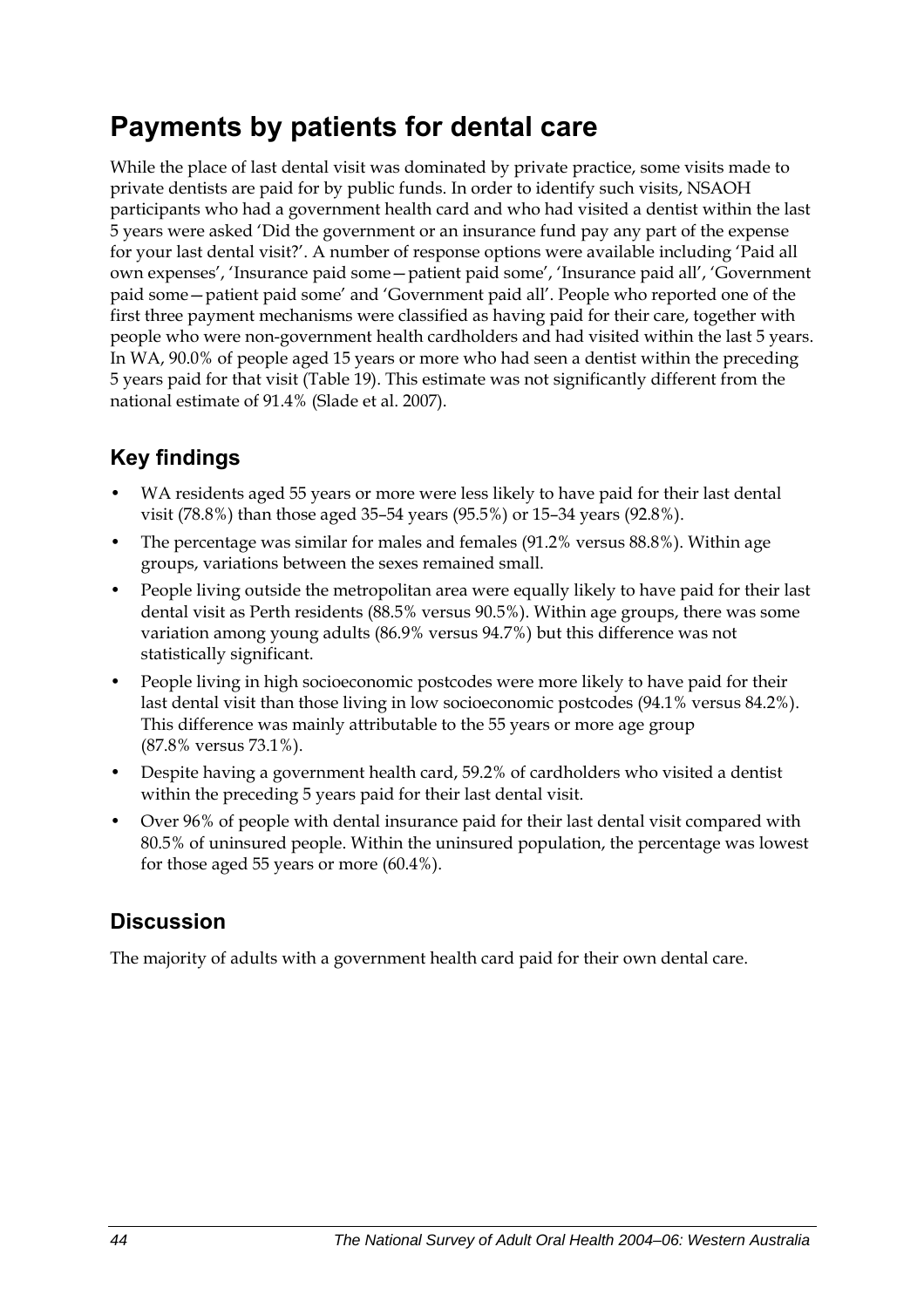|                                  |                    | Population: people who visited dentist within last 5 years<br>Age (years) |               |               |               |
|----------------------------------|--------------------|---------------------------------------------------------------------------|---------------|---------------|---------------|
|                                  |                    | All ages                                                                  | $15 - 34$     | $35 - 54$     | ≥55           |
| All people                       | Per cent of people | 90.0                                                                      | 92.8          | 95.5          | 78.8          |
|                                  | $95\%$ $Cl^{(a)}$  | 87.3-92.2                                                                 | 88.4-95.6     | $92.6 - 97.3$ | $73.3 - 83.5$ |
| <b>Sex</b>                       |                    |                                                                           |               |               |               |
| Males                            | % of people        | 91.2                                                                      | 95.4          | 96.0          | 78.6          |
|                                  | 95% CI             | 87.4-94.0                                                                 | 88.9-98.2     | 89.7-98.5     | $72.1 - 84.0$ |
| Females                          | % of people        | 88.8                                                                      | 90.0          | 95.1          | 79.0          |
|                                  | 95% CI             | $85.3 - 91.5$                                                             | 82.7-94.5     | $91.3 - 97.2$ | $71.4 - 85.0$ |
| <b>Residential location</b>      |                    |                                                                           |               |               |               |
| Capital city                     | % of people        | 90.5                                                                      | 94.7          | 94.8          | 79.1          |
|                                  | 95% CI             | $87.2 - 93.0$                                                             | $90.0 - 97.2$ | 90.9-97.1     | $71.6 - 85.0$ |
| Other places                     | % of people        | 88.5                                                                      | 86.9          | 97.3          | 78.1          |
|                                  | 95% CI             | 83.4-92.2                                                                 | 74.9-93.7     | 94.3-98.8     | 74.6-81.2     |
| Postcode socioeconomic<br>status |                    |                                                                           |               |               |               |
| Lowest                           | % of people        | 84.2                                                                      | 85.8          | 92.8          | 73.1          |
|                                  | 95% CI             | 78.9-88.3                                                                 | 75.4-92.3     | $85.0 - 96.7$ | 66.2-79.0     |
| Middle                           | % of people        | 90.8                                                                      | 95.2          | 96.6          | 74.1          |
|                                  | 95% CI             | 87.6-93.3                                                                 | 89.6-97.8     | 92.6-98.4     | $62.0 - 83.4$ |
| Highest                          | % of people        | 94.1                                                                      | 96.6          | 96.4          | 87.8          |
|                                  | 95% CI             | $90.7 - 96.3$                                                             | 88.4-99.1     | 91.0-98.6     | $80.5 - 92.6$ |
| Government health card           |                    |                                                                           |               |               |               |
| Health care card or pensioner    | % of people        | 59.2                                                                      | 58.0          | 62.3          | 58.8          |
| concession card                  | 95% CI             | $53.6 - 64.7$                                                             | $42.0 - 72.5$ | 48.5-74.3     | $51.5 - 65.7$ |
| Neither card                     | % of people        | 100.0                                                                     | 100.0         | 100.0         | 100.0         |
|                                  | 95% CI             |                                                                           |               |               |               |
| Place of last dental visit       |                    |                                                                           |               |               |               |
| Cardholder/Public                | % of people        | 15.8                                                                      | 19.0          | 17.2          | 13.2          |
|                                  | 95% CI             | $8.7 - 27.1$                                                              | $4.7 - 52.9$  | $5.1 - 44.4$  | $6.3 - 25.7$  |
| Cardholder/Non-public            | % of people        | 79.5                                                                      | 87.1          | 81.2          | 76.4          |
|                                  | 95% CI             | $73.0 - 84.8$                                                             | 68.6-95.4     | 61.4-92.2     | 67.8-83.3     |
| Non-cardholder/Non-public        | % of people        | 100.0                                                                     | 100.0         | 100.0         | 100.0         |
|                                  | 95% CI             |                                                                           |               |               |               |
| <b>Dental insurance</b>          |                    |                                                                           |               |               |               |
| Insured                          | % of people        | 96.5                                                                      | 95.6          | 100.0         | 92.4          |
|                                  | 95% CI             | 94.3-97.9                                                                 | 88.6-98.4     |               | 89.1-94.8     |
| Uninsured                        | % of people        | 80.5                                                                      | 90.0          | 87.2          | 60.4          |
|                                  | 95% CI             | 75.8-84.4                                                                 | 82.0-94.7     | 80.3-92.0     | 51.9-68.2     |

#### <span id="page-52-0"></span>**Table 19: Percentage of people who paid for their last dental visit**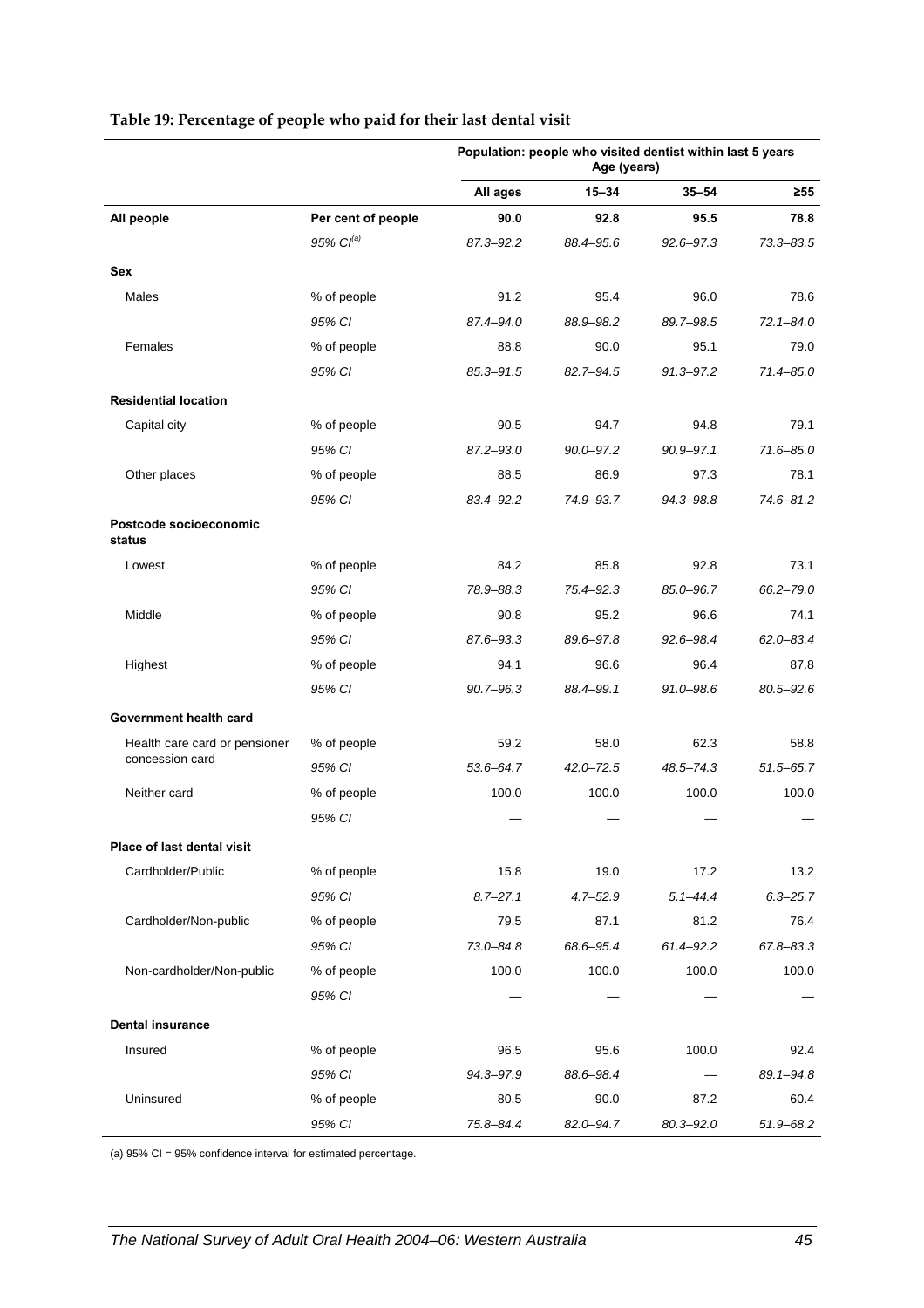## **Government-subsidised dental care in private sector**

In some states and territories, public sector dental programs provide care to people eligible for their services by referring them to private practitioner dentists. The cost of such care is then subsidised by the state or territory dental program. In WA, 4.3% of the adult population received state-subsidised dental care in the private sector ([Table 20](#page-54-0)). This statistic was not reported nationally.

- People aged 55 years or more were more likely than younger people to receive state-subsidised dental care in private practice, although the difference was statistically significant only in comparison with 35-54-year-olds.
- In contrast, the age-related pattern was not significant in the group of people who had a government health card, among whom 17.4% received state-subsidised dental care in private practice.
- The percentage was higher for people living in postcodes with the lowest socioeconomic status than in postcodes with the highest socioeconomic status.
- Dental insurance status was associated with a significantly lower likelihood of state-subsidised dental care in private practice.

### **Discussion**

Variation in this statistic according to postcode socioeconomic status and dental insurance status reflected similar variation in the distribution of people who were eligible for state dental services. Age trends conflicted according to whether the data were for the entire WA population or the subgroup of the population that had a government health card.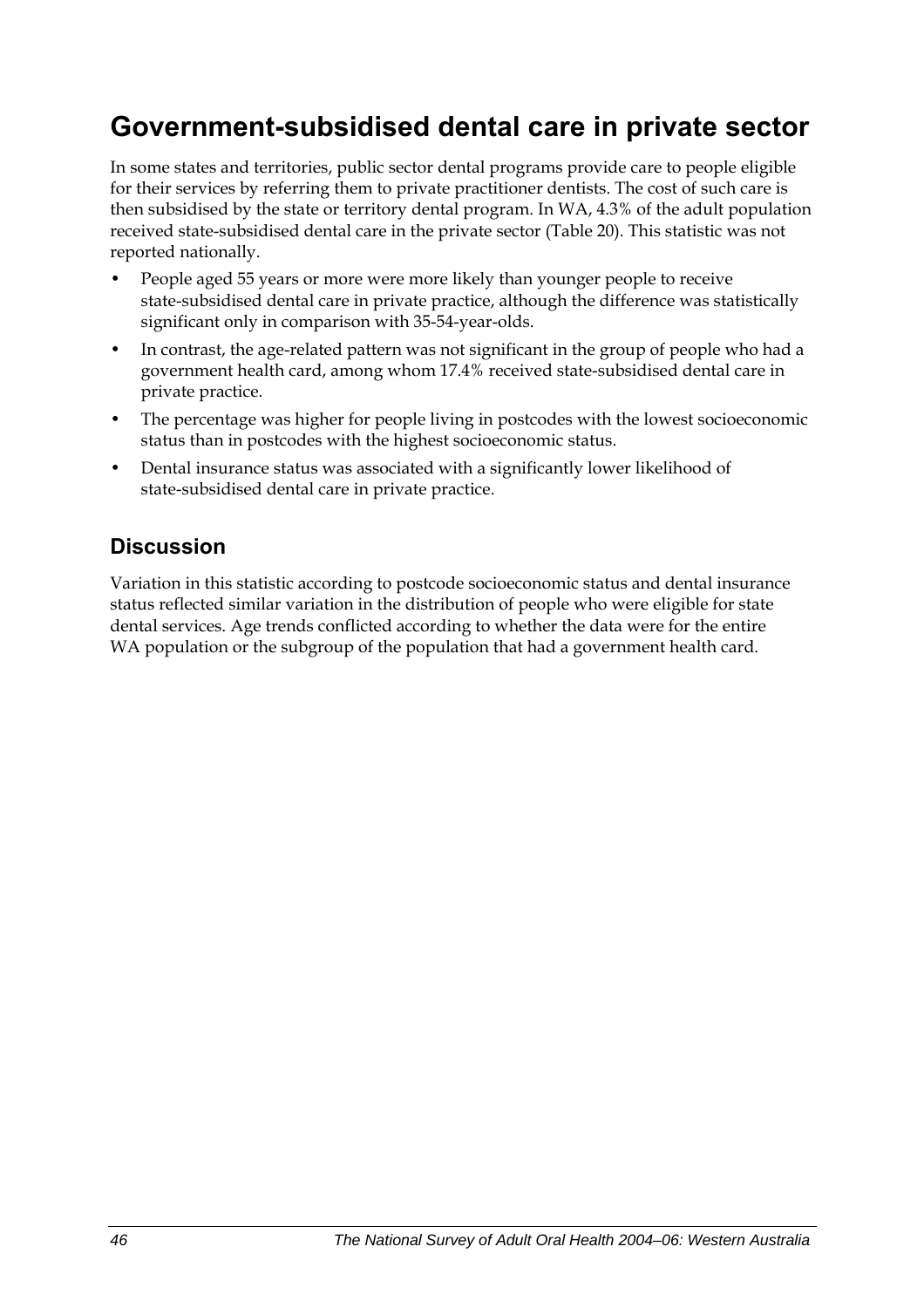|                                  |                       | Population: people who visited dentist within last 5 years<br>Age (years) |              |              |               |
|----------------------------------|-----------------------|---------------------------------------------------------------------------|--------------|--------------|---------------|
|                                  |                       | All ages                                                                  | $15 - 34$    | $35 - 54$    | ≥55           |
| All people                       | Per cent of people    | 4.3                                                                       | 3.7          | 1.6          | 8.7           |
|                                  | 95% Cl <sup>(a)</sup> | $3.0 - 6.1$                                                               | $1.7 - 7.8$  | $0.6 - 3.9$  | $5.9 - 12.8$  |
| Sex                              |                       |                                                                           |              |              |               |
| Males                            | % of people           | 4.4                                                                       | 3.7          | 1.6          | 9.5           |
|                                  | 95% CI                | $2.6 - 7.5$                                                               | $1.2 - 10.6$ | $0.5 - 5.0$  | $5.4 - 16.1$  |
| Females                          | % of people           | 4.2                                                                       | 3.7          | 1.6          | 8.1           |
|                                  | 95% CI                | $2.5 - 6.9$                                                               | $1.3 - 10.4$ | $0.4 - 5.9$  | $4.2 - 15.0$  |
| <b>Residential location</b>      |                       |                                                                           |              |              |               |
| Capital city                     | % of people           | 4.1                                                                       | 3.5          | 2.1          | 7.6           |
|                                  | 95% CI                | $2.7 - 6.3$                                                               | $1.4 - 8.4$  | $0.8 - 5.2$  | $4.2 - 13.2$  |
| Other places                     | % of people           | 4.8                                                                       | 4.2          | 0.0          | 12.3          |
|                                  | 95% CI                | $2.4 - 9.3$                                                               | $1.0 - 16.9$ |              | $9.0 - 16.5$  |
| Postcode socioeconomic<br>status |                       |                                                                           |              |              |               |
| Lowest                           | % of people           | 7.1                                                                       | 7.1          | 1.7          | 12.7          |
|                                  | 95% CI                | $4.6 - 10.7$                                                              | $2.7 - 17.3$ | $0.5 - 5.8$  | $9.6 - 16.7$  |
| Middle                           | % of people           | 4.3                                                                       | 2.5          | 1.8          | 11.4          |
|                                  | 95% CI                | $2.3 - 7.9$                                                               | $0.6 - 9.7$  | $0.4 - 7.5$  | $4.9 - 24.5$  |
| Highest                          | % of people           | 1.9                                                                       | 1.8          | 1.3          | 3.0           |
|                                  | 95% CI                | $0.9 - 4.2$                                                               | $0.2 - 12.5$ | $0.2 - 8.5$  | $1.1 - 7.8$   |
| Government health card           |                       |                                                                           |              |              |               |
| Health care card or pensioner    | % of people           | 17.4                                                                      | 21.4         | 13.2         | 17.0          |
| concession card                  | 95% CI                | $12.9 - 23.1$                                                             | 10.0-39.9    | $5.5 - 28.5$ | $12.0 - 23.6$ |
| Neither card                     | % of people           | 0.0                                                                       | 0.0          | 0.0          | 0.0           |
|                                  | 95% CI                |                                                                           |              |              |               |
| <b>Dental insurance</b>          |                       |                                                                           |              |              |               |
| Insured                          | % of people           | 1.6                                                                       | 1.1          | $0.0\,$      | 4.7           |
|                                  | 95% CI                | $0.9 - 2.9$                                                               | $0.2 - 8.0$  |              | $2.9 - 7.5$   |
| Uninsured                        | % of people           | 7.6                                                                       | 5.7          | 4.5          | 13.8          |
|                                  | 95% CI                | $5.1 - 11.3$                                                              | $2.4 - 13.0$ | $1.8 - 10.6$ | $8.9 - 20.6$  |

#### <span id="page-54-0"></span>**Table 20: Percentage of people who received government-subsidised dental care in private sector**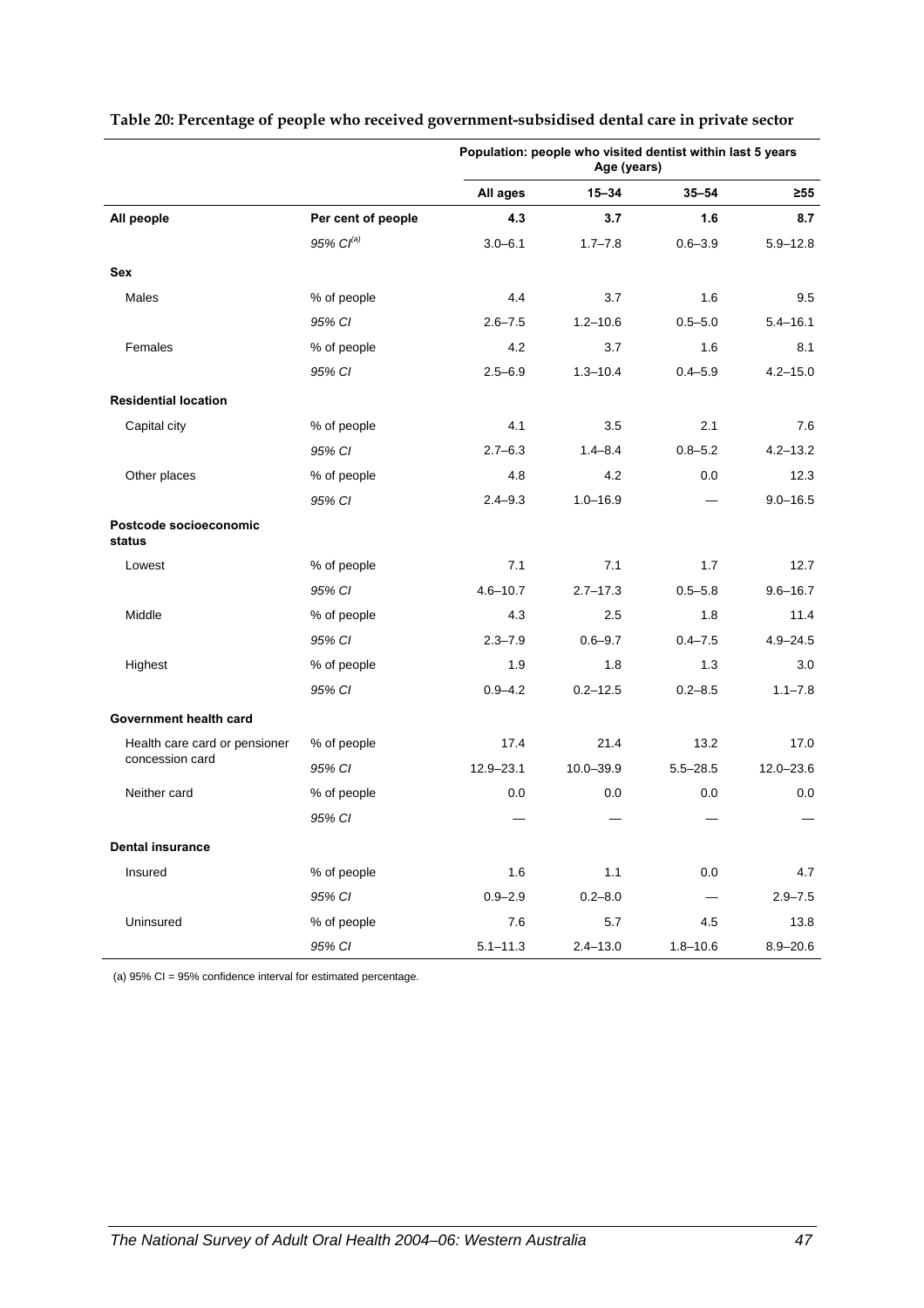## **People's usual pattern of dental visits**

While time since last visiting a dentist provides a snapshot of dental visiting behaviour, people's usual dental attendance patterns reflects longer term behaviours and intentions. In NSAOH, people who were dentate were asked 'How often on average do you seek care from a dental professional?', and four categories of response were offered. In WA, 56.1% of people aged 15 years or more usually visit a dentist at least once a year ([Table 21](#page-56-0)). This estimate was not significantly different from the national estimate of 53.1% (Slade et al. 2007).

### **Key findings**

- Among age groups, people aged 55 years or more were most likely to attend one or more times a year (61.0%) but this was not significantly different from younger age groups (54%).
- The percentage was slightly higher for females than males (59.9% versus 52.2%), and similar small differences were observed within each age group.
- Perth residents were far more likely to usually visit one or more times a year than other residents of WA (61.2% versus 40.8%). Large differences by residential location were also evident within each age group.
- Socioeconomic status was strongly associated with dental visiting behaviour, with residents of high socioeconomic postcodes much more likely to usually visit one or more times a year than those in low socioeconomic postcodes (67.0% versus 45.3%). Similar differences between socioeconomic groups were evident in all age groups.
- People holding a government health were less likely to attend annually than non-health cardholders (51.7% versus 57.2%). Within age groups, the largest difference occurred in the 35–54 years age group (42.8% versus 56.2%) although this difference was not significant.
- Among government health cardholders, people who visited a public practice at their last dental visit were nearly as likely to usually visit one or more times a year as those who visited a private practice (49.1% versus 52.9%). A large difference was evident for 35–54-year-olds (29.1% versus 48.0%), although this difference was not statistically significant due to large confidence intervals around these estimates.
- Insured people were far more likely to usually visit a dentist one or more times a year than uninsured people (67.1% versus 40.0%). Large differences by insurance status were evident in all age groups.

#### **Discussion**

Over 55% of WA residents aged 15 years or more usually visit the dentist at least once a year. Residing in the metropolitan region, living in areas of high socioeconomic status and having dental insurance were all associated with regular dental visiting. The fact that residents living outside the metropolitan area are less likely to regularly visit the dentist than Perth residents may reflect difficulty in accessing dental services in country areas.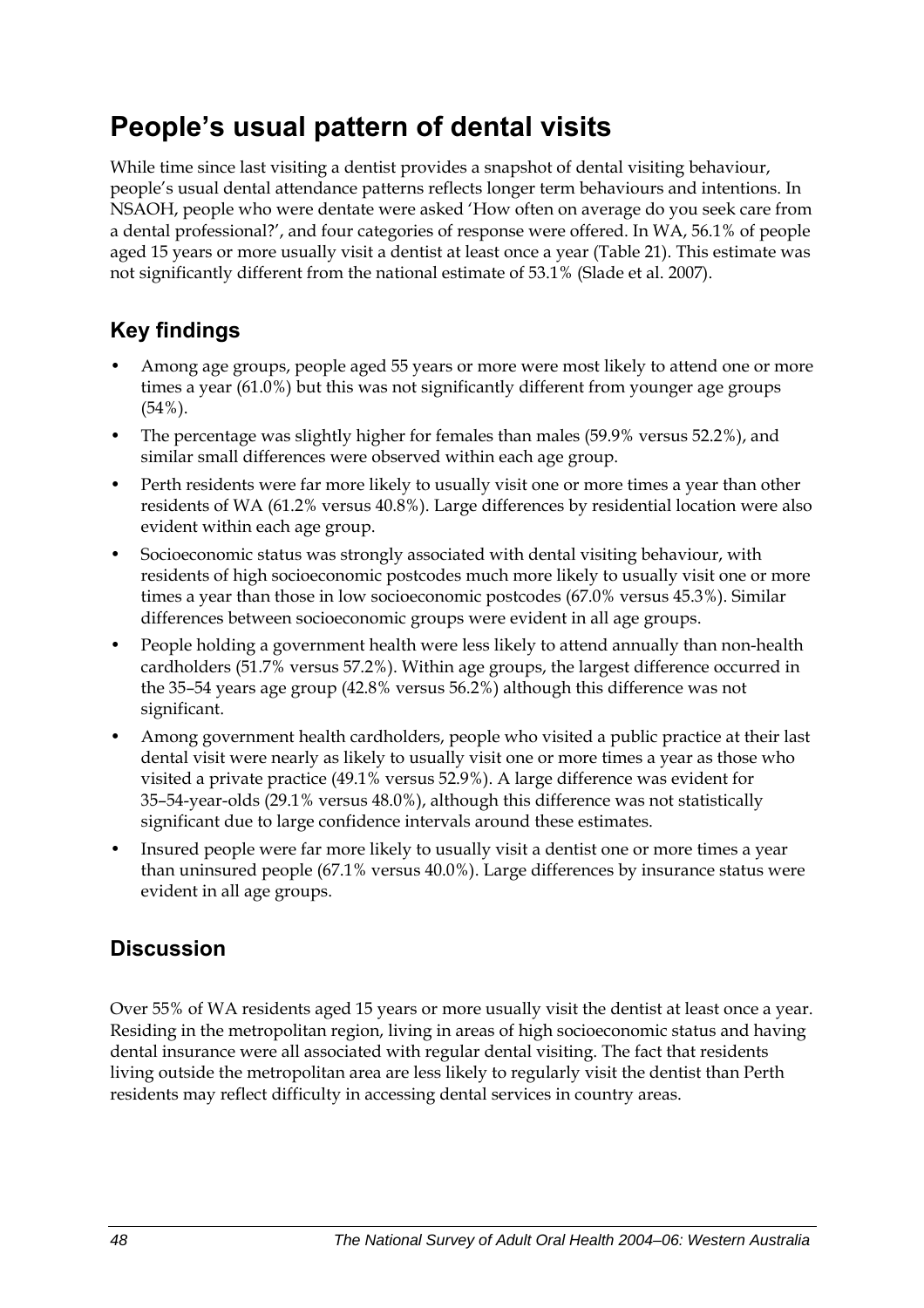|                                  |                    | Population: dentate people<br>Age (years) |               |               |               |
|----------------------------------|--------------------|-------------------------------------------|---------------|---------------|---------------|
|                                  |                    | All ages                                  | $15 - 34$     | $35 - 54$     | $\geq 55$     |
| All people                       | Per cent of people | 56.1                                      | 54.3          | 54.6          | 61.0          |
|                                  | 95% $Cl^{(a)}$     | $52.5 - 59.6$                             | $50.0 - 58.5$ | $48.2 - 60.9$ | 54.3-67.2     |
| Sex                              |                    |                                           |               |               |               |
| Males                            | % of people        | 52.2                                      | 51.4          | 50.2          | 56.7          |
|                                  | 95% CI             | $48.0 - 56.3$                             | 43.6-59.2     | 42.4-57.9     | 46.4-66.4     |
| Females                          | % of people        | 59.9                                      | 57.3          | 59.1          | 65.0          |
|                                  | 95% CI             | 54.4-65.2                                 | $49.2 - 65.1$ | $51.2 - 66.6$ | $57.3 - 72.0$ |
| <b>Residential location</b>      |                    |                                           |               |               |               |
| Capital city                     | % of people        | 61.2                                      | 59.5          | 60.2          | 65.2          |
|                                  | 95% CI             | 56.7-65.4                                 | $54.8 - 64.1$ | $52.5 - 67.5$ | 56.6-73.0     |
| Other places                     | % of people        | 40.8                                      | 37.5          | 39.0          | 48.5          |
|                                  | 95% CI             | 35.4-46.5                                 | 27.9-48.3     | $30.2 - 48.7$ | $40.3 - 56.8$ |
| Postcode socioeconomic<br>status |                    |                                           |               |               |               |
| Lowest                           | % of people        | 45.3                                      | 47.0          | 42.9          | 46.1          |
|                                  | 95% CI             | $39.1 - 51.6$                             | $38.2 - 55.9$ | $32.3 - 54.1$ | $39.2 - 53.2$ |
| Middle                           | % of people        | 54.1                                      | 53.7          | 50.2          | 61.8          |
|                                  | 95% CI             | $47.9 - 60.1$                             | $45.7 - 61.4$ | $38.3 - 62.1$ | $50.4 - 72.0$ |
| Highest                          | % of people        | 67.0                                      | 61.7          | 67.2          | 74.0          |
|                                  | 95% CI             | $61.7 - 71.9$                             | 54.6-68.4     | 57.8-75.4     | $62.7 - 82.9$ |
| Government health card           |                    |                                           |               |               |               |
| Health care card or pensioner    | % of people        | 51.7                                      | 48.5          | 42.8          | 56.8          |
| concession card                  | 95% CI             | $46.1 - 57.3$                             | $34.7 - 62.6$ | $31.7 - 54.7$ | 48.9-64.4     |
| Neither card                     | % of people        | 57.2                                      | 55.2          | 56.2          | 64.9          |
|                                  | 95% CI             | $53.3 - 61.0$                             | 50.5-59.9     | 49.4-62.7     | $55.0 - 73.6$ |
| Place of last dental visit       |                    |                                           |               |               |               |
| Cardholder/Public                | % of people        | 49.1                                      | 46.0          | 29.1          | 59.8          |
|                                  | 95% CI             | 38.4-59.9                                 | 24.9-68.7     | $12.6 - 53.9$ | $45.9 - 72.2$ |
| Cardholder/Non-public            | % of people        | 52.9                                      | 50.4          | 48.0          | 55.7          |
|                                  | 95% CI             | 46.4–59.3                                 | $33.1 - 67.5$ | $33.8 - 62.5$ | $47.0 - 64.1$ |
| Non-cardholder/Non-public        | % of people        | 57.2                                      | 55.2          | 56.2          | 64.9          |
|                                  | 95% CI             | $53.3 - 61.0$                             | $50.5 - 59.9$ | 49.4-62.7     | $55.0 - 73.6$ |
| <b>Dental insurance</b>          |                    |                                           |               |               |               |
| Insured                          | % of people        | 67.1                                      | 67.1          | 66.0          | 68.9          |
|                                  | 95% CI             | $62.7 - 71.2$                             | 59.7-73.7     | $58.5 - 72.8$ | $61.8 - 75.2$ |
| Uninsured                        | % of people        | 40.0                                      | 38.4          | 35.5          | 49.1          |
|                                  | 95% CI             | $35.5 - 44.6$                             | $30.4 - 47.0$ | $28.1 - 43.7$ | 39.4-58.9     |

#### <span id="page-56-0"></span>**Table 21: Percentage of people who usually visit a dental professional at least once a year**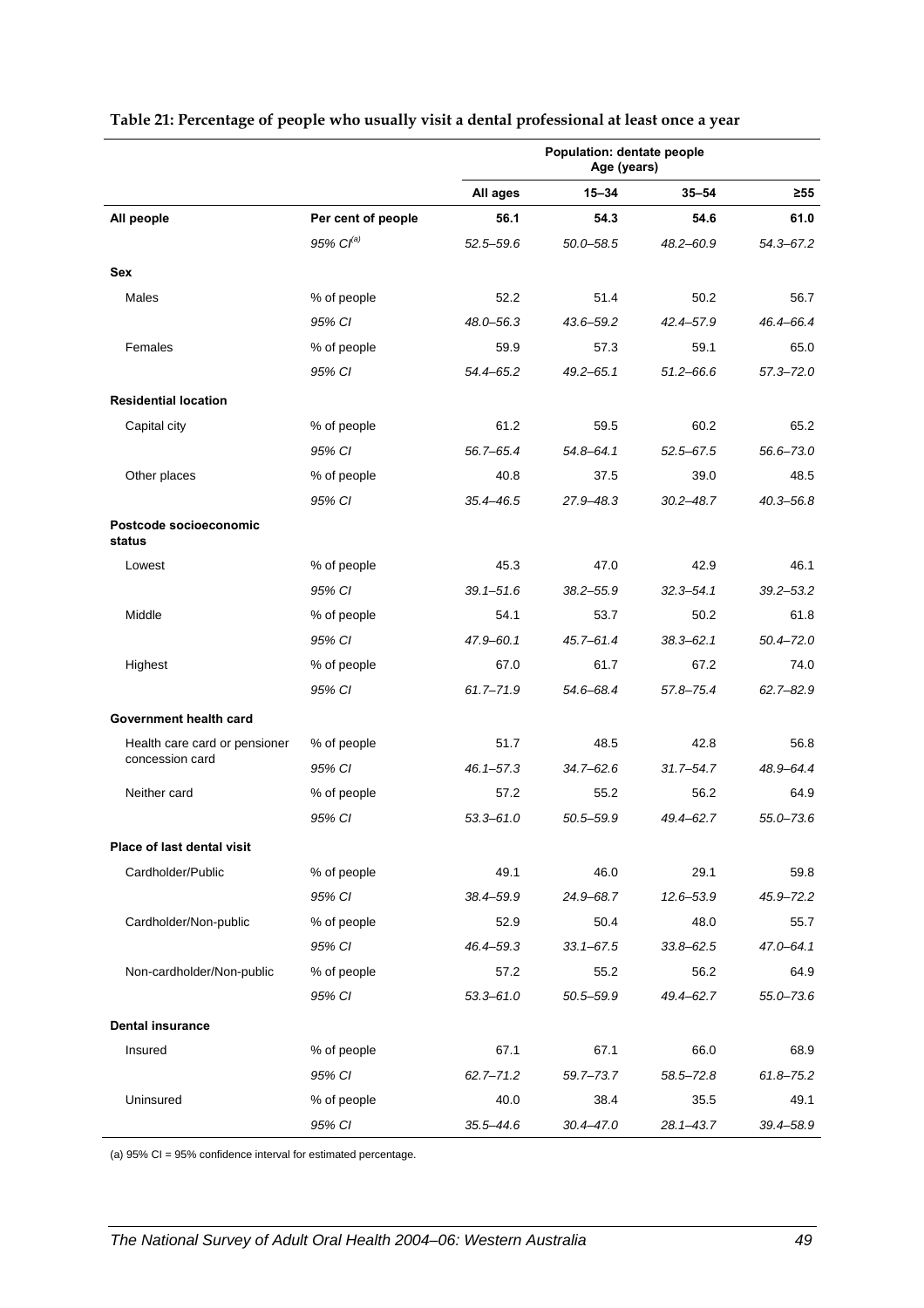## **Usual attendance at the same dentist**

In NSAOH, usual source of care was assessed in the interview by asking people 'Is there a dentist you usually go to for dental care?'. People who answered 'yes, have a usual source of care' were classified as having a dentist they usually attend. In WA, 75.7% of the dentate population aged 15 years or more who visited a dentist within the last 5 years reported having a dentist they usually attend [\(Table 22\)](#page-58-0), which was lower, but not significantly, than the national estimate of 78.6% (Slade et al. 2007).

### **Key findings**

- Across age groups, the percentage who replied 'yes' to having a dentist they usually attend was lowest for those adults in the 15–34 years age group (71.5%), and increased toward the oldest (55 years or more) age group (81.0%). However, differences between age groups were not statistically significant.
- For all ages combined and across age groups, there were no significant differences by sex or among groups classified by residential location.
- For all ages combined, those living in postcodes with low socioeconomic status were less likely to report a usual source of care compared with those in postcodes with high socioeconomic status (73.7% versus 85.5%). Similarly, the percentage was lower among people living in middle socioeconomic postcodes than those in high socioeconomic postcodes for all ages combined (66.9% versus 85.5%) and for people aged 15–34 years (63.6% versus 82.9%) and 35–54 years (66.0% versus 86.6%).
- Among those aged 35–54 years, government health cardholders recorded significantly lower percentages than non-cardholders (58.6% versus 78.7%).
- Within the population of government health cardholders, people whose last dental visit was to the public sector were less likely to report having a dentist they usually attend than those who visited elsewhere (44.1% versus 78.3%). This difference was mainly attributable to those aged 35–54 years (24.4% versus 72.3%).
- The percentage of adults who reported having a dentist they usually attend was significantly higher among people with dental insurance than those without (85.1% versus 61.5%). Statistically significant differences were observed in the 35–54 years (87.0% versus 56.6%) and 55 years or more (90.2% versus 67.3%) age groups.

### **Discussion**

In summary, just over three-quarters of WA adults reported that they usually visit the same dentist. This type of visiting was more frequent among the older age groups, government health cardholders who last visited non-publicly, those living in high socioeconomic postcodes and the insured.

Choice of an individual dentist is not possible within most public dental clinics.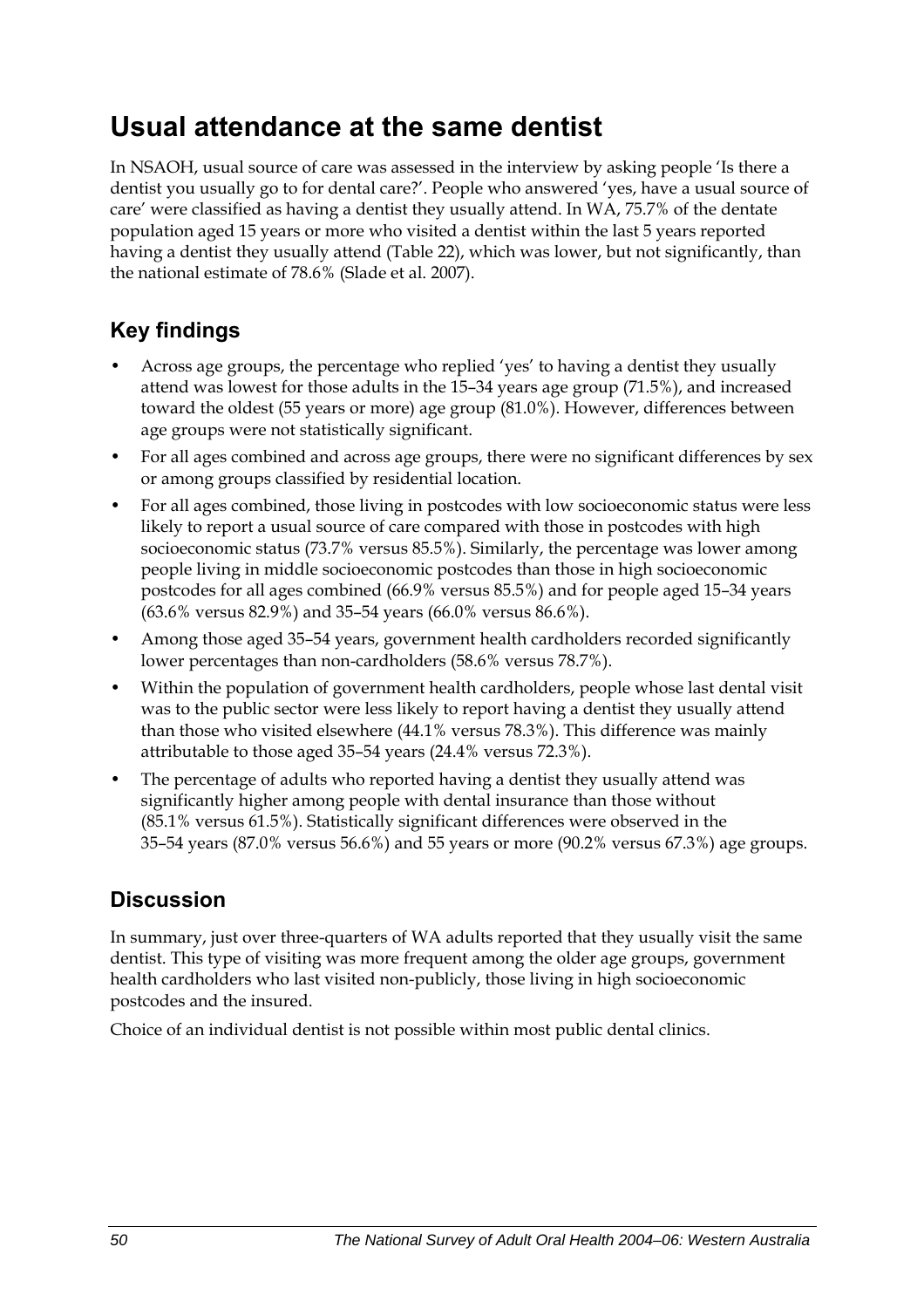|                                  |                    | Population: dentate people who visited dentist<br>within last 5 years<br>Age (years) |               |               |               |
|----------------------------------|--------------------|--------------------------------------------------------------------------------------|---------------|---------------|---------------|
|                                  |                    | All ages                                                                             | $15 - 34$     | $35 - 54$     | ≥55           |
| All people                       | Per cent of people | 75.7                                                                                 | 71.5          | 76.4          | 81.0          |
|                                  | $95\%$ $CI^{(a)}$  | 71.6-79.4                                                                            | $65.1 - 77.1$ | $71.1 - 81.0$ | 75.4-85.6     |
| Sex                              |                    |                                                                                      |               |               |               |
| Males                            | % of people        | 72.0                                                                                 | 66.4          | 71.3          | 82.2          |
|                                  | 95% CI             | 66.0-77.3                                                                            | 55.8-75.6     | $63.0 - 78.3$ | $75.2 - 87.6$ |
| Females                          | % of people        | 79.3                                                                                 | 76.8          | 81.1          | 80.0          |
|                                  | 95% CI             | 75.0-83.0                                                                            | 69.8-82.6     | 74.5-86.3     | $72.2 - 86.0$ |
| <b>Residential location</b>      |                    |                                                                                      |               |               |               |
| Capital city                     | % of people        | 77.4                                                                                 | 73.8          | 78.0          | 81.9          |
|                                  | 95% CI             | $72.4 - 81.8$                                                                        | 66.4-80.0     | $72.5 - 82.7$ | $75.1 - 87.2$ |
| Other places                     | % of people        | 70.5                                                                                 | 64.3          | 71.5          | 78.1          |
|                                  | 95% CI             | $64.1 - 76.1$                                                                        | 50.8-75.9     | $58.1 - 81.9$ | $68.1 - 85.6$ |
| Postcode socioeconomic<br>status |                    |                                                                                      |               |               |               |
| Lowest                           | % of people        | 73.7                                                                                 | 67.6          | 75.5          | 80.1          |
|                                  | 95% CI             | 68.5-78.3                                                                            | $56.1 - 77.3$ | $68.7 - 81.3$ | 70.5-87.2     |
| Middle                           | % of people        | 66.9                                                                                 | 63.6          | 66.0          | 74.2          |
|                                  | 95% CI             | $61.1 - 72.2$                                                                        | $53.0 - 73.1$ | $57.8 - 73.3$ | $61.3 - 83.9$ |
| Highest                          | % of people        | 85.5                                                                                 | 82.9          | 86.6          | 87.0          |
|                                  | 95% CI             | 80.6-89.3                                                                            | 74.7-88.9     | 79.5-91.5     | 80.7-91.5     |
| Government health card           |                    |                                                                                      |               |               |               |
| Health care card or pensioner    | % of people        | 67.4                                                                                 | 57.8          | 58.6          | 76.0          |
| concession card                  | 95% CI             | 59.8-74.2                                                                            | $40.1 - 73.7$ | $42.6 - 72.9$ | 66.9-83.2     |
| Neither card                     | % of people        | 78.1                                                                                 | 74.2          | 78.7          | 85.5          |
|                                  | 95% CI             | $73.8 - 81.9$                                                                        | 66.3-80.8     | 73.5-83.2     | 79.5-90.0     |
| Place of last dental visit       |                    |                                                                                      |               |               |               |
| Cardholder/Public                | % of people        | 44.1                                                                                 | 34.3          | 24.4          | 59.9          |
|                                  | 95% CI             | $30.0 - 59.3$                                                                        | $12.5 - 65.8$ | $8.1 - 54.1$  | 41.6-75.9     |
| Cardholder/Non-public            | % of people        | 78.3                                                                                 | 74.8          | 72.3          | 82.1          |
|                                  | 95% CI             | 70.4-84.5                                                                            | 50.9-89.4     | $54.6 - 85.0$ | $72.1 - 89.1$ |
| Non-cardholder/Non-public        | % of people        | 78.1                                                                                 | 74.2          | 78.7          | 85.5          |
|                                  | 95% CI             | $73.8 - 81.9$                                                                        | 66.3-80.8     | $73.5 - 83.2$ | 79.5-90.0     |
| <b>Dental insurance</b>          |                    |                                                                                      |               |               |               |
| Insured                          | % of people        | 85.1                                                                                 | 79.0          | 87.0          | 90.2          |
|                                  | 95% CI             | 80.9-88.6                                                                            | 71.6-84.8     | $81.7 - 91.0$ | 84.3-94.0     |
| Uninsured                        | % of people        | 61.5                                                                                 | 62.2          | 56.6          | 67.3          |
|                                  | 95% CI             | $55.5 - 67.1$                                                                        | $50.9 - 72.4$ | $47.6 - 65.1$ | 57.4-75.8     |

#### <span id="page-58-0"></span>**Table 22: Percentage of people who have a dentist they usually attend**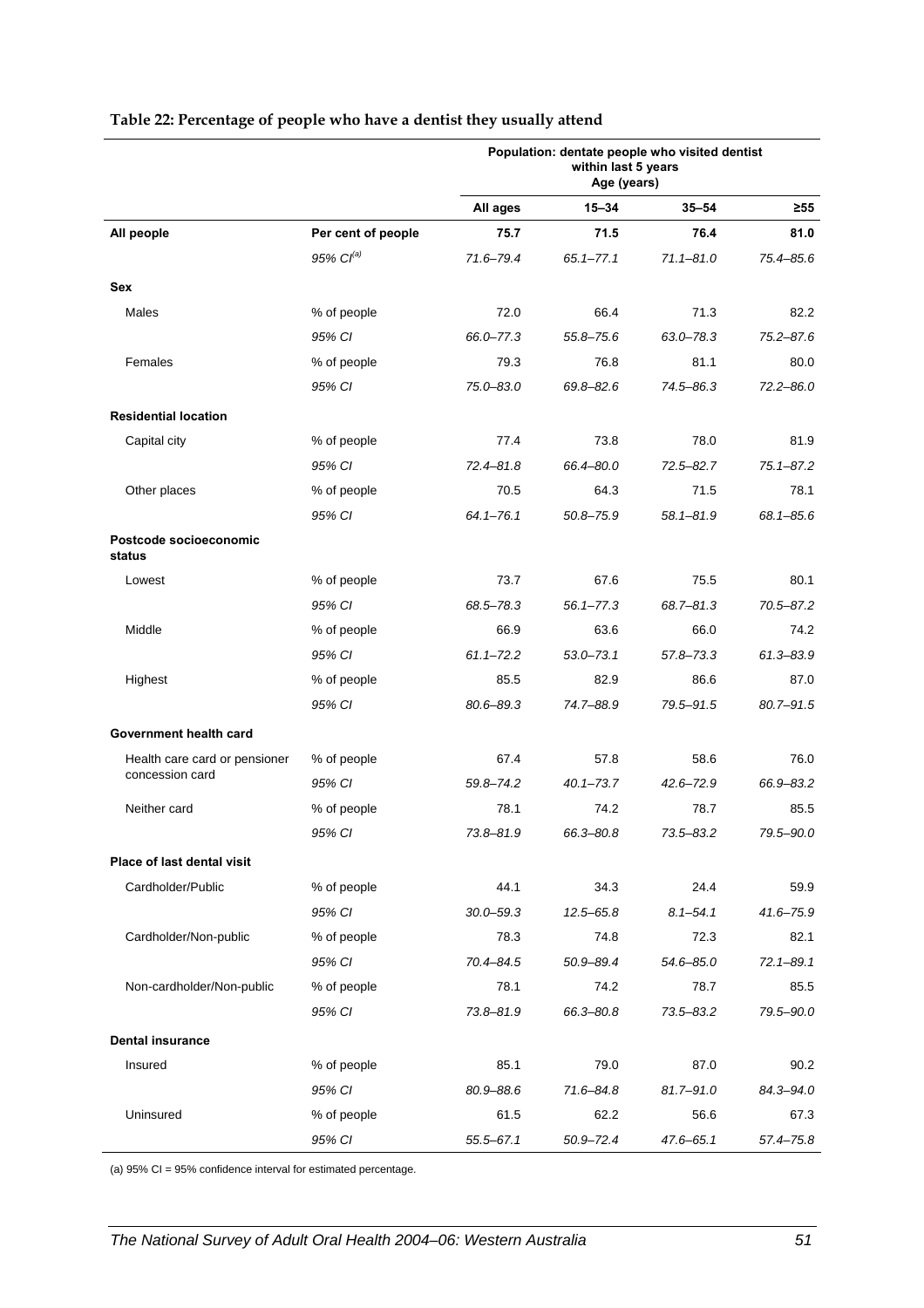## **Usual dental attendance for a check-up**

In NSAOH, dentate people were asked 'Is your usual reason for visiting a dental professional for check-ups or when you have a dental problem?'. In WA, 59.8% of the adult dentate population reported usually visiting a dentist for a check-up ([Table 23](#page-60-0)), which was higher, but not significantly, than the national estimate of 56.2% (Slade et al. 2007).

### **Key findings**

- Although a higher percentage of adults aged 15–34 years reported usually visiting for a check-up (64.9%) compared with those aged 35–54 years (55.1%) and 55 years or more (59.4%), differences between age groups were not statistically significant.
- The percentage was higher among females than males (63.4% versus 56.2%). This pattern was consistent across all age groups although differences within age groups were not statistically significant.
- Adults living in Perth were more likely to report usually visiting a dentist for a check-up than those living in the rest of the state (65.0% versus 44.4%). This difference was mainly attributable to those aged 35–54 years (60.9% versus 38.8%).
- The percentage of adults reporting usually visiting for a check-up was significantly lower for adults living in low socioeconomic postcodes (49.7%) than high socioeconomic postcodes (73.4%). Statistically significant differences were observed in the 35–54 years (43.3% versus 69.0%) and 55 years or more (50.9% versus 71.6%) age groups. The percentage among those living in postcodes with middle socioeconomic status was also significantly lower compared with those living in postcodes with high socioeconomic status, both for all ages combined (54.5% versus 73.4%) and for people aged 35–54 years (49.3% versus 69.0%).
- For all ages combined and across all age groups there was little variation among groups classified by government health cardholder status. Percentages were lower for cardholders compared with non-cardholders (55.7% versus 60.9%).
- Within the population of government health cardholders, people whose last dental visit was to the public sector recorded a lower percentage than those who attended elsewhere. This pattern was consistent across all age groups although differences within age groups were not statistically significant due to large CIs.
- The percentage was significantly higher among adults with dental insurance than for the uninsured (68.0% versus 48.0%). Statistically significant differences were observed in the 15–34 years (77.3% versus 50.2%) and 35–54 years (62.2% versus 43.1%) age groups.

#### **Discussion**

In summary, just over half of the adult population usually visit the dentist for a check-up, with this percentage being slightly higher for adults aged 15–34 years. Usually visiting for a check-up was significantly associated with living in Perth, living in high socioeconomic postcodes and having dental insurance. The strongest association was with dental insurance status, with check-up visiting markedly more frequent among those with dental insurance.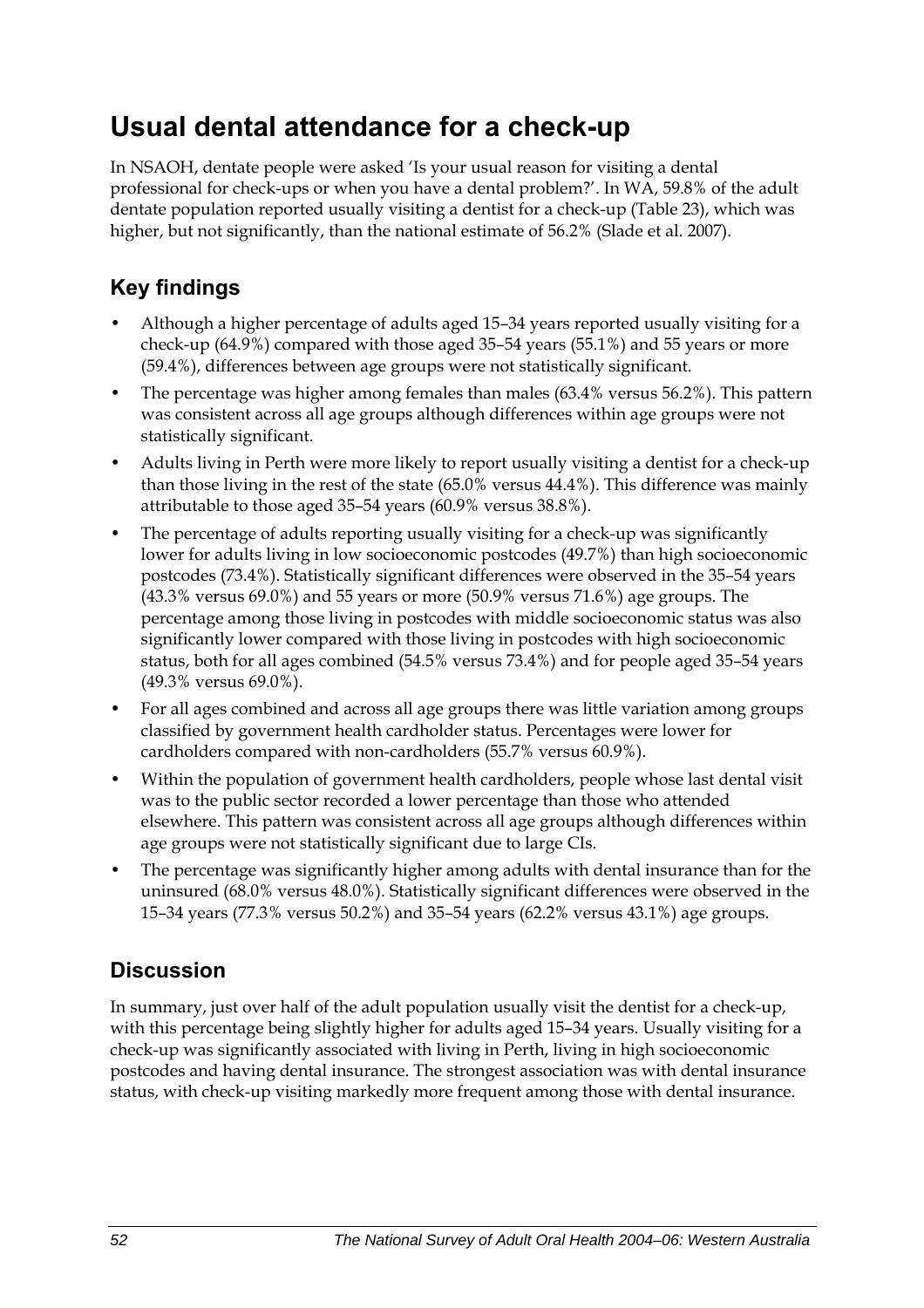|                               |                       | Population: dentate people<br>Age (years) |               |               |               |
|-------------------------------|-----------------------|-------------------------------------------|---------------|---------------|---------------|
|                               |                       | All ages                                  | $15 - 34$     | $35 - 54$     | $\geq 55$     |
| All people                    | Per cent of people    | 59.8                                      | 64.9          | 55.1          | 59.4          |
|                               | 95% Cl <sup>(a)</sup> | $55.3 - 64.2$                             | $57.6 - 71.5$ | 49.3-60.8     | $53.4 - 65.1$ |
| Sex                           |                       |                                           |               |               |               |
| Males                         | % of people           | 56.2                                      | 63.7          | 50.4          | 53.3          |
|                               | 95% CI                | $51.1 - 61.2$                             | $53.4 - 72.8$ | $42.8 - 58.0$ | 45.8-60.7     |
| Females                       | % of people           | 63.4                                      | 66.1          | 59.7          | 65.1          |
|                               | 95% CI                | 57.5-69.0                                 | $57.1 - 74.1$ | $51.2 - 67.7$ | 57.9-71.7     |
| <b>Residential location</b>   |                       |                                           |               |               |               |
| Capital city                  | % of people           | 65.0                                      | 70.7          | 60.9          | 62.4          |
|                               | 95% CI                | 59.5-70.2                                 | $63.0 - 77.4$ | $54.3 - 67.1$ | 54.8-69.5     |
| Other places                  | % of people           | 44.4                                      | 46.6          | 38.8          | 50.5          |
|                               | 95% CI                | $36.8 - 52.4$                             | $30.2 - 63.7$ | $29.2 - 49.3$ | 44.8-56.1     |
| Postcode socioeconomic status |                       |                                           |               |               |               |
| Lowest                        | % of people           | 49.7                                      | 54.8          | 43.3          | 50.9          |
|                               | 95% CI                | $44.0 - 55.4$                             | $41.6 - 67.4$ | $33.7 - 53.3$ | 44.0-57.8     |
| Middle                        | % of people           | 54.5                                      | 59.7          | 49.3          | 53.9          |
|                               | 95% CI                | $47.8 - 61.0$                             | 48.7-69.8     | $40.1 - 58.6$ | 45.0-62.6     |
| Highest                       | % of people           | 73.4                                      | 80.0          | 69.0          | 71.6          |
|                               | 95% CI                | $65.1 - 80.4$                             | 67.3-88.6     | $59.2 - 77.4$ | $61.3 - 80.0$ |
| Government health card        |                       |                                           |               |               |               |
| Health care card or pensioner | % of people           | 55.7                                      | 61.5          | 48.6          | 55.4          |
| concession card               | 95% CI                | $49.3 - 61.9$                             | $42.9 - 77.2$ | $36.3 - 61.1$ | 47.8-62.8     |
| Neither card                  | % of people           | 60.9                                      | 65.4          | 55.9          | 63.1          |
|                               | 95% CI                | $56.1 - 65.5$                             | $58.3 - 71.8$ | $49.8 - 61.9$ | 54.6-71.0     |
| Place of last dental visit    |                       |                                           |               |               |               |
| Cardholder/Public             | % of people           | 46.1                                      | 49.8          | 19.9          | 53.4          |
|                               | 95% CI                | $32.7 - 60.2$                             | 24.9-74.9     | $6.9 - 45.5$  | $37.2 - 69.0$ |
| Cardholder/Non-public         | % of people           | 60.0                                      | 70.0          | 59.4          | 56.1          |
|                               | 95% CI                | $52.4 - 67.1$                             | $45.2 - 86.9$ | $44.0 - 73.1$ | $45.3 - 66.3$ |
| Non-cardholder/Non-public     | % of people           | 60.9                                      | 65.4          | 55.9          | 63.1          |
|                               | 95% CI                | $56.1 - 65.5$                             | $58.3 - 71.8$ | 49.8-61.9     | $54.6 - 71.0$ |
| <b>Dental insurance</b>       |                       |                                           |               |               |               |
| Insured                       | % of people           | 68.0                                      | 77.3          | 62.2          | 65.4          |
|                               | 95% CI                | $62.4 - 73.1$                             | 68.0-84.5     | 55.0-68.9     | $57.6 - 72.4$ |
| Uninsured                     | % of people           | 48.0                                      | 50.2          | 43.1          | 51.2          |
|                               | 95% CI                | $44.1 - 52.0$                             | $41.8 - 58.6$ | $35.3 - 51.4$ | $41.9 - 60.5$ |

#### <span id="page-60-0"></span>**Table 23: Percentage of people who usually visit a dentist for a check-up**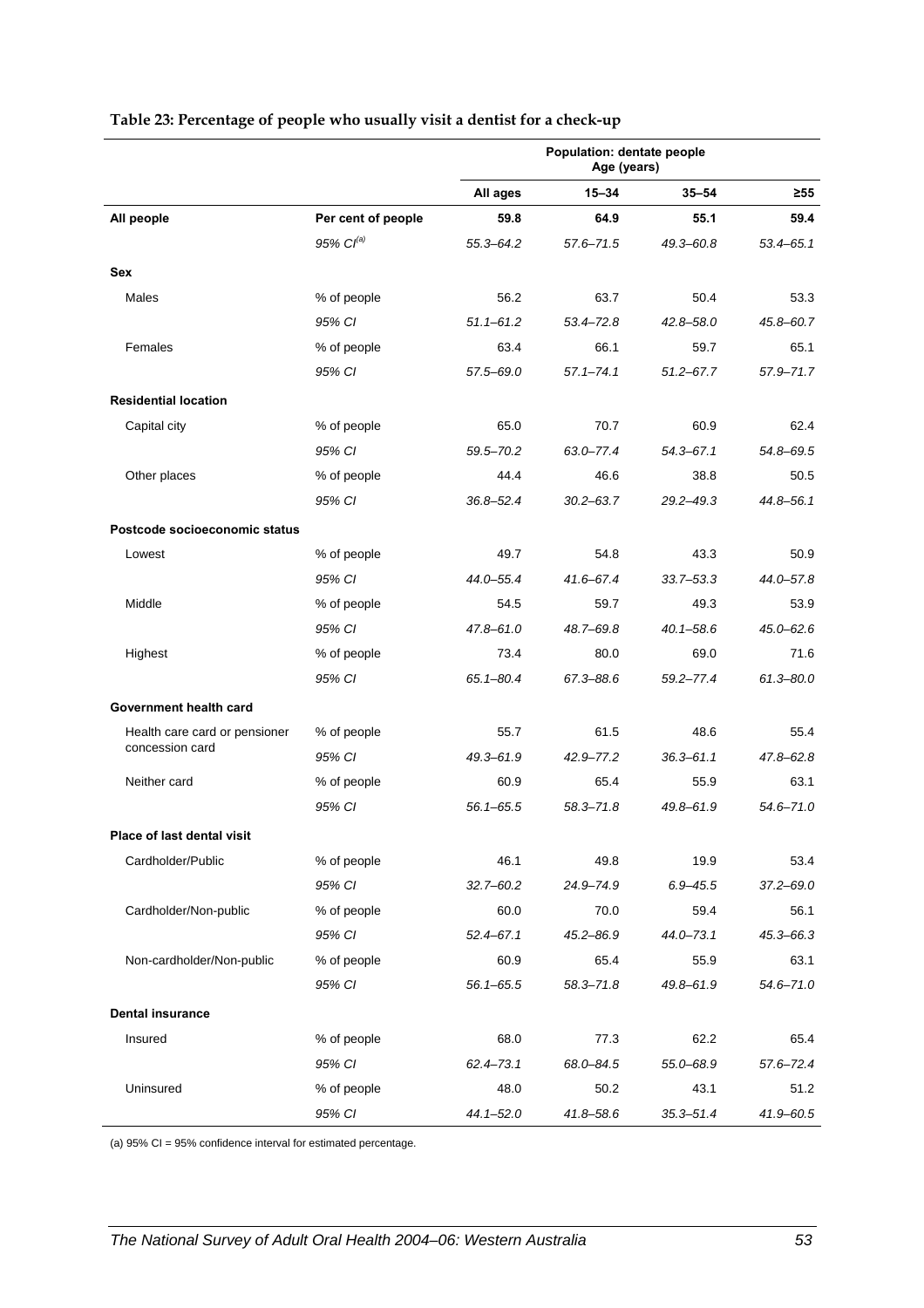## **Dental care avoided or delayed due to cost**

In NSAOH, cost as a barrier to receipt of dental care was assessed with the question 'During the last 12 months, have you avoided or delayed visiting a dental professional because of the cost?'. People who answered 'yes' were classified as having delayed or avoided dental care due to cost. In WA, they represented 30.9% of the population aged 15 years or more ([Table 24](#page-62-0)), which was only slightly higher, but not significantly, than the national estimate of 30.0% (Slade et al. 2007).

### **Key findings**

- There was some age variation in the percentage reporting cost as a barrier to receipt of dental care (33.7% of adults aged 15–34 years and 36.5% of those aged 35–54 years compared with 20.1% in the 55 years or more age group).
- The percentage was higher among females than males (35.5% versus 26.3%) but this difference and differences within age groups were not statistically significant.
- For all ages combined and across all age groups, there was little variation in the percentages among groups classified by residential location or postcode socioeconomic status.
- For all ages combined and across all age groups, there was little variation in the percentage of people reporting that they had avoided or delayed care due to cost among groups classified by government health cardholder status. The percentage was only slightly lower for cardholders than non-cardholders (31.0% versus 30.7%).
- Within the population of government health cardholders, the percentage reporting that they had avoided or delayed care due to cost was greater for people whose last dental visit was to the public sector compared with those who attended elsewhere. However, 95% CIs were large in these groups, with the consequence that differences were not statistically significant.
- For all ages combined, the percentage was significantly higher among uninsured than insured adults (42.2% versus 23.5%). Statistically significant differences were observed in the 15–34 years (51.1% versus 21.7%) and 35–54 years (47.2% versus 30.0%) age groups.

#### **Discussion**

Adults aged 55 years or more were less likely to report that they had avoided or delayed dental care due to cost compared with their younger counterparts. Dental insurance showed a strong association with having avoided or delayed receipt of dental care due to cost.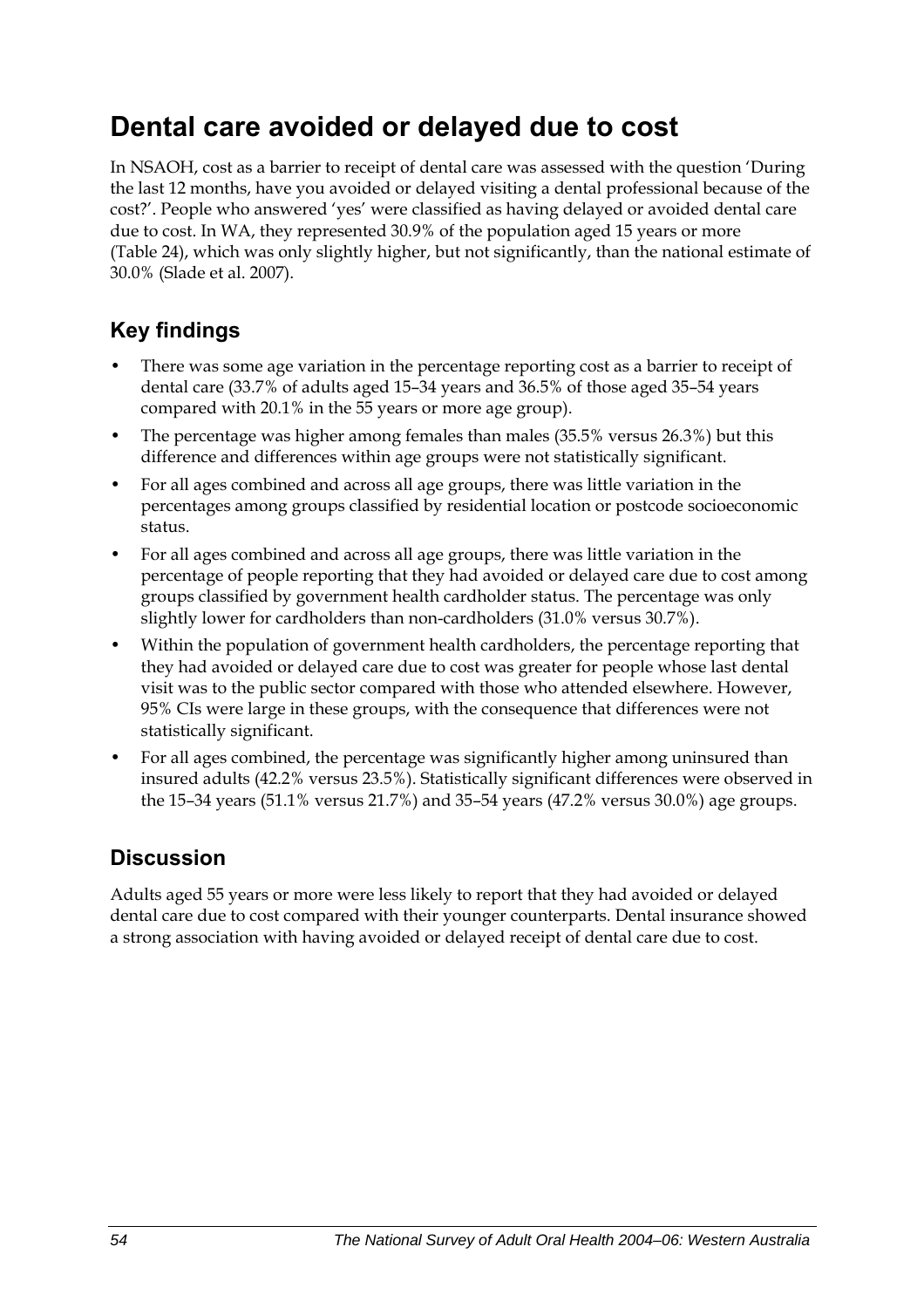<span id="page-62-0"></span>

|                                  |                       | Population: all people<br>Age (years) |               |               |               |
|----------------------------------|-----------------------|---------------------------------------|---------------|---------------|---------------|
|                                  |                       | All ages                              | $15 - 34$     | $35 - 54$     | $\geq 55$     |
| All people                       | Per cent of people    | 30.9                                  | 33.7          | 36.5          | 20.1          |
|                                  | 95% Cl <sup>(a)</sup> | $27.2 - 34.8$                         | $28.1 - 39.7$ | $31.2 - 42.1$ | $16.5 - 24.1$ |
| Sex                              |                       |                                       |               |               |               |
| Males                            | % of people           | 26.3                                  | 27.2          | 33.1          | 15.8          |
|                                  | 95% CI                | $21.7 - 31.4$                         | $20.3 - 35.5$ | $26.3 - 40.6$ | $11.2 - 21.7$ |
| Females                          | % of people           | 35.5                                  | 40.4          | 39.9          | 24.0          |
|                                  | 95% CI                | $30.8 - 40.4$                         | $32.7 - 48.6$ | $32.6 - 47.7$ | $19.5 - 29.3$ |
| <b>Residential location</b>      |                       |                                       |               |               |               |
| Capital city                     | % of people           | 31.3                                  | 33.0          | 37.0          | 21.9          |
|                                  | 95% CI                | $26.9 - 36.1$                         | $27.3 - 39.2$ | $30.6 - 43.8$ | 17.6-26.8     |
| Other places                     | % of people           | 29.6                                  | 35.8          | 35.2          | 15.0          |
|                                  | 95% CI                | $23.7 - 36.3$                         | $22.5 - 51.7$ | $26.5 - 45.0$ | $9.7 - 22.6$  |
| Postcode socioeconomic<br>status |                       |                                       |               |               |               |
| Lowest                           | % of people           | 33.8                                  | 38.0          | 43.6          | 19.6          |
|                                  | 95% CI                | $27.5 - 40.7$                         | $27.2 - 50.1$ | $36.5 - 51.0$ | $13.1 - 28.3$ |
| Middle                           | % of people           | 28.6                                  | 30.4          | 33.3          | 18.6          |
|                                  | 95% CI                | $23.7 - 34.2$                         | $23.3 - 38.6$ | $26.0 - 41.5$ | $13.4 - 25.2$ |
| Highest                          | % of people           | 30.4                                  | 33.2          | 34.2          | 21.8          |
|                                  | 95% CI                | 23.9-37.9                             | $24.1 - 43.7$ | $24.7 - 45.3$ | 16.6-28.2     |
| Government health card           |                       |                                       |               |               |               |
| Health care card or pensioner    | % of people           | 30.7                                  | 40.7          | 55.5          | 19.7          |
| concession card                  | 95% CI                | $24.7 - 37.4$                         | $26.3 - 56.9$ | $39.8 - 70.1$ | $14.3 - 26.6$ |
| Neither card                     | % of people           | 31.0                                  | 32.4          | 33.9          | 20.2          |
|                                  | 95% CI                | 27.0–35.2                             | $26.9 - 38.6$ | 28.6–39.8     | $15.2 - 26.4$ |
| Place of last dental visit       |                       |                                       |               |               |               |
| Cardholder/Public                | % of people           | 27.2                                  | 38.6          | 44.0          | 15.0          |
|                                  | 95% CI                | 17.7-39.3                             | 16.5-66.7     | $19.2 - 72.1$ | $7.2 - 28.8$  |
| Cardholder/Non-public            | % of people           | 32.2                                  | 42.3          | 60.0          | 21.4          |
|                                  | 95% CI                | $25.2 - 40.0$                         | 25.8-60.7     | $42.9 - 75.0$ | $15.1 - 29.5$ |
| Non-cardholder/Non-public        | % of people           | 31.0                                  | 32.4          | 33.9          | 20.2          |
|                                  | 95% CI                | $27.0 - 35.2$                         | 26.9-38.6     | 28.6-39.8     | $15.2 - 26.4$ |
| <b>Dental insurance</b>          |                       |                                       |               |               |               |
| Insured                          | % of people           | 23.5                                  | 21.7          | 30.0          | 15.9          |
|                                  | 95% CI                | 19.9-27.5                             | $15.8 - 29.0$ | 23.5-37.4     | $11.6 - 21.5$ |
| Uninsured                        | % of people           | 42.2                                  | 51.1          | 47.2          | 25.4          |
|                                  | 95% CI                | $36.3 - 48.2$                         | $40.4 - 61.8$ | $38.8 - 55.7$ | 19.4-32.5     |

#### **Table 24: Percentage of people who avoided or delayed dental care**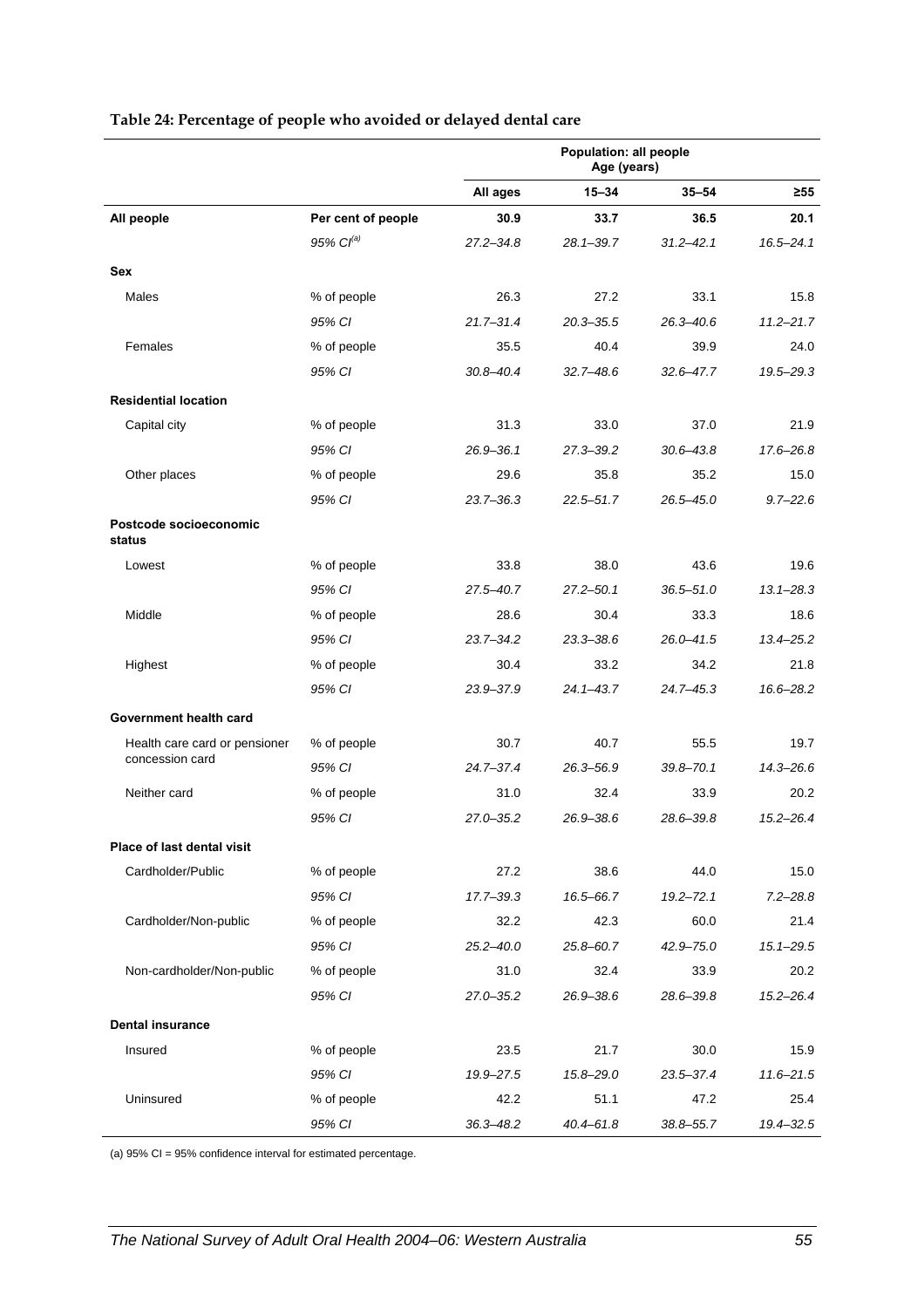## **Recommended dental treatment foregone due to cost**

In NSAOH, treatment foregone due to cost was assessed with the question 'Has the cost prevented you from having any dental treatment that was recommended during the last 2 years?'. People who answered 'yes' were classified as having foregone dental treatment due to cost. In WA, they represented 22.4% of the population aged 15 years or more ([Table 25](#page-64-0)), which was higher, but not significantly, than the national estimate of 20.6% (Slade et al. 2007).

#### **Key findings**

- There was some age variation in the percentage of people reporting that they had forgone recommended treatment due to cost (29.7% of adults aged 35–54 years compared with 16.5% of those aged 55 years or more).
- For all ages combined and across age groups, there were no significant differences by sex or among groups classified by residential location.
- Among adults aged 15–34 years, those living in postcodes with low socioeconomic status were significantly more likely to report forgoing recommended dental treatment due to cost than those in postcodes with middle socioeconomic status (31.3% versus 12.7%).
- For all ages combined and across all age groups, there were no significant differences by government health cardholder status. Note that because 95% CIs were large in some groups, the differences observed were not statistically significant.
- Within the population of government health cardholders, no statistically significant differences were observed among groups classified by place of last dental visit, both for all ages combined and across all age groups. Lack of statistically significant differences was a consequence of large 95% CIs in these groups. Among those aged 15–34 years, the percentage was higher for people whose last dental visit was to the public sector than for those who attended elsewhere (37.7% versus 19.9%). However, among the two older age groups, the percentage was lower for people whose last dental visit was to the public sector than for those who attended elsewhere (25.8% versus 39.4% among those aged 35–54-year-olds; 12.4% versus 13.8% among those aged 55 years or more).
- For all ages combined, the percentage of adults reporting that they had forgone recommended dental care due to cost was significantly higher among people with no dental insurance than for the insured (29.3% versus 18.6%). This difference was mainly attributable to those aged 15–34 years (32.4% versus 10.8%).

#### **Discussion**

In summary, having foregone recommended dental treatment due to cost was moderately associated with age and dental insurance status.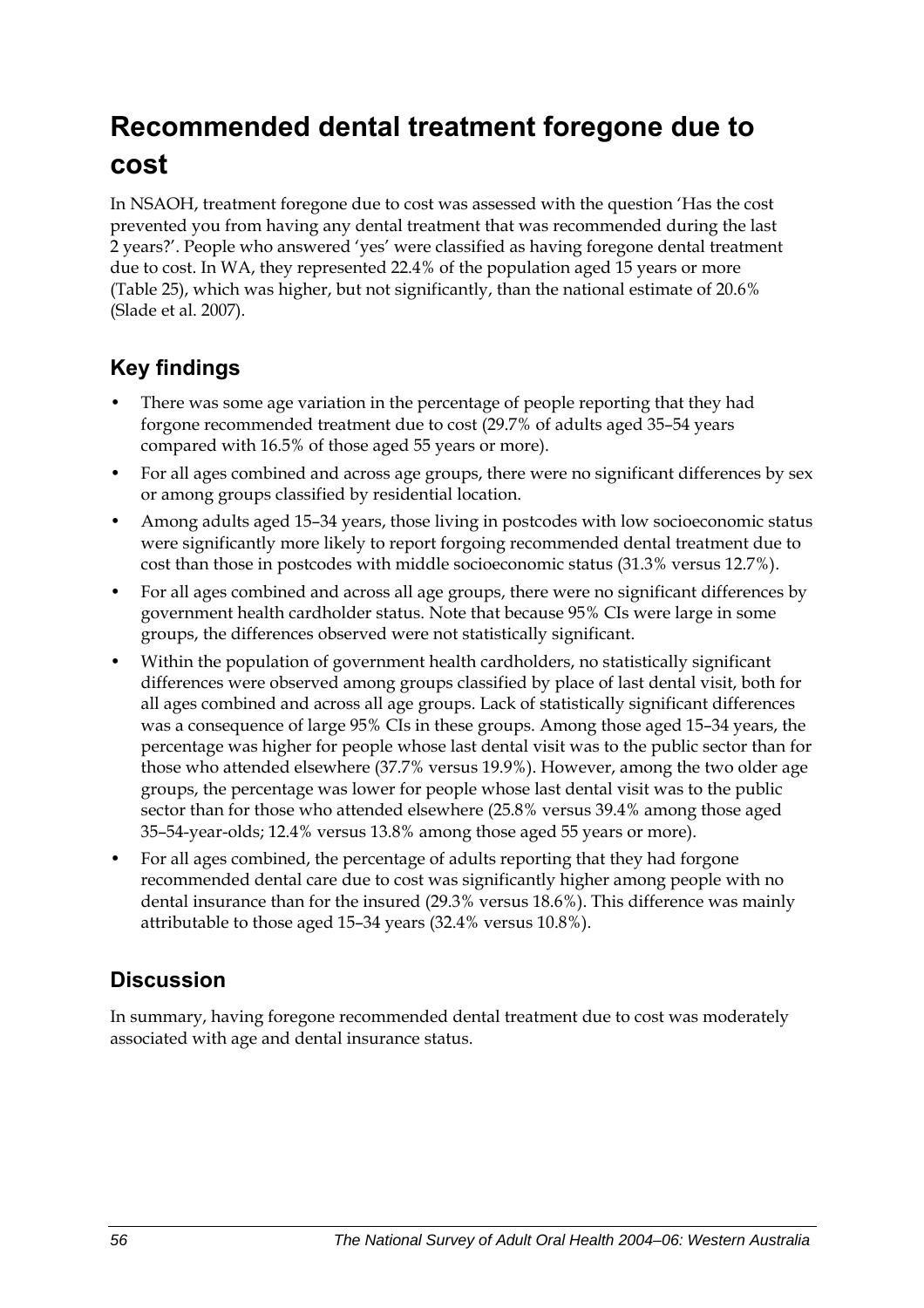|                               |                    | Population: people who visited dentist within last 2 years<br>Age (years) |               |               |               |
|-------------------------------|--------------------|---------------------------------------------------------------------------|---------------|---------------|---------------|
|                               |                    | All ages                                                                  | $15 - 34$     | $35 - 54$     | $\geq 55$     |
| All people                    | Per cent of people | 22.4                                                                      | 19.1          | 29.7          | 16.5          |
|                               | $95\%$ $Cl^{(a)}$  | 19.6-25.5                                                                 | $14.3 - 25.0$ | $24.6 - 35.4$ | $12.5 - 21.4$ |
| Sex                           |                    |                                                                           |               |               |               |
| <b>Males</b>                  | % of people        | 21.0                                                                      | 16.8          | 30.3          | 13.7          |
|                               | 95% CI             | $17.5 - 25.1$                                                             | $10.2 - 26.4$ | $23.3 - 38.2$ | $8.6 - 21.1$  |
| Females                       | % of people        | 23.7                                                                      | 21.6          | 29.2          | 18.8          |
|                               | 95% CI             | $20.1 - 27.8$                                                             | $15.6 - 29.2$ | $22.8 - 36.6$ | $13.4 - 25.6$ |
| <b>Residential location</b>   |                    |                                                                           |               |               |               |
| Capital city                  | % of people        | 21.2                                                                      | 16.9          | 29.1          | 15.9          |
|                               | 95% CI             | $17.8 - 25.1$                                                             | $11.9 - 23.3$ | $22.9 - 36.2$ | $11.3 - 21.9$ |
| Other places                  | % of people        | 26.3                                                                      | 26.5          | 31.6          | 18.3          |
|                               | 95% CI             | $22.6 - 30.3$                                                             | 16.6-39.5     | $23.5 - 41.0$ | $11.9 - 27.1$ |
| Postcode socioeconomic status |                    |                                                                           |               |               |               |
| Lowest                        | % of people        | 29.1                                                                      | 31.3          | 36.1          | 18.8          |
|                               | 95% CI             | $23.0 - 36.0$                                                             | $22.5 - 41.6$ | $25.9 - 47.8$ | $12.7 - 26.9$ |
| Middle                        | % of people        | 19.5                                                                      | 12.7          | 27.6          | 16.4          |
|                               | 95% CI             | $16.3 - 23.1$                                                             | $7.6 - 20.3$  | $22.1 - 34.0$ | $10.5 - 24.7$ |
| Highest                       | % of people        | 19.7                                                                      | 15.1          | 27.1          | 14.3          |
|                               | 95% CI             | $16.0 - 23.9$                                                             | $9.5 - 23.3$  | 18.4-38.1     | $8.1 - 24.2$  |
| Government health card        |                    |                                                                           |               |               |               |
| Health care card or pensioner | % of people        | 21.0                                                                      | 28.0          | 34.9          | 13.3          |
| concession card               | 95% CI             | $16.2 - 26.7$                                                             | 13.8-48.5     | $22.3 - 49.9$ | $9.1 - 19.1$  |
| Neither card                  | % of people        | 22.9                                                                      | 17.5          | 29.0          | 19.5          |
|                               | 95% CI             | $19.3 - 27.0$                                                             | $12.4 - 24.2$ | $23.8 - 34.9$ | $13.2 - 28.0$ |
| Place of last dental visit    |                    |                                                                           |               |               |               |
| Cardholder/Public             | % of people        | 22.9                                                                      | 37.7          | 25.8          | 12.4          |
|                               | 95% CI             | $12.3 - 38.6$                                                             | 13.7-69.9     | $6.8 - 62.5$  | $5.4 - 25.7$  |
| Cardholder/Non-public         | % of people        | 20.0                                                                      | 19.9          | 39.4          | 13.8          |
|                               | 95% CI             | $15.0 - 26.1$                                                             | $6.8 - 45.9$  | $25.4 - 55.3$ | $8.6 - 21.4$  |
| Non-cardholder/Non-public     | % of people        | 22.9                                                                      | 17.5          | 29.0          | 19.5          |
|                               | 95% CI             | $19.3 - 27.0$                                                             | $12.4 - 24.2$ | 23.8-34.9     | $13.2 - 28.0$ |
| <b>Dental insurance</b>       |                    |                                                                           |               |               |               |
| Insured                       | % of people        | 18.6                                                                      | 10.8          | 25.8          | 16.9          |
|                               | 95% CI             | $15.1 - 22.8$                                                             | $7.2 - 16.0$  | 19.4-33.4     | $10.9 - 25.4$ |
| Uninsured                     | % of people        | 29.3                                                                      | 32.4          | 37.7          | 15.9          |
|                               | 95% CI             | $24.0 - 35.2$                                                             | $23.1 - 43.3$ | $29.1 - 47.1$ | $10.1 - 24.1$ |

#### <span id="page-64-0"></span>**Table 25: Percentage of people who reported that cost had prevented recommended dental treatment**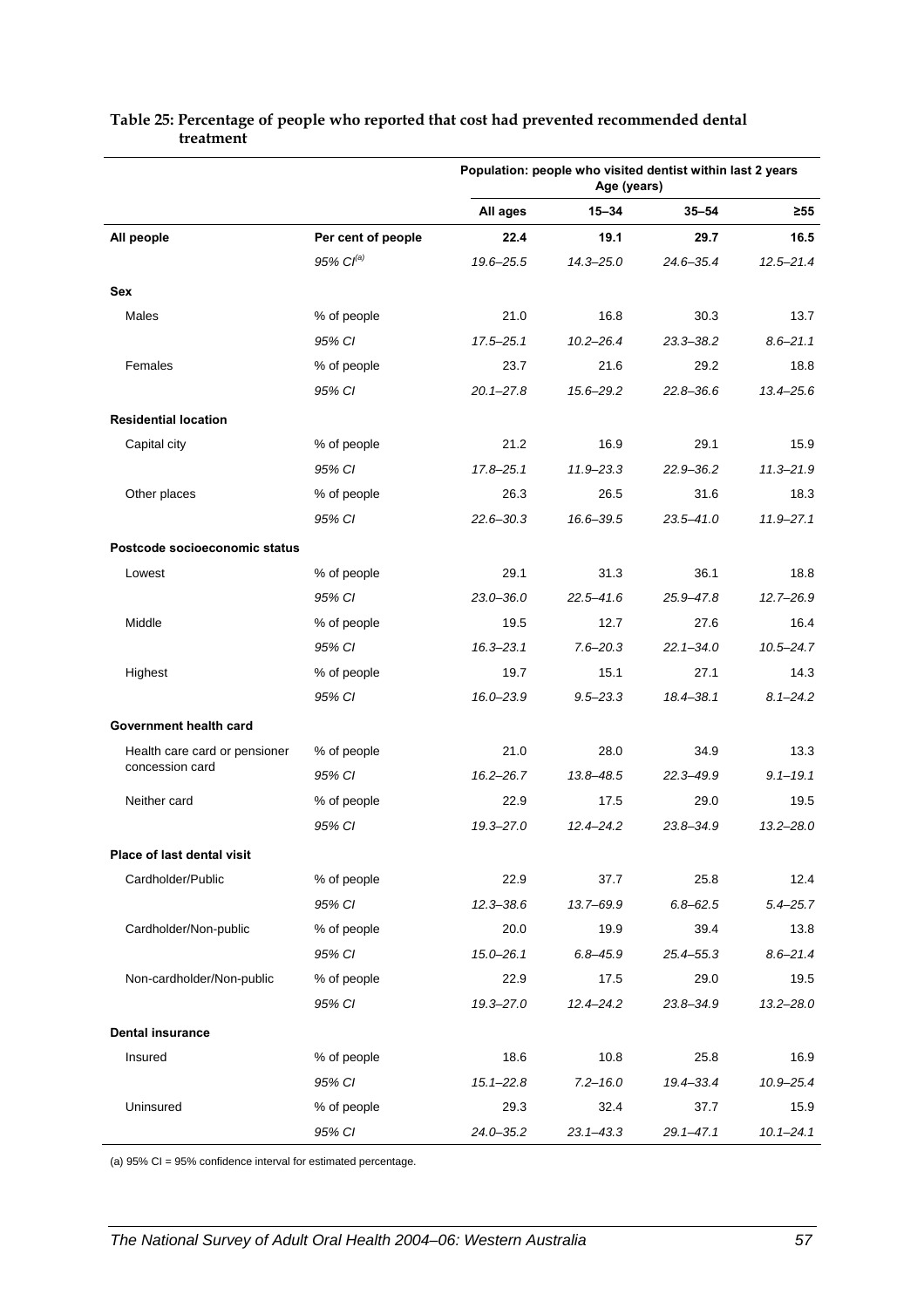## **Difficulty paying a \$100 dental bill**

In NSAOH, difficulty paying for dental care was assessed with the question 'At most times of the year, how much difficulty would you have paying a \$100 dental bill? Would you say none, hardly any, a little, a lot of difficulty, don't know?'. People who answered 'a lot' were classified as having difficulty paying a \$100 dental bill. They represented 15.4% of the WA population aged 15 years or more [\(Table 26\)](#page-66-0), which was lower, but not significantly, than the national estimate of 18.2% (Slade et al. 2007).

### **Key findings**

- Across age groups, there was little variation in the percentage of adults who reported difficulty paying a \$100 dental bill. There was a higher percentage in the youngest (15–34 years) age group (18.0%) compared with those aged 35–54 years (14.6%) and 55 years or more (13.2%). However, differences between age groups were not statistically significant.
- For all ages combined, a significantly greater percentage of females reported that they would have difficulty paying a \$100 dental bill compared with males (19.5% versus 11.3%). This difference was mainly attributable to those aged 55 years or more (18.6% versus 7.4%).
- For people of all ages and across age groups, there was little variation among groups classified by residential location or postcode socioeconomic status.
- Government health cardholder status was associated with some of the largest differences observed between population groups in the percentage of adults reporting that they would have difficulty paying a \$100 dental bill. For those aged 15–34 years and 35–54 years, the percentage was almost four-fold greater among people who had a government health card compared with people who did not. For those aged 55 years or more, the percentage was almost five-fold greater among cardholders compared with non-cardholders.
- Within the population of government health cardholders, there was a tendency for the percentage to be greater among people whose last dental visit was to the public sector than those who attended elsewhere. However, among cardholders aged 15–34 years, percentages were lower among people who last visited publicly compared with those who attended elsewhere (40.5% versus 50.6%). Note that because 95% CIs were large in these groups, the differences were not statistically significant.
- The percentage of adults reporting that they had would have difficulty paying a \$100 dental bill was significantly higher among people with no dental insurance than for the insured (23.4% versus 9.3%). This pattern was consistent across all age groups.

### **Discussion**

In summary, government health cardholder status and dental insurance status were strongly associated with having a lot of difficulty paying a \$100 dental bill.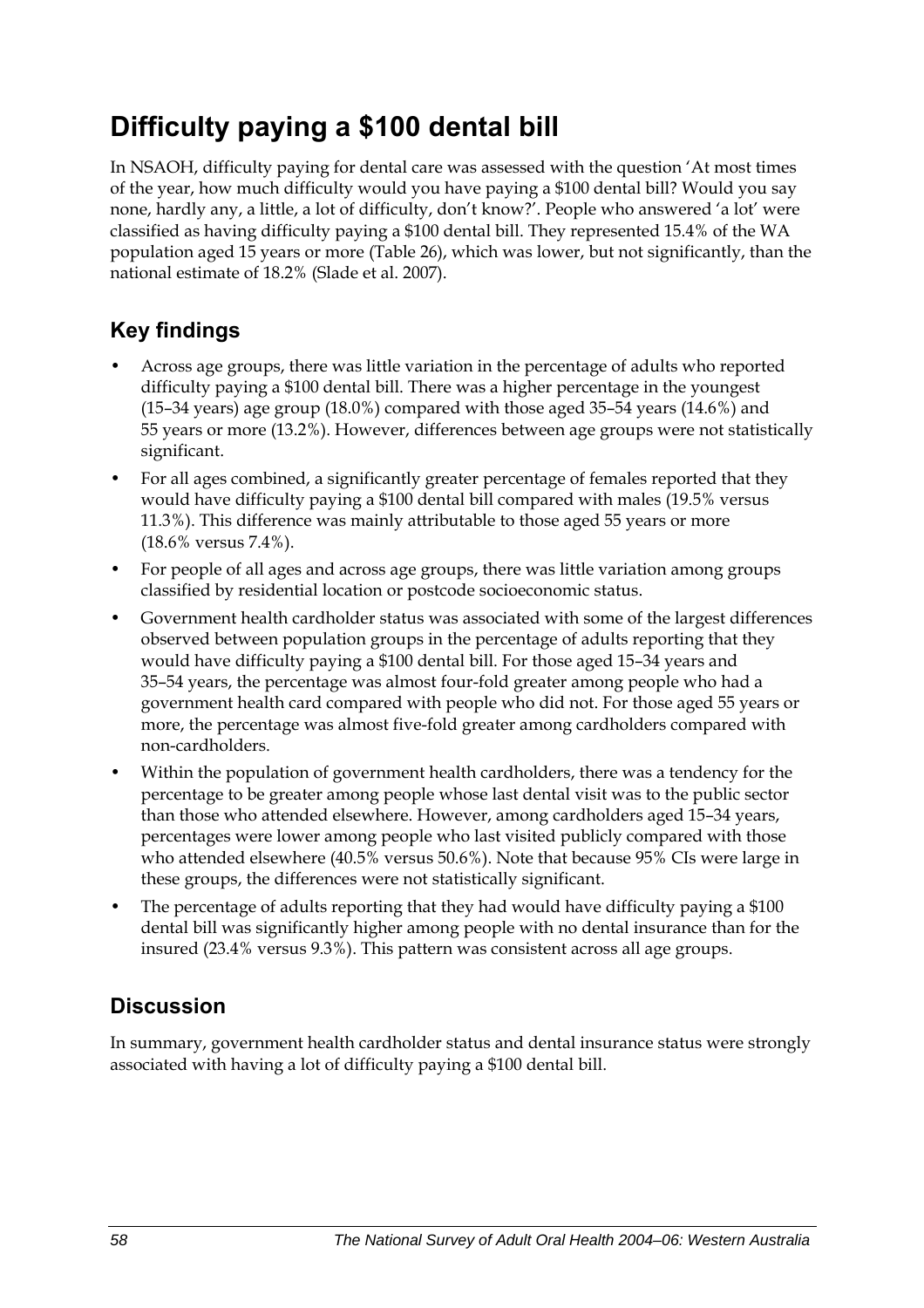|                               |                       | Population: all people<br>Age (years) |               |               |               |
|-------------------------------|-----------------------|---------------------------------------|---------------|---------------|---------------|
|                               |                       | All ages                              | $15 - 34$     | $35 - 54$     | $\geq 55$     |
| All people                    | Per cent of people    | 15.4                                  | 18.0          | 14.6          | 13.2          |
|                               | 95% Cl <sup>(a)</sup> | $13.3 - 17.8$                         | $14.0 - 22.8$ | $11.3 - 18.8$ | $10.4 - 16.7$ |
| Sex                           |                       |                                       |               |               |               |
| Males                         | % of people           | 11.3                                  | 14.2          | 11.5          | 7.4           |
|                               | 95% CI                | $8.7 - 14.7$                          | $9.8 - 20.1$  | $7.1 - 18.2$  | $4.7 - 11.6$  |
| Females                       | % of people           | 19.5                                  | 22.1          | 17.7          | 18.6          |
|                               | 95% CI                | $16.7 - 22.6$                         | 15.9-29.8     | $13.4 - 23.0$ | $14.7 - 23.3$ |
| <b>Residential location</b>   |                       |                                       |               |               |               |
| Capital city                  | % of people           | 15.3                                  | 16.4          | 14.5          | 14.7          |
|                               | 95% CI                | $12.7 - 18.2$                         | $12.0 - 22.1$ | $10.5 - 19.7$ | $11.3 - 19.0$ |
| Other places                  | % of people           | 15.9                                  | 23.1          | 15.0          | 9.0           |
|                               | 95% CI                | $12.2 - 20.4$                         | $15.6 - 32.9$ | $9.8 - 22.3$  | $5.2 - 15.1$  |
| Postcode socioeconomic status |                       |                                       |               |               |               |
| Lowest                        | % of people           | 15.9                                  | 16.2          | 18.6          | 13.0          |
|                               | 95% CI                | $13.3 - 19.0$                         | $9.3 - 26.6$  | $14.4 - 23.6$ | $8.4 - 19.5$  |
| Middle                        | % of people           | 17.9                                  | 22.1          | 15.0          | 16.2          |
|                               | 95% CI                | $14.0 - 22.7$                         | 16.8-28.4     | $8.4 - 25.3$  | $10.9 - 23.3$ |
| Highest                       | % of people           | 12.5                                  | 15.2          | 11.3          | 11.0          |
|                               | 95% CI                | $9.3 - 16.5$                          | $8.5 - 25.5$  | $7.7 - 16.5$  | $7.3 - 16.1$  |
| Government health card        |                       |                                       |               |               |               |
| Health care card or pensioner | % of people           | 30.1                                  | 46.3          | 42.4          | 20.6          |
| concession card               | 95% CI                | $25.1 - 35.7$                         | $33.8 - 59.1$ | 29.7-56.3     | 15.8-26.4     |
| Neither card                  | % of people           | 10.4                                  | 12.6          | 10.9          | 4.5           |
|                               | 95% CI                | $8.2 - 13.2$                          | $8.8 - 17.7$  | $7.6 - 15.5$  | $2.4 - 8.4$   |
| Place of last dental visit    |                       |                                       |               |               |               |
| Cardholder/Public             | % of people           | 39.1                                  | 40.5          | 58.4          | 32.2          |
|                               | 95% CI                | $28.2 - 51.1$                         | $20.1 - 64.9$ | 28.0-83.5     | $21.4 - 45.4$ |
| Cardholder/Non-public         | % of people           | 26.3                                  | 50.6          | 36.2          | 16.5          |
|                               | 95% CI                | $20.4 - 33.1$                         | $32.4 - 68.7$ | 24.5-49.9     | $12.0 - 22.1$ |
| Non-cardholder/Non-public     | % of people           | 10.4                                  | 12.6          | 10.9          | 4.5           |
|                               | 95% CI                | $8.2 - 13.2$                          | $8.8 - 17.7$  | $7.6 - 15.5$  | $2.4 - 8.4$   |
| <b>Dental insurance</b>       |                       |                                       |               |               |               |
| Insured                       | % of people           | 9.3                                   | 11.1          | 9.4           | 7.0           |
|                               | 95% CI                | $7.2 - 11.9$                          | $6.8 - 17.8$  | $6.5 - 13.5$  | $4.4 - 10.9$  |
| Uninsured                     | % of people           | 23.4                                  | 25.4          | 23.4          | 21.1          |
|                               | 95% CI                | $20.4 - 26.8$                         | $19.2 - 32.7$ | $17.2 - 31.0$ | $15.9 - 27.3$ |

#### <span id="page-66-0"></span>**Table 26: Percentage of people who would have a lot of difficulty paying a \$100 dental bill**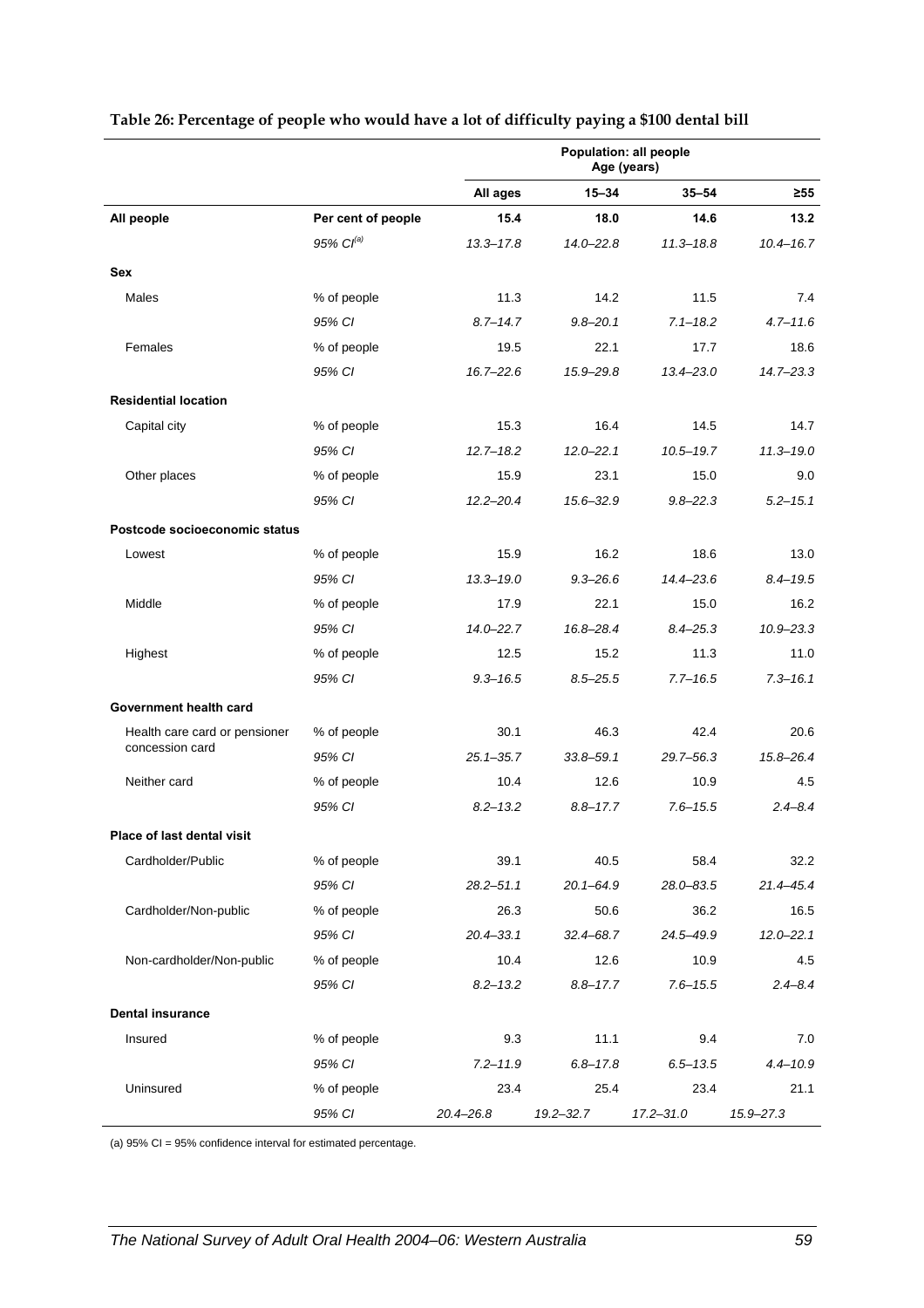## **Percentage of people avoiding foods due to dental problems**

Avoiding food due to dental problems is a sign of poor oral health and may reflect an inability to eat properly. This reduces enjoyment of food and could affect the ability to maintain a healthy nutritional status.

In NSAOH, avoiding food was assessed in the interview by asking people 'How often have you had to avoid eating some foods because of problems with your teeth, mouth or dentures during the last 12 months? Was it: very often, often, sometimes, hardly ever, never during the last 12 months, don't know?'. People who answered 'very often', 'often' or 'sometimes' were classified as having avoided certain foods. They represented 14.7% of the WA population aged 15 years or more [\(Table 27\)](#page-68-0), which was lower than the national estimate of 17.4% (Slade et al. 2007). The difference was not statistically significant.

### **Key findings**

- The percentage who avoiding food was higher among people who had a government health card (20.8%) than non-cardholders (12.7%). The difference was greatest in the youngest age group, and attenuated with age.
- Within the population of government health cardholders, there was no difference in avoiding foods between people who last visited a public dental clinic and those who visited a private dentist. However, those who last visited a public dentist (25.8%) were twice as likely as non-cardholders (12.7%) to avoid food.
- People with no dental insurance were more likely (19.7%) than those with insurance  $(11.4\%)$  to avoid foods.

#### **Discussion**

Residents of Western Australia were equally as likely as the rest of the Australian population to avoid some foods because of problems with their teeth, mouth or gums. Avoiding some foods because of dental problems was associated with having a government health card, having last visited a public clinic and not having dental insurance.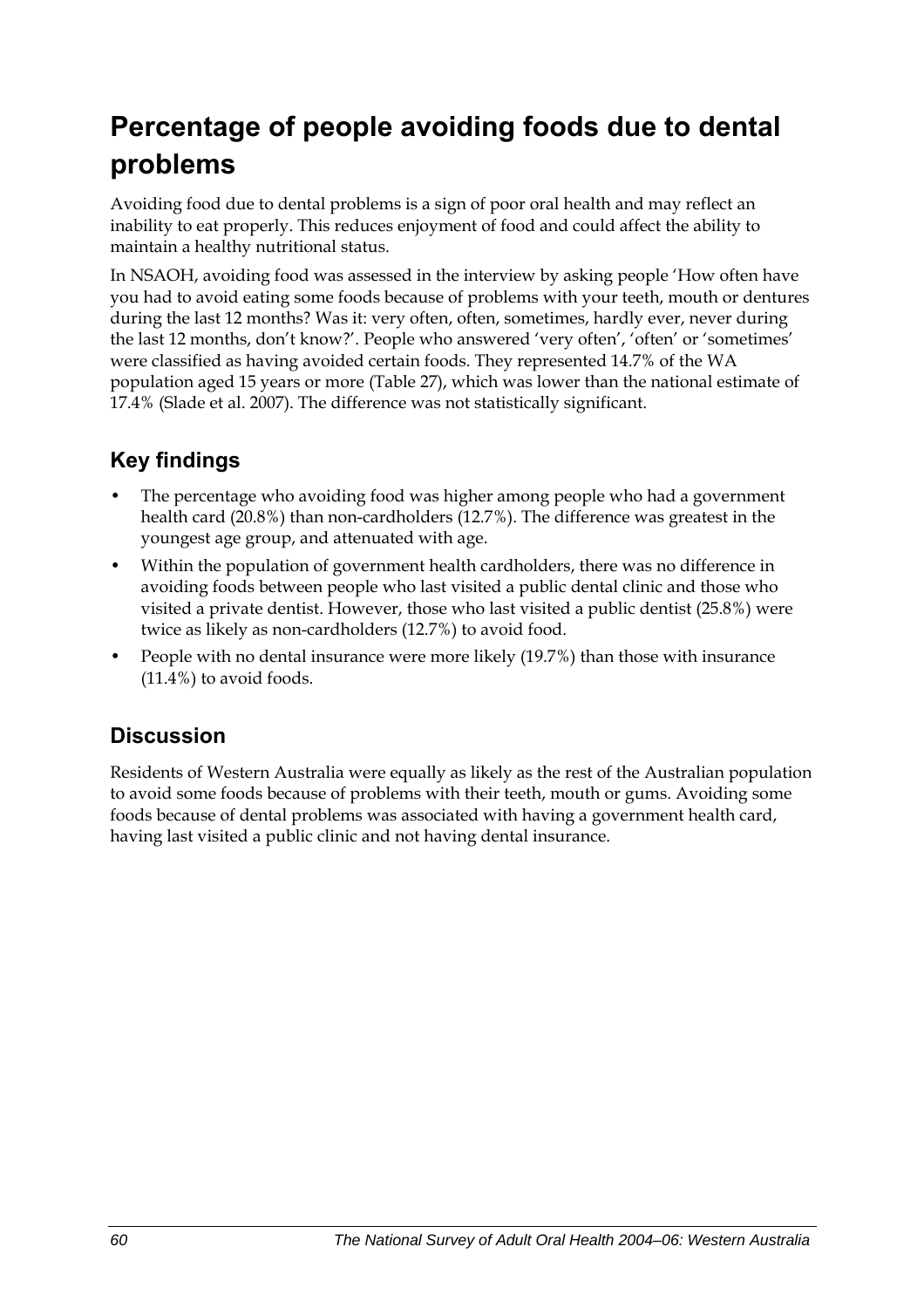|                               |                       | Population: all people<br>Age (years) |               |               |               |
|-------------------------------|-----------------------|---------------------------------------|---------------|---------------|---------------|
|                               |                       | All ages                              | $15 - 34$     | $35 - 54$     | ≥55           |
| All people                    | Per cent of people    | 14.7                                  | 13.4          | 14.7          | 16.2          |
|                               | 95% Cl <sup>(a)</sup> | $12.7 - 16.9$                         | $9.8 - 18.1$  | $11.9 - 18.1$ | $13.0 - 20.1$ |
| Sex                           |                       |                                       |               |               |               |
| Males                         | % of people           | 11.9                                  | 9.7           | 10.7          | 16.4          |
|                               | 95% CI                | $8.8 - 16.0$                          | $5.4 - 16.9$  | $7.0 - 16.0$  | $11.2 - 23.4$ |
| Females                       | % of people           | 17.5                                  | 17.3          | 18.7          | 16.1          |
|                               | 95% CI                | 14.8-20.5                             | $11.9 - 24.6$ | $14.2 - 24.2$ | $12.3 - 20.8$ |
| <b>Residential location</b>   |                       |                                       |               |               |               |
| Capital city                  | % of people           | 14.0                                  | 11.8          | 13.5          | 17.4          |
|                               | 95% CI                | $11.9 - 16.3$                         | $8.3 - 16.6$  | $10.2 - 17.7$ | $13.2 - 22.6$ |
| Other places                  | % of people           | 16.8                                  | 18.6          | 18.0          | 13.1          |
|                               | 95% CI                | $12.4 - 22.4$                         | $10.2 - 31.5$ | $13.0 - 24.4$ | $10.5 - 16.2$ |
| Postcode socioeconomic status |                       |                                       |               |               |               |
| Lowest                        | % of people           | 18.8                                  | 18.1          | 20.0          | 18.3          |
|                               | 95% CI                | $15.2 - 23.0$                         | $11.0 - 28.4$ | 15.9-24.9     | $13.3 - 24.7$ |
| Middle                        | % of people           | 12.4                                  | 10.7          | 13.4          | 13.5          |
|                               | 95% CI                | $9.1 - 16.7$                          | $5.9 - 18.5$  | $9.1 - 19.4$  | $8.8 - 20.2$  |
| Highest                       | % of people           | 13.3                                  | 12.2          | 12.0          | 16.4          |
|                               | 95% CI                | $11.3 - 15.5$                         | $7.3 - 19.6$  | $7.4 - 18.7$  | $11.1 - 23.6$ |
| Government health card        |                       |                                       |               |               |               |
| Health care card or pensioner | % of people           | 20.8                                  | 26.2          | 23.6          | 18.0          |
| concession card               | 95% CI                | $16.7 - 25.7$                         | $14.8 - 42.2$ | $14.2 - 36.4$ | $13.8 - 23.1$ |
| Neither card                  | % of people           | 12.7                                  | 11.0          | 13.5          | 14.3          |
|                               | 95% CI                | $10.2 - 15.6$                         | $7.4 - 16.2$  | $10.5 - 17.3$ | $9.8 - 20.4$  |
| Place of last dental visit    |                       |                                       |               |               |               |
| Cardholder/Public             | % of people           | 25.8                                  | 29.2          | 41.9          | 18.9          |
|                               | 95% CI                | 17.0-37.2                             | 11.4-57.0     | 19.3-68.4     | $11.3 - 29.8$ |
| Cardholder/Non-public         | % of people           | 18.7                                  | 24.0          | 16.4          | 17.7          |
|                               | 95% CI                | 14.8-23.2                             | $11.5 - 43.6$ | $7.6 - 32.0$  | $12.8 - 23.9$ |
| Non-cardholder/Non-public     | % of people           | 12.7                                  | 11.0          | 13.5          | 14.3          |
|                               | 95% CI                | $10.2 - 15.6$                         | $7.4 - 16.2$  | $10.5 - 17.3$ | $9.8 - 20.4$  |
| <b>Dental insurance</b>       |                       |                                       |               |               |               |
| Insured                       | % of people           | 11.4                                  | 9.6           | 10.7          | 14.6          |
|                               | 95% CI                | $9.5 - 13.8$                          | $6.0 - 15.0$  | $7.4 - 15.4$  | $10.6 - 19.7$ |
| Uninsured                     | % of people           | 19.7                                  | 19.3          | 21.4          | 18.5          |
|                               | 95% CI                | $16.3 - 23.7$                         | $12.8 - 28.1$ | $16.2 - 27.8$ | $13.6 - 24.6$ |

#### <span id="page-68-0"></span>**Table 27: Percentage of people avoiding foods due to dental problems**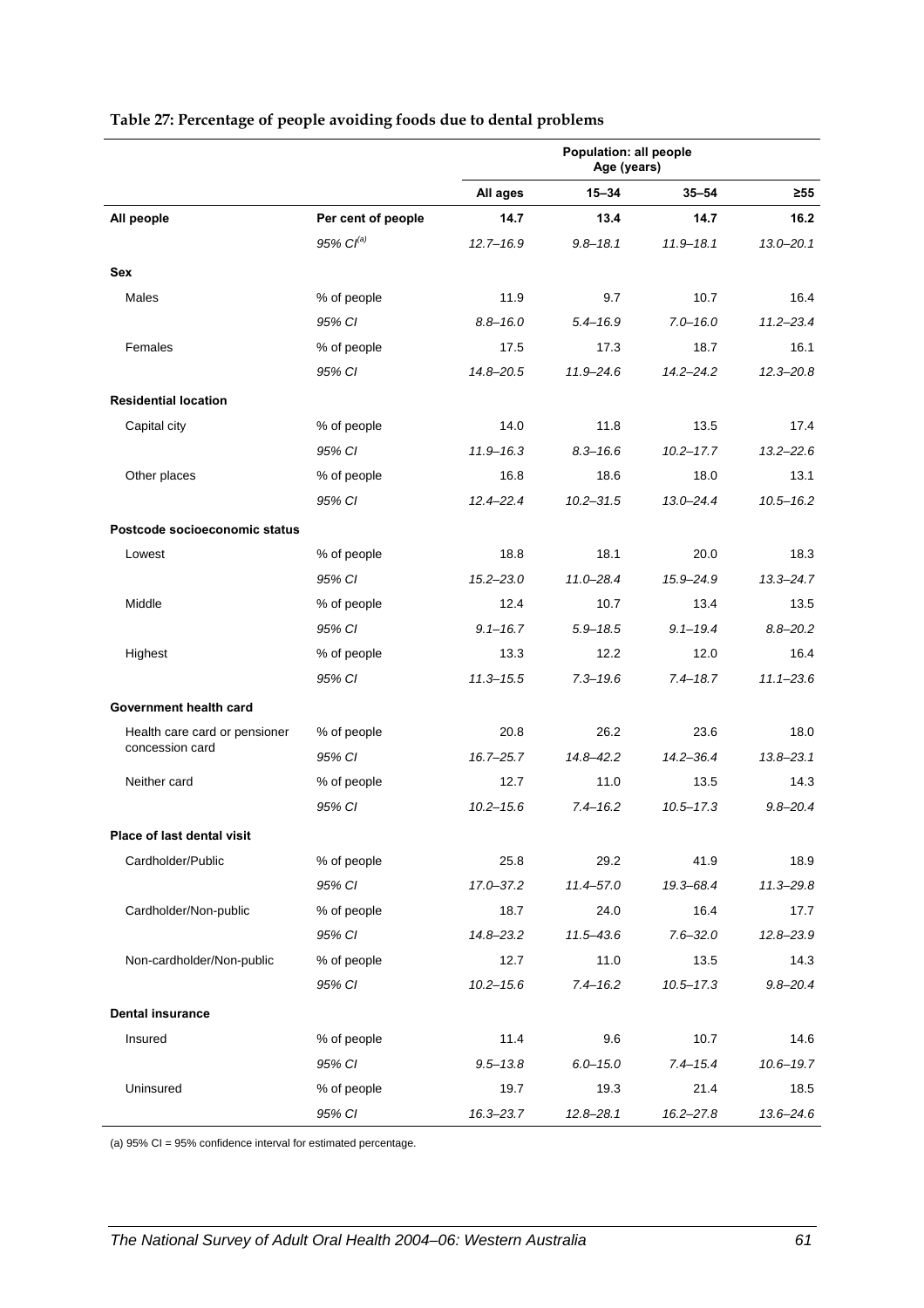# **5 Oral health perceptions**

## **Percentage of people rating their oral health fair or poor**

Self-reported global measures of oral health reflect an individual's own experience of their oral health. Single-item, self-rated oral health measures are associated with functional impairment and discomfort as well as clinical measures of dental health. They are used widely in research and provide a summary measure of oral symptoms and functioning (Benyamini et al. 2004).

In NSAOH, self-rated oral health was assessed in the interview by asking people, 'And how would you rate your own DENTAL health. Would you say that it is: excellent, very good, good, fair, poor, don't know?'. People who answered 'fair' or 'poor' were classified as having fair or poor self-rated oral health. They represented 16.0% of the WA population aged 15 years or more [\(Table 28\)](#page-70-0), which is very close to the national estimate of 16.4% (Slade et al. 2007). The difference was not statistically significant.

### **Key findings**

• People with no dental insurance were more than twice as likely (24.8%) as those with insurance (10.2%) to report fair or poor oral health.

### **Discussion**

Dentate residents of Western Australia were equally as likely as other Australians to report that their oral health was 'fair' or 'poor'. Reporting fair or poor oral health was associated with not having dental insurance. While there were large differences in the point estimates for some other comparisons, small numbers in the sample resulted in wide confidence intervals, and no conclusions about differences can be drawn.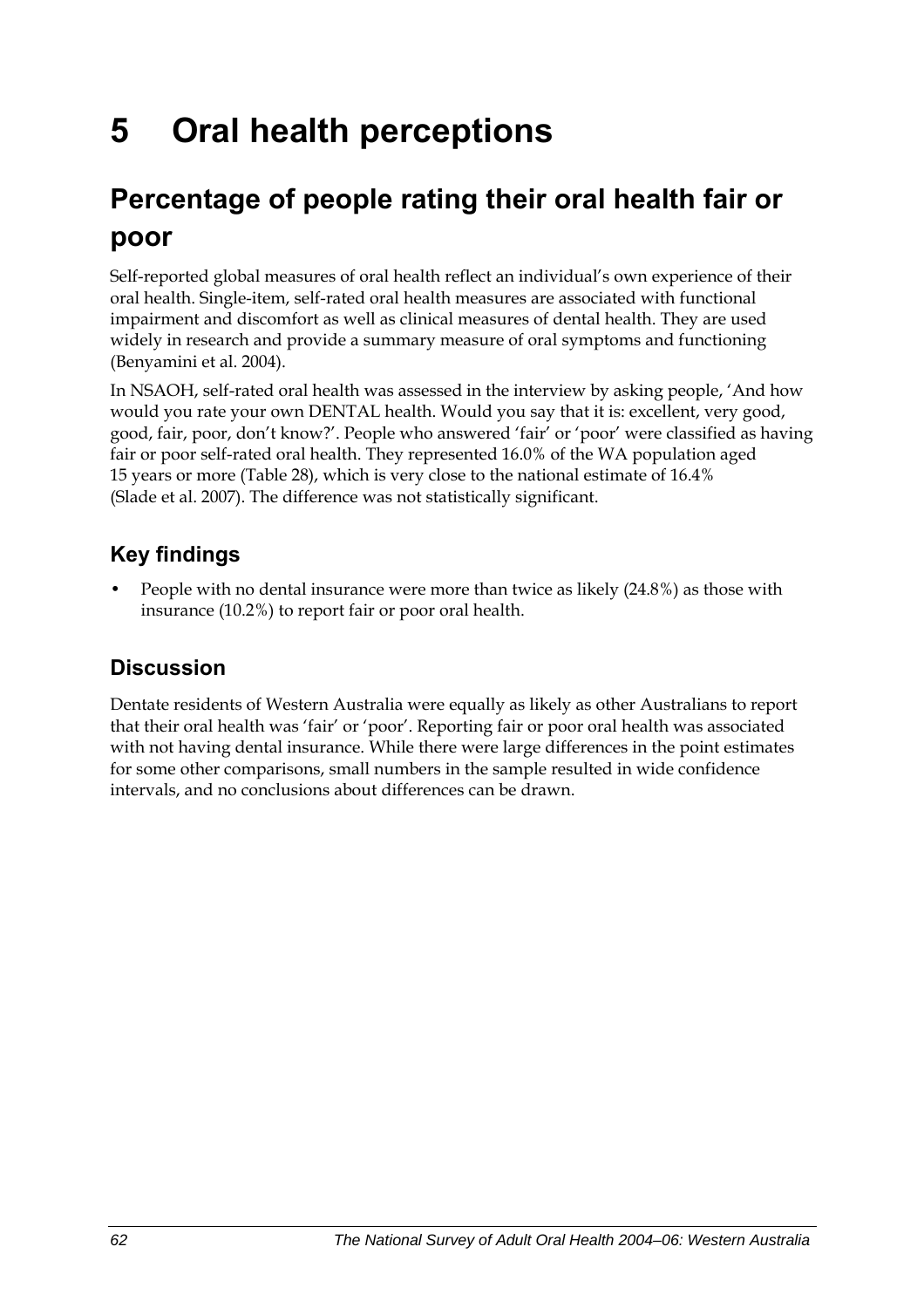<span id="page-70-0"></span>

|                               |                    | Population: dentate people<br>Age (years) |               |               |               |
|-------------------------------|--------------------|-------------------------------------------|---------------|---------------|---------------|
|                               |                    | All ages                                  | $15 - 34$     | $35 - 54$     | $\geq 55$     |
| All people                    | Per cent of people | 16.0                                      | 12.5          | 18.6          | 17.1          |
|                               | $95\%$ $Cl^{(a)}$  | $13.7 - 18.5$                             | $9.0 - 17.3$  | $15.7 - 21.9$ | $12.9 - 22.4$ |
| <b>Sex</b>                    |                    |                                           |               |               |               |
| Males                         | % of people        | 16.5                                      | 15.8          | 18.2          | 14.9          |
|                               | 95% CI             | $13.4 - 20.1$                             | $10.6 - 22.9$ | 14.2-22.9     | $10.0 - 21.8$ |
| Females                       | % of people        | 15.5                                      | 9.1           | 19.1          | 19.2          |
|                               | 95% CI             | $12.6 - 18.9$                             | $5.4 - 15.1$  | $14.9 - 24.1$ | $13.8 - 26.1$ |
| <b>Residential location</b>   |                    |                                           |               |               |               |
| Capital city                  | % of people        | 15.1                                      | 11.0          | 17.1          | 18.6          |
|                               | 95% CI             | $12.6 - 18.0$                             | $7.2 - 16.4$  | $13.6 - 21.3$ | 13.9-24.4     |
| Other places                  | % of people        | 18.4                                      | 17.3          | 22.9          | 12.9          |
|                               | 95% CI             | $14.0 - 24.0$                             | $9.9 - 28.6$  | 18.5-28.0     | $5.4 - 27.8$  |
| Postcode socioeconomic status |                    |                                           |               |               |               |
| Lowest                        | % of people        | 19.7                                      | 19.6          | 19.2          | 20.7          |
|                               | 95% CI             | $15.7 - 24.5$                             | $13.1 - 28.2$ | $14.2 - 25.4$ | $13.0 - 31.3$ |
| Middle                        | % of people        | 15.4                                      | 11.2          | 20.1          | 14.7          |
|                               | 95% CI             | $12.8 - 18.3$                             | $6.9 - 17.6$  | $15.7 - 25.3$ | $8.4 - 24.4$  |
| Highest                       | % of people        | 13.4                                      | 7.5           | 16.9          | 15.9          |
|                               | 95% CI             | $9.5 - 18.4$                              | $2.9 - 18.0$  | $12.0 - 23.2$ | $10.1 - 24.0$ |
| Government health card        |                    |                                           |               |               |               |
| Health care card or pensioner | % of people        | 19.6                                      | 15.2          | 29.2          | 18.2          |
| concession card               | 95% CI             | $14.0 - 26.7$                             | $6.3 - 32.7$  | $18.9 - 42.1$ | $12.2 - 26.2$ |
| Neither card                  | % of people        | 15.0                                      | 12.1          | 17.2          | 16.0          |
|                               | 95% CI             | $13.1 - 17.0$                             | $8.7 - 16.5$  | $14.3 - 20.7$ | $10.6 - 23.2$ |
| Place of last dental visit    |                    |                                           |               |               |               |
| Cardholder/Public             | % of people        | 27.2                                      | 22.9          | 50.2          | 21.7          |
|                               | 95% CI             | $15.9 - 42.6$                             | $6.6 - 55.7$  | $24.5 - 75.8$ | $11.7 - 36.8$ |
| Cardholder/Non-public         | % of people        | 16.2                                      | 9.6           | 21.3          | 16.9          |
|                               | 95% CI             | $11.6 - 22.1$                             | $2.7 - 28.8$  | $11.7 - 35.7$ | $10.7 - 25.7$ |
| Non-cardholder/Non-public     | % of people        | 15.0                                      | 12.1          | 17.2          | 16.0          |
|                               | 95% CI             | $13.1 - 17.0$                             | $8.7 - 16.5$  | $14.3 - 20.7$ | $10.6 - 23.2$ |
| <b>Dental insurance</b>       |                    |                                           |               |               |               |
| Insured                       | % of people        | 10.2                                      | 3.8           | 13.5          | 13.0          |
|                               | 95% CI             | $8.0 - 12.9$                              | $1.8 - 7.8$   | $9.8 - 18.4$  | $8.9 - 18.5$  |
| Uninsured                     | % of people        | 24.8                                      | 23.8          | 27.4          | 22.8          |
|                               | 95% CI             | 20.4-29.8                                 | $16.3 - 33.3$ | $20.9 - 35.0$ | 16.8-30.3     |

#### **Table 28: Percentage of people rating their oral health fair or poor**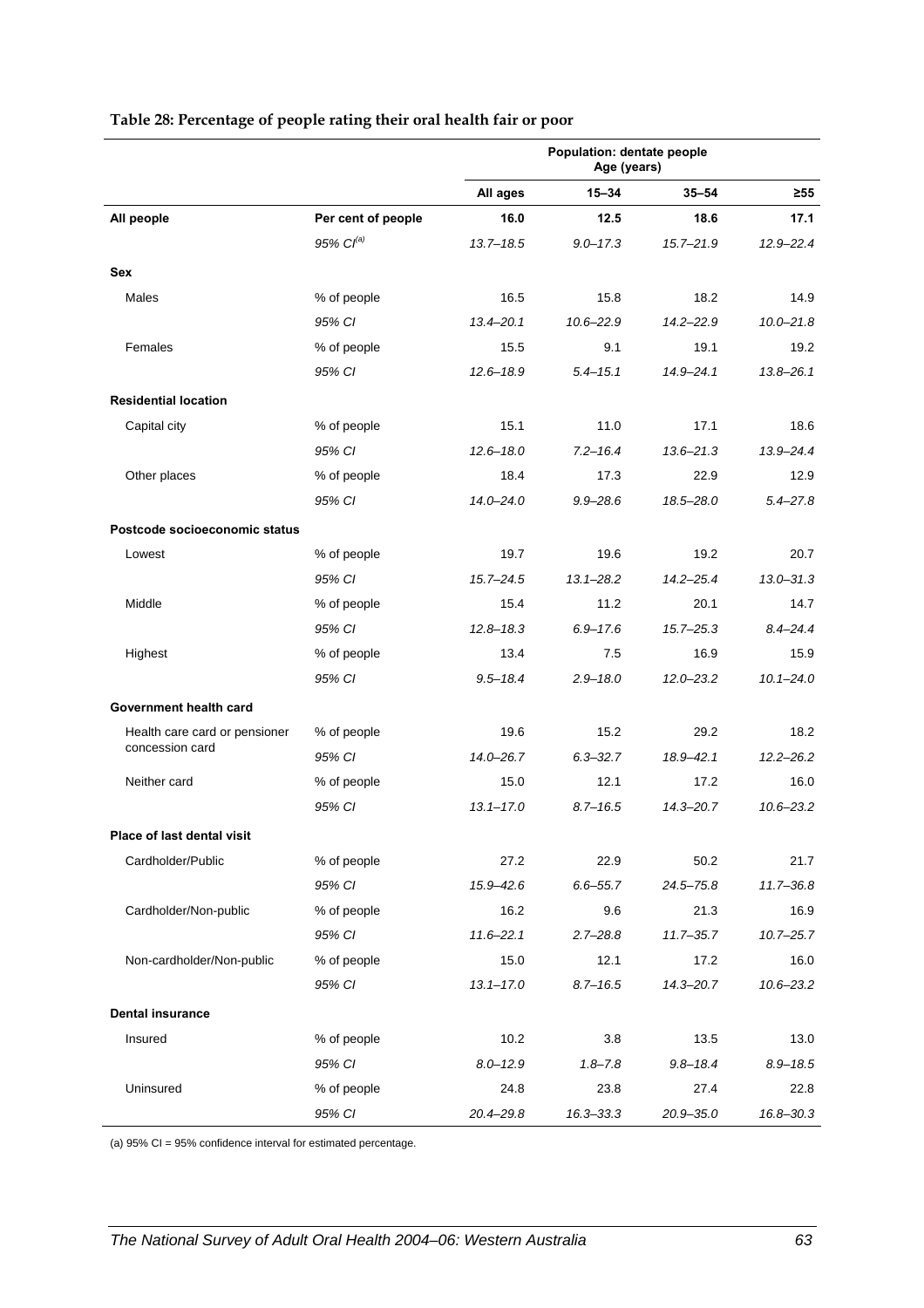## **Percentage of people experiencing toothache**

Toothache is caused when the nerve root of a tooth is irritated. It is most commonly caused by infection, decay, injury or loss of a tooth. However, pain sometimes originates from other areas, most commonly the jaw joint and the ear, and radiates to the jaw, thus appearing to be tooth pain.

In NSAOH, experience of toothache was assessed in the interview by asking dentate people, 'During the last 12 months how often have you had toothache? Was it: very often, often, sometimes, hardly ever, never during the last 12 months, don't know?'. People who answered 'very often', 'often' or 'sometimes' were classified as having experienced toothache. They represented 12.9% of the dentate WA population aged 15 years or more ([Table 29](#page-72-0)), which was lower than the national estimate of 15.1% (Slade et al. 2007). The difference was not statistically significant.

### **Discussion**

Residents of Western Australia were equally as likely as the rest of the Australian population to experience toothache. There were no statistically significant differences between the groups presented in Table 28. In some cases this reflects wide confidence intervals around the estimates, which are due to the small size of the sample in Western Australia.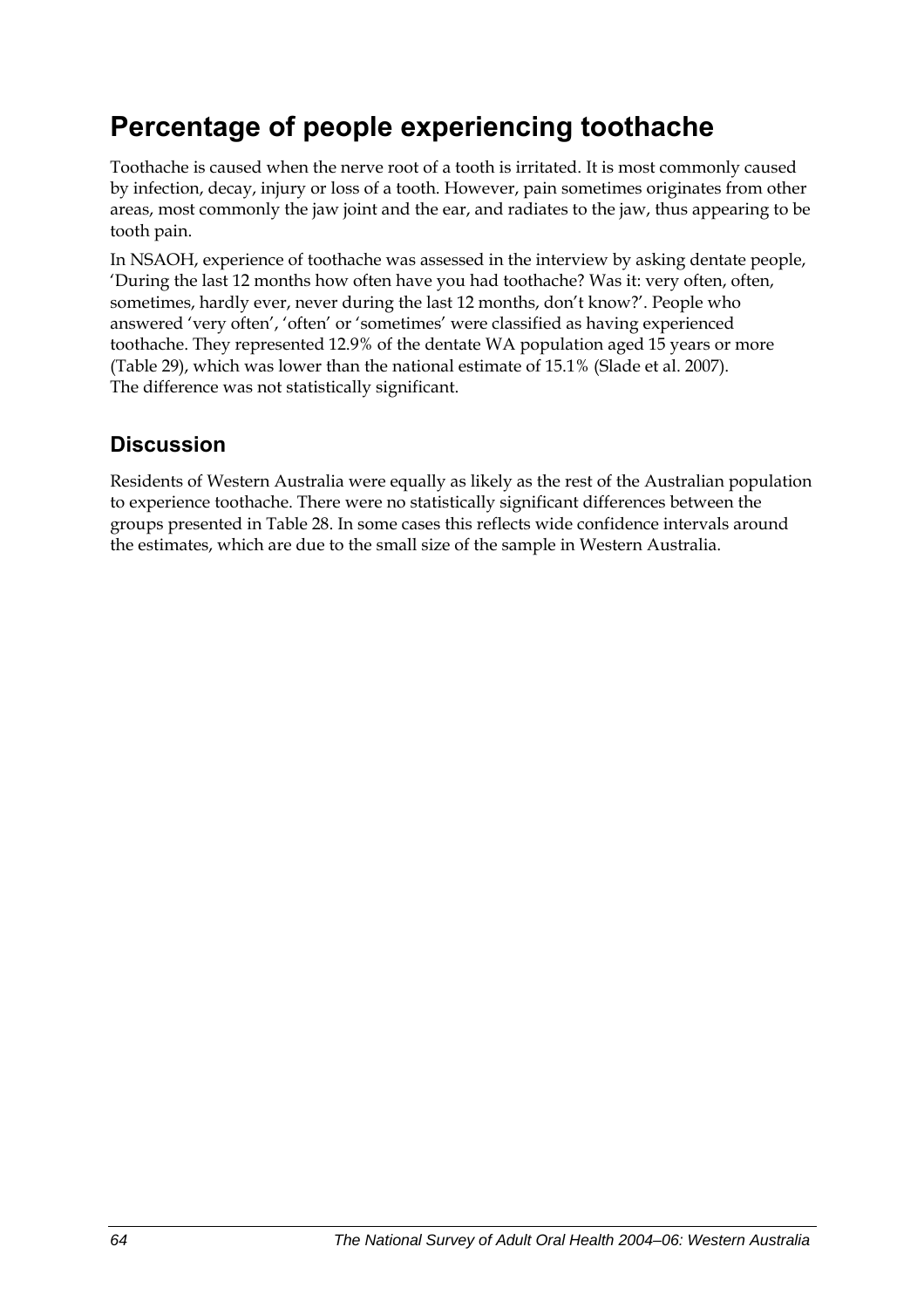|                               |                       | Population: dentate people<br>Age (years) |               |               |              |
|-------------------------------|-----------------------|-------------------------------------------|---------------|---------------|--------------|
|                               |                       | All ages                                  | $15 - 34$     | $35 - 54$     | ≥55          |
| All people                    | Per cent of people    | 12.9                                      | 13.8          | 13.7          | 10.1         |
|                               | 95% Cl <sup>(a)</sup> | $10.7 - 15.4$                             | $10.0 - 18.8$ | $11.0 - 16.9$ | $7.5 - 13.5$ |
| <b>Sex</b>                    |                       |                                           |               |               |              |
| Males                         | % of people           | 13.9                                      | 16.2          | 14.9          | 8.5          |
|                               | 95% CI                | $10.9 - 17.5$                             | $10.2 - 24.9$ | $11.2 - 19.7$ | $4.8 - 14.4$ |
| Females                       | % of people           | 11.8                                      | 11.3          | 12.4          | 11.7         |
|                               | 95% CI                | $9.3 - 15.0$                              | $7.3 - 17.0$  | $8.7 - 17.4$  | $8.1 - 16.6$ |
| <b>Residential location</b>   |                       |                                           |               |               |              |
| Capital city                  | % of people           | 12.7                                      | 13.6          | 13.2          | 10.4         |
|                               | 95% CI                | $10.0 - 16.0$                             | $9.2 - 19.7$  | $9.9 - 17.5$  | $7.1 - 15.1$ |
| Other places                  | % of people           | 13.3                                      | 14.2          | 14.9          | 9.4          |
|                               | 95% CI                | $10.9 - 16.1$                             | $8.1 - 23.9$  | $12.1 - 18.3$ | $7.4 - 11.7$ |
| Postcode socioeconomic status |                       |                                           |               |               |              |
| Lowest                        | % of people           | 14.2                                      | 14.0          | 16.9          | 11.0         |
|                               | 95% CI                | $10.0 - 19.7$                             | $7.8 - 23.7$  | $11.1 - 24.8$ | $7.8 - 15.2$ |
| Middle                        | % of people           | 12.7                                      | 14.2          | 13.3          | 8.8          |
|                               | 95% CI                | $9.0 - 17.6$                              | $8.0 - 23.7$  | $9.5 - 18.4$  | $4.9 - 15.3$ |
| Highest                       | % of people           | 11.9                                      | 13.2          | 11.7          | 10.5         |
|                               | 95% CI                | $9.2 - 15.3$                              | $7.6 - 22.0$  | $8.1 - 16.6$  | $5.7 - 18.4$ |
| Government health card        |                       |                                           |               |               |              |
| Health care card or pensioner | % of people           | 15.0                                      | 20.9          | 19.2          | 10.4         |
| concession card               | 95% CI                | $10.2 - 21.6$                             | $9.8 - 39.1$  | $10.4 - 32.7$ | $6.6 - 16.0$ |
| Neither card                  | % of people           | 12.2                                      | 12.5          | 13.0          | 9.7          |
|                               | 95% CI                | $9.9 - 15.1$                              | $8.7 - 17.6$  | $10.1 - 16.5$ | $6.1 - 15.1$ |
| Place of last dental visit    |                       |                                           |               |               |              |
| Cardholder/Public             | % of people           | 19.5                                      | 23.3          | 20.7          | 15.9         |
|                               | 95% CI                | $10.3 - 34.0$                             | $6.6 - 56.4$  | $6.4 - 50.2$  | $7.6 - 30.1$ |
| Cardholder/Non-public         | % of people           | 13.0                                      | 19.1          | 18.6          | 8.5          |
|                               | 95% CI                | $8.2 - 20.0$                              | $7.5 - 40.9$  | $9.2 - 33.9$  | $5.1 - 13.6$ |
| Non-cardholder/Non-public     | % of people           | 12.2                                      | 12.5          | 13.0          | 9.7          |
|                               | 95% CI                | $9.9 - 15.1$                              | $8.7 - 17.6$  | $10.1 - 16.5$ | $6.1 - 15.1$ |
| <b>Dental insurance</b>       |                       |                                           |               |               |              |
| Insured                       | % of people           | 10.7                                      | 10.8          | 10.5          | 10.9         |
|                               | 95% CI                | $8.0 - 14.2$                              | $5.6 - 20.0$  | $7.0 - 15.3$  | $7.7 - 15.1$ |
| Uninsured                     | % of people           | 15.9                                      | 17.3          | 18.9          | 9.2          |
|                               | 95% CI                | $12.5 - 20.0$                             | $11.7 - 24.8$ | $14.2 - 24.6$ | $5.7 - 14.4$ |

#### <span id="page-72-0"></span>**Table 29: Percentage of people experiencing toothache**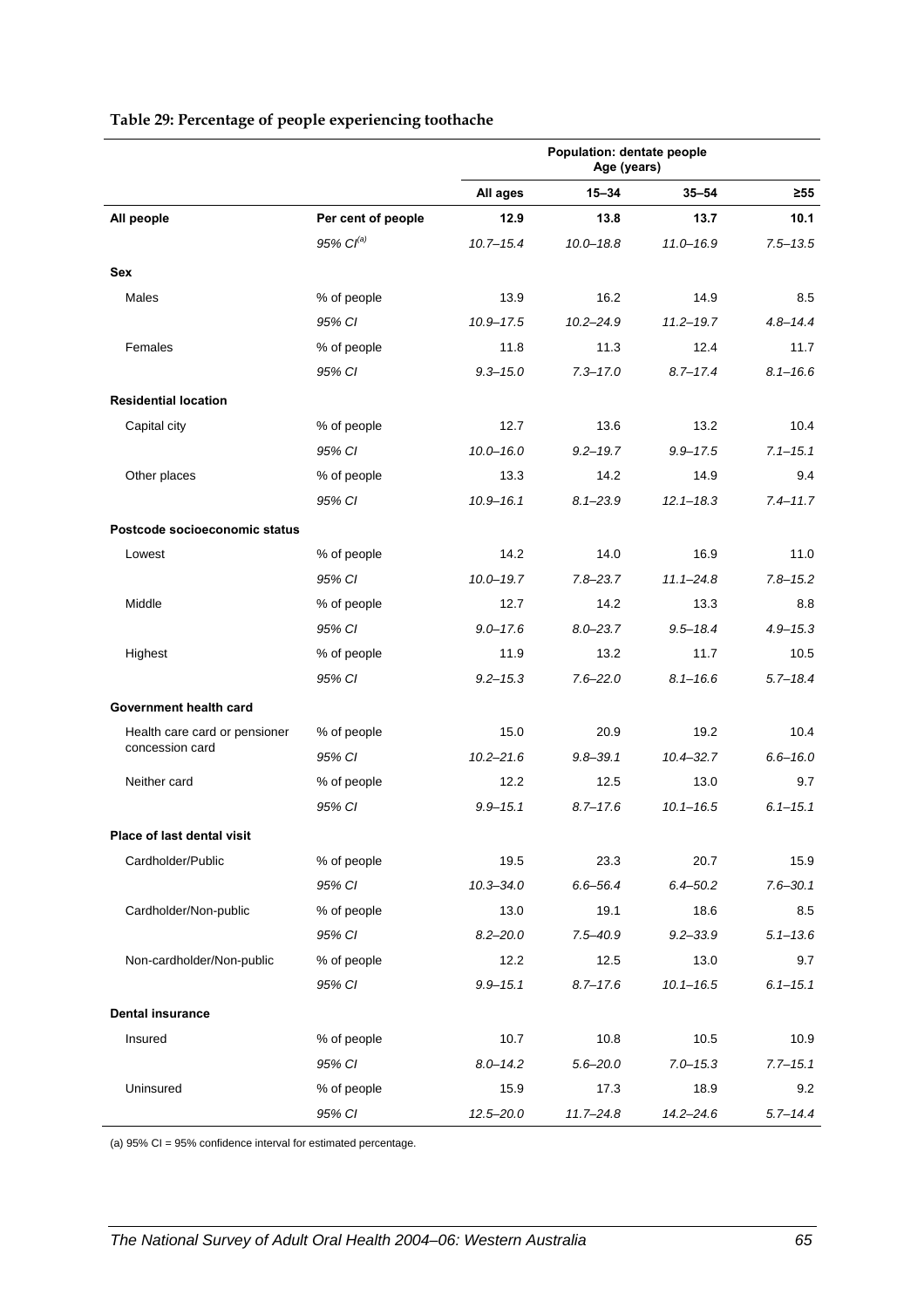## **Percentage of people experiencing orofacial pain**

Orofacial pain can be debilitating and indicates temporomandibular joint dysfunction.

In NSAOH, orofacial pain was assessed in the interview by asking people, 'During the last month, have you had pain in the face, jaw, temple, in front of the ear, or in the ear?'. People who answered 'yes' were classified as having orofacial pain. They represented 21.4% of the WA population aged 15 years or more [\(Table 30\)](#page-74-0), which was slightly lower than the national estimate of 22.6% (Slade et al. 2007). The difference was not statistically significant.

### **Discussion**

Residents of Western Australia were equally as likely as the rest of the Australian population to experience orofacial pain. There were no statistically significant differences between the groups presented in Table 29. In some cases this reflects wide confidence intervals around the estimates, which are due to the small size of the sample in Western Australia.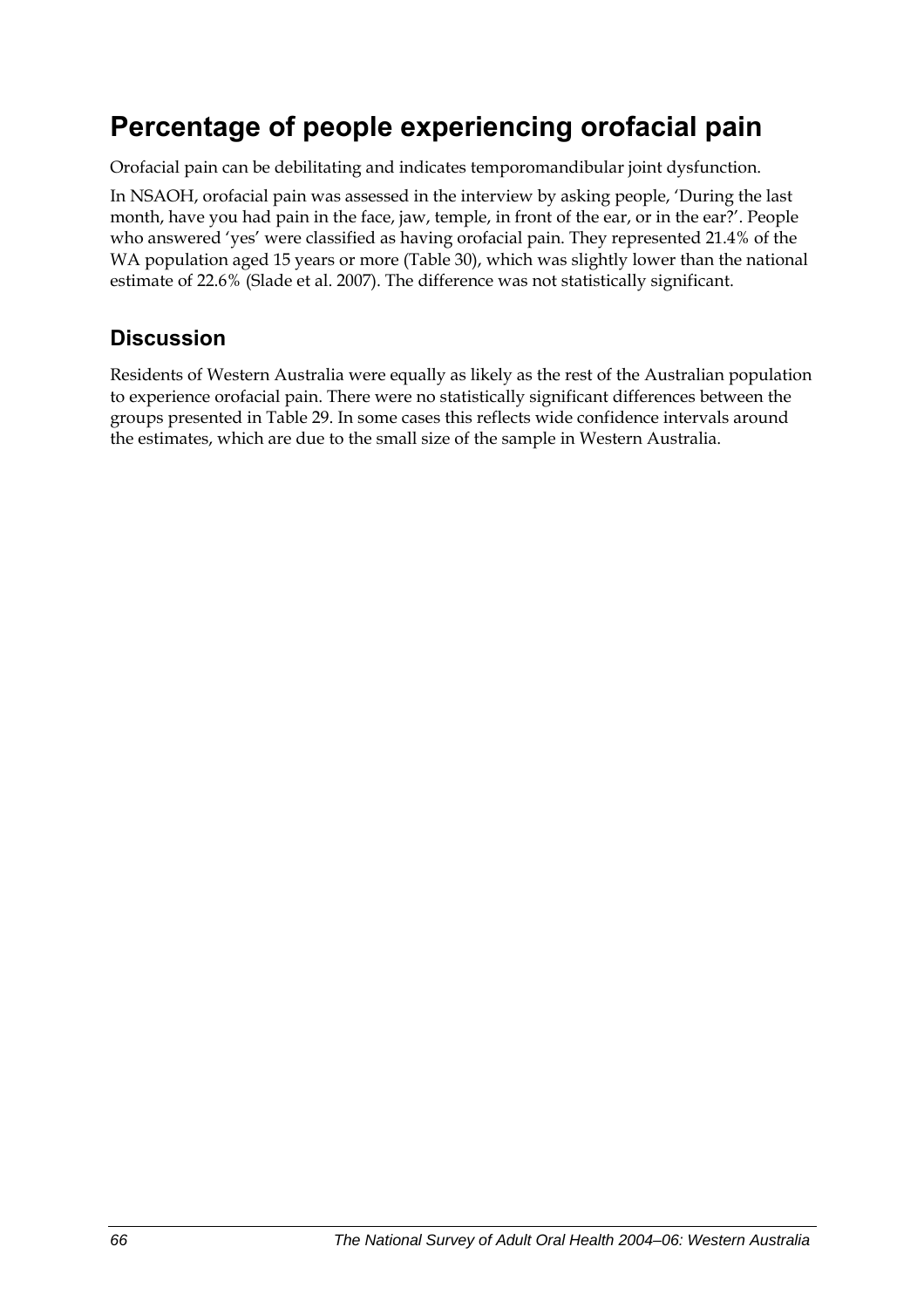<span id="page-74-0"></span>

|                               |                       |               | Population: all people<br>Age (years) |               |               |
|-------------------------------|-----------------------|---------------|---------------------------------------|---------------|---------------|
|                               |                       | All ages      | $15 - 34$                             | $35 - 54$     | ≥55           |
| All people                    | Per cent of people    | 21.4          | 22.8                                  | 22.7          | 17.9          |
|                               | 95% Cl <sup>(a)</sup> | 18.8-24.3     | 17.9-28.7                             | 18.5-27.4     | $14.4 - 22.1$ |
| Sex                           |                       |               |                                       |               |               |
| Males                         | % of people           | 17.6          | 19.5                                  | 18.9          | 13.4          |
|                               | 95% CI                | $13.8 - 22.2$ | $13.8 - 26.8$                         | $14.0 - 25.2$ | $8.8 - 20.0$  |
| Females                       | % of people           | 25.1          | 26.3                                  | 26.4          | 22.1          |
|                               | 95% CI                | $21.7 - 29.0$ | $19.7 - 34.3$                         | $20.4 - 33.4$ | $17.5 - 27.6$ |
| <b>Residential location</b>   |                       |               |                                       |               |               |
| Capital city                  | % of people           | 20.3          | 22.0                                  | 20.8          | 17.5          |
|                               | 95% CI                | $17.3 - 23.7$ | 16.4-29.0                             | $15.7 - 27.1$ | $13.7 - 22.1$ |
| Other places                  | % of people           | 24.5          | 25.4                                  | 27.8          | 19.2          |
|                               | 95% CI                | $19.2 - 30.7$ | 16.6-36.8                             | $22.0 - 34.3$ | 11.9-29.3     |
| Postcode socioeconomic status |                       |               |                                       |               |               |
| Lowest                        | % of people           | 23.4          | 17.5                                  | 30.2          | 22.9          |
|                               | 95% CI                | 18.7-29.0     | $10.7 - 27.4$                         | $25.3 - 35.7$ | $16.6 - 30.7$ |
| Middle                        | % of people           | 19.6          | 25.8                                  | 17.5          | 13.1          |
|                               | 95% CI                | $15.5 - 24.5$ | 18.5-34.8                             | $10.6 - 27.5$ | $8.3 - 20.2$  |
| Highest                       | % of people           | 21.3          | 24.4                                  | 21.9          | 16.8          |
|                               | 95% CI                | 16.9-26.6     | 15.6-35.9                             | 15.8-29.6     | $12.4 - 22.4$ |
| Government health card        |                       |               |                                       |               |               |
| Health care card or pensioner | % of people           | 23.8          | 27.0                                  | 29.6          | 20.9          |
| concession card               | 95% CI                | $18.1 - 30.6$ | 14.0-45.5                             | $19.6 - 42.1$ | $15.6 - 27.4$ |
| Neither card                  | % of people           | 20.7          | 22.1                                  | 21.7          | 14.6          |
|                               | 95% CI                | 17.7-23.9     | $17.1 - 28.2$                         | 17.6-26.5     | $11.2 - 18.7$ |
|                               |                       |               |                                       |               |               |
| Place of last dental visit    |                       |               |                                       |               |               |
| Cardholder/Public             | % of people           | 27.2          | 24.5                                  | 43.8          | 23.7          |
|                               | 95% CI                | 16.9-40.6     | $8.6 - 52.8$                          | $20.3 - 70.5$ | 13.6-38.0     |
| Cardholder/Non-public         | % of people           | 22.3          | 28.8                                  | 24.1          | 19.9          |
|                               | 95% CI                | $16.7 - 29.2$ | $13.1 - 52.1$                         | $14.1 - 38.2$ | $14.1 - 27.4$ |
| Non-cardholder/Non-public     | % of people           | 20.7          | 22.1                                  | 21.7          | 14.6          |
|                               | 95% CI                | 17.7-23.9     | $17.1 - 28.2$                         | 17.6-26.5     | $11.2 - 18.7$ |
| <b>Dental insurance</b>       |                       |               |                                       |               |               |
| Insured                       | % of people           | 21.5          | 25.6                                  | 20.9          | 17.9          |
|                               | 95% CI                | 18.5-24.9     | 18.6-34.0                             | $15.8 - 27.0$ | $14.0 - 22.6$ |
| Uninsured                     | % of people           | 21.7          | 20.8                                  | 25.9          | 18.2          |
|                               | 95% CI                | 17.3-26.9     | 14.3-29.3                             | $19.1 - 34.0$ | $12.7 - 25.5$ |

#### <span id="page-74-1"></span>**Table 30: Percentage of people experiencing orofacial pain**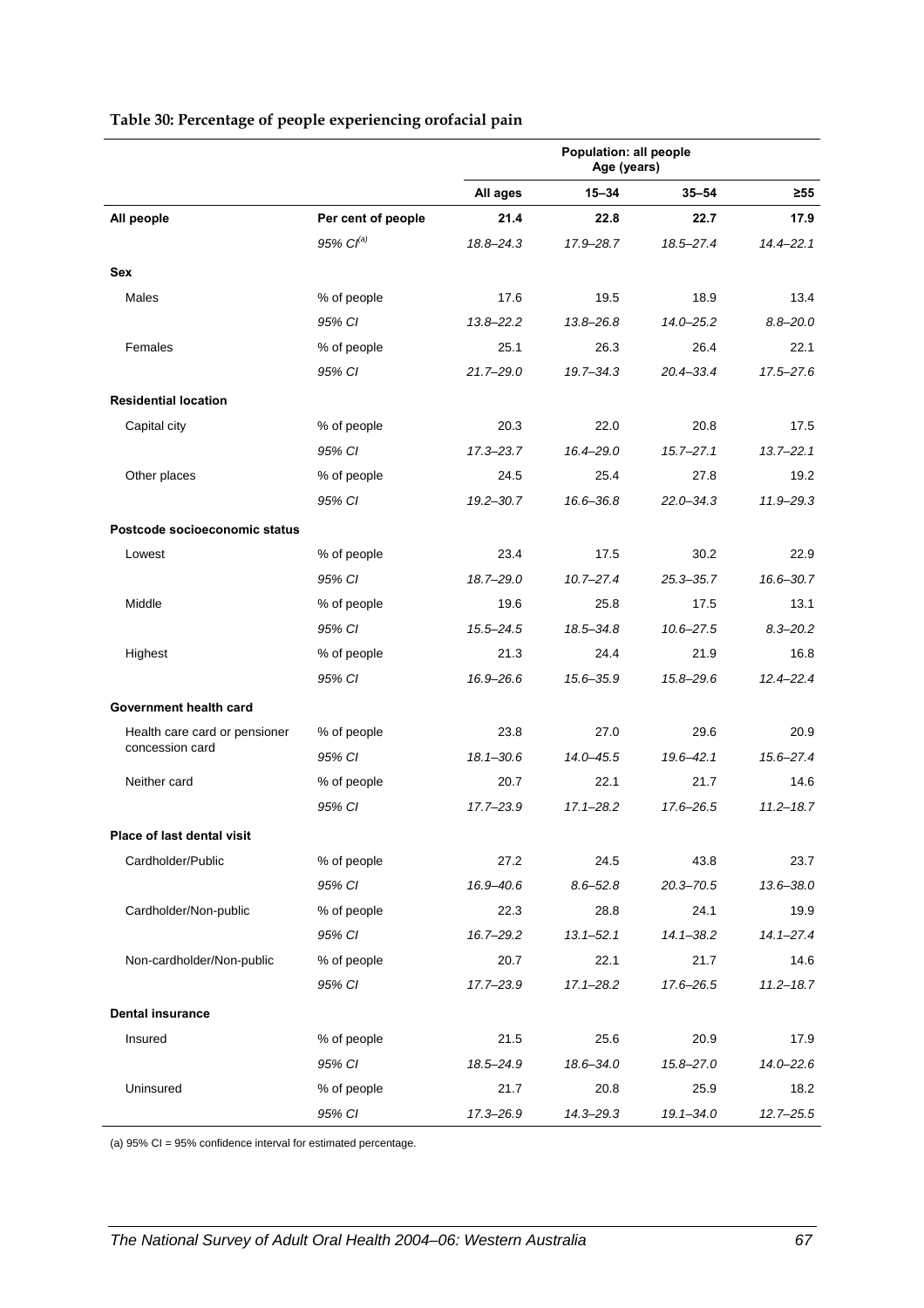## **Perceived need for dentures**

In NSAOH, people were asked at the time of the interview, 'Currently, which of the following dental treatments do you think you need to have?'. The possible responses varied for dentate and edentulous people. All people were asked if they felt they needed dentures. In WA, 5.1% of people thought they needed dentures [\(Table 31\)](#page-76-0), which was very similar to the national estimate of 7.2% (Slade et al. 2007).

### **Key findings**

- The percentage of adults who thought they needed dentures was strongly age-related, increasing from 0.6% among 15–34-year-olds to 3.7% among adults aged 35–54 years and 12.8% among those aged 55 years or more.
- There were no significant differences in the perceived need for dentures by sex, residential location in the capital city or other places, or socioeconomic status of postcodes.
- The need for a denture was more than three times higher among people who had a government health card (11.3%) compared with those who did not (3.0%).
- Those adults who had a government health card and last visited a public clinic were most likely to report needing a denture (13.9%). The percentage was similar among cardholders who last visited a private dentist (10.2%) and lowest among non-cardholders who last visited a private dentist (3.0%).
- Uninsured people were more likely to need dentures (8.1%), but among those with dental insurance the figure was lower (3.1%).
- The age-relatedness of the need for dentures was evident within subgroups of adults formed by socioeconomic characteristics. For instance, among adults without dental insurance, the percentage rose from 0.7% in the 15–34 years age group to 5.5% in 35–54-year-olds and 20.6% in those aged 55 years or more.

### **Discussion**

The percentage of people who said they needed dentures was low. It is related to the observed pattern for complete tooth loss and numbers of missing teeth. However, the level of need for dentures was considerably lower than the percentage of people with either complete tooth loss or reasonable numbers of missing teeth. The relationship between perceived need and professional judgement of the need for dentures is complex, but people generally express a lower need than is assessed by dentists.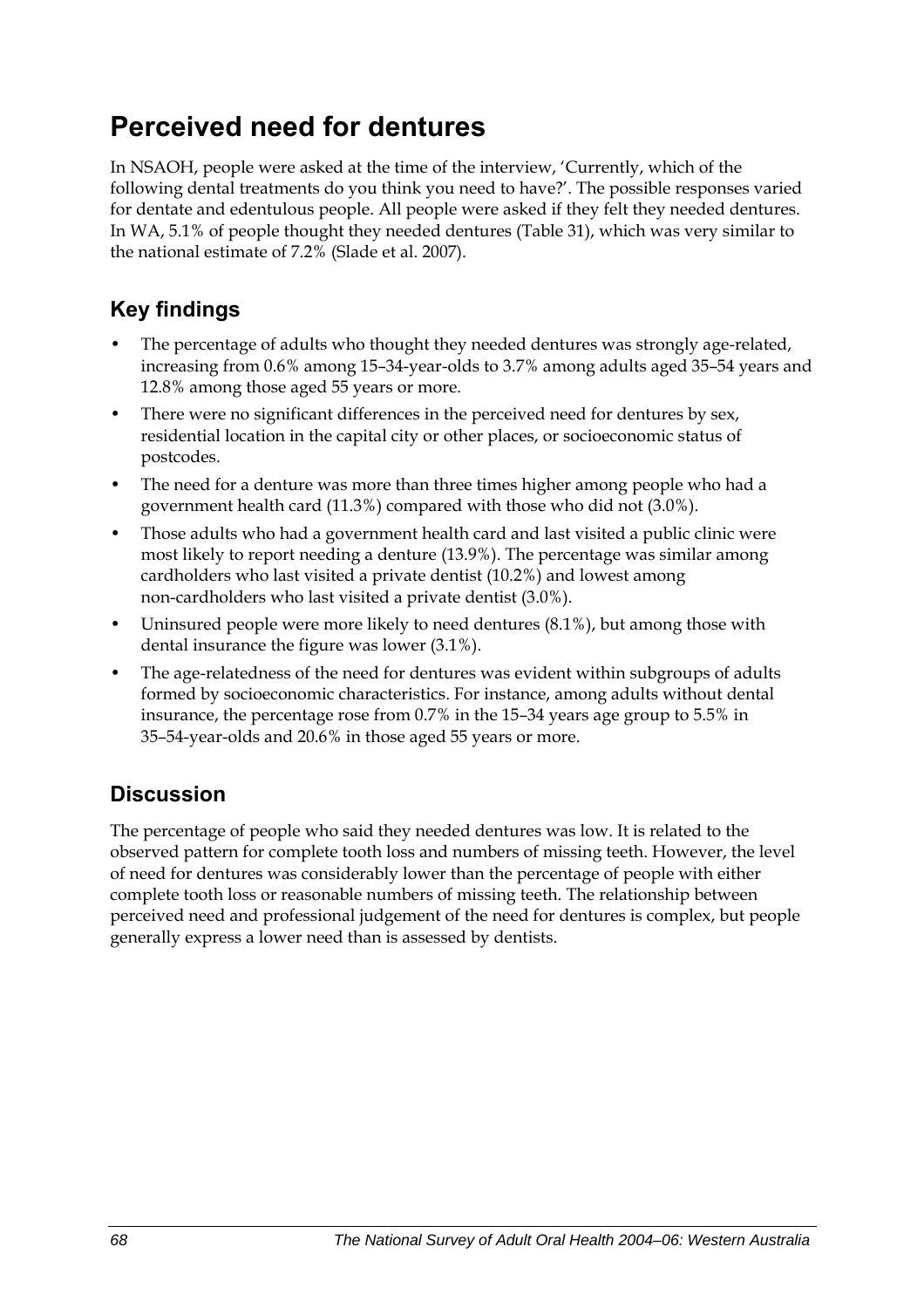<span id="page-76-0"></span>

|                               |                       |              | Population: all people<br>Age (years) |              |               |
|-------------------------------|-----------------------|--------------|---------------------------------------|--------------|---------------|
|                               |                       | All ages     | $15 - 34$                             | $35 - 54$    | $\geq 55$     |
| All people                    | Per cent of people    | 5.1          | 0.6                                   | 3.7          | 12.8          |
|                               | 95% Cl <sup>(a)</sup> | $3.9 - 6.7$  | $0.2 - 1.7$                           | $2.1 - 6.3$  | $9.8 - 16.6$  |
| <b>Sex</b>                    |                       |              |                                       |              |               |
| Males                         | % of people           | 5.2          | 0.3                                   | 4.5          | 12.9          |
|                               | 95% CI                | $3.5 - 7.8$  | $0.0 - 2.3$                           | $1.9 - 10.3$ | $8.2 - 19.6$  |
| Females                       | % of people           | 5.0          | 0.8                                   | 2.9          | 12.8          |
|                               | 95% CI                | $3.8 - 6.7$  | $0.2 - 3.0$                           | $1.8 - 4.7$  | $9.3 - 17.4$  |
| <b>Residential location</b>   |                       |              |                                       |              |               |
| Capital city                  | % of people           | 4.6          | 0.2                                   | 2.7          | 12.7          |
|                               | 95% CI                | $3.1 - 6.6$  | $0.0 - 1.5$                           | $1.1 - 6.8$  | $9.1 - 17.5$  |
| Other places                  | % of people           | 6.7          | 1.6                                   | 6.4          | 13.2          |
|                               | 95% CI                | $4.8 - 9.3$  | $0.4 - 6.0$                           | $3.8 - 10.4$ | $8.7 - 19.4$  |
| Postcode socioeconomic status |                       |              |                                       |              |               |
| Lowest                        | % of people           | 6.6          | 0.5                                   | 5.8          | 14.2          |
|                               | 95% CI                | $4.5 - 9.6$  | $0.1 - 3.2$                           | $3.6 - 9.1$  | $8.9 - 21.7$  |
| Middle                        | % of people           | 5.8          | 1.1                                   | 5.3          | 13.9          |
|                               | 95% CI                | $3.5 - 9.3$  | $0.3 - 4.1$                           | $2.2 - 12.4$ | $9.5 - 20.0$  |
| Highest                       | % of people           | 3.1          | 0.0                                   | 0.7          | 10.5          |
|                               | 95% CI                | $2.0 - 4.9$  |                                       | $0.1 - 4.4$  | $6.2 - 17.1$  |
| Government health card        |                       |              |                                       |              |               |
| Health care card or pensioner | % of people           | 11.3         | 0.0                                   | 2.3          | 18.2          |
| concession card               | 95% CI                | $8.5 - 14.9$ |                                       | $0.8 - 6.7$  | 13.7-23.9     |
| Neither card                  | % of people           | 3.0          | 0.7                                   | 3.9          | 6.4           |
|                               | 95% CI                | $2.0 - 4.5$  | $0.2 - 2.0$                           | $2.2 - 6.9$  | $3.8 - 10.4$  |
| Place of last dental visit    |                       |              |                                       |              |               |
| Cardholder/Public             | % of people           | 13.9         | 0.0                                   | 0.0          | 27.0          |
|                               | 95% CI                | $8.2 - 22.7$ |                                       | $\equiv$     | 16.5-40.9     |
| Cardholder/Non-public         | % of people           | 10.2         | 0.0                                   | 3.2          | 15.2          |
|                               | 95% CI                | $7.1 - 14.4$ |                                       | $1.1 - 9.1$  | $10.5 - 21.5$ |
| Non-cardholder/Non-public     | % of people           | 3.0          | 0.7                                   | 3.9          | 6.4           |
|                               | 95% CI                | $2.0 - 4.5$  | $0.2 - 2.0$                           | $2.2 - 6.9$  | $3.8 - 10.4$  |
| <b>Dental insurance</b>       |                       |              |                                       |              |               |
| Insured                       | % of people           | 3.1          | 0.5                                   | 2.7          | 6.7           |
|                               | 95% CI                | $2.1 - 4.6$  | $0.1 - 3.4$                           | $1.3 - 5.4$  | $4.3 - 10.2$  |
| Uninsured                     | % of people           | 8.1          | 0.7                                   | 5.5          | 20.6          |
|                               | 95% CI                | $6.1 - 10.7$ | $0.2 - 2.8$                           | $3.0 - 9.8$  | $15.7 - 26.6$ |

#### <span id="page-76-1"></span>**Table 31: Percentage of people who need dentures**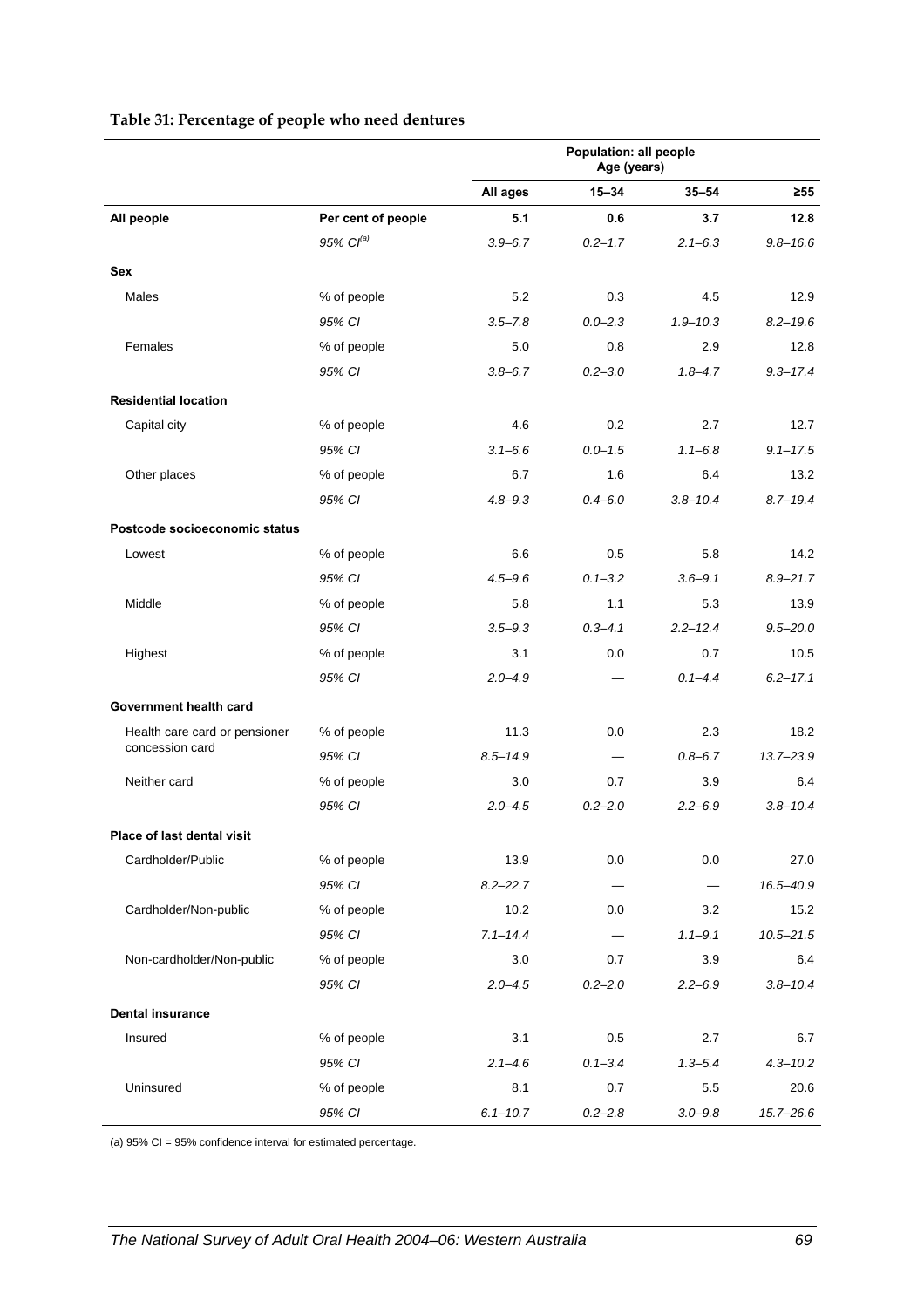## **Perceived need for dental extraction or filling**

Dentate adults were asked about other dental services, including extractions or fillings that they might need. The responses to the options 'Any extractions' or 'Any fillings' have been combined so that the response indicates a perceived dental problem for which one or other of these two aspects of routine dental care is thought to be required, most likely as a sequelae for dental caries. Which of these two dental services was provided would be determined by a process of negotiation between patient and provider, influenced by both provider and patient circumstances. In WA, 32.0% of dentate adults perceived a need for an extraction or filling [\(Table 32\)](#page-78-0), which was similar to the national estimate of 32.9% (Slade et al. 2007).

## **Key findings**

- The percentage of dentate adults who thought they needed extractions or fillings was similar among the youngest and oldest age groups (29.3 and 27.8%) but higher among people aged 35–54 years (37.4%). However, these differences were not statistically significant.
- There were no significant differences by sex, residential location in a capital city or other place, government health cardholder status or place of last dental visit.
- The percentage of dentate adults who thought they needed an extraction or filling was significantly lower among those living in the highest socioeconomic status postcodes compared with the middle and lowest socioeconomic status postcodes (24.6% compared with 34.7% and 37.6% respectively).
- Those adults who did not have dental insurance were more likely to report a need for extractions or fillings (39.9%) than those who were insured (27.2%).
- The lack of an age-related pattern was repeated within nearly all subgroups of adults formed by socioeconomic characteristics. Two exceptions occurred where the oldest age group within a subgroup defined by a socioeconomic characteristic had a significantly lower percentage.

### **Discussion**

Just under one-third of dentate adults perceived a need for an extraction or filling. This percentage was similar among the three age groups, and showed few socioeconomic characteristic variations. Perceived need for an extraction or filling was lower among those dentate adults who lived in the highest socioeconomic status postcodes compared with the middle and lower socioeconomic status postcodes, and higher among those who were uninsured compared with the insured.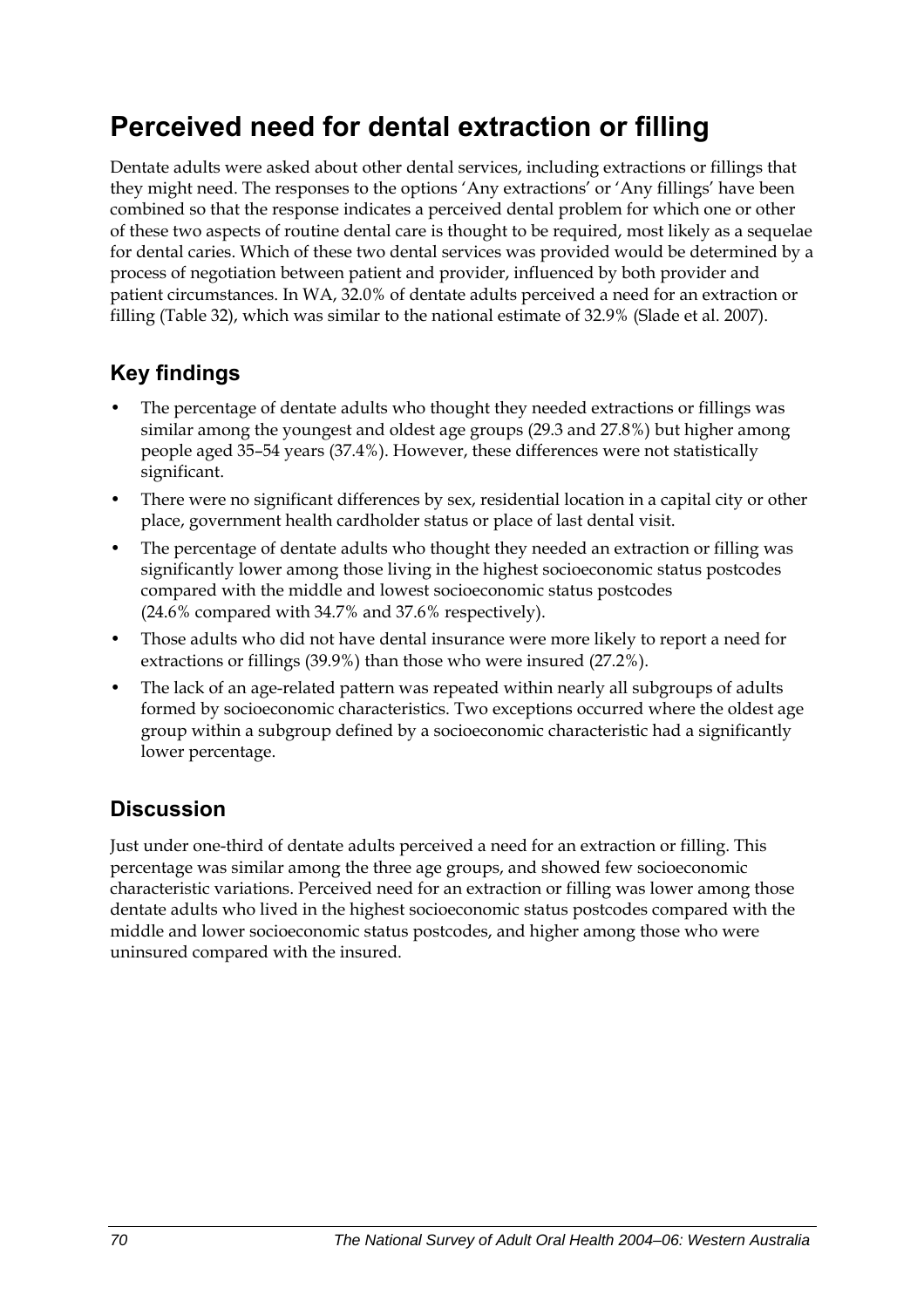<span id="page-78-0"></span>

|                               |                       | Population: dentate people<br>Age (years) |               |               |               |  |
|-------------------------------|-----------------------|-------------------------------------------|---------------|---------------|---------------|--|
|                               |                       | All ages                                  | 15-34         | $35 - 54$     | $\geq 55$     |  |
| All people                    | Per cent of people    | 32.0                                      | 29.3          | 37.4          | 27.8          |  |
|                               | 95% Cl <sup>(a)</sup> | $29.0 - 35.2$                             | $24.2 - 35.0$ | $32.9 - 42.1$ | $22.7 - 33.5$ |  |
| Sex                           |                       |                                           |               |               |               |  |
| Males                         | % of people           | 32.4                                      | 26.7          | 39.0          | 30.9          |  |
|                               | 95% CI                | $28.0 - 37.0$                             | $19.8 - 35.0$ | $33.2 - 45.1$ | 23.9-38.9     |  |
| Females                       | % of people           | 31.6                                      | 32.0          | 35.7          | 24.9          |  |
|                               | 95% CI                | $27.1 - 36.5$                             | 24.3-40.8     | $28.7 - 43.5$ | $19.1 - 31.8$ |  |
| <b>Residential location</b>   |                       |                                           |               |               |               |  |
| Capital city                  | % of people           | 30.3                                      | 27.2          | 35.6          | 26.8          |  |
|                               | 95% CI                | $26.8 - 34.0$                             | 21.9-33.2     | $30.3 - 41.4$ | $20.9 - 33.6$ |  |
| Other places                  | % of people           | 37.1                                      | 35.7          | 42.2          | 30.8          |  |
|                               | 95% CI                | $30.9 - 43.7$                             | $23.0 - 50.8$ | $35.0 - 49.8$ | $21.9 - 41.5$ |  |
| Postcode socioeconomic status |                       |                                           |               |               |               |  |
| Lowest                        | % of people           | 37.6                                      | 37.0          | 41.8          | 33.1          |  |
|                               | 95% CI                | $32.3 - 43.3$                             | 27.1-48.2     | 34.9-49.1     | 24.6-42.9     |  |
| Middle                        | % of people           | 34.7                                      | 32.3          | 42.3          | 25.4          |  |
|                               | 95% CI                | $30.1 - 39.6$                             | 24.8-40.9     | $39.1 - 45.7$ | $16.2 - 37.4$ |  |
| Highest                       | % of people           | 24.6                                      | 18.5          | 29.5          | 24.9          |  |
|                               | 95% CI                | $21.0 - 28.5$                             | $12.0 - 27.5$ | $21.2 - 39.5$ | 17.9-33.6     |  |
| Government health card        |                       |                                           |               |               |               |  |
| Health care card or pensioner | % of people           | 29.1                                      | 27.7          | 42.6          | 24.7          |  |
| concession card               | 95% CI                | $23.0 - 36.0$                             | 15.6-44.2     | $30.4 - 55.8$ | $17.9 - 33.1$ |  |
| Neither card                  | % of people           | 32.8                                      | 29.7          | 36.7          | 30.4          |  |
|                               | 95% CI                | $28.9 - 37.1$                             | 24.3-35.8     | $31.6 - 42.1$ | $22.2 - 40.1$ |  |
| Place of last dental visit    |                       |                                           |               |               |               |  |
| Cardholder/Public             | % of people           | 35.5                                      | 36.5          | 57.0          | 26.3          |  |
|                               | 95% CI                | $24.5 - 48.3$                             | $16.2 - 63.0$ | $31.6 - 79.2$ | 15.6-40.7     |  |
| Cardholder/Non-public         | % of people           | 26.1                                      | 21.2          | 37.1          | 24.1          |  |
|                               | 95% CI                | $20.4 - 32.8$                             | $9.1 - 42.0$  | $23.7 - 52.7$ | 16.9-33.3     |  |
| Non-cardholder/Non-public     | % of people           | 32.8                                      | 29.7          | 36.7          | 30.4          |  |
|                               | 95% CI                | 28.9-37.1                                 | $24.3 - 35.8$ | $31.6 - 42.1$ | $22.2 - 40.1$ |  |
| <b>Dental insurance</b>       |                       |                                           |               |               |               |  |
| Insured                       | % of people           | 27.2                                      | 19.7          | 33.4          | 26.6          |  |
|                               | 95% CI                | $23.7 - 31.0$                             | 14.6-26.0     | 26.8-40.7     | 20.4-33.9     |  |
| Uninsured                     | % of people           | 39.9                                      | 41.9          | 44.4          | 30.0          |  |
|                               | 95% CI                | $35.4 - 44.7$                             | $33.6 - 50.7$ | $37.8 - 51.2$ | $23.0 - 38.1$ |  |

#### <span id="page-78-1"></span>**Table 32: Percentage of people who need an extraction or filling**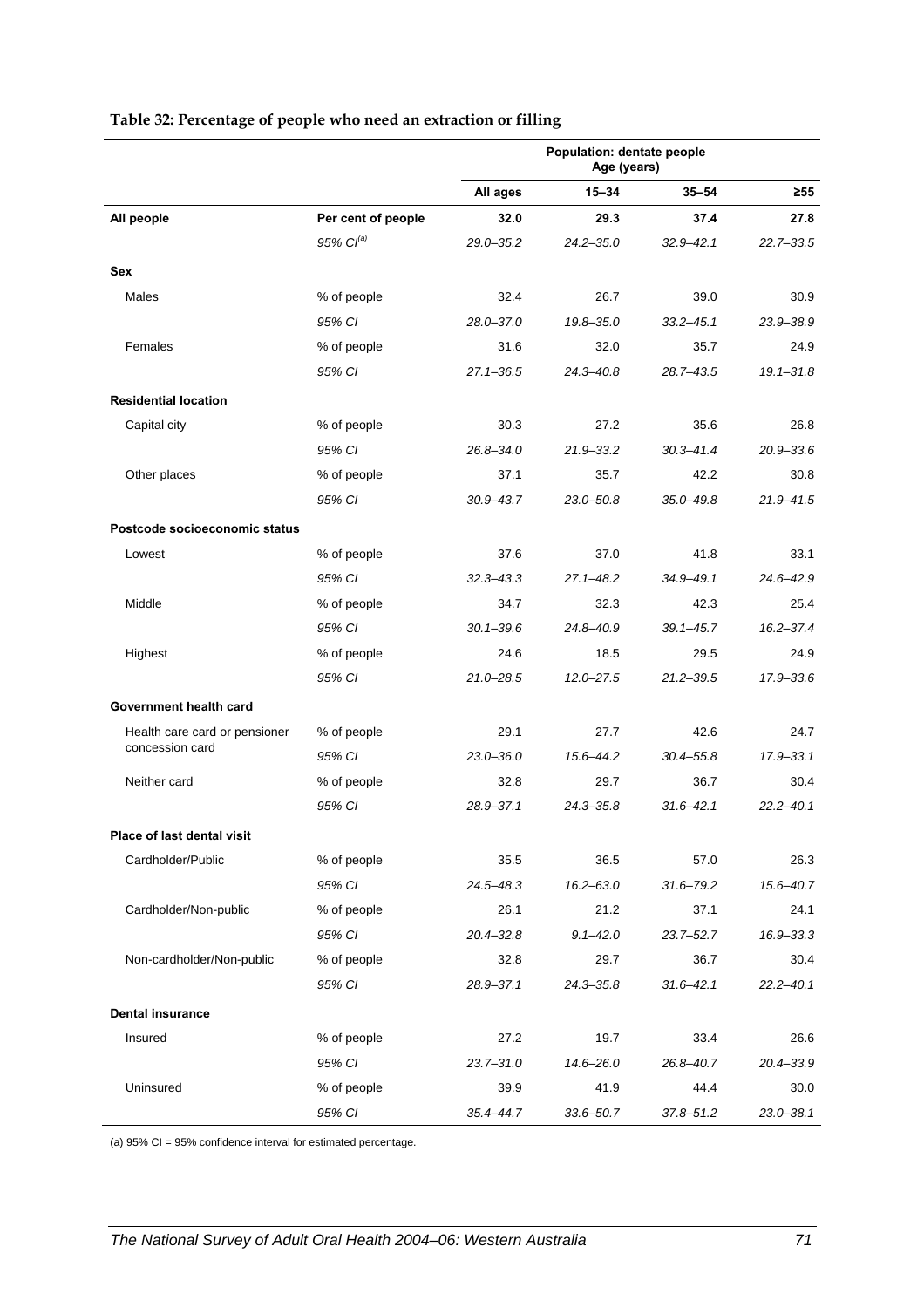## **Perceived need for a dental check-up**

Dentate adults were asked about their perceived need for a check-up. This is regarded as an indicator of compliance with the recommendation of dentists to visit regularly when asymptomatic so as to detect disease earlier and receive prompt treatment for any dental problems. A check-up also provides an opportunity for preventive services to be received.

In WA, 61.0% of adults perceived a need for a check-up ([Table 33](#page-80-0)), which was very similar to the national estimate of 59.6% (Slade et al. 2007).

### **Key findings**

- The percentage of dentate adults who thought they needed a check-up was similar across the two younger age groups (65.8% and 64.1%) and lower among people 55 years old or more (48.9%).
- There were no significant differences among dentate adults by sex, residential location, postcode socioeconomic status, government health cardholder status or place of last dental visit.
- The percentage of dentate adults who thought they needed a check-up was significantly higher among those who were uninsured (66.1%) than the insured (56.5%).
- The age-related pattern of perceived need for a check-up was repeated within subgroups of adults formed by most of the socioeconomic characteristics. The percentage was significantly lower among people aged 55 years or more. For instance, among dentate adults with dental insurance, percentages were lower in the 55 years or more age group (44.8%) compared with 35–54-year-olds (61.9%) and those aged 15–34 years (58.7%).

### **Discussion**

About 6 out of 10 dentate adults perceived a need for a check-up. The percentage was similar for the two younger age groups but significantly lower among those adults aged 55 years or more. There was little variation by socioeconomic characteristics, which might reflect a confounding of perceived need for a check-up by time since last dental visit. Those dentate adults with a higher likelihood of compliance with the recommendation for a regular check-up visit may have last visited more recently, and hence not perceive a need for a further check-up at the time of the interview.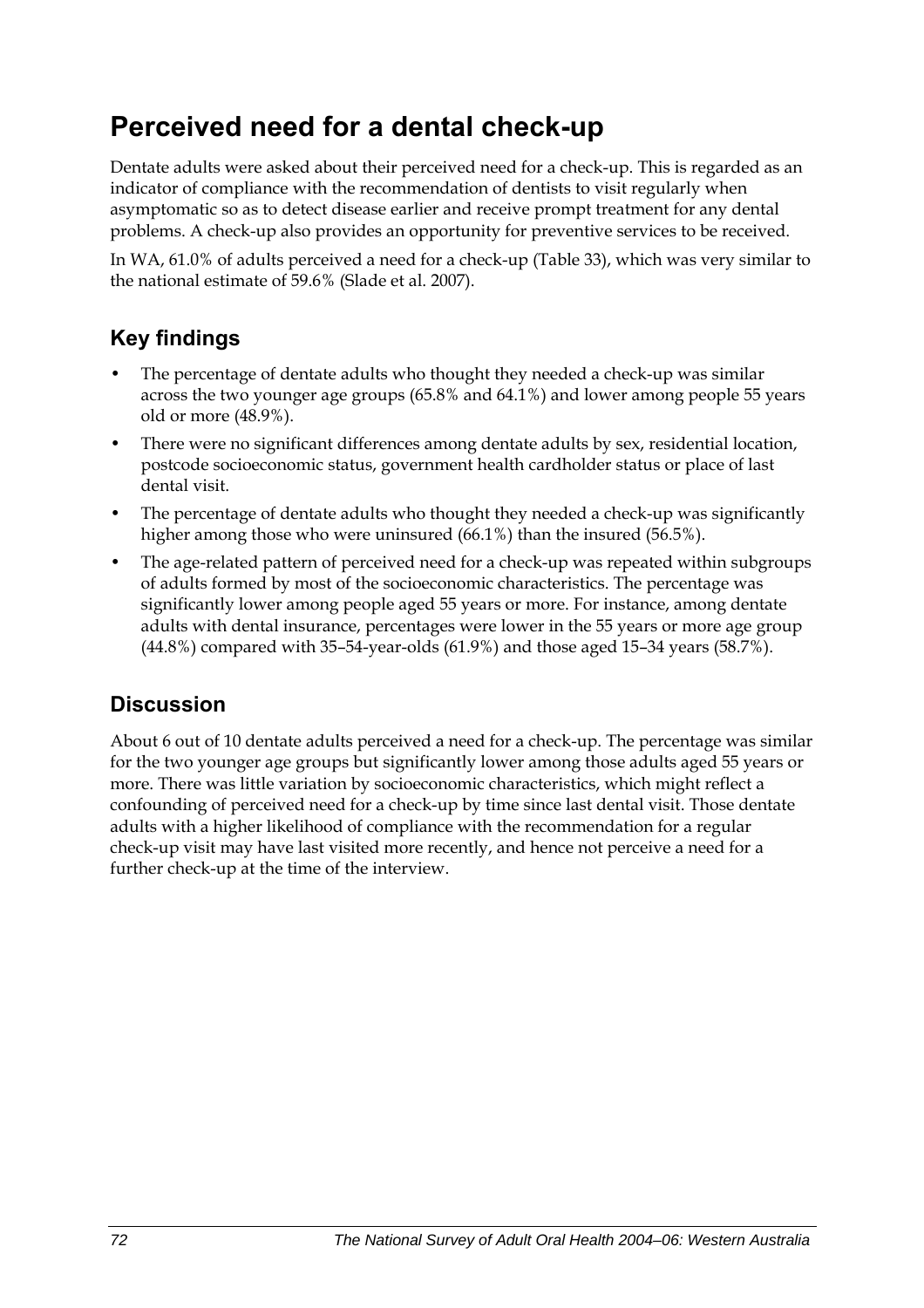<span id="page-80-0"></span>

|                               |                       | <b>Population: dentate people</b><br>Age (years) |               |               |               |
|-------------------------------|-----------------------|--------------------------------------------------|---------------|---------------|---------------|
|                               |                       | All ages                                         | $15 - 34$     | $35 - 54$     | ≥55           |
| All people                    | Per cent of people    | 61.0                                             | 65.8          | 64.1          | 48.9          |
|                               | 95% Cl <sup>(a)</sup> | 57.6-64.4                                        | $60.2 - 71.0$ | 58.3-69.5     | $42.8 - 55.1$ |
| Sex                           |                       |                                                  |               |               |               |
| Males                         | % of people           | 63.5                                             | 66.9          | 67.9          | 51.1          |
|                               | 95% CI                | 58.6-68.2                                        | $57.7 - 75.1$ | $59.8 - 75.0$ | 43.0–59.0     |
| Females                       | % of people           | 58.5                                             | 64.7          | 60.3          | 46.9          |
|                               | 95% CI                | $53.9 - 63.0$                                    | $57.7 - 71.1$ | $53.0 - 67.1$ | 39.7-54.2     |
| <b>Residential location</b>   |                       |                                                  |               |               |               |
| Capital city                  | % of people           | 61.0                                             | 68.2          | 62.0          | 48.2          |
|                               | 95% CI                | $57.1 - 64.8$                                    | $62.2 - 73.7$ | 54.8-68.7     | 41.6-54.9     |
| Other places                  | % of people           | 61.1                                             | 58.3          | 69.8          | 51.1          |
|                               | 95% CI                | $53.6 - 68.0$                                    | $46.6 - 69.1$ | 60.5-77.7     | 37.0-65.0     |
| Postcode socioeconomic status |                       |                                                  |               |               |               |
| Lowest                        | % of people           | 62.2                                             | 61.9          | 70.4          | 52.3          |
|                               | 95% CI                | $55.2 - 68.8$                                    | $51.7 - 71.1$ | $61.2 - 78.2$ | 39.4-64.9     |
| Middle                        | % of people           | 62.9                                             | 71.6          | 63.0          | 46.6          |
|                               | 95% CI                | 58.3-67.4                                        | $63.1 - 78.8$ | $52.5 - 72.3$ | 38.9-54.5     |
| Highest                       | % of people           | 58.2                                             | 63.1          | 60.5          | 47.7          |
|                               | 95% CI                | $52.1 - 64.0$                                    | $52.8 - 72.3$ | 50.4-69.8     | $38.4 - 57.1$ |
| Government health card        |                       |                                                  |               |               |               |
| Health care card or pensioner | % of people           | 54.3                                             | 66.6          | 67.4          | 42.7          |
| concession card               | 95% CI                | $45.7 - 62.6$                                    | $49.2 - 80.4$ | $51.7 - 80.1$ | $33.9 - 52.0$ |
| Neither card                  | % of people           | 62.9                                             | 65.5          | 63.6          | 54.3          |
|                               | 95% CI                | 58.8-66.8                                        | $59.5 - 71.1$ | 57.0-69.8     | $47.1 - 61.4$ |
| Place of last dental visit    |                       |                                                  |               |               |               |
| Cardholder/Public             | % of people           | 53.0                                             | 60.4          | 56.4          | 45.5          |
|                               | 95% CI                | $38.1 - 67.4$                                    | $31.9 - 83.3$ | $30.7 - 79.1$ | $27.3 - 65.0$ |
| Cardholder/Non-public         | % of people           | 54.8                                             | 71.2          | 71.6          | 41.7          |
|                               | 95% CI                | 44.4-64.9                                        | 48.4-86.7     | $51.2 - 85.8$ | $31.5 - 52.7$ |
| Non-cardholder/Non-public     | % of people           | 62.9                                             | 65.5          | 63.6          | 54.3          |
|                               | 95% CI                | 58.8-66.8                                        | $59.5 - 71.1$ | 57.0-69.8     | $47.1 - 61.4$ |
| <b>Dental insurance</b>       |                       |                                                  |               |               |               |
| Insured                       | % of people           | 56.5                                             | 58.7          | 61.9          | 44.8          |
|                               | 95% CI                | $51.9 - 61.0$                                    | $50.8 - 66.2$ | $54.2 - 69.1$ | $36.7 - 53.2$ |
| Uninsured                     | % of people           | 66.1                                             | 71.2          | 68.1          | 54.4          |
|                               | 95% CI                | $61.3 - 70.6$                                    | 61.5-79.3     | 60.7-74.7     | 45.5-63.0     |

#### <span id="page-80-1"></span>**Table 33: Percentage of people perceiving a need for a check-up**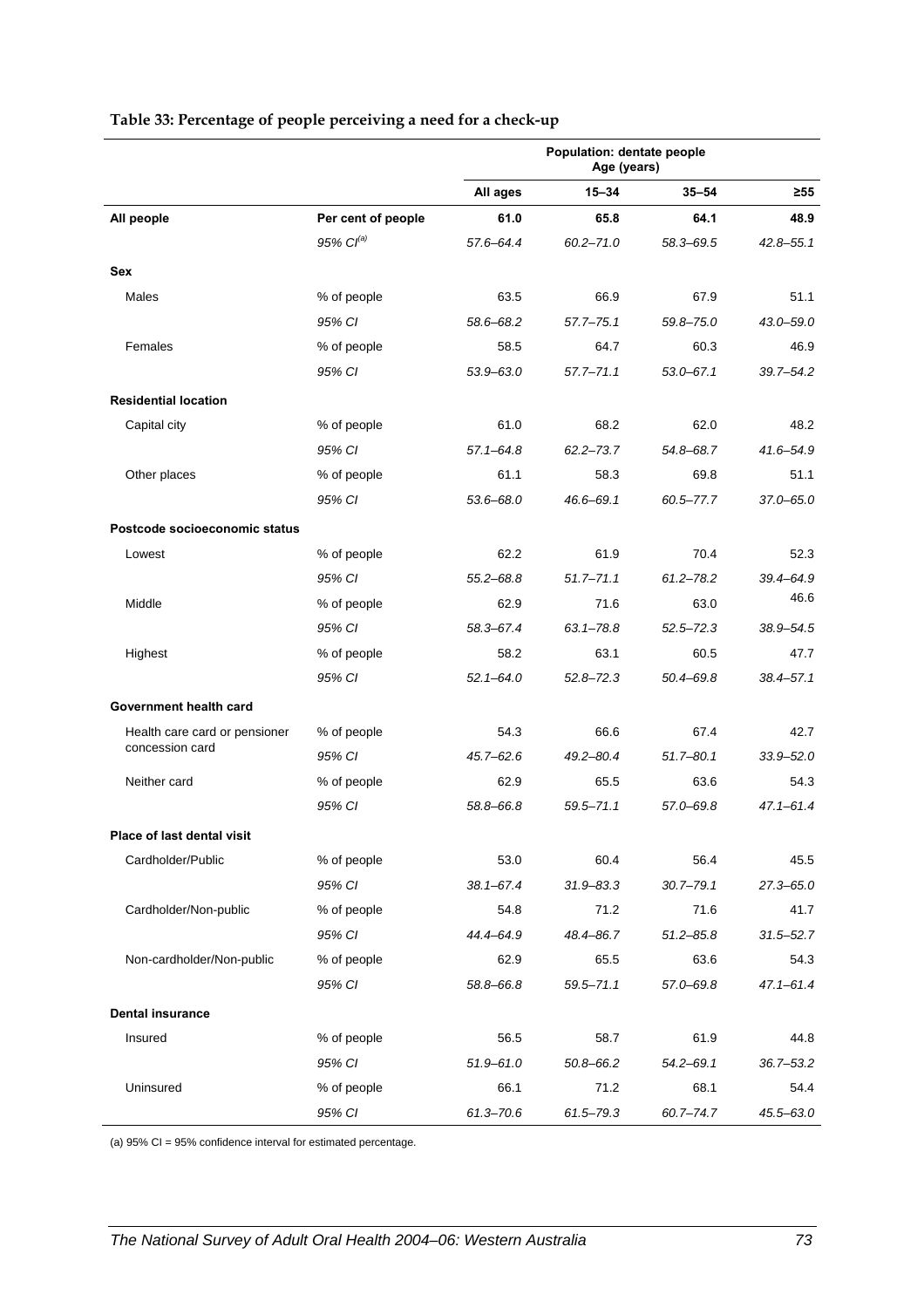## **Perceived urgency of dental treatment needs**

Dentate adults who perceived a need for an extraction or filling were asked about their perceived urgency of needed dental treatment. Dental problems vary from truly urgent problems like dental trauma, swelling in or around the jaws, or bleeding (usually as a complication of dental treatment); through situations where treatment is highly desirable in a short period of time (usually associated with pain); to problems that can wait reasonable periods of time to be treated. In NSAOH, dentate adults who perceived a need for an extraction or filling were asked at the time of the interview, 'How soon do you think you need this dental treatment?'. The possible responses included a wide range of time periods. These have been collapsed to perceiving a need for treatment within 3 months or longer than 3 months. In WA, 73.4% of dentate adults needing an extraction or filling perceived a need for dental treatment within 3 months [\(Table 34\)](#page-82-0), which was a little higher than, but not significantly different from, the national estimate of 69.3% (Slade et al. 2007).

### **Key findings**

- The percentage of dentate adults needing an extraction or filling who thought they needed treatment within 3 months showed no trend by age group. The percentage varied only from 69.8% to 78.1% across the three age groups.
- There were no significant differences among subgroups formed by any social characteristic.

### **Discussion**

Just over 7 out of 10 dentate adults who needed an extraction or filling perceived a need for dental treatment within 3 months. The percentage was not significantly different across the three age groups, and there was no significant variation by socioeconomic characteristics. This might reflect a confounding of perceived need for dental treatment within 3 months by time since last dental visit.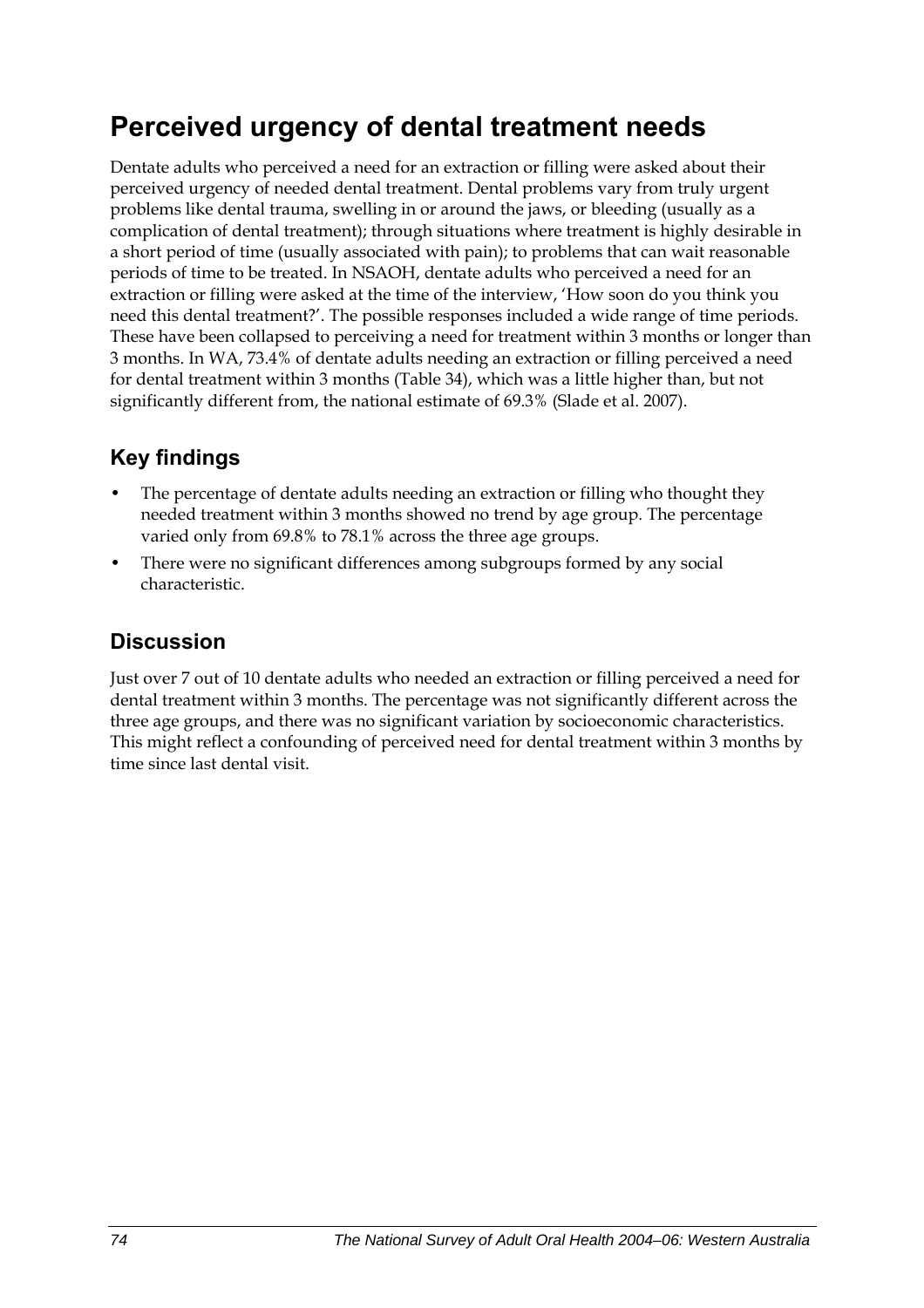|                               |                    | Population: dentate people who need an extraction or filling<br>Age (years) |               |               |               |
|-------------------------------|--------------------|-----------------------------------------------------------------------------|---------------|---------------|---------------|
|                               |                    | All ages                                                                    | 15-34         | $35 - 54$     | ≥55           |
| All people                    | Per cent of people | 73.4                                                                        | 78.1          | 69.8          | 73.4          |
|                               | 95% $Cl^{(a)}$     | 68.5-77.8                                                                   | 66.8-86.3     | $60.8 - 77.5$ | $64.2 - 81.0$ |
| Sex                           |                    |                                                                             |               |               |               |
| Males                         | % of people        | 70.7                                                                        | 75.7          | 66.6          | 71.7          |
|                               | 95% CI             | $63.3 - 77.1$                                                               | 56.0-88.4     | $55.0 - 76.4$ | 53.9-84.6     |
| Females                       | % of people        | 76.2                                                                        | 80.2          | 73.3          | 75.4          |
|                               | 95% CI             | $69.2 - 82.0$                                                               | 68.4-88.4     | $61.8 - 82.3$ | $60.5 - 85.9$ |
| <b>Residential location</b>   |                    |                                                                             |               |               |               |
| Capital city                  | % of people        | 74.4                                                                        | 79.7          | 69.9          | 75.0          |
|                               | 95% CI             | 68.0-79.9                                                                   | $65.2 - 89.1$ | 58.3-79.4     | $63.5 - 83.8$ |
| Other places                  | % of people        | 70.9                                                                        | 73.7          | 69.6          | 69.3          |
|                               | 95% CI             | $63.7 - 77.2$                                                               | 53.9-87.0     | $56.1 - 80.4$ | $52.2 - 82.3$ |
| Postcode socioeconomic status |                    |                                                                             |               |               |               |
| Lowest                        | % of people        | 75.5                                                                        | 84.0          | 72.2          | 68.3          |
|                               | 95% CI             | 66.9-82.5                                                                   | 67.3-93.0     | 54.5-84.9     | $53.0 - 80.4$ |
| Middle                        | % of people        | 70.3                                                                        | 73.5          | 66.4          | 75.7          |
|                               | 95% CI             | $62.2 - 77.3$                                                               | $52.7 - 87.4$ | $51.6 - 78.6$ | 57.4-87.8     |
| Highest                       | % of people        | 74.8                                                                        | 76.5          | 72.2          | 77.9          |
|                               | 95% CI             | $65.6 - 82.3$                                                               | 59.5-87.8     | $56.0 - 84.1$ | 60.6-89.0     |
| Government health card        |                    |                                                                             |               |               |               |
| Health care card or pensioner | % of people        | 69.4                                                                        | 74.7          | 59.4          | 72.9          |
| concession card               | 95% CI             | $54.7 - 81.0$                                                               | 51.7-89.0     | $32.7 - 81.5$ | 56.7-84.7     |
| Neither card                  | % of people        | 74.4                                                                        | 78.7          | 71.4          | 73.5          |
|                               | 95% CI             | 69.3-78.9                                                                   | $67.1 - 87.0$ | 62.9-78.7     | 60.4-83.5     |
| Place of last dental visit    |                    |                                                                             |               |               |               |
| Cardholder/Public             | % of people        | 79.9                                                                        | 88.8          | 54.3          | 94.4          |
|                               | 95% CI             | 54.4-92.9                                                                   | 58.5-97.8     | $16.5 - 87.7$ | 69.9-99.2     |
| Cardholder/Non-public         | % of people        | 63.3                                                                        | 56.8          | 62.5          | 66.1          |
|                               | 95% CI             | 47.6-76.7                                                                   | $23.3 - 85.1$ | $33.3 - 84.8$ | 46.9-81.2     |
| Non-cardholder/Non-public     | % of people        | 74.4                                                                        | 78.7          | 71.4          | 73.5          |
|                               | 95% CI             | 69.3-78.9                                                                   | $67.1 - 87.0$ | 62.9-78.7     | $60.4 - 83.5$ |
| <b>Dental insurance</b>       |                    |                                                                             |               |               |               |
| Insured                       | % of people        | 71.0                                                                        | 77.6          | 67.1          | 72.5          |
|                               | 95% CI             | $63.8 - 77.3$                                                               | $63.1 - 87.6$ | 55.8-76.8     | 58.5-83.2     |
| Uninsured                     | % of people        | 76.3                                                                        | 79.7          | 73.2          | 74.6          |
|                               | 95% CI             | 68.8-82.4                                                                   | 65.2-89.2     | $60.7 - 82.8$ | 59.0-85.7     |

#### <span id="page-82-1"></span><span id="page-82-0"></span>**Table 34: Percentage of people perceiving a need for treatment within 3 months**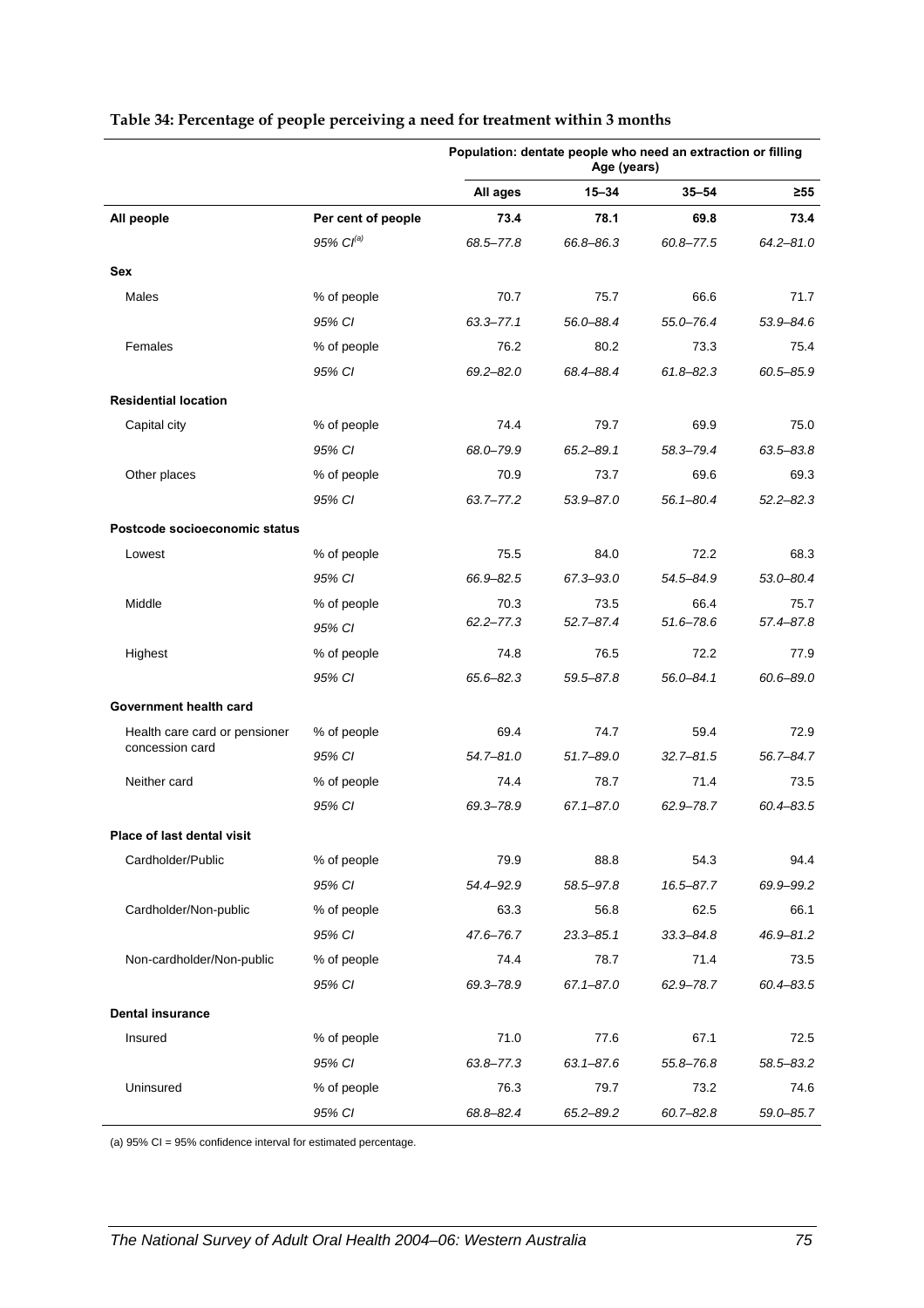## **Age-standardised comparison between government health cardholders and non-health cardholders**

Findings from 29 of the preceding tables are summarised in [Table 35,](#page-84-0) to compare oral health indicators between people with a government health card and non-cardholders. Percentages and means for the two groups are age-standardised, a statistical procedure that aims to remove any effects of age that might account for differences between the two groups in each oral health indicator. As noted in Table 4, much smaller percentages of people in the two younger age groups had a health care card or pensioner concession card than in the oldest age group. Age standardisation seeks to compensate for that difference in age distribution, so that differences in any single indicator between the two groups are not confounded by age.

- For 13 indicators reported in [Table 35,](#page-84-0) health cardholders had significantly poorer oral health status, oral health care and perceived oral health.
- For measures relating to tooth loss, the magnitude of difference in age-standardised estimates between the two groups was noticeably smaller than the difference between the same two groups noted in preceding tables where there was no adjustment for age. For example, health cardholders had a 2.5-fold greater prevalence of complete tooth loss when the comparison was adjusted for age [\(Table 35\)](#page-84-0), whereas prevalence differed by a factor of 9.1 when all ages were contrasted in Table 5 (16.7% for health cardholders compared with 1.8% for non-cardholders). This degree of attenuation indicates that age was an important confounder of the relationship between health card status and complete tooth loss.
- Marked attenuation of the difference between the two groups also occurred for average number of DMF teeth per person and for periodontal attachment loss.
- In contrast, the relative difference between the two groups was amplified in the age-standardised result compared with the unstandardised result for the percentage who avoided dental care because of cost.
- However, for most other indicators, the relative differences in age-standardised results between the two groups were similar in magnitude to the preceding tables. This is because there was only a weak association between age and indicators such as dental attendance, with the consequence that there was little confounding of the difference between the two groups by age.

In summary, the findings in [Table 35](#page-84-0) confirm that health cardholders are disadvantaged with respect to several indicators of oral health status, oral health care and perceived oral health, and that the disadvantage is not due to the older age profile of health cardholders compared to non-cardholders. Exceptions occurred for some indicators relating to tooth loss and periodontal disease, where adjustment by age produced attenuated differences between the two groups.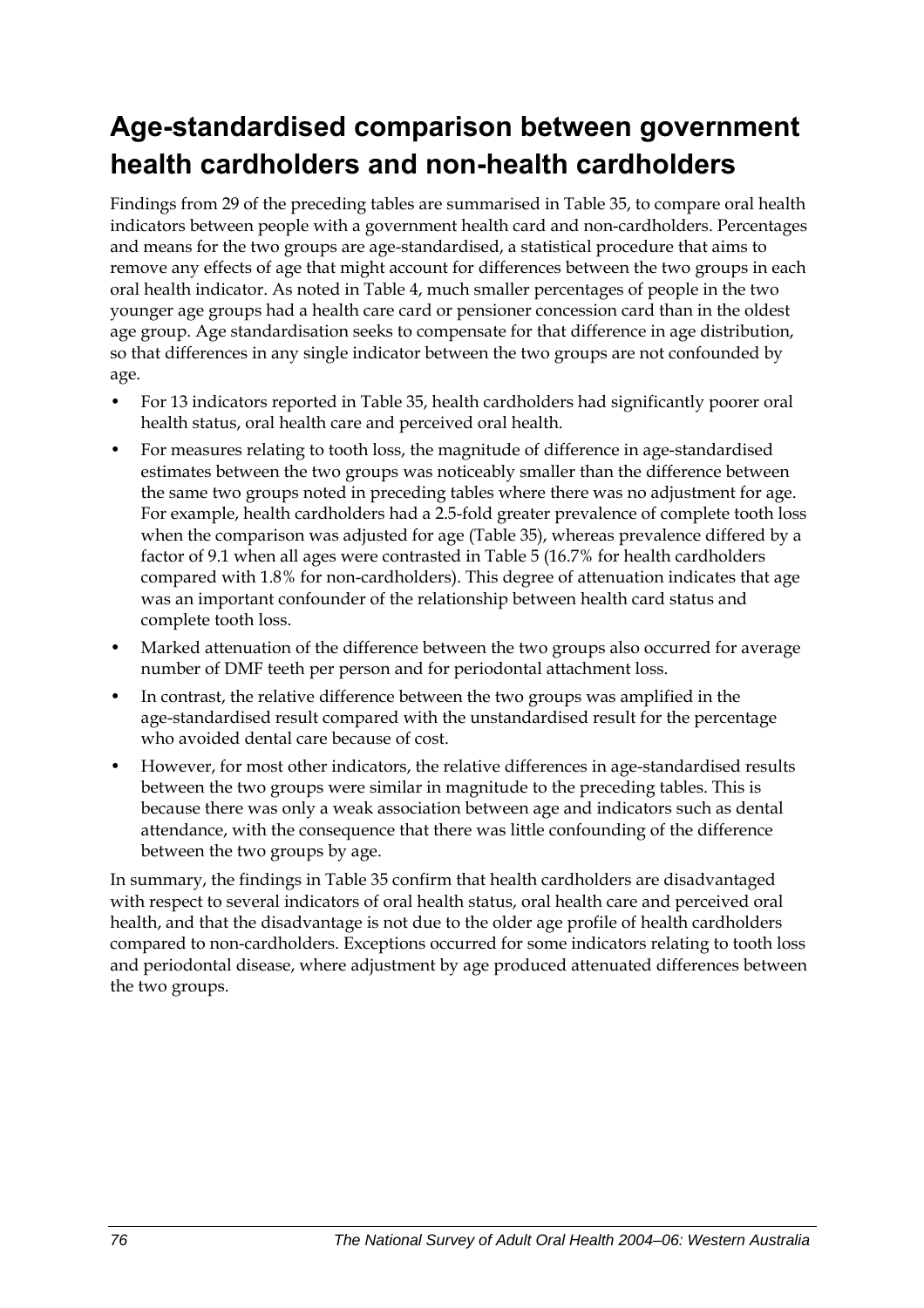<span id="page-84-0"></span>

|                                                                                  | <b>Cardholders</b> | Non-cardholders     |
|----------------------------------------------------------------------------------|--------------------|---------------------|
| Variable                                                                         | Estimate (95%CI)   | Estimate (95%CI)    |
| % of people with complete tooth loss                                             | $9.8(7.6 - 12.0)$  | $4.0(2.0 - 6.0)$    |
| % of people with fewer than 21 teeth                                             | 15.1 (12.3-18.0)   | $9.2(6.6-11.9)$     |
| % of dentate people who wear denture(s)                                          | 19.6 (15.5-23.7)   | $11.1 (8.9 - 13.4)$ |
| Average number of missing teeth per person                                       | $6.2(5.5-6.8)$     | $4.7(4.1 - 5.2)$    |
| % of people with untreated coronal decay                                         | 20.6 (11.0–30.1)   | 20.9 (15.7–26.1)    |
| % of people with untreated root decay                                            | $11.6(6.0-17.2)$   | $6.8(3.2 - 10.5)$   |
| % of people with one or more filled teeth                                        | 83.4 (73.8-93.1)   | 84.8 (81.4-88.2)    |
| Average number of DMF teeth per person                                           | 13.7 (12.7–14.8)   | $13.9(13.1 - 14.6)$ |
| % of people with moderate or severe periodontitis                                | 20.7 (14.6-26.7)   | $13.4(9.8-17.1)$    |
| % of people with 4+ mm periodontal pocket depth                                  | 15.9 (10.3–21.4)   | $12.5(8.8-16.1)$    |
| % of people with 4+ mm clinical attachment loss                                  | 45.5 (37.9–53.1)   | 37.5 (31.9–43.2)    |
| % of people with gingival inflammation                                           | $4.7(1.0 - 8.4)$   | $11.6(6.9-16.4)$    |
| % of people visiting dentist within last 12 months                               | 59.8 (53.1-66.5)   | 62.6 (58.6-66.6)    |
| % of people who attended a private dental practice at last dental visit          | 66.0 (59.6-72.4)   | 89.4 (86.0-92.7)    |
| % of people who paid for their last dental visit                                 | 62.6 (57.0–68.2)   | 100.0 (100.0-100.0) |
| % of people who usually visit a dental professional at least once a year         | 47.6 (41.7-53.6)   | $60.8(57.3 - 64.4)$ |
| % of people who have a dentist they usually attend                               | 63.9 (56.2–71.5)   | 80.1 (76.4–83.9)    |
| % of people who usually visit a dentist for a check up                           | 52.2 (44.3–60.1)   | 63.6 (59.3–67.8)    |
| % of people who avoided or delayed dental care                                   | 43.2 (35.8–50.6)   | 27.6 (24.2–30.9)    |
| % of people who reported that cost had prevented recommended dental<br>treatment | 29.9 (21.0-38.7)   | 21.2 (17.8-24.5)    |
| % of people who would have a lot of difficulty paying a \$100 dental bill        | 38.9 (33.4-44.4)   | $9.3(7.2 - 11.3)$   |
| % of people avoiding foods due to dental problems                                | 23.9 (18.4-29.5)   | 13.0 (10.1-15.9)    |
| % of people rating their oral health fair or poor                                | 24.5 (16.5-32.6)   | 14.1 (12.3-15.8)    |
| % of people experiencing toothache                                               | 19.2 (11.2–27.2)   | $11.2 (8.7 - 13.7)$ |
| % of people experiencing orofacial pain                                          | 26.5 (18.6–34.4)   | 19.2 (16.4–22.1)    |
| % of people who need dentures                                                    | $6.6(4.7-8.5)$     | $4.0(2.7-5.4)$      |
| % of people who need an extraction or filling                                    | 34.0 (26.2–41.8)   | 32.1 (27.7–36.6)    |
| % of people perceiving a need for a check up                                     | 61.4 (52.3-70.5)   | $61.0(56.9 - 65.1)$ |
| % of people perceiving a need for treatment within 3 months                      | 68.7 (57.8-79.6)   | 76.5 (71.7-81.2)    |

<span id="page-84-1"></span>**Table 35: Age-standardised comparison of health cardholders and non-health cardholders**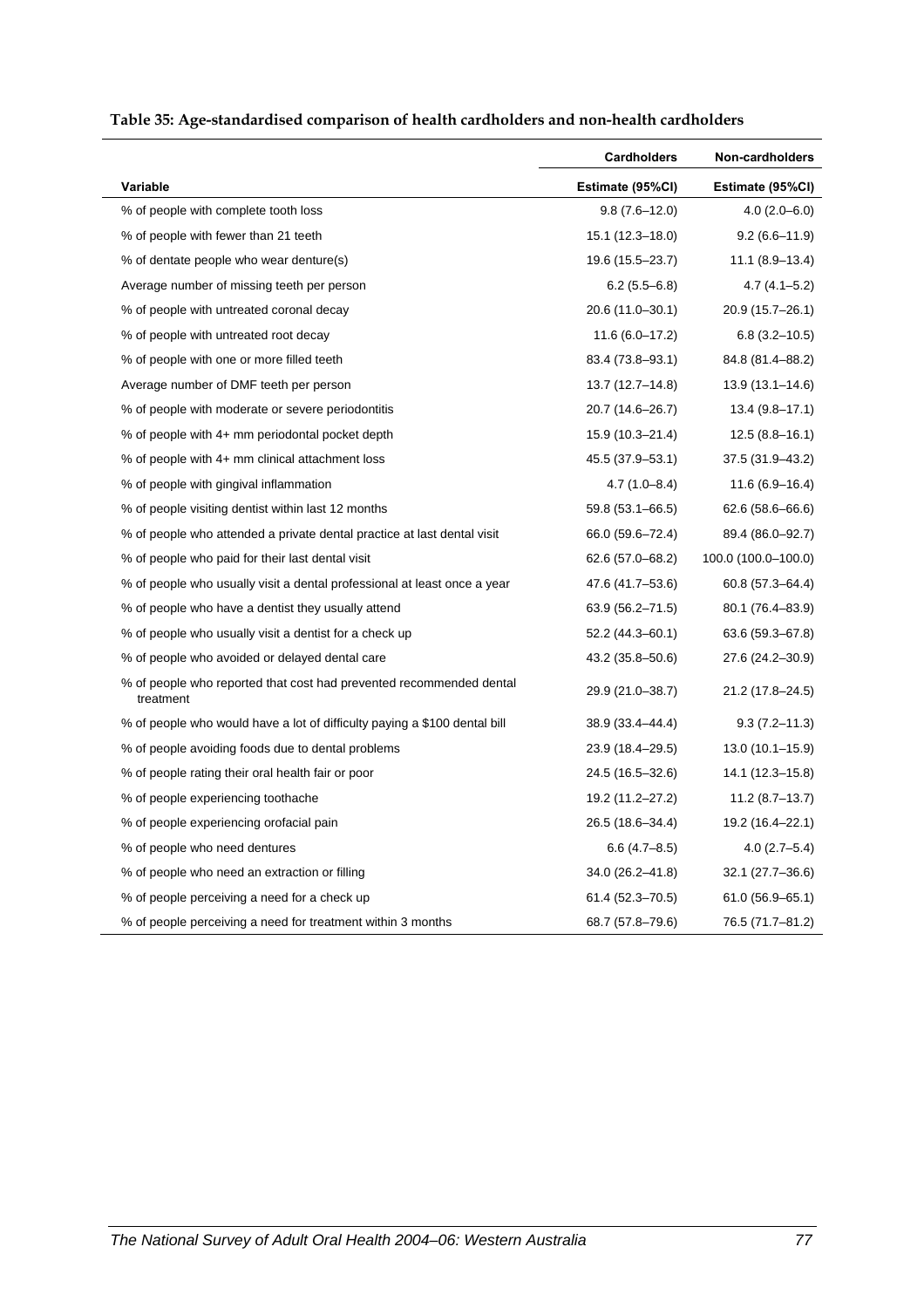## **Age-standardised comparison between the dentally insured and the uninsured**

Age standardisation has been used in [Table 36](#page-86-0) to make comparisons between dentally insured and uninsured people in each of the 30 oral health indicators presented in Tables 5–34. These comparisons are based on the same principles noted for [Table 35](#page-84-0). That is, age standardisation aims to compare insured and uninsured people after adjusting for potential differences in the age distribution between the two groups. In principle, however, there should be little confounding of these effects because there were only small differences in dental insurance coverage among the three age groups (Table 4).

- The results in [Table 36](#page-86-0) show statistically significantly poorer outcomes for uninsured people on 17 of the 30 indicators. For those 17 indicators, statistically significant differences were also observed in the preceding tables.
- Conversely, the 12 indicators that did not differ to a statistically significantly degree between insured and uninsured people in [Table 36](#page-86-0) were similarly non-significant when contrasted between the two groups in previous tables that did not use age standardisation.
- Overall, age standardisation produced very little attenuation of the relative difference between the two groups.

In summary, the findings in [Table 36](#page-86-0) confirm generally poorer oral health outcomes for uninsured people compared to insured people. Age standardisation did not appreciably alter the relationship between insurance status and any of the indicators, inferring that there was very little confounding of the effects of insurance due to age.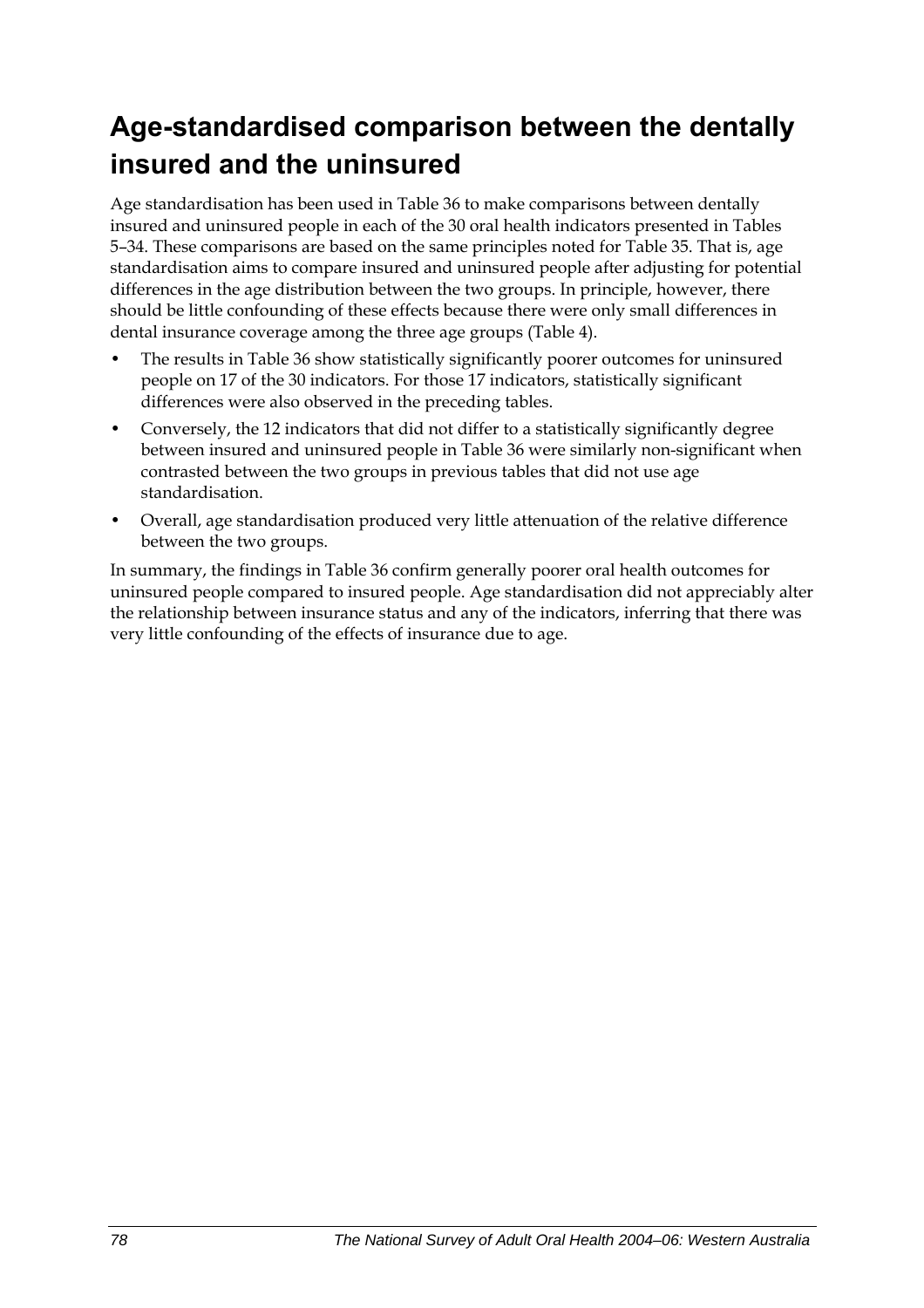<span id="page-86-1"></span>

| Table 36: Age-standardised comparison of the dentally insured and the uninsured |
|---------------------------------------------------------------------------------|
|---------------------------------------------------------------------------------|

<span id="page-86-0"></span>

|                                                                                  | <b>Uninsured</b>    | Insured             |
|----------------------------------------------------------------------------------|---------------------|---------------------|
| Variable                                                                         | Estimate (95%CI)    | Estimate (95%CI)    |
| % of people with complete tooth loss                                             | $3.8(2.4 - 5.2)$    | $8.6(6.2 - 11.0)$   |
| % of people with fewer than 21 teeth                                             | $10.4(8.6-12.3)$    | 17.6 (14.3-21.0)    |
| % of dentate people who wear denture(s)                                          | 14.5 (12.4–16.7)    | 17.9 (14.2-21.6)    |
| Average number of missing teeth per person                                       | $5.3(4.7-5.9)$      | $5.8(5.0-6.5)$      |
| % of people with untreated coronal decay                                         | 17.0 (10.5-23.4)    | 23.9 (16.0–31.8)    |
| % of people with untreated root decay                                            | $5.8(2.7-8.8)$      | $10.1(4.8-15.4)$    |
| % of people with one or more filled teeth                                        | 86.4 (82.4–90.4)    | 84.8 (81.0-88.5)    |
| Average number of DMF teeth per person                                           | 14.2 (13.5–14.8)    | $13.4(12.5 - 14.3)$ |
| % of people with moderate or severe periodontitis                                | $13.9(10.1 - 17.8)$ | 21.5 (16.6-26.3)    |
| % of people with 4+ mm periodontal pocket depth                                  | $11.8(7.4 - 16.2)$  | 17.5 (12.4-22.6)    |
| % of people with 4+ mm clinical attachment loss                                  | 37.7 (31.2–44.1)    | $40.3(33.9 - 46.6)$ |
| % of people with gingival inflammation                                           | $9.5(4.1 - 14.9)$   | $13.9(6.6 - 21.2)$  |
| % of people visiting dentist within last 12 months                               | 67.9 (63.3-72.5)    | $51.5(46.4 - 56.7)$ |
| % of people who attended a private dental practice at last dental visit          | 91.0 (87.6–94.4)    | 72.8 (68.6–77.1)    |
| % of people who paid for their last dental visit                                 | 96.0 (94.2-97.7)    | 80.5 (76.3-84.8)    |
| % of people who received government-subsidised dental care in private<br>sector  | $1.9(1.0 - 2.8)$    | $7.6(4.7-10.4)$     |
| % of people who usually visit a dental professional at least once a year         | 66.6 (62.9–70.3)    | 42.1 (37.7-46.6)    |
| % of people who have a dentist they usually attend                               | 84.3 (80.5–88.2)    | $62.6(57.1 - 68.1)$ |
| % of people who usually visit a dentist for a check up                           | 68.5 (63.3-73.7)    | 49.7 (45.9–53.5)    |
| % of people who avoided or delayed dental care                                   | 23.1 (19.5-26.7)    | 41.5 (35.7-47.3)    |
| % of people who reported that cost had prevented recommended dental<br>treatment | 18.0 (14.3-21.7)    | 29.7 (24.5-34.8)    |
| % of people who would have a lot of difficulty paying a \$100 dental bill        | $9.3(6.9 - 11.7)$   | 23.4 (20.2–26.7)    |
| % of people avoiding foods due to dental problems                                | $11.2(9.0-13.3)$    | 20.0 (16.3-23.7)    |
| % of people rating their oral health fair or poor                                | $9.7(7.5 - 11.9)$   | 24.7 (20.6-28.8)    |
| % of people experiencing toothache                                               | $10.3(7.3 - 13.4)$  | 15.5 (11.9-19.1)    |
| % of people experiencing orofacial pain                                          | 21.5 (18.1-24.9)    | 21.9 (17.0-26.7)    |
| % of people who need dentures                                                    | $3.2(1.9 - 4.6)$    | $8.6(6.3-10.9)$     |
| % of people who need an extraction or filling                                    | 25.5 (22.0-29.1)    | 39.1 (34.7-43.6)    |
| % of people perceiving a need for a check up                                     | 54.9 (50.4-59.3)    | 64.8 (60.5-69.1)    |
| % of people perceiving a need for treatment within 3 months                      | 73.2 (66.9-79.4)    | 74.3 (66.2-82.4)    |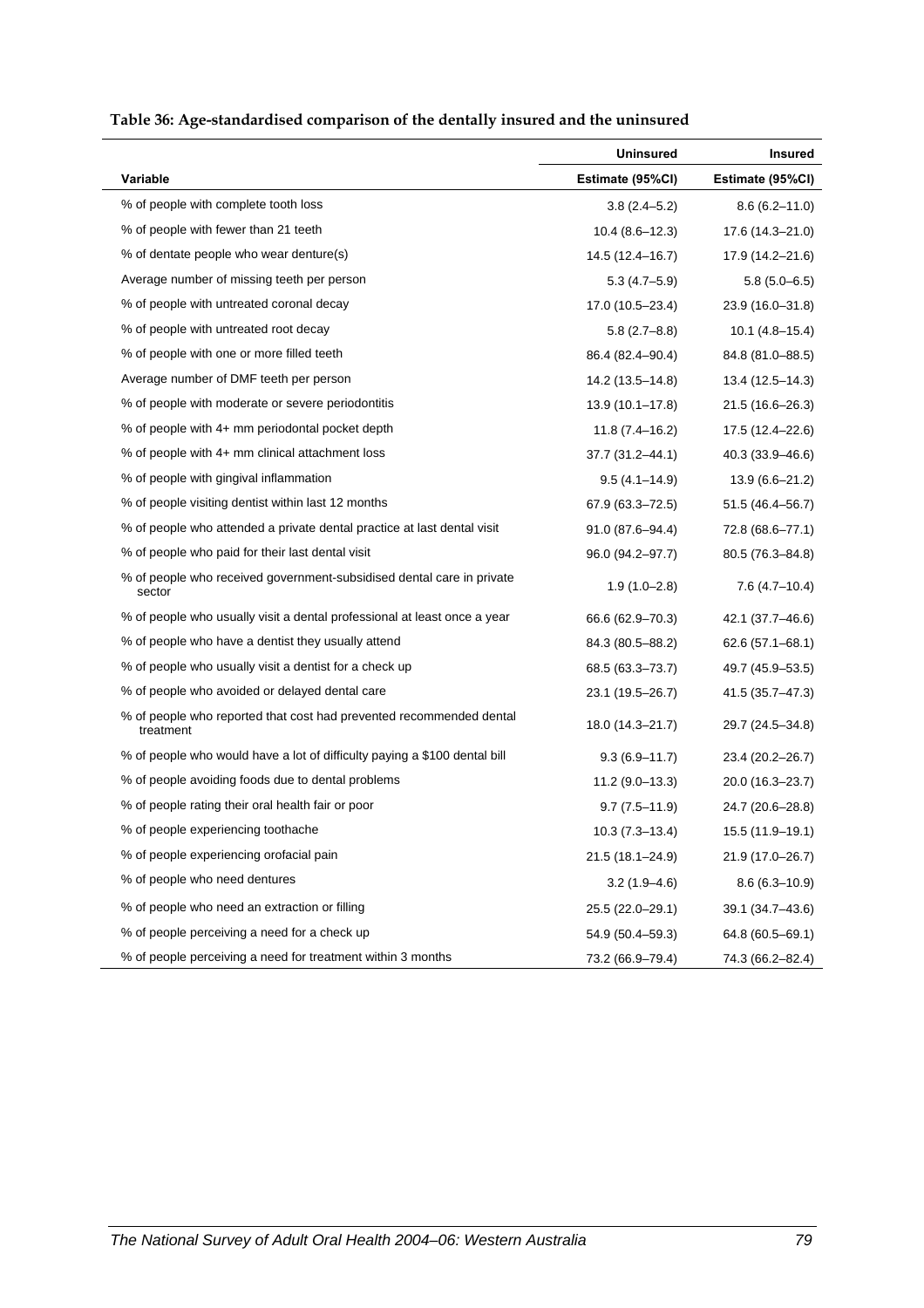# **Appendix**

## **Sample counts**

#### **Table A.1: Table counts of interviewed people**

|                                                  | Age group (years) |           |           |              |
|--------------------------------------------------|-------------------|-----------|-----------|--------------|
|                                                  | All ages          | $15 - 34$ | $35 - 54$ | $\geq 55$    |
| All people                                       | 1,290             | 306       | 496       | 488          |
| <b>Sex</b>                                       |                   |           |           |              |
| Males                                            | 539               | 134       | 209       | 196          |
| Females                                          | 751               | 172       | 287       | 292          |
| <b>Residential location</b>                      |                   |           |           |              |
| Capital city                                     | 843               | 217       | 302       | 324          |
| Other places                                     | 447               | 89        | 194       | 164          |
| Postcode socioeconomic status                    |                   |           |           |              |
| Lowest                                           | 470               | 99        | 170       | 201          |
| Middle                                           | 412               | 113       | 169       | 130          |
| Highest                                          | 408               | 94        | 157       | 157          |
| Government health card                           |                   |           |           |              |
| Blank but applicable                             | $\overline{2}$    | 1         |           | $\mathbf{1}$ |
| Health care card or pensioner<br>concession card | 398               | 51        | 69        | 278          |
| Neither card                                     | 890               | 254       | 427       | 209          |
| Place of last dental visit                       |                   |           |           |              |
| Cardholder/Public                                | 113               | 22        | 17        | 74           |
| Cardholder/Non-public                            | 285               | 29        | 52        | 204          |
| <b>Dental insurance</b>                          |                   |           |           |              |
| Blank but applicable                             | 16                | 12        | 2         | 2            |
| Insured                                          | 714               | 159       | 296       | 259          |
| Uninsured                                        | 560               | 135       | 198       | 227          |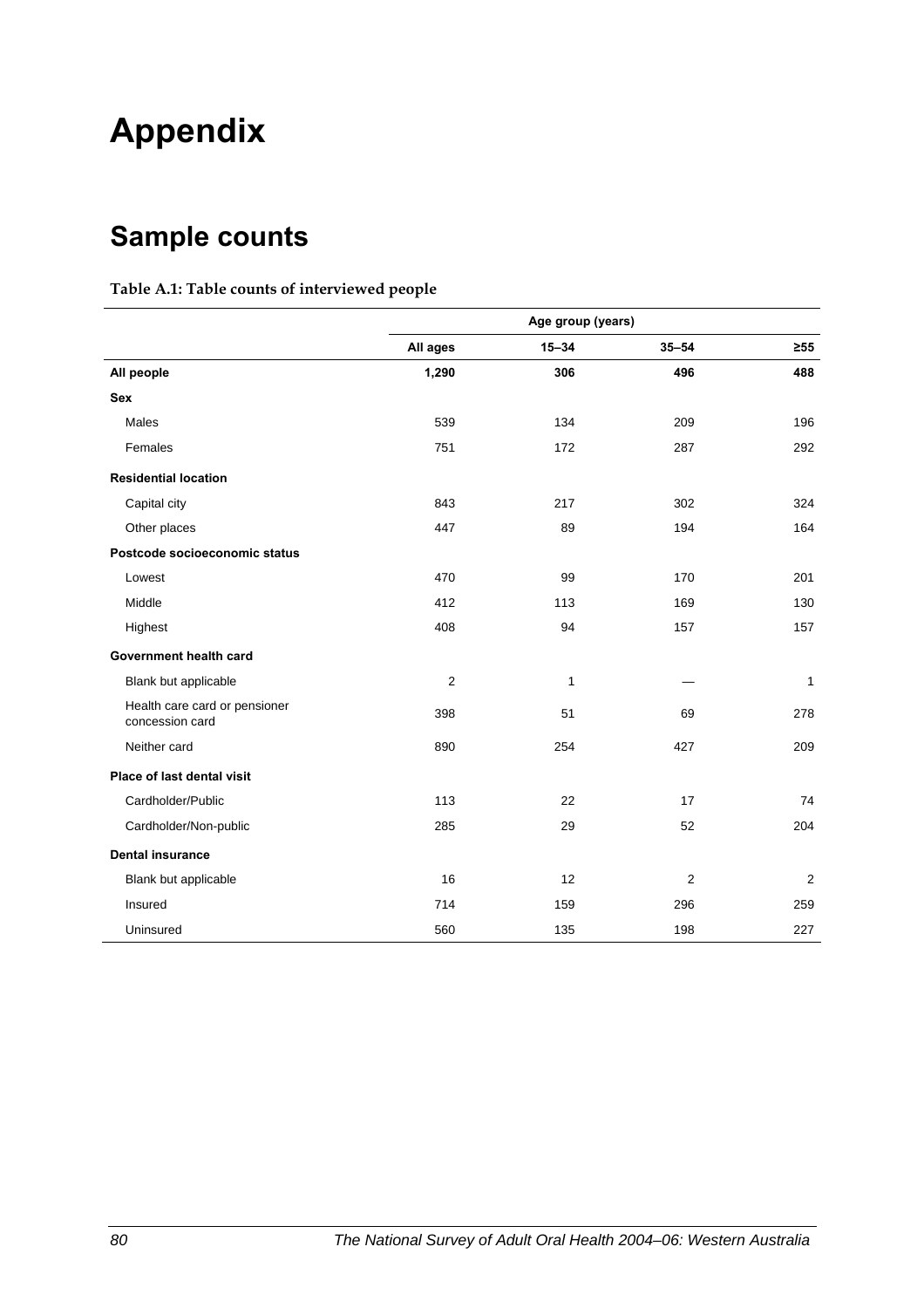#### **Table A.2: Sample counts of examined people**

|                               | Age group (years) |                |           |             |  |
|-------------------------------|-------------------|----------------|-----------|-------------|--|
|                               | All ages          | $15 - 34$      | $35 - 54$ | $\geq 55$   |  |
| All people                    | 470               | 98             | 179       | 193         |  |
| <b>Sex</b>                    |                   |                |           |             |  |
| <b>Males</b>                  | 170               | 37             | 58        | 75          |  |
| Females                       | 300               | 61             | 121       | 118         |  |
| <b>Residential location</b>   |                   |                |           |             |  |
| Capital city                  | 310               | 65             | 114       | 131         |  |
| Other places                  | 160               | 33             | 65        | 62          |  |
| Postcode socioeconomic status |                   |                |           |             |  |
| Lowest                        | 168               | 35             | 62        | 71          |  |
| Middle                        | 150               | 40             | 51        | 59          |  |
| Highest                       | 152               | 23             | 66        | 63          |  |
| Government health card        |                   |                |           |             |  |
| Blank but applicable          | $\mathbf 0$       | 0              |           | $\mathbf 0$ |  |
| Cardholder/Public             | 153               | 12             | 30        | 111         |  |
| Cardholder/Non-public         | 317               | 86             | 149       | 82          |  |
| Place of last dental visit    |                   |                |           |             |  |
| Cardholder/Public             | 42                | 5              | 10        | 27          |  |
| Cardholder/Non-public         | 111               | $\overline{7}$ | 20        | 84          |  |
| <b>Dental insurance</b>       |                   |                |           |             |  |
| Blank but applicable          | 3                 | 3              | 0         | $\mathbf 0$ |  |
| Insured                       | 282               | 47             | 110       | 125         |  |
| Uninsured                     | 185               | 48             | 69        | 68          |  |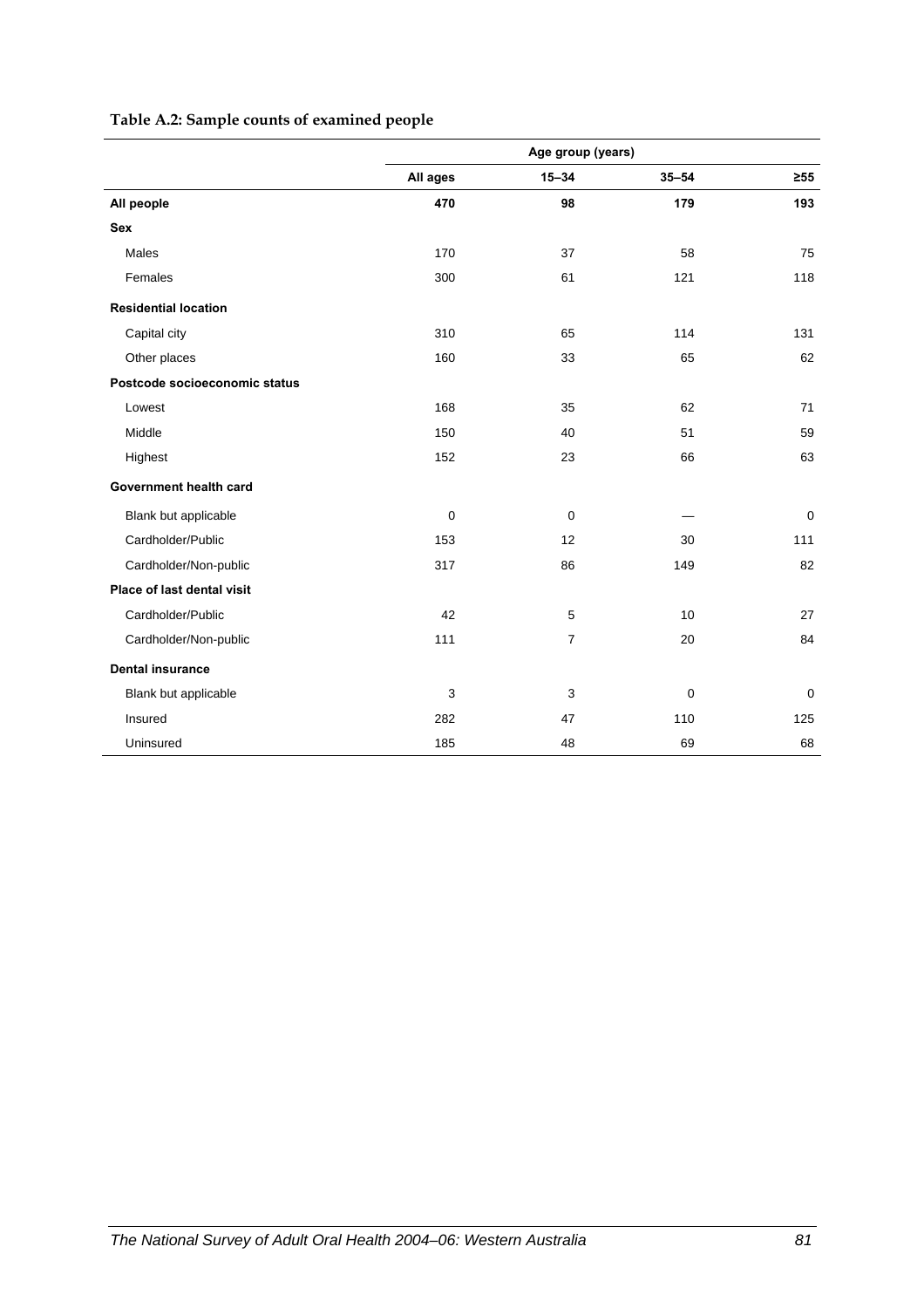# **Glossary**

**95% confidence interval** Defines the uncertainty around an estimated value—there is a 95% probability that the true value falls within the range of the upper and lower limits.

**Attachment loss** The distance in millimetres measured from the edge of the enamel of a tooth to the gum tissue that is adherent to its root.

**Calibration** A procedure to promote standardisation between examiners performing the oral examinations.

**Canine** One of four 'eye teeth' positioned next to the incisors and used for tearing food.

**Capital city** The administrative seat of government of each of Australia's six states and two territories—each capital city also represents the most populous location of its respective state or territory.

**Cemento-enamel junction** Point on a tooth surface where the tooth crown joins the tooth root.

**Census** The Census of Population and Housing conducted every 5 years by the Australian Bureau of Statistics.

**Complete tooth loss** Loss of all natural teeth (also referred to as edentulism).

**Coronal** Pertaining to the crown of a tooth.

**Crown** The portion of tooth covered by white enamel that usually is visible in the mouth.

**Dental attendance** Behaviour related to the use of dental services.

**Dental caries** The process in which tooth structure is destroyed by acid produced by bacteria in the mouth—see dental decay.

**Dental caries experience** The cumulative effect of the caries process through a person's lifetime, manifesting as teeth that are decayed, missing or filled.

**Dental decay** Cavity resulting from dental caries.

**Dental insurance** Dental care is not covered under Australia's universal public health insurance vehicle, Medicare, and consequently people seeking cover can elect to carry private dental insurance.

**Dentate** Having one or more natural teeth.

**Dentition** The set of teeth—a complete dentition comprises 32 adult teeth.

**Denture** A removable dental prosthesis that substitutes for missing natural teeth and adjacent tissues.

**DMFT** An index of dental caries experience measured by counting the number of decayed (D), missing (M) and filled (F) teeth (T).

**Edentulous** A state of complete loss of all natural teeth.

**Enamel** Hard white mineralised tissue covering the crown of a tooth.

**Epidemiology** The study of the distribution and causes of health and disease in populations.

**Examination protocol** Methods and guidelines for conducting standardised oral examinations in a survey.

**Extraction** Removal of a natural tooth.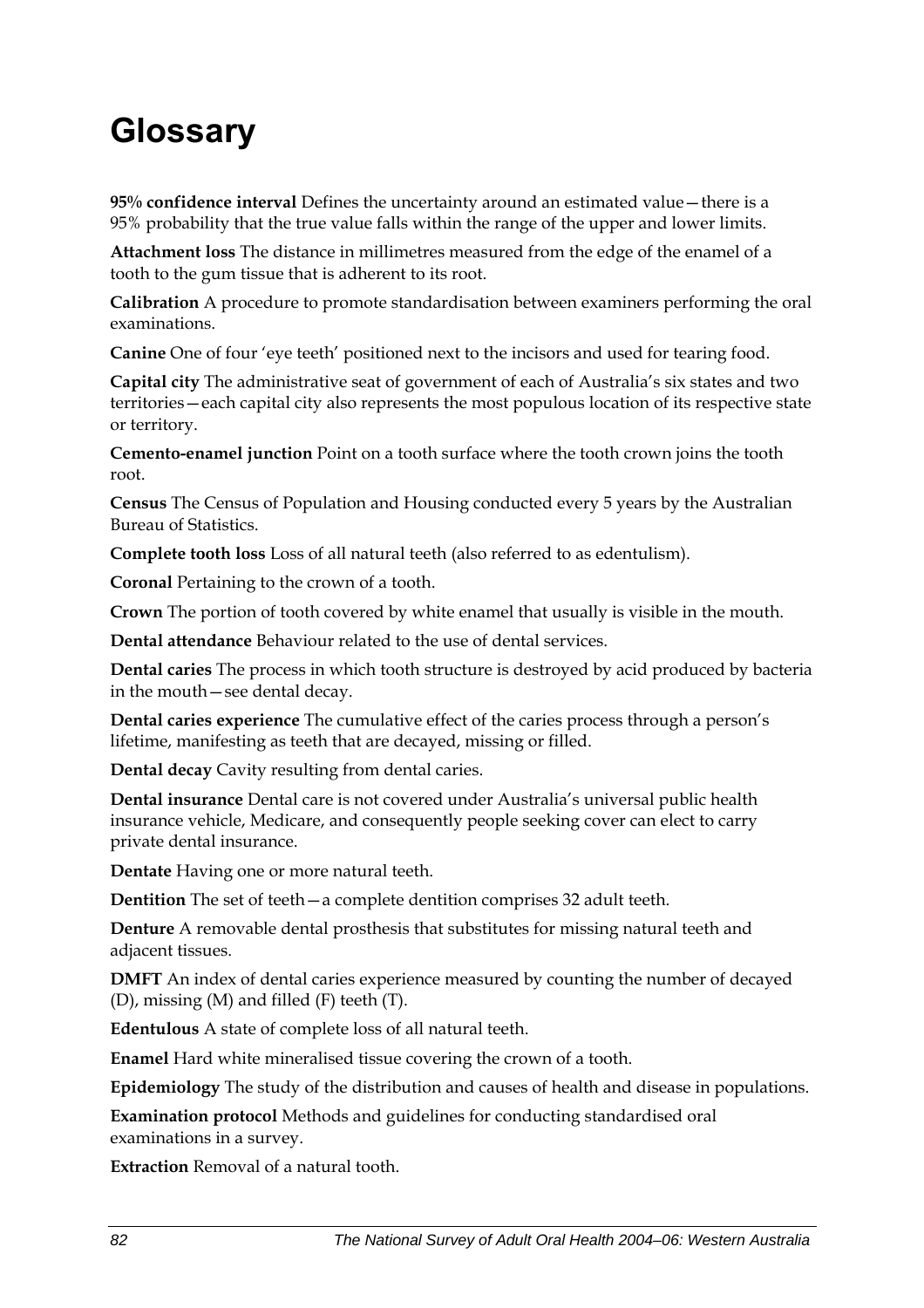**Generation** A group of people born during a defined period of time (also referred to as a birth cohort).

**Gingiva** Gum tissue.

**Gingivitis** Redness, swelling or bleeding of the gums caused by inflammation.

**Government health card** A concession card issued by the Australian Government that entitles the holder to services including public dental care.

**Incisor** One of eight front teeth used during eating for cutting food.

**Index of Relative Socioeconomic Advantage/Disadvantage (IRSAD)** One of four indices measuring area-level disadvantage derived by the Australian Bureau of Statistics—the IRSAD is derived from attributes such as low income, low educational attainment, high unemployment and jobs in relatively unskilled occupations.

**Indigenous identity** A person who states that they are of Aboriginal and/or Torres Strait Islander descent is an Indigenous Australian.

**Mean** The arithmetic average of a set of values.

**Molar** One of 12 back teeth used in grinding food.

**Natural teeth** Refers to a person's own teeth as opposed to artificial teeth.

**Orofacial pain** Pain located in the face, jaw, temple, in front of the ear or in the ear.

**Participation rate** The proportion of people from whom survey information is collected from among the total number of people selected as intended study participants.

**Periodontal disease** Disease of the gums and other tissues that attach to and anchor teeth to the jaws.

**Periodontal pocket** A space below the gum line that exists between the root of a tooth and the gum surrounding that tooth.

**Periodontitis** Disease of the gums caused by bacteria, characterised by swelling and bleeding of the gums and loss of tissue that attaches the tooth to the jaw.

**Permanent teeth** Adult teeth (secondary teeth).

**Plaque** A film composed of bacteria and food debris that adheres to the tooth surface.

**Prevalence** The proportion of people with a defined disease within a defined population.

**Probing pocket depth** The measured depth of the periodontal pocket.

**Recorder** A person, usually a dental assistant, who recorded the results of an oral examination onto a laptop computer.

**Relative difference** The difference between two values calculated as a ratio of one value divided by another.

**Restoration** A filling to repair a tooth damaged by decay or injury.

**Root** That part of the tooth below the crown which is anchored to the jaw.

**Root surface** The surface of the root of a tooth.

**Socioeconomic Indices for Areas (SEIFA)** A set of four indices derived by the Australian Bureau of Statistics from population census data to measure aspects of socioeconomic position for geographic areas.

**Socioeconomic position** Descriptive term for a position in society and usually measured by attributes such as income, education, occupation or characteristics of residential area.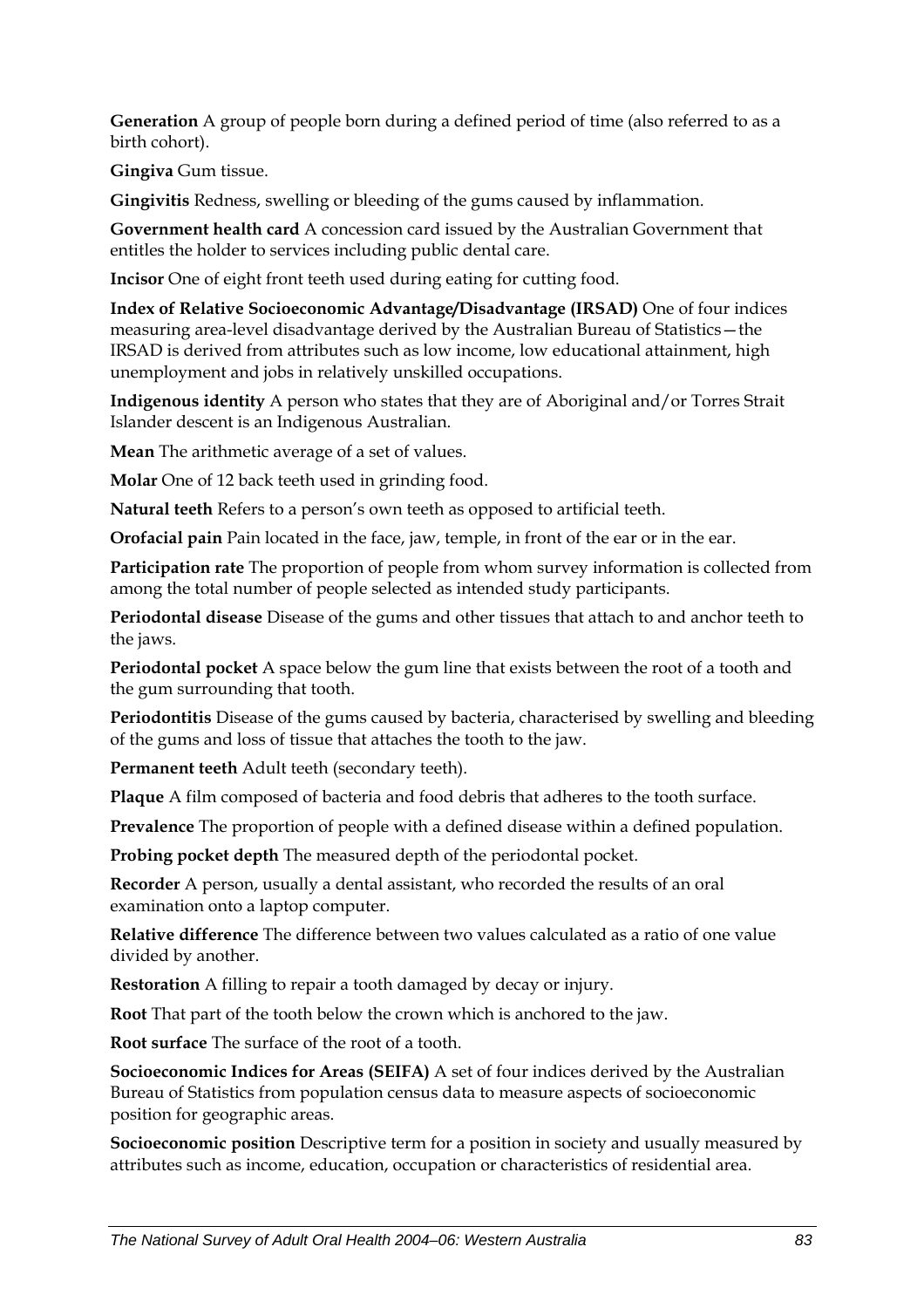**State/territory** Geographic regions of Australia—the nation has six states and two territories.

**Statistical significance** An indication from a statistical test that an observed association is unlikely (usually less than 5% probability) to be due to chance created when a random sample of people is selected from a population.

**Trend** The general direction in which change over time is observed.

**Weights** Numbers applied to groups of study participants to correct for differences in probability of selection and in participation.

**Wisdom tooth** One of four molars, each positioned at the back of the mouth.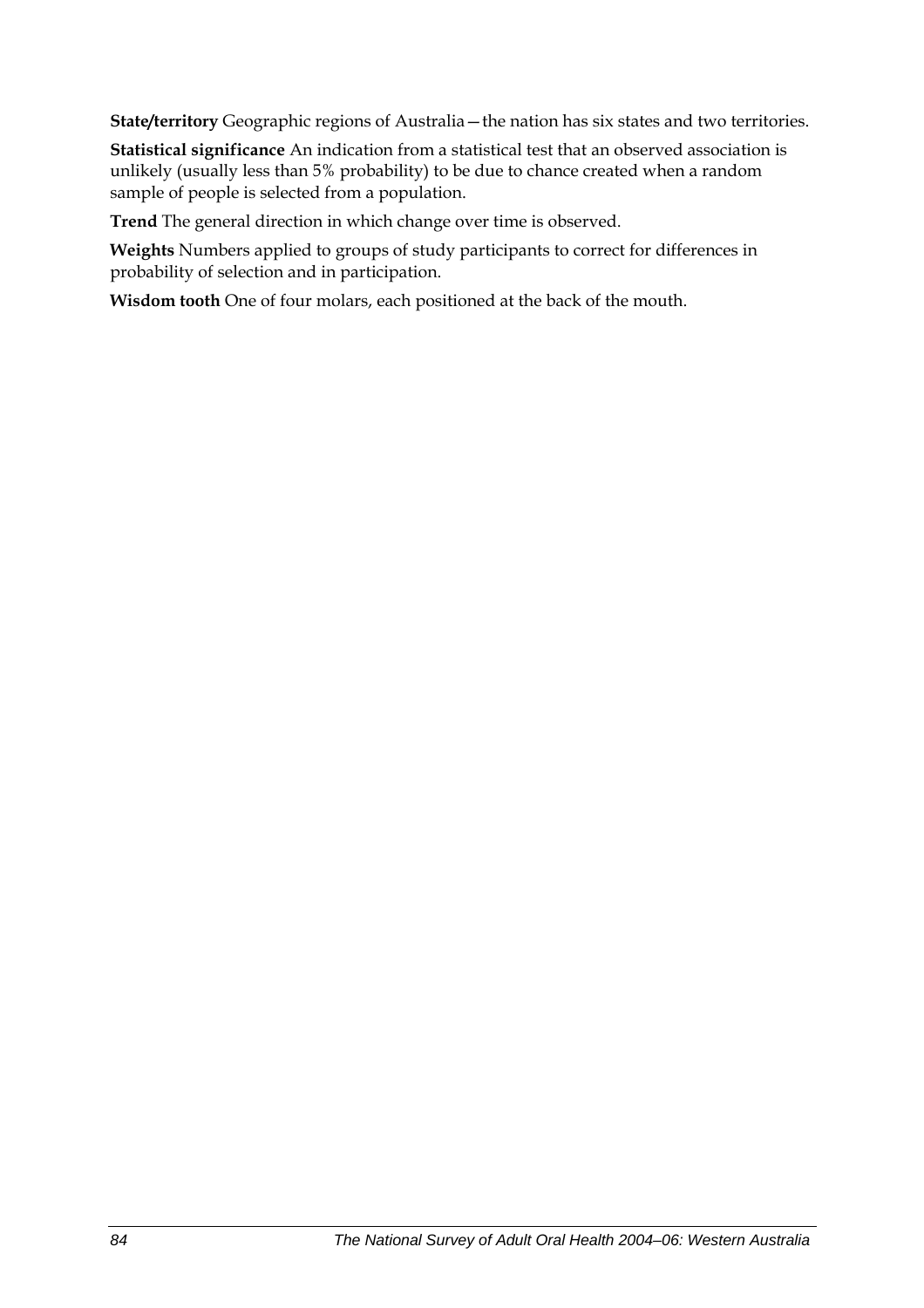# **References**

AHMAC (Australian Health Ministers' Advisory Council) 2001. Steering Committee for National Planning for Oral Health. Oral health of Australians: National planning for oral health improvement. Adelaide: SA Department of Human Services.

AIHW (Australian Institute of Health and Welfare) 2000. Australia's health 2000: The seventh biennial health report of the Australian Institute of Health and Welfare. Canberra: AIHW.

AIHW 2007. Health expenditure Australia 2005–06. Health and Welfare Expenditure Series no. 30. Cat. no. HWE 37. Canberra: AIHW.

Barnard PD 1993. National Oral Health Survey Australia 1987–1988. Canberra: Australian Government Publishing Service.

Benyamini Y, Leventhal H & Leventhal EA 2004. Self-rated oral health as an independent predictor of self-rated general health, self-esteem and life satisfaction. Social Science & Medicine 59(5)*:*1109–16.

Bergman JD, Wright FA & Hammond RH 1991. The oral health of the elderly in Melbourne. Australian Dental Journal 36(4)*:*280–5.

Brennan DS & Spencer AJ 2004. Changes in caries experience among Australian public dental patients between 1995/96 and 2001/02. Australian and New Zealand Journal of Public Health 28(6)*:*542–8.

Brennan DS, Spencer AJ & Roberts-Thomson KF 2007. Caries experience among 45–54-year-olds in Adelaide, South Australia. Australian Dental Journal 52(2)*:*122–7.

Brennan DS, Spencer AJ & Slade GD 2000. Caries experience among publicly-funded dental patients in Australia, 1995–96: type of care and geographic location. Australian Dental Journal 45(1)*:*37–45.

Brennan DS, Spencer AJ & Slade GD 2001. Prevalence of periodontal conditions among public-funded dental patients in Australia. Australian Dental Journal 46(2)*:*114–21.

Chalmers JM, Carter KD, Fuss JM, Spencer AJ & Hodge CP 2002. Caries experience in existing and new nursing home residents in Adelaide, Australia. Gerodontology 19(1)*:*30–40.

Chalmers JM, Carter KD & Spencer AJ 2002. Caries incidence and increments in community-living older adults with and without dementia. Gerodontology 19(2)*:*80–94.

Chalmers JM, Carter KD & Spencer AJ 2005. Caries incidence and increments in Adelaide nursing home residents. Special Care Dentistry 25(2)*:*96–105.

Chalmers JM, Hodge C, Fuss JM, Spencer AJ & Carter KD 2002. The prevalence and experience of oral diseases in Adelaide nursing home residents. Australian Dental Journal 47(2)*:*123–30.

Coates E, Slade GD, Goss AN & Gorkic E 1996. Oral conditions and their social impact among HIV dental patients. Australian Dental Journal 41(1)*:*33–6.

Coates EA, Brennan D, Logan RM, Goss AN, Scopacasa B, Spencer AJ et al. 2000. Hepatitis C infection and associated oral health problems. Australian Dental Journal 45(2)*:*108–14.

Dawson AS & Smales RJ 1994. Dental health changes in an Australian Defence Force population. Australian Dental Journal 39(4)*:*242–6.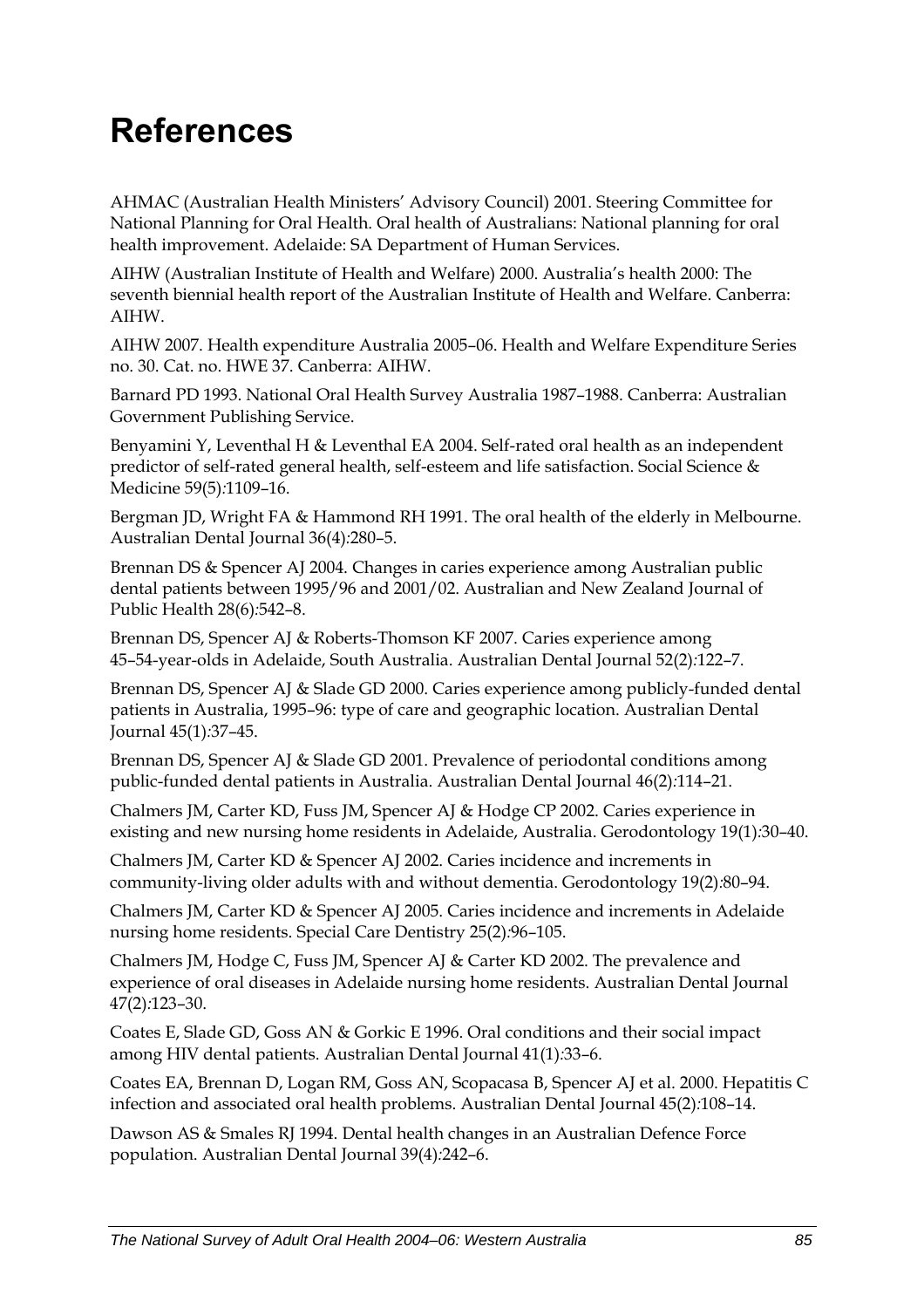Dillman DA 2000. Mail and internet surveys: The tailored design method, 2nd edn. New York: John Wiley Company.

Elias AC & Sheiham A 1998. The relationship between satisfaction with mouth and number of position of teeth. Journal of Oral Rehabilitation 25:649–61.

Endean C, Roberts-Thomson K & Wooley S 2004. Anangu oral health: The status of the Indigenous population of the Anangu Pitjantjatjara lands. Australian Journal of Rural Health 12(3)*:*99–103.

Hopcraft M & Morgan MV 2003a. Dental caries experience in a young adult military population. Australian Dental Journal 48(2)*:*125–9.

Hopcraft MS & Morgan MV 2003b. Exposure to fluoridated drinking water and dental caries experience in Australian army recruits, 1996. Community Dentistry and Oral Epidemiology 31(1)*:*68–74.

Hopcraft M & Morgan MV 2005. Dental caries experience in Australian Army recruits 2002–2003. Australian Dental Journal 50(1)*:*16–20.

Hopcraft MS & Morgan MV 2006. Pattern of dental caries experience on tooth surfaces in an adult population. Community Dentistry and Oral Epidemiology 34(3)*:*174–83.

Kingsford Smith D & Szuster F 2000. Aspects of tooth decay in recently arrived refugees. Australian and New Zealand Journal of Public Health 24(6)*:*623–6.

Loe H & Silness J 1963. Periodontal disease in pregnancy: 1. Prevalence and severity. Acta Odontologica Scandinavica 21:533–51.

Marino R, Calache H, Wright C, Morgan M, Schofield SM & Minichiello V 2007. Profile of the oral health among ambulant older Greek and Italian migrants living in Melbourne. Australian Dental Journal 52(3)*:*198–204.

Marino R, Wright FA & Minas IH 2001. Oral health among Vietnamese using a community health centre in Richmond, Victoria. Australian Dental Journal 46(3)*:*208–15.

McGrath C & Bedi R 2002. Population based norming of the UK oral health related quality of life measure (OHQoL–UK). British Dental Journal 193:521–4

Morgan MV, Stonnill A & Laslett AM 1992. Dental caries amongst Royal Australian Navy recruits, 1988. Australian Dental Journal 37(3)*:*201–4.

NHANES (National Health and Nutrition Examination Survey). Dental examiners' procedures manual. Hyattsville, MD: US Department of Health and Human Services, Centers for Disease Control and Prevention, National Center for Health Statistics. Viewed 14 February 2007

<http://www.cdc.gov/nchs/data/nhanes/nhanes\_03\_04/DentalExaminers-2004.pdf>.

Osborn M, Butler T & Barnard PD 2003. Oral health status of prison inmates–New South Wales, Australia. Australian Dental Journal 48(1)*:*34–8.

Saub R & Evans RW 2001. Dental needs of elderly hostel residents in inner Melbourne. Australian Dental Journal 46(3)*:*198–202.

Sheiham A, Steele JG, Marcenes W, Finch S & Walls AW 2002. The relationship between oral health status and body mass index among older people: a national survey of older people in Great Britain. British Dental Journal 192:703–6.

Slade GD & Spencer AJ 1995. Periodontal attachment loss among adults aged 60+ in South Australia. Community Dentistry and Oral Epidemiology 23(4)*:*237–42.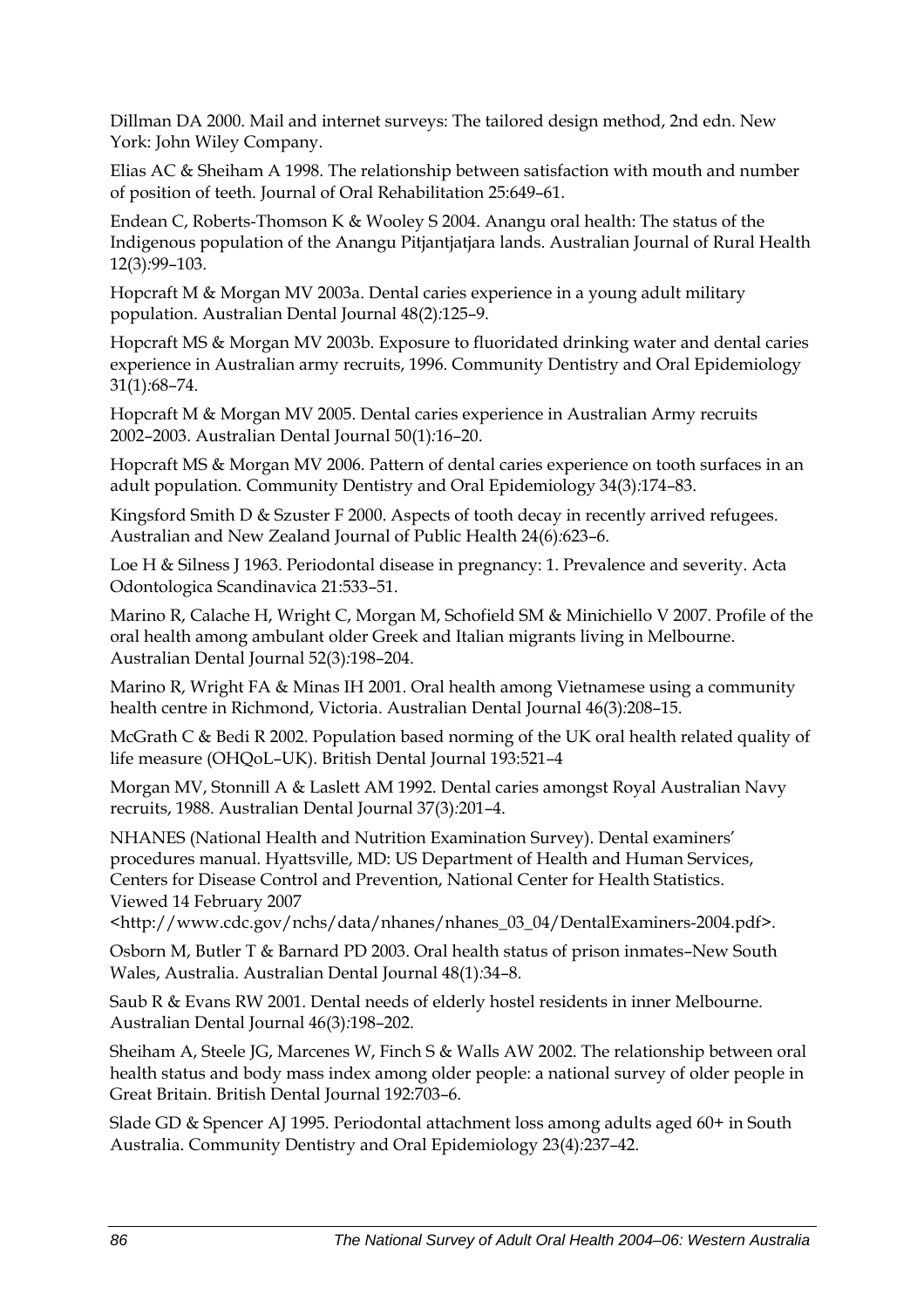Slade GD & Spencer AJ 1997. Distribution of coronal and root caries experience among persons aged 60+ in South Australia. Australian Dental Journal 42(3)*:*178–84.

Slade GD, Spencer AJ, Gorkic E & Andrews G 1993. Oral health status and treatment needs of non-institutionalized persons aged 60+ in Adelaide, South Australia. Australian Dental Journal 38(5)*:*373–80.

Slade GD, Spencer AJ & Roberts-Thomson KF (eds) 2007. Australia's dental generations: The National Survey of Adult Oral Health 2004–06. AIHW cat. no. DEN 165. Canberra: Australian Institute of Health and Welfare (Dental Statistics and Research Series No. 34).

Smith K, Kruger E, Dyson K & Tennant M 2007. Oral health in rural and remote Western Australian indigenous communities: a two-year retrospective analysis of 999 people. International Dental Journal 57(2)*:*93–9.

Surgeon General 2000. The health consequences of smoking: A report of the Surgeon General. Atlanta, Georgia: U.S. Department of Health and Human Services, Centers for Disease Control and Prevention, National Center for Chronic Disease Prevention and Health Promotion, Office on Smoking and Health.

Thomson WM, Slade GD & Spencer AJ 1995. Dental caries experience and use of prescription medications among people aged 60+ in South Australia. Gerodontology 12(12)*:*104–10.

Wright FA, Hammond RH & Lewis JM 1994. Changes in periodontal conditions of adults from Melbourne, Australia. International Dental Journal 44(3)*:*207–14.